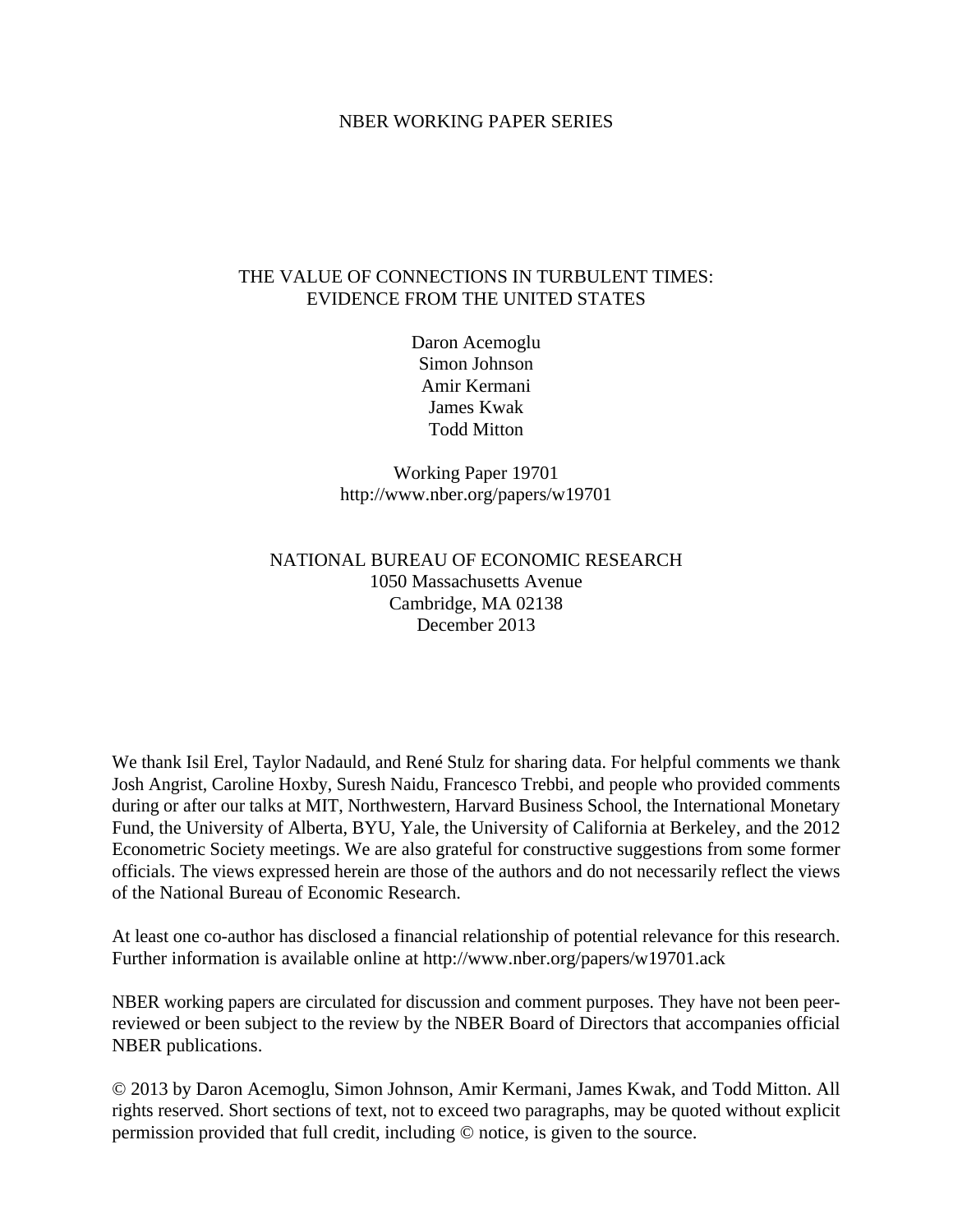The Value of Connections in Turbulent Times: Evidence from the United States Daron Acemoglu, Simon Johnson, Amir Kermani, James Kwak, and Todd Mitton NBER Working Paper No. 19701 December 2013 JEL No. G01,G14,G21,G28

# **ABSTRACT**

The announcement of Timothy Geithner as nominee for Treasury Secretary in November 2008 produced a cumulative abnormal return for financial firms with which he had a connection. This return was about 6% after the first full day of trading and about 12% after ten trading days. There were subsequently abnormal negative returns for connected firms when news broke that Geithner's confirmation might be derailed by tax issues. Excess returns for connected firms may reflect the perceived impact of relying on the advice of a small network of financial sector executives during a time of acute crisis and heightened policy discretion.

Daron Acemoglu Department of Economics, E18-269D **MIT** 77 Massachusetts Avenue Cambridge, MA 02139 and CIFAR and also NBER daron@mit.edu

Simon Johnson MIT Sloan School of Management 100 Main Street, E52-562 Cambridge, MA 02142 and NBER sjohnson@mit.edu

Amir Kermani Haas School of Business and Department of Economics University of California, Berkeley 2220 Piedmont Ave Berkeley CA 94720 amir@haas.berkeley.edu

James Kwak University of Connecticut School of Law james.kwak@law.uconn.edu

Todd Mitton Marriott School Brigham Young University 684 TNRB Provo, UT 84602 todd.mitton@byu.edu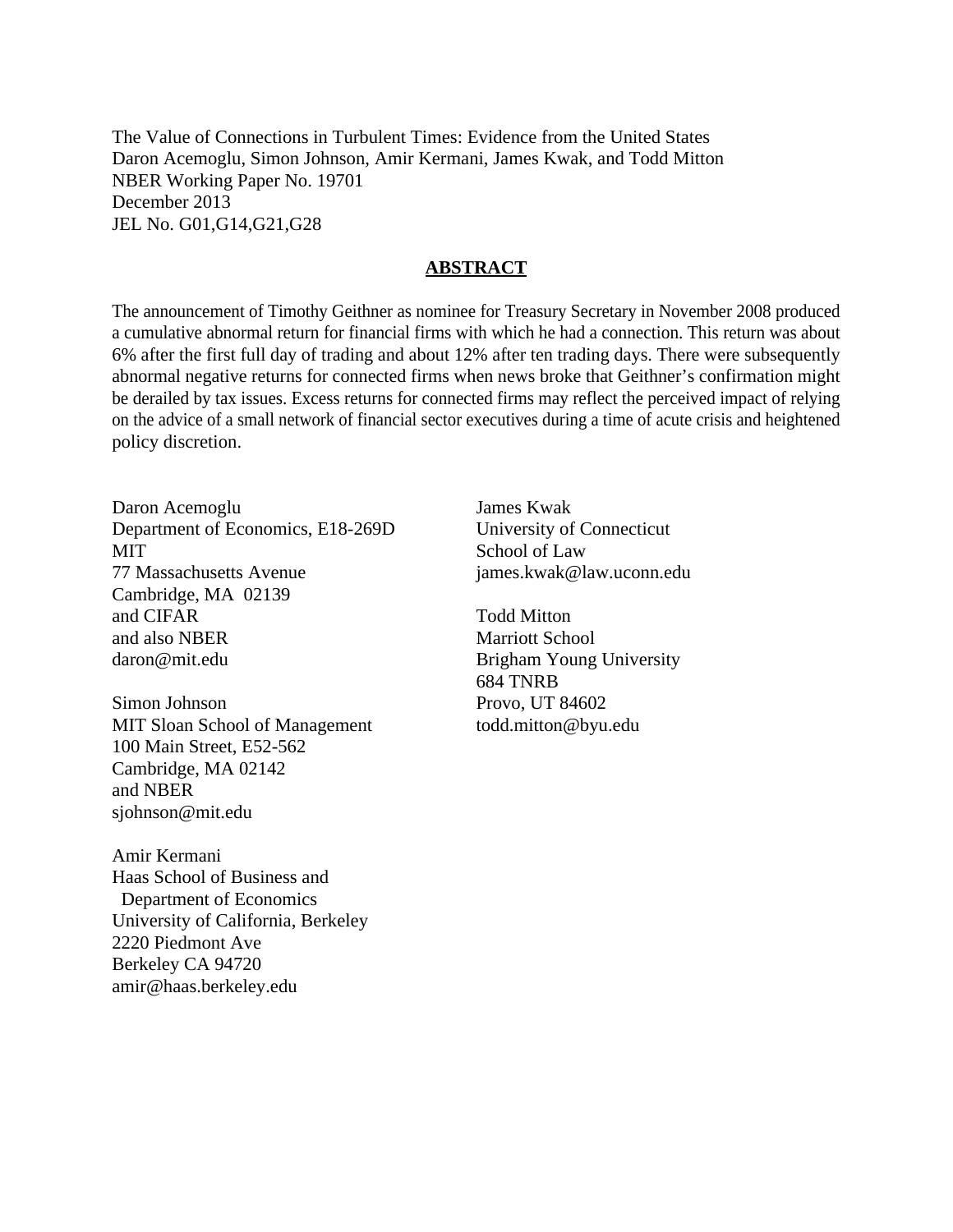# 1 Introduction

On Friday, November 21, 2008, the news leaked that Timothy Geithner — then president of the Federal Reserve Bank of New York — would be nominated by President-elect Barack Obama to become Secretary of the Treasury of the United States. Over the next ten trading days, financial firms with a connection to Geithner experienced a cumulative abnormal return of about 12% (relative to other financial sector firms). When Geithner's nomination ran into trouble in January 2009, due to unexpected tax issues, there was a fall in the value of Geithnerconnected firms — although this effect is smaller and less precisely estimated than the increases that were observed in November. How should we interpret these results?

This pattern seems unlikely to be a fluke of the data or a result of mismeasurement. We use three different ways of identifying connections between financial institutions' executives and Geithner: (i) executives who had meetings with Geithner during 2007—08; (ii) executives who belonged to the same nonprofit boards and groups as Geithner; and (iii) executives of firms located in New York City, who would be close in proximity to the New York Fed. Our results are essentially the same across all three measures of connections (although somewhat weaker for the New York City measure), and they are robust across a wide range of checks, including with various size controls and when we drop outliers.

Our results are also unlikely to reflect higher than normal returns for firms most affected by the crisis and thus more likely to benefit from the appointment of a competent Treasury Secretary. The results remain robust when we compare connected firms to non-connected firms with similar size, profitability, leverage and prior stock price behavior, or when we control for: how intensely firms were affected in the most severe phase of the crisis during September— October 2008; how their stock price rose when capital was injected into big banks in October 2008; or how much they were exposed to troubled assets (in particular, residential mortgagebacked securities). Episodes of purely supportive policy — such as the Bear Stearns rescue, the AIG bailout, or the passage of the Emergency Economic Stabilization Act — did not cause the same robust pattern of abnormal returns for Geithner-connected firms. We also examine evidence on the market-perceived probability of bankruptcy from credit default swap spreads, although the available sample for these data is smaller than for equities. We find the same pattern in CDS spread data as in equity data — i.e., there was a perceived benefit to creditors (in the form of lower implied default risk) when the firms' executives were connected to Geithner.

There are at least three reasons why market participants may have expected benefits for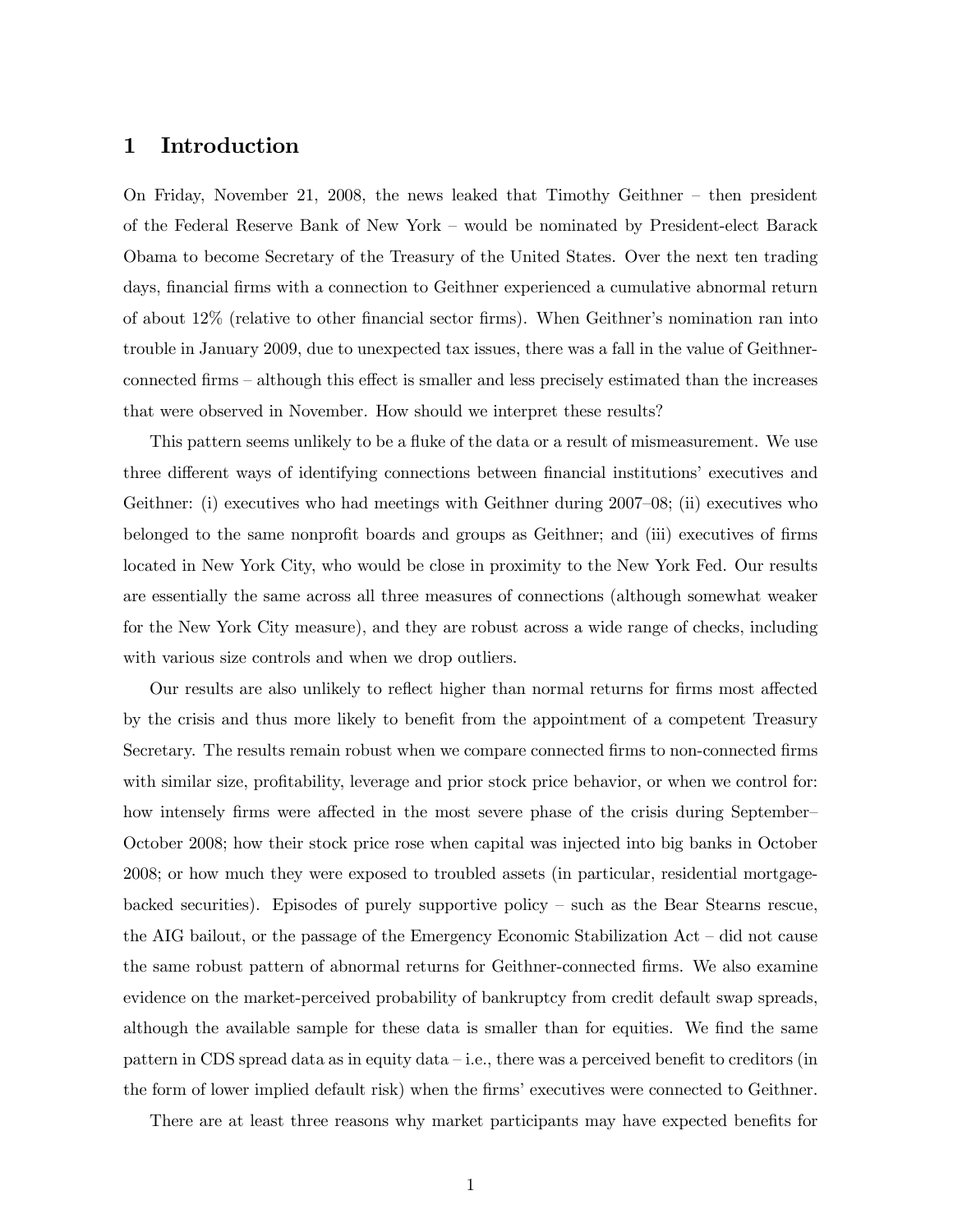Geithner-connected firms. First, they may have expected that some form of explicit corruption could take place. In countries with weak institutions and much policy discretion in the hands of politicians, such as Indonesia, Malaysia, or Pakistan, potential corruption is a reasonable interpretation of stock price movements for politically connected firms.<sup>1</sup> But corruption is not plausible as an explanation for what happened in the United States. Econometric results that show large effects for political connections are typically based on data from countries with weak institutions. In contrast, by most measures and at most times, the United States has fairly strong institutions. Moreover, Geithner is widely regarded as an honest public servant who is very unlikely to have acted on the basis of personal financial gain. Studies of policymaking under the Obama administration by Suskind (2011) and Scheiber (2011) and firsthand accounts by Bair (2012) and Barofsky (2012) – none of which are particularly sympathetic to Geithner — contain absolutely no suggestion of corruption. Geithner has also never run for public office and seems unlikely to ever do so, making political contributions irrelevant.<sup>2</sup>

Second, market participants may have believed that Geithner's policy preferences were generally consistent with the interests of the financial institutions with which he was connected. This might have represented a type of "cultural capture" of key official decision-makers and thinkers by Wall Street (Bhagwati (1998), Johnson and Kwak (2011)). According to this theory, instead of favoring firms because he had connections with them, Geithner's prior connections had already shaped his perspectives on the financial sector and on the crisis that was still unfolding. In particular, his close connections to large, complex, Wall Street banks might have persuaded him that broader economic prosperity required rescuing those banks on relatively generous terms (for shareholders, as well as executives and creditors). Our results, however, are not based on a comparison of financial to non-financial firms or of large relative to small financial firms.<sup>3</sup> Rather, as already noted, they are driven by a comparison of connected to non-connected firms of similar size. Even if Geithner took the worldview that Wall Street

<sup>&</sup>lt;sup>1</sup>For example, in a seminal study, Fisman (2001) found that being connected to President Suharto accounted for 23 percent of firms' value on average in Indonesia in the mid-1990s (where the events were rumors about the president's health). For Malaysia in the late 1990s, Johnson and Mitton (2003) found that connections to Prime Minister Mahathir accounted for around 20 percent of firms' total stock market value in a crisis, where the event was the fall from power of Anwar Ibrahim, the Minister of Finance. Similar results are found in Pakistan by Khwaja and Mian (2005), in a cross-country setting by Dinç (2005), and in Weimar Germany by Ferguson and Voth (2008).

<sup>&</sup>lt;sup>2</sup>Duchin and Sosyura (2012) find that politically connected firms were more likely to receive TARP funds, and also that such firms performed worse than non-connected firms. However, they measure connections to Congress, not to Secretary Geithner.

<sup>3</sup>Similarly, we show below that our results are not driven by Citigroup or other financial firms that are considered by policymakers or markets as "too big to fail". In all cases, we find that investors considered there to be value in being personally connected to Geithner, quite aside from any "too big to fail" issues.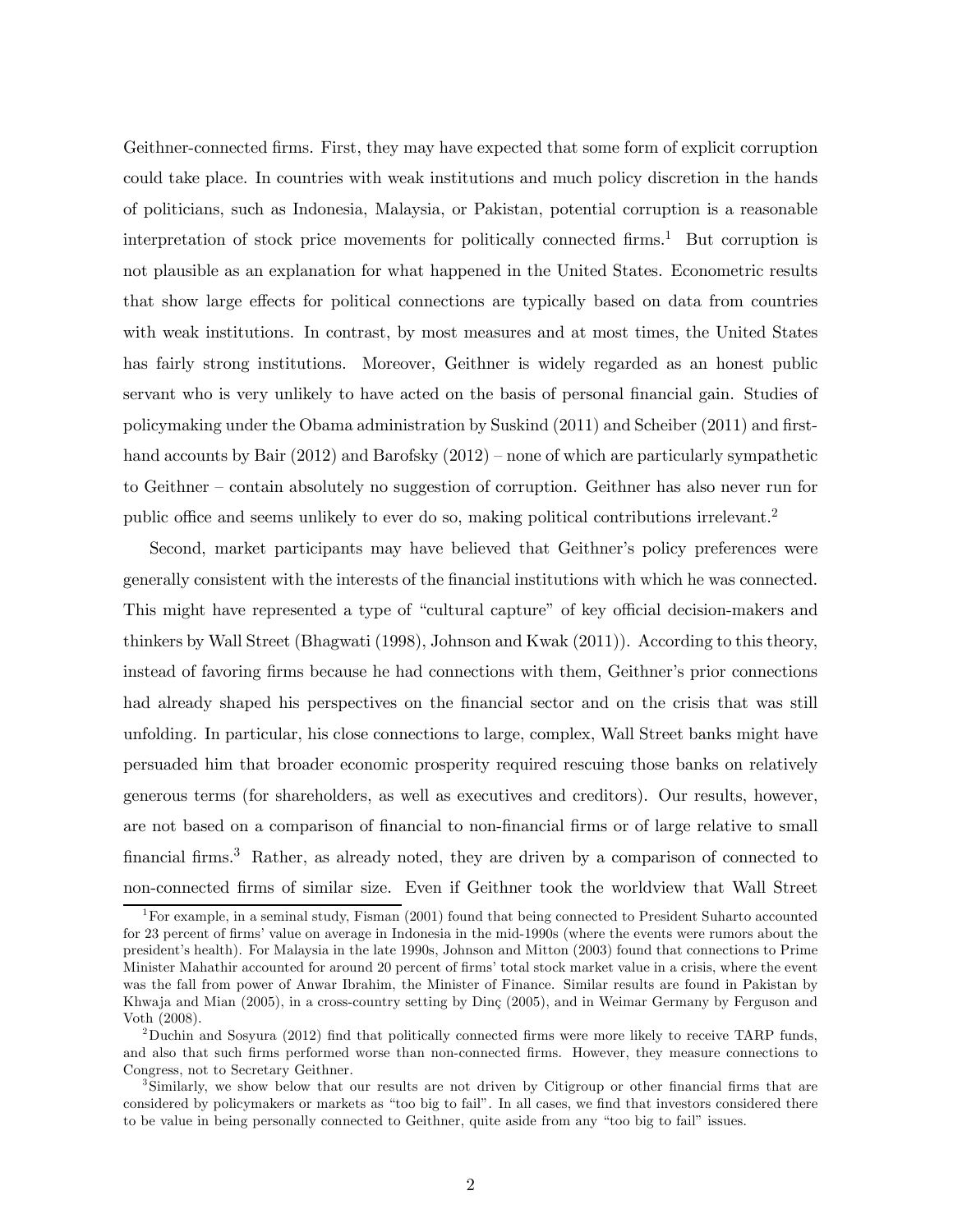banks were "too big to fail", this cannot directly account for our results.

Third, the market may have subscribed to a "social connections meets the crisis" hypothesis: that connections would matter during a time of crisis and increased policy discretion. It was perhaps reasonable to suppose that immediate action with limited oversight would have to be taken, and that officials would rely on a small network of established confidantes for advice and assistance. Powerful government officials are no different from the rest of us; they know and trust a limited number of people. It is therefore natural to tap private sector friends, associates, and acquaintances with relevant expertise when needed — including asking them for advice and hiring them into government positions. Even with the best intentions, beliefs are presumably shaped by self-interest, particularly when the people involved were, are, or will be executives with fiduciary responsibility to shareholders. These tendencies can be checked during ordinary times by institutional constraints and oversight, but during times of crisis and urgency, social connections are likely to have more impact on policy.<sup>4</sup>

Our findings show a stronger effect for connections than is standard in most related research on the United States.<sup>5</sup> In part, previous studies have examined different kinds of connections, focusing on the legislature, where the impact of a single individual is likely to be limited. For example, the so-called Jeffords Effect — named after a Senator who switched parties unexpectedly, causing a change of control in the U.S. Senate — was found to be worth around 1% of firm value (Jayachandran (2006)). Roberts (1990) found statistically significant but small effects on connected firms from the unexpected death of a U.S. Senator. Fisman et al. (2012) studied the value of connections to former Vice President Dick Cheney, driven by events such as his heart attacks, surprise news about his political career, the original Bush-Cheney "hanging chad"

<sup>4</sup>Particularly important may have been Geithner's connections through his long-term relationship with Robert Rubin, who was Treasury Secretary in the Clinton administration, a former co-chair of Goldman Sachs, and more recently a leading board member at Citigroup (he resigned from the latter position in January 2009). From November 2003, Geithner was president of the Federal Reserve Bank of New York — an institution that has traditionally served as the eyes and ears of the Federal Reserve on Wall Street, but which is sometimes considered to have become too much influenced by the thinking at large financial institutions. Formal responsibility for supervision rests with the Board of Governors in Washington D.C., but the New York Fed is very much engaged in collecting information and interpreting what is going on. By tradition, the president of the New York Fed plays a particularly important role in managing relationships between government officials and financial services executives who are based in New York ("Wall Street", broadly defined). He is also, by convention, vice chair of the Federal Open Market Committee, which sets monetary policy. (All presidents of the New York Fed to date have been men.)

 $5$ Akey (2013) presents findings that are similar in magnitude to ours, but for congressional elections where "the wedge between firms connected to a winning politician and firms connected to a losing politician is 1.7% to 6.8% of firm equity value." Goldman, Rocholl, and So (2009) find that when George W. Bush won the presidency in 2000 (and Republicans controlled the Senate and the House of Representatives), Republicanlinked firms gained 3%-5% relative to Democrat-linked firms, but the links they measure are not exclusive to the executive branch.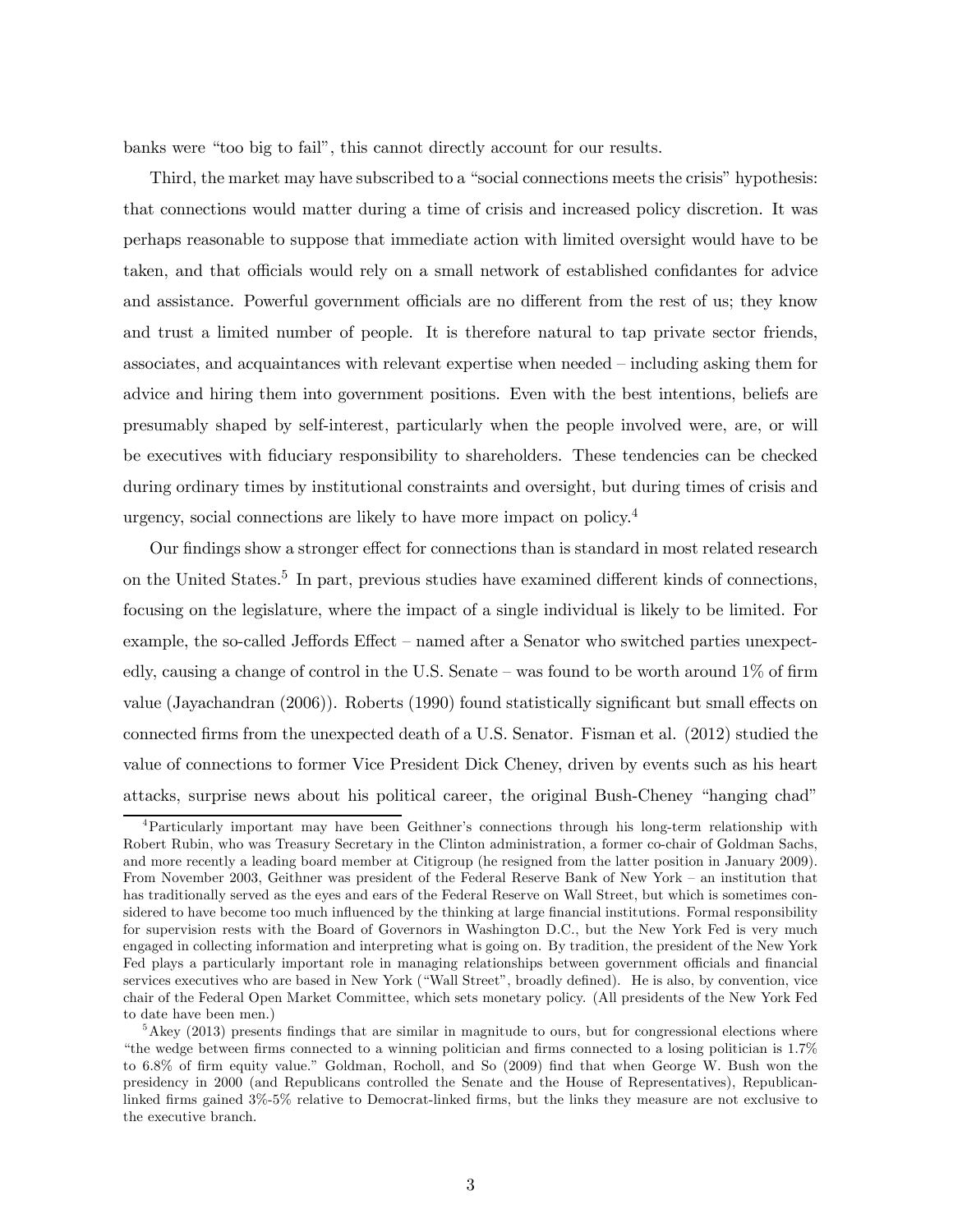presidential election victory in 2000, and Iraq war developments, and found no evidence of significant effects. They concluded: "Contrary to conventional wisdom, we find that in all cases the value of ties to Cheney is precisely estimated as zero. We interpret this as evidence that U.S. institutions are effective in controlling rent-seeking through personal ties with high-level government officials".6

But Geithner ascended to the highest level of power at an unusual moment, with many ideas in flux and great differences of opinion between otherwise well-informed and experienced people.7 During the intense crisis of 2008 there was a wide range of opinions among policy experts — and among potential Treasury Secretaries — regarding what should be done, with significant potential implications for shareholders and creditors of financial institutions.

During such an episode where immediate action is necessary, it is plausible that the usual institutional checks may not work and social connections may become more important as sources of both ideas and manpower.<sup>8</sup> This interpretation is also consistent with recent work by Querubín and Snyder (2013). Using a regression discontinuity approach, they find that American politicians were not able to enrich themselves before or after the U.S. Civil War, but during the war there were substantial opportunities for personal gain — either because there was more government spending or because news media were distracted or both.

Section 2 reviews the historical context and why market participants may have expected connected firms to potentially perform better. Section 3 explains our coding of connections and discusses the other variables we use. Section 4 presents our basic results and a range of robustness checks. Section 5 analyzes the effects of Geithner's tax issues, which temporarily jeopardized his nomination in January 2009. Section 6 discusses the design and implementation of bailout policy and financial reform under the Geithner Treasury. Section 7 concludes. The Online Appendix (Tables A1 through A10) contains additional results and details on the data.

 $6$ Lower down the official hierarchy, there is certainly more rent-seeking behavior. For example, Dube, Kaplan and Naidu (2011) find that (leaked) credible private information on coup attempts backed by the United States does move stock prices.

<sup>&</sup>lt;sup>7</sup>There has always been lobbying in the United States, but other evidence suggests this may have been more intense during the recent boom and bust, as the stakes became very high. Igan, Mishra, and Tressel (2011) find that lobbying of legislators by lenders was associated with more risk-taking before the crisis and worse outcomes in 2008, while Igan and Mishra (2012) examine how the political influence of the financial sector affected deregulation. Mian, Sufi, and Trebbi (2010) establish that members of Congress were more likely to support the Emergency Economic Stabilization Act of 2008 when they received higher contributions from the financial services industry. Tahoun (2013) finds that members of Congress own stock in firms that contribute to their campaigns, and that such firms receive more in government contracts.

<sup>8</sup>Faccio (2006) finds connections of various kinds exist everywhere. Faccio, Masulis, and McConnell (2006) show connected firms are more likely to receive bailouts across a wide range of countries, but the probability of bailout is much lower in richer countries. See also Chiu and Joh (2004) and Dinç (2005).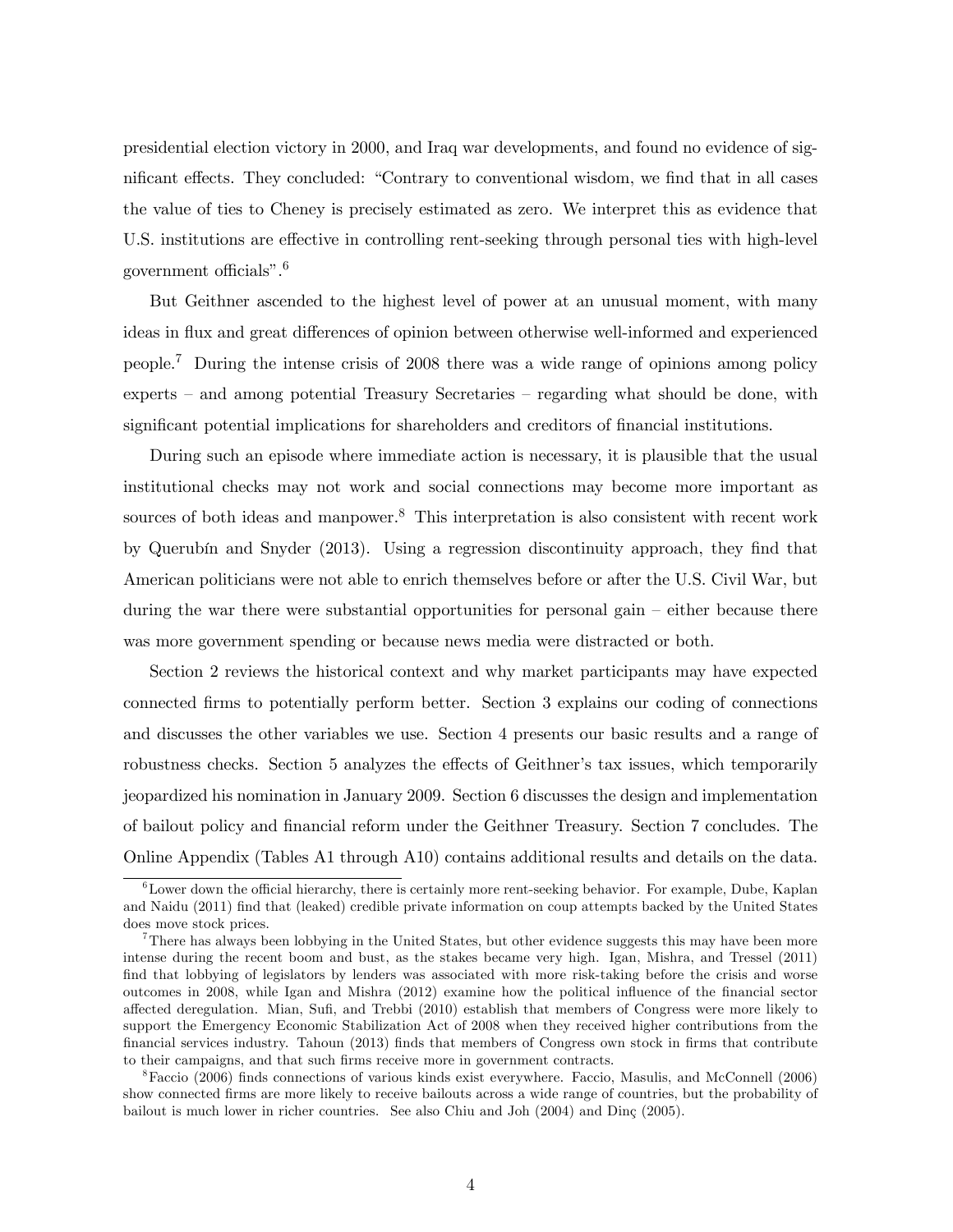# 2 The Context and Event

## 2.1 Historical Context

The financial crisis first became clearly evident in mid-2007 when problems with subprime mortgages began causing major losses at some hedge funds and structured investment vehicles. The crisis grew in severity during the spring and summer of 2008 — culminating in the collapse of Lehman Brothers and a full-blown financial panic in mid-September.

These developments prompted Treasury Secretary Henry Paulson and Federal Reserve Chairman Ben Bernanke to propose what eventually became the Emergency Economic Stabilization Act (EESA), whose centerpiece was the \$700 billion Troubled Assets Relief Program (TARP).<sup>9</sup> On October 14, 2008, using this legal authority, the Treasury Department, the Federal Reserve, and the Federal Deposit Insurance Corporation (FDIC) announced two measures that began to calm the markets. First, they revealed that \$250 billion of TARP money was available to recapitalize financial institutions and, of this amount, \$125 billion had already been accepted by nine major banks. Second, there would be a program under which the FDIC guaranteed new debt issued by banks.<sup>10</sup> By mid-November, however, when President-elect Barack Obama was selecting his Treasury Secretary, the crisis was far from over.

# 2.2 Channels of Influence

Why might market participants have believed that the nomination of Timothy Geithner as Treasury Secretary would be good for Geithner-connected firms relative to non-connected firms? There are two potential channels of influence that do not appear to operate. The first possibility is some form of expected material compensation. One possibility could be outright corruption, in which firms or their lobbyists pay officials directly for favors. As we have already emphasized, there is no plausible evidence to suggest that the Geithner appointment could have implied corruption. Geithner is known to be honest and the United States has tough anti-bribery rules that remained effective even during the financial crisis.

 $9$ On September 18, 2008, Paulson and Bernanke provided a dramatic briefing to congressional leaders. According to Chris Dodd, then chair of the Senate Banking Committee, they were told "that we're literally maybe days away from a complete meltdown of our financial system, with all the implications here at home and globally." David Herszenhorn, "Congressional Leaders Stunned by Warnings," The New York Times, September 19, 2008. The initial Treasury proposal, published on September 20, was only three pages long and did not specify any independent oversight mechanisms. "Text of Draft Proposal for Bailout Plan," The New York Times, September 20, 2008. The initial legislative proposal was rejected by the House of Representatives on September 29. An amended version passed and was signed into law on October 3, 2008.

<sup>&</sup>lt;sup>10</sup> "Joint Statement by Treasury, Federal Reserve and FDIC," Treasury Department Press Release, October 14, 2008, available at www.federalreserve.gov/newsevents/press/monetary/20081014a.htm.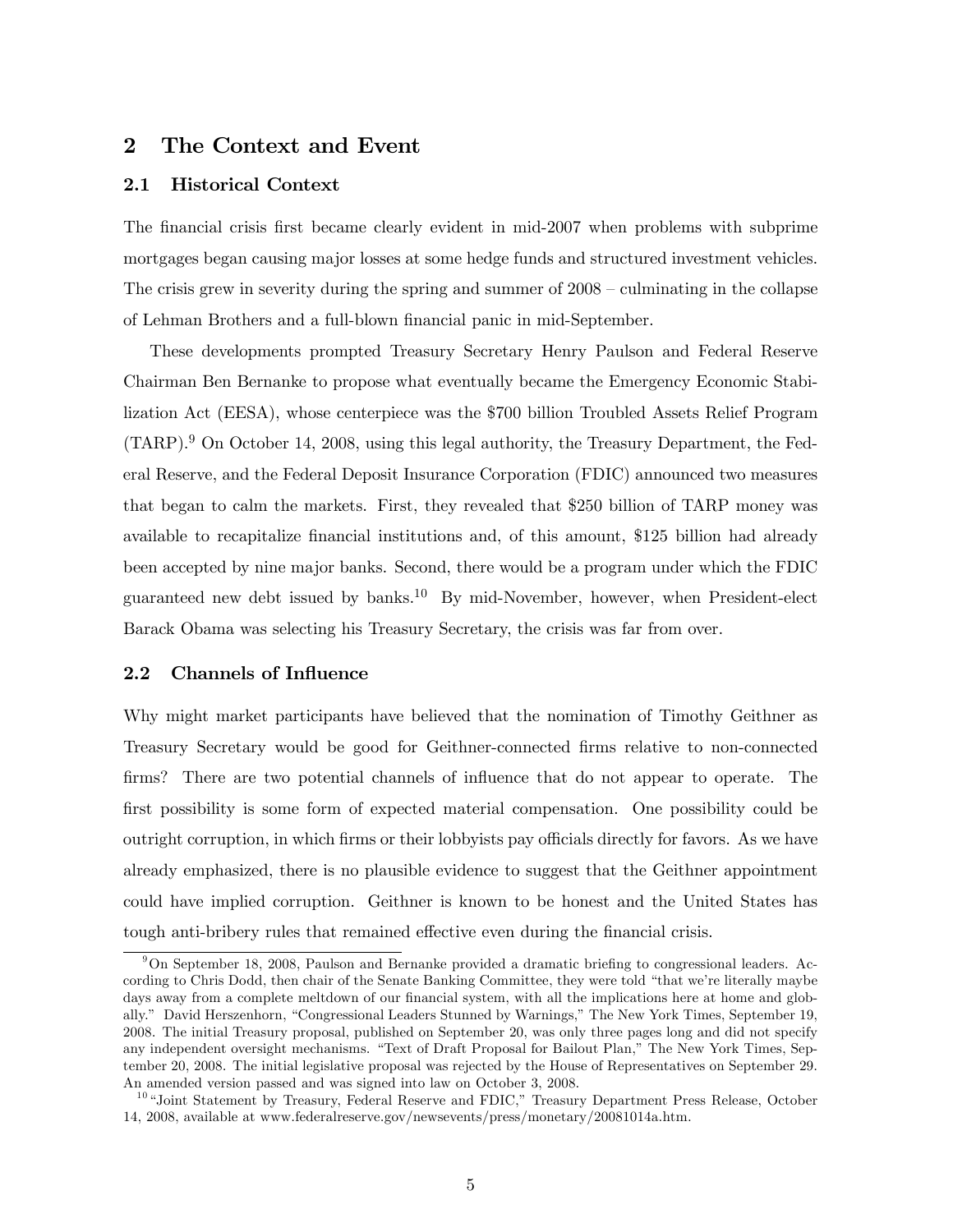Another potential form of compensation is campaign financing, which sometimes matters a great deal in the United States — particularly when elected officials have a sense of what might encourage individual and corporate contributions to their campaigns. Geithner was unelected and has never sought election, so such considerations are unlikely to be relevant in his appointment or later decisions.

Material compensation also motivates the so-called "revolving door" between the public and private sectors, in which government officials are friendly with firms they oversee and subsequently – or perhaps consequently – secure lucrative positions with those firms. Yet before his nomination to Treasury, Geithner already had ample opportunity to land highly lucrative jobs in the private sector. It seems implausible to suggest that he was motivated or that anyone would think he could be motivated — by potential employment opportunities.

Second, there may well have been some "cultural capture" at the Treasury and in the Obama administration, meaning the convergence of perspectives and interests that occurs through immersion in a certain social or institutional context (e.g., working at the New York Fed or being friends with high-profile financiers). Once in office, this shared mindset could lead officials to decisions that favor the entire financial sector or perhaps some particular firms, such as Wall Street banks. This is a plausible hypothesis in general, but the specific evidence we present below cannot be explained by such cultural capture — our results indicate abnormal returns for well-connected financial firms relative to other less well-connected firms with similar characteristics, including size, profitability, leverage, and prior stock market performance.

One channel of influence that market participants in November 2008 could reasonably have expected to apply relates to the role of social connections. Access to government officials can be hugely beneficial, as witnessed by the large U.S. lobbying industry. When powerful politicians make decisions, they may be influenced by the people they talk to  $-$  and the people with whom they talk will likely be the people they know (Bertrand, Bombardini, and Trebbi (2011), and Blanes-i-Vidal, Draca, and Fons-Rosen (2012)). In addition to the simplest form of direct access through social connections — i.e., the fact that any official is more likely to take a phone call from someone he knows than from a person he does not know — another form of indirect access is provided by hiring. Any new administration must fill a large number of important positions, and connections are an influential factor in hiring decisions.

By November 2008, Geithner knew the leaders of the New York financial community very well, and it could reasonably be expected that he would continue to take their calls and listen to them seriously as Treasury Secretary. He would also be expected to place people he knew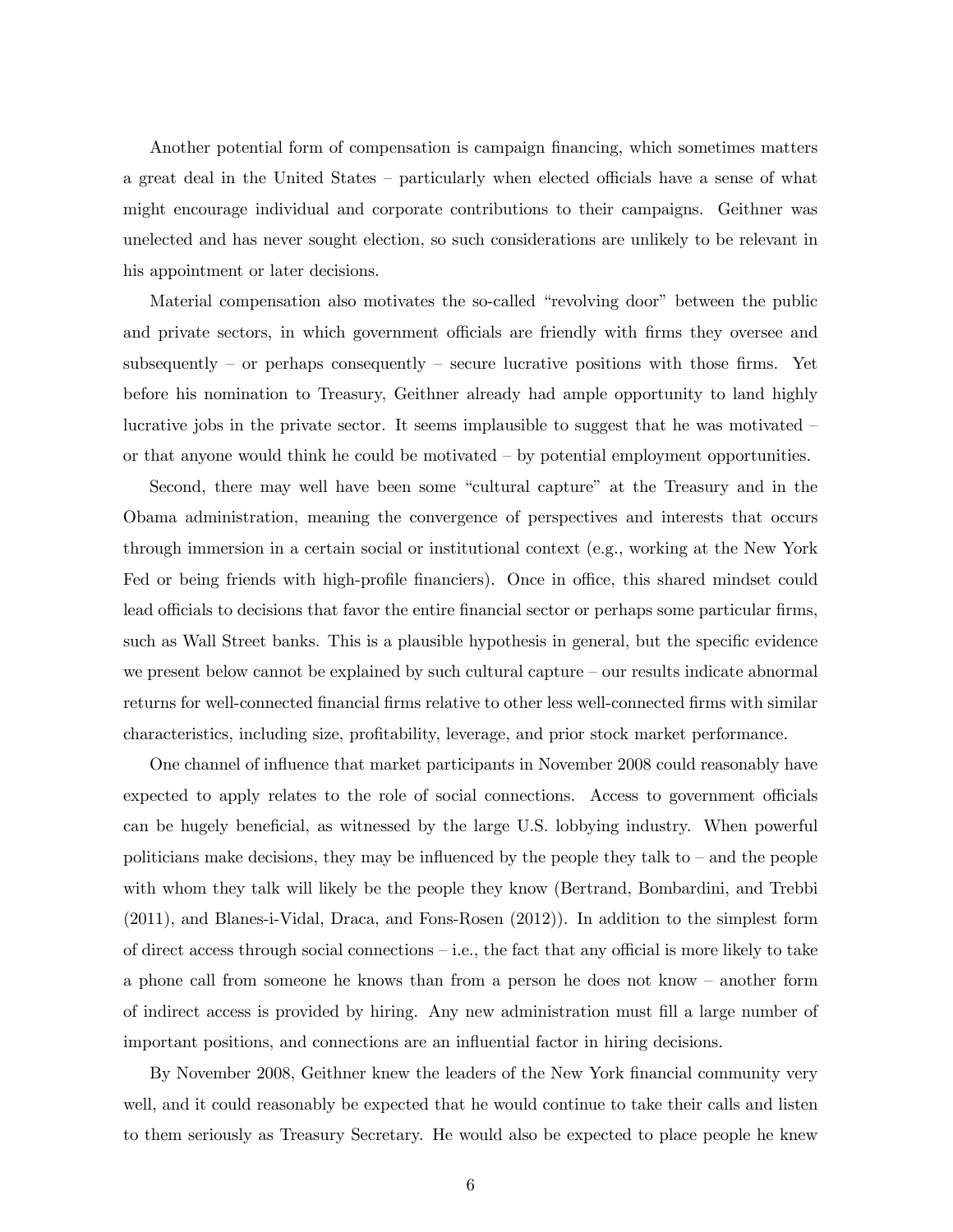and trusted into important positions.<sup>11</sup> Even if Geithner were not to favor connected firms directly, they could still benefit through the influence of their alumni.

The "social connections meets the crisis" hypothesis implies that market participants might expect Secretary Geithner's appointment to favor financial institutions based on pre-existing professional and social connections. Such positions might become even more valuable when policy discretion is higher and very consequential decisions need to be made — such as during the financial crisis that was raging in November 2008.

### 2.3 Policy Discretion in November 2008

As of November 2008, Congress had already explicitly granted broad powers to Treasury to intervene in the financial sector, and Secretary Paulson had pressured nine major banks into accepting \$125 billion of new government capital.<sup>12</sup> Although Paulson's Capital Purchase Program (CPP) distributed capital on relatively generous terms, access was tightly controlled by Treasury. In late October, for example, PNC acquired National City after National City learned that its CPP application might not be approved.<sup>13</sup> At the time, there was little transparency about how applications were reviewed and what criteria were being used to determine which banks received capital. The Treasury Department determined who received the benefit of both cheap capital and a government seal of approval (Veronesi and Zingales  $(2010)$ ).<sup>14</sup>

In addition, the Capital Purchase Program placed significant holdings of preferred stock in the hands of the Treasury Department, as well as warrants on common stock. Although the preferred stock was non-voting and Treasury committed not to vote its shares of common stock,

<sup>&</sup>lt;sup>11</sup> We should emphasize that drawing on pre-existing relationships on Wall Street is well-established practice for a Treasury Secretary, and did not begin with Geithner. For example, Henry Paulson brought in more and more Goldman Sachs alumni as the crisis deepened, including Neel Kashkari, who was charged with running TARP. Because of his expertise, Kashkari was initially kept on by Geithner.

<sup>&</sup>lt;sup>12</sup> Damian Paletta, Jon Hilsenrath, and Deborah Solomon, "At Moment of Truth, U.S. Forced Big Bankers to Blink," The Wall Street Journal, October 15, 2008.

<sup>&</sup>lt;sup>13</sup>Dan Fitzpatrick, David Enrich, and Damian Paletta, "PNC Buys National City in Bank Shakeout," The Wall Street Journal, October 25, 2008.

 $14$ The investment terms were considerably more favorable than those available from the private sector, such as in Warren Buffett's investment in Goldman Sachs. According to Bloomberg, the government received warrants worth \$13.8 billion in connection with its 25 largest equity injections; under the terms Buffett got from Goldman, those warrants would have been worth \$130.8 billion. In addition, TARP received a lower interest rate (5%) on its preferred stock investments than did Buffett (10%). Mark Pittman, "Paulson Bank Bailout in 'Great Stress' Misses Terms Buffett Won," Bloomberg, January 10, 2009. The TARP Congressional Oversight Panel had similar findings. TARP Congressional Oversight Panel, "February Oversight Report: Valuing Treasury's Acquisitions," February 6, 2009, available at www.gpo.gov/fdsys/pkg/CPRT-111JPRT47178/pdf/CPRT-111JPRT47178.pdf. Although there were justifications for this subsidy — in particular, Treasury wanted broad participation in order to avoid stigmatizing particular banks — it still constituted potential expected value that the government was willing and able to transfer to specific financial institutions.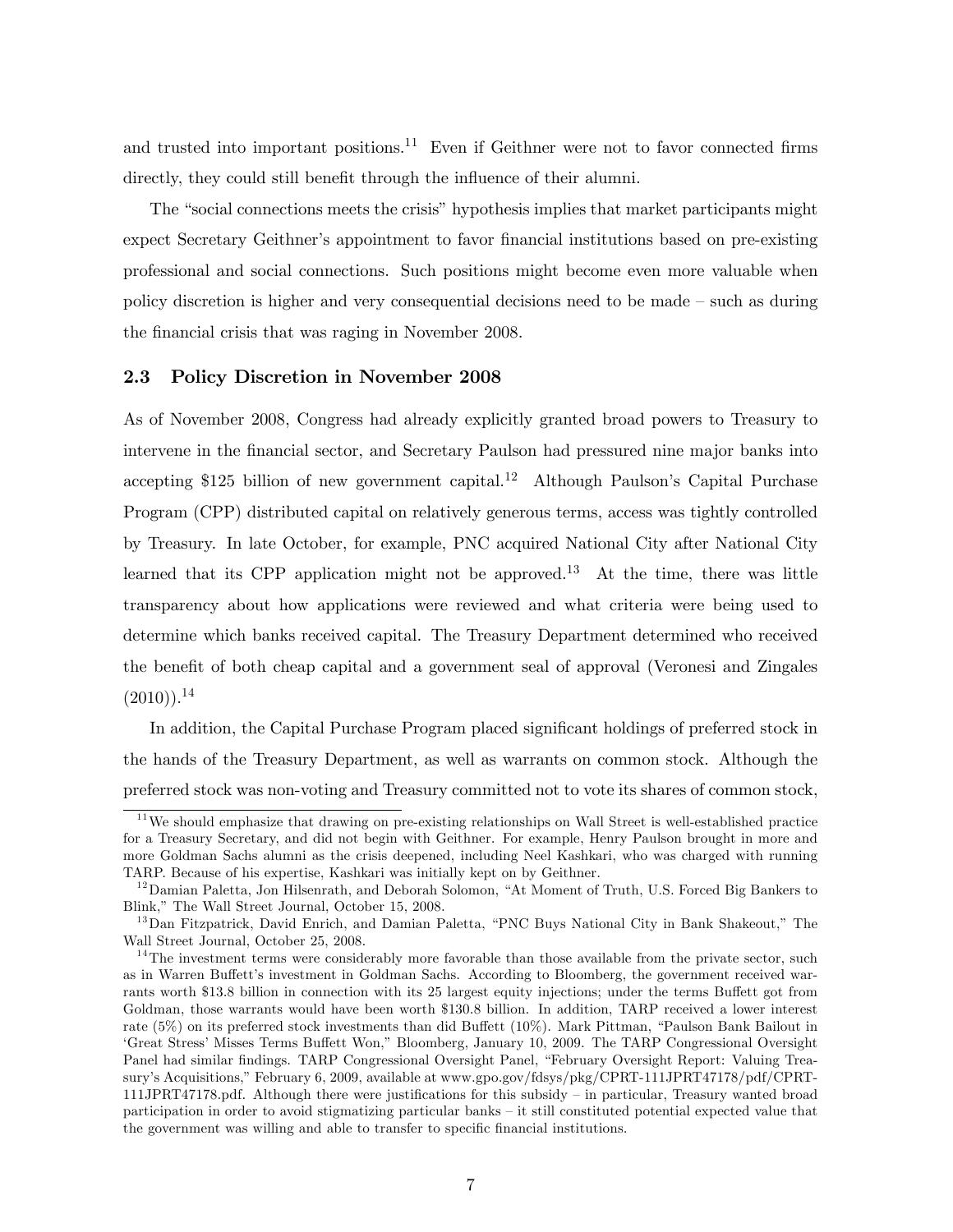this still left open the prospect of increased government influence; participating institutions were also subject to executive compensation and corporate governance requirements.<sup>15</sup> The mechanics of implementing TARP were run within Treasury, giving significant discretion to the Treasury Secretary's appointees.<sup>16</sup>

# 3 Data and Descriptive Statistics

Our sample consists of all firms trading on the NYSE or NASDAQ that are categorized as banks or financial services firms in the Datastream database. Of these 678 firms, we exclude those that lack sufficient stock return data in the Datastream or TAQ databases to calculate abnormal returns for our Geithner announcement event. The remaining sample of 603 firms we refer to as the "full sample".

A potential complication is the Citigroup bailout which occurred between the news leak of Geithner's expected nomination on November 21 and the official announcement of his nomination on November 24, 2008. On Sunday, November 23, the U.S. government entered into a bailout agreement with Citigroup that provided Citigroup with a \$20 billion capital infusion through TARP, as well as guarantees on a pool of \$306 billion of troubled assets.<sup>17</sup>

Because the bailout occurred in the middle of the event window for the Geithner announcement, and because the bailout (or at least the size and timing of the bailout) was not entirely anticipated, it could complicate estimation of the effect of the Geithner announcement — at least to the extent that there is correlation between firms connected to Geithner and firms impacted by the Citigroup bailout news.<sup>18</sup> In our tests, we address this issue in two ways. First, we report results for stock price reactions on November 21 only, which is prior to the Citigroup bailout announcement. While this approach avoids the confounding effects of the

<sup>&</sup>lt;sup>15</sup> "TARP Capital Purchase Program: Senior Preferred Stock and Warrants," available at online.wsj.com/public/resources/documents/PublicTermSheet1014.pdf.

<sup>&</sup>lt;sup>16</sup> In addition to Neel Kashkari, Reuben Jeffrey, another Goldman alumnus, was named as interim chief investment officer, and several other ex-Goldman executives played important roles in the Paulson Treasury. Julie Creswell and Ben White, "The Guys from 'Government Sachs'," The New York Times, October 17, 2008; Deborah Solomon, "The Financial Crisis: Amid Turmoil, Tireless Team Of Advisers Backed Paulson," The Wall Street Journal, September 17, 2008.

<sup>&</sup>lt;sup>17</sup> "Joint Statement by Treasury, Federal Reserve, and the FDIC on Citigroup," November 23, 2008, available at www.federalreserve.gov/newsevents/press/bcreg/20081123a.htm

<sup>&</sup>lt;sup>18</sup>It is not certain that a bailout would be positive news for Geithner-connected firms. We have tested the effect of Geithner connections on returns surrounding another significant government bailout, the bailout of Bank of America on January 16, 2009. The Bank of America bailout was similar in structure to the Citigroup bailout, and confirmed the government's willingness to take unprecedented measures to keep the largest banks afloat. However, our tests show that cumulative abnormal returns for Geithner-connected firms surrounding the Bank of America bailout are statistically insignificant, which suggests that Geithner-connected firms do not generally have positive responses to the news of significant government bailouts of major banks.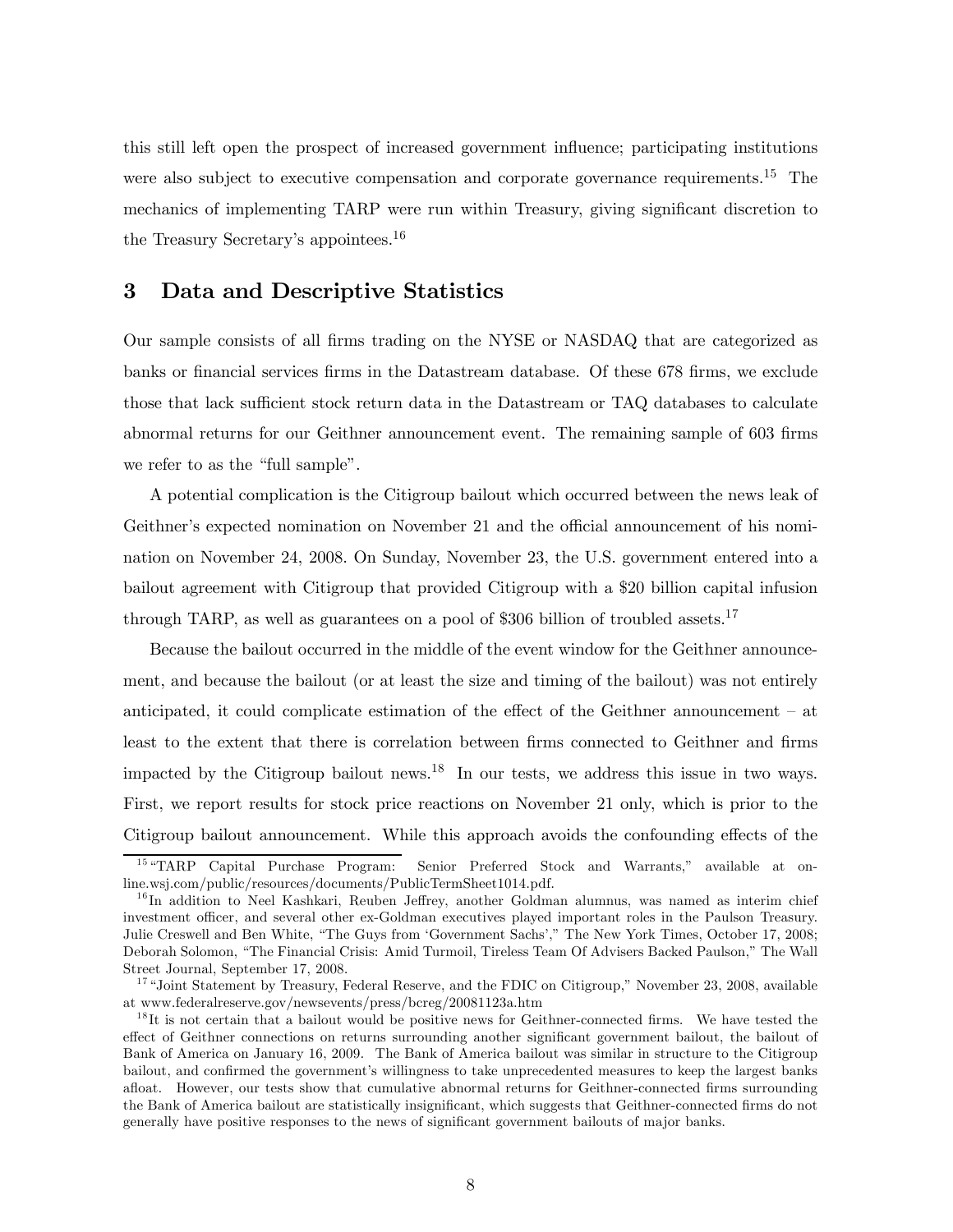Citigroup bailout, it is not entirely appealing because the post-leak return on November 21 is only one hour in length, and because some uncertainty about the nomination remained until the official announcement on November 24.

As a second approach, we exclude from our tests the firms that would be most likely to be affected by the bailout announcement. We rank all firms in the sample based on their return correlation with Citigroup during the period beginning the day of the Lehman collapse and ending the day before the Geithner nomination announcement. We drop firms that rank among the top 10% in correlation with Citigroup, and call this reduced sample our "base sample".<sup>19</sup> To a large degree, the use of this base sample should eliminate the impact of the bailout announcement on our estimates.

Table 1 reports summary statistics of our variables for political connections and financial data. We identify connections to Geithner in three different ways. The first measure of connections, which we refer to as "schedule connections", identifies the number of times that Geithner interacted with executives from each firm while he was president of the New York Fed. We identify these interactions by searching Geithner's daily schedule for each day from January 2007 through January  $2009<sup>20</sup>$  For example, a search of Geithner's schedule for Moody's Corporation reveals two interactions between Geithner and executives of Moody's. On July 5, 2007, the schedule reads, "11:30 a.m. to 12:00 p.m. Meeting w/Raymond McDaniel, Chairman & CEO, Moody's Corporation", and on September 15, 2008, the schedule reads "11:00 a.m. to 12:00 p.m. Rating Agencies Meeting" and Raymond McDaniel is listed as one of the participants. Based on this information, we code Moody's schedule connections as two. Row 1 of Panel A of Table 1 reports descriptive statistics for this variable. By far the firm with the greatest number of interactions listed on Geithner's schedule is Citigroup, with a total of 34. Panel A of Appendix Table A1 lists all of the sample firms found on Geithner's schedule and the number of interactions. The average number of schedule connections, conditional on a firm having at least one connection, is 4.96.

The second measure of connections to Geithner, which we refer to as "personal connections", identifies the number of links that Geithner has with each firm through personal relationships. We identify these links using the relationship maps published by muckety.com (run

<sup>&</sup>lt;sup>19</sup>We have also constructed the base sample by dropping firms that rank in the top 5% and in the top  $20\%$ of those correlated with Citigroup. Our main results remain unchanged, although in the latter case only seven firms remain in the treatment group.

<sup>&</sup>lt;sup>20</sup> "Geithner's Calendar at the New York Fed," The New York Times, available at documents.nytimes.com/geithner-schedule-new-york-fed.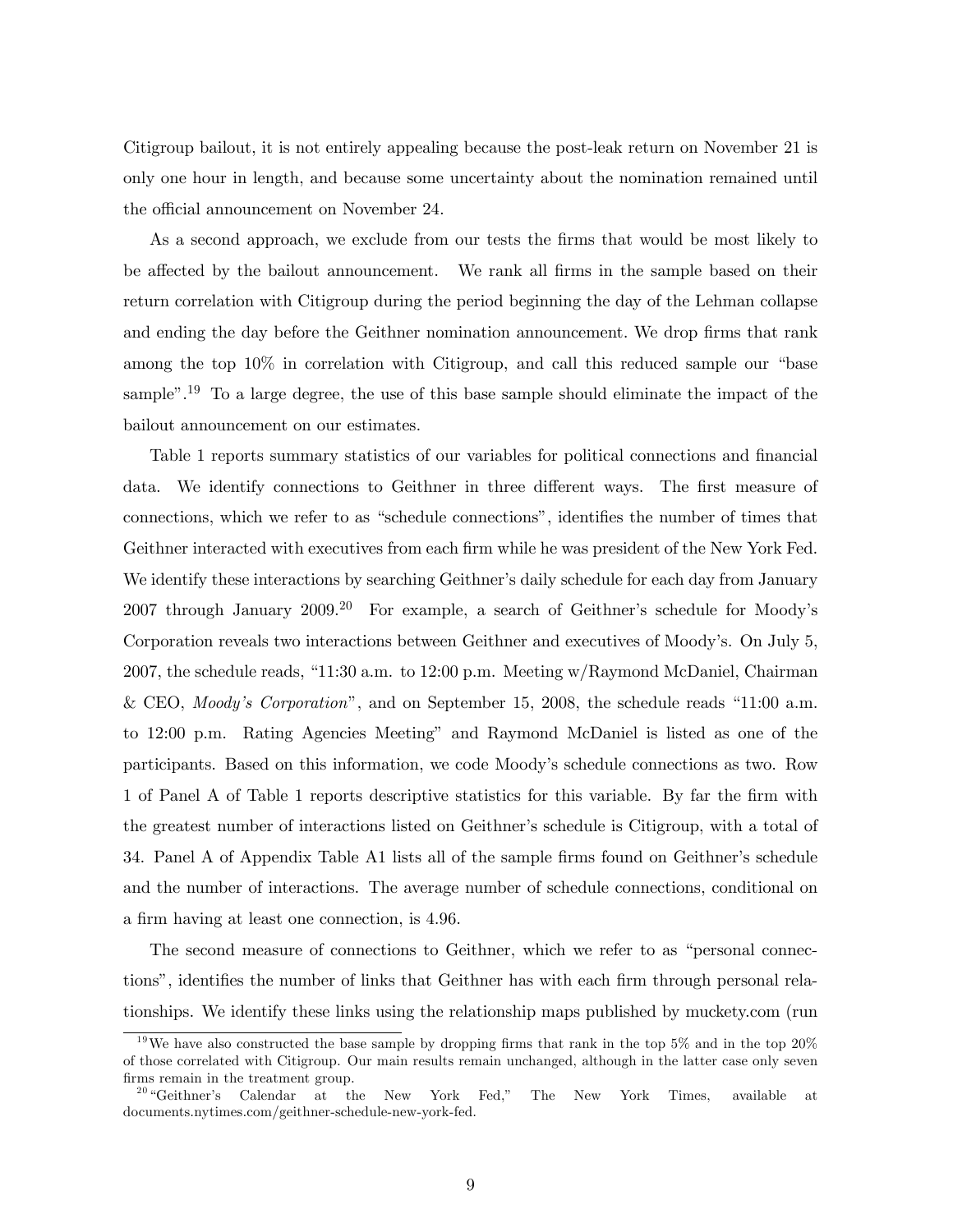by independent journalists).<sup>21</sup> The maps on muckety.com show the links for a given individual to other people or to organizations.<sup>22</sup> We count a link between Geithner and a firm if he has a personal link with a person who is a director of the firm, or if he shares a board or similar position (e.g., trustees of the Economic Club of New York) with someone who works for the firm.<sup>23</sup> We require that those links be active when Geithner's nomination was announced.

For example, we find a link between Geithner and American Express on muckety.com through Kenneth Chenault, chairman and CEO of American Express, who is associated with Geithner through the National Academy Foundation, where they are both directors, and through the Partnership for New York City, where Chenault is a vice chairman and Geithner is a board member. Based on this information we code personal connections for American Express as one. Descriptive statistics for this variable are reported in Row 2 of Table 1. Geithner has the greatest number of personal connections (nine) to Citigroup; in contrast, he has only one connection to Bank of America. The average number of personal connections to Geithner, conditional on a firm having at least one connection, is 2.24. Appendix Table A2 lists all of the identified personal connections between Geithner and sample firms.

To independently verify the accuracy of the information provided by muckety.com, we searched the annual reports of each company with an identified personal connection to Geithner, as well as other publicly available information. We were able to verify 52 of the 58 connections reported by muckety.com, 45 of those using the annual report filed most immediately subsequent to the Geithner nomination announcement (typically, for years ending December 31, 2008), and another seven using other sources such as Forbes and Bloomberg. Of the remaining six connections, two are confirmed to be errors and are excluded from our data. The other four are identified as legal counsel for financial firms in the sample. These have also been excluded from our data due to the difficulty of verifying the connection and because of the different nature of the connections. These exclusions leave us with a set of 52 personal connections to Geithner from 21 different financial firms (although five connected people each have two board links to Geithner). Panel B of Appendix Table A1 lists these firms and their connections.

<sup>&</sup>lt;sup>21</sup> These data are broadly similar to what is available for emerging markets, e.g., Gomez and Jomo (1997, 1998) on Malaysia. Many connections in emerging markets are formed early in careers. Most of the Geithner connections are from his time at the New York Fed. We use muckety.com relationship maps from March 2009.

 $^{22}$  Measuring connections in ths way is standard in the network sociology literature. See, for example, Useem (1984). Fisman et al. (2012) review the sociology literature on why board ties matter, including for the flow of information.

 $^{23}$  Most of our data are board memberships, which are a matter of public record. However, the muckety.com coding also contains some well-known mentor/adviser relationships, with Robert Rubin and a few others.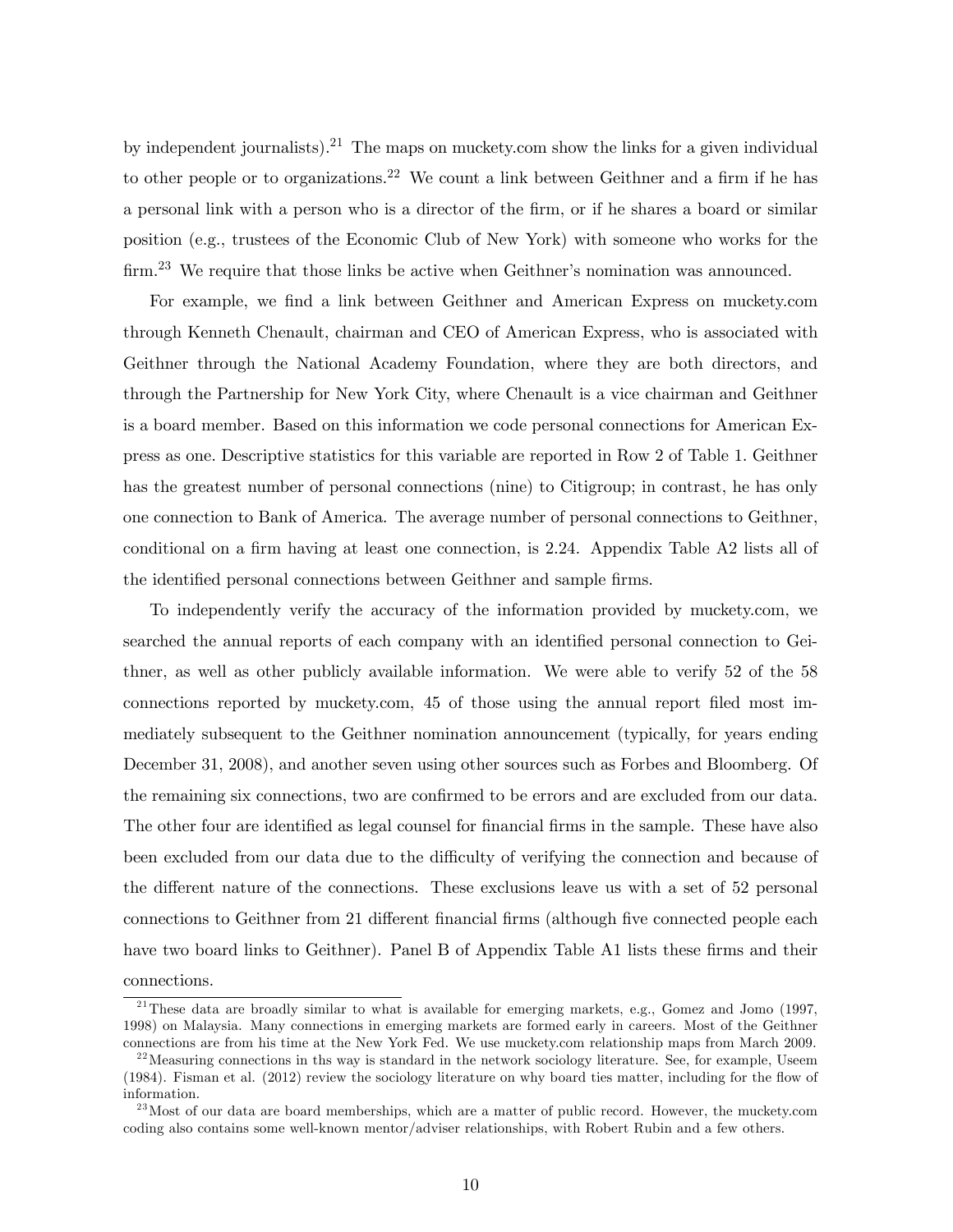The third measure of connections to Geithner is based on firm location, under the reasonable assumption that Geithner would have greater contact with executives of firms headquartered in New York City, where Geithner was located as president of the New York Fed. This measure is a dummy variable set equal to one if the headquarters of the firm is identified as New York City in the Datastream database. Descriptive statistics are reported in Row 3 of Table 1. Forty-five of the sample firms have headquarters in New York City; these firms are listed in Appendix Table A3. All other sample firms not listed in Appendix Table A3 are listed in Appendix Table A4.

As is shown in Appendix Tables A1 and A3, there is some overlap in the three measures of connections. Of the 63 firms that have some measure of connections, nine are connected according to all three measures, ten are connected according to two of the three measures, and 44 are connected according to only one of the measures. In subsequent analysis, when regressions include our standard control variables, the number of connected firms becomes 22 (schedule), 20 (personal), and 41 (New York) due to missing data on control variables. In addition, when we focus on our base sample the number of connected firms is 12 (schedule), 8 (personal), and 34 (New York).

Rows 4 through 6 of Panel A of Table 1 report basic financial information for the sample firms as obtained from the Worldscope database for the year 2008. Size (Row 4) is reported as the logarithm of total assets, profitability (Row 5) is return on equity, and leverage (Row 6) is the ratio of total debt to total capital. Rows 7 through 9 report summary statistics for our primary measure of firm performance, cumulative abnormal stock returns (CARs) — the calculation of which is discussed in the next section. Rows 10 through 12 report statistics for our secondary measure of performance, percentage changes in credit default swap (CDS) spreads, which is also covered in the next section.

Panel B of Table 1 reports differences in the means of these variables between firms connected to Geithner and non-connected firms; here his schedule and personal connections are converted to a dummy variable equal to one for firms that have any connection. Row 13 of Panel B shows that connected firms are significantly larger than non-connected firms for all three measures of connections. Row 14 shows that profitability is significantly lower for connected firms, but only when we use the New York measure. Row 15 shows that leverage is higher for connected firms, but the difference is only significant for the schedule measure of connections. Panel C repeats the analysis of Panel B for the base sample. The differences reported in Panel C are broadly similar to those in Panel B. Because of the performance differences shown in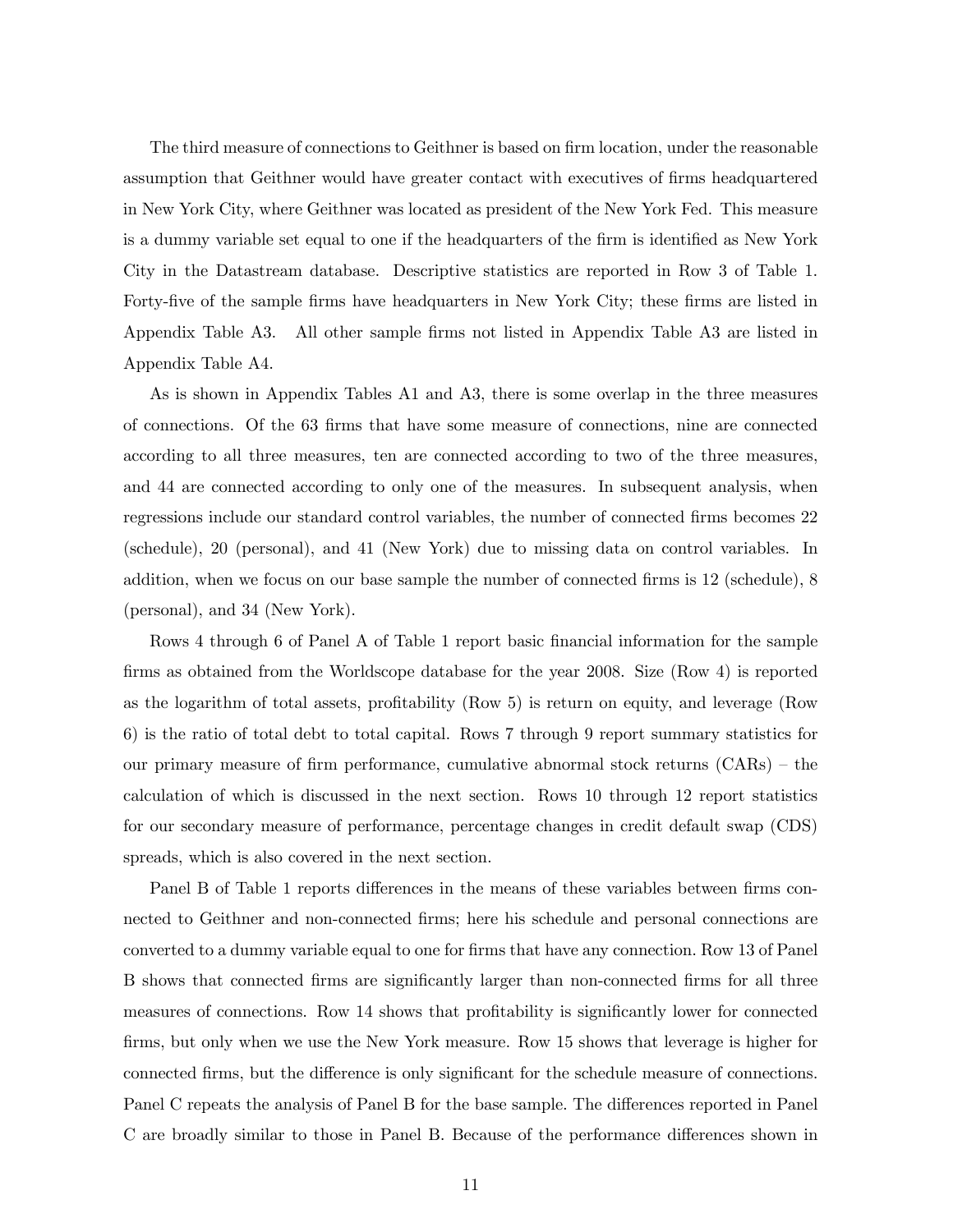Panels B and C, we control for these variables below. Finally, Panel D of Table 1 reports correlation coefficients between the explanatory variables reported in Panel A.

# 4 Geithner Connections and Stock Returns

In this section we study whether connections to Geithner, as defined in the previous section, are associated with differences in returns at the time of the announcement of Geithner's nomination. We begin by calculating returns for each firm in the sample on the relevant dates. Geithner's nomination was officially announced by President-elect Barack Obama early on Monday, November 24, 2008. However, news of his impending nomination was leaked to the press late in the trading day on Friday, November 21, 2008 at approximately 3:00 p.m.  $ET$ a time that coincides with the beginning of a stock market rally.

For the purposes of studying stock price reactions, we define event day 0 as November 21 and event day 1 as November 24, with subsequent event days corresponding to subsequent trading days. We obtain daily stock returns for each sample firm from the Datastream database. In order to more precisely delineate the response to the Geithner announcement on event day 0, we calculate returns on that day as only the returns from 3:00 p.m. until the market close at 4:00 p.m. We obtain intraday returns from the TAQ database.

## 4.1 Univariate Tests

Panel A of Table 2 compares actual returns between connected and non-connected firms in the base sample for event days 0 through 10. Panel A shows that on event day 0, using schedule connections, connected firms outperformed non-connected firms by 4.3 percentage points, a difference that is significant at the 5% level. Results are similar for the other measures of connections, though not statistically significant for personal connections. On event day 1, when the nomination was officially announced, return differences are even more pronounced. Using the schedule measure, connected firms outperformed non-connected firms by 8.4 percentage points on this day. The corresponding outperformance for firms with personal connections is 9.6 percentage points, and for firms with New York connections it is 3.1 percentage points. The difference for the schedule and personal connections is significant at the 1% level, while for New York it is significant at the 10% level.

Panel A also shows that connected firms continued to outperform non-connected firms on each day through event day 10, with the primary exception being event day  $5.^{24}$ . The final row

 $24$ The underperformance of connected firms on event day 5 (a day when there was a sharp market down-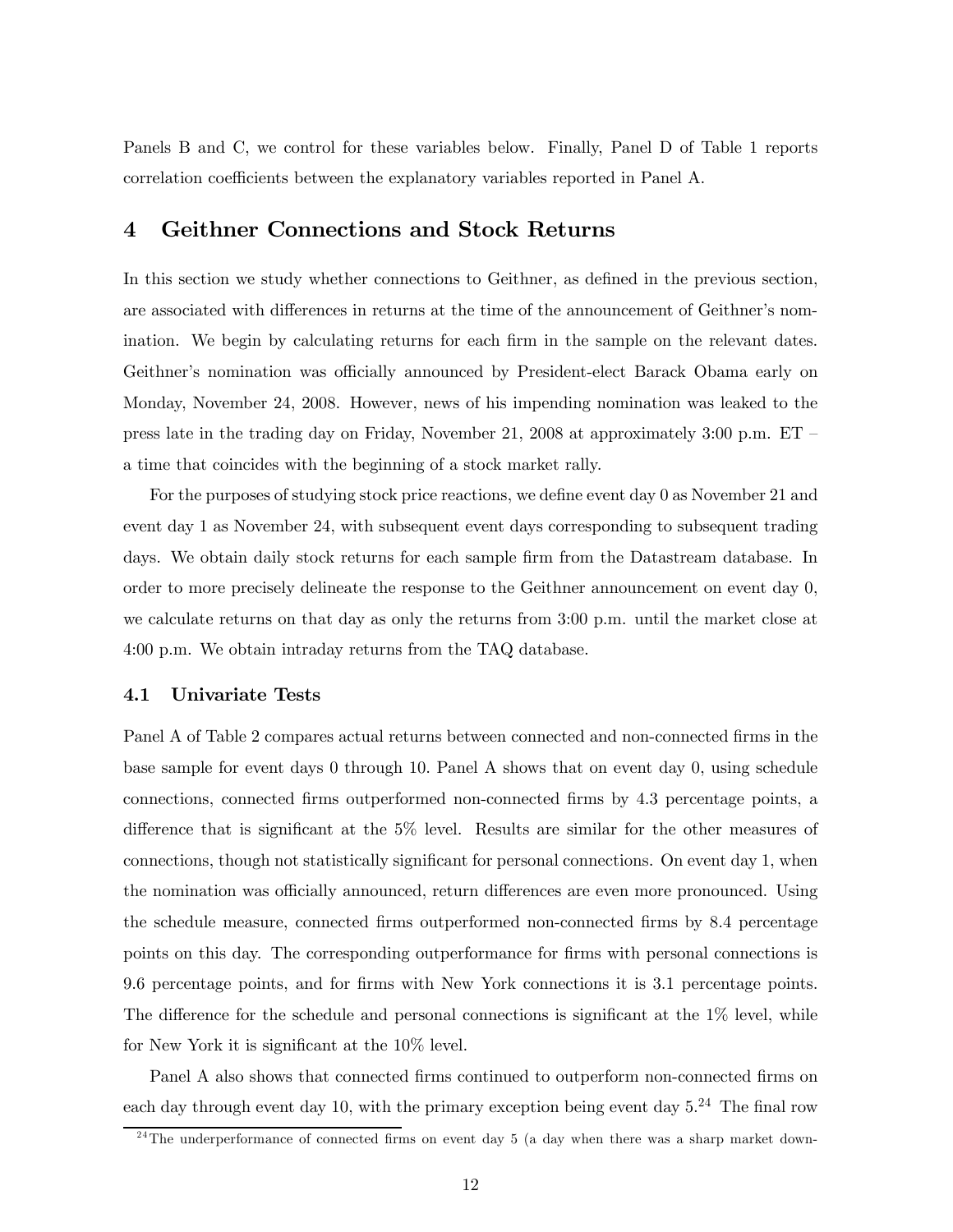of Panel A reports cumulative performance for event days 0 through 10. Using the schedule measure of connections, connected firms outperformed non-connected firms by 37.1 percentage points over this period. For personal connections the difference was 46.3 percentage points, and for New York connections the difference was 29.9 percentage points. By any measure of connections, the outperformance of connected firms over this period was economically large and highly statistically significant.

Because there were large market movements during the event window, it is important to also calculate abnormal returns for the event days. Our procedure for calculating abnormal returns follows Campbell, Lo, and MacKinlay (1997). We calculate cumulative abnormal returns using the market model as follows:

$$
CAR[0, n]_i = \sum_{t=0}^{n} AR_{it},
$$

where  $CAR[0, n]$  is the cumulative abnormal return for firm i for event days 0 through n.  $AR_{it}$  is calculated as

$$
AR_{it} = R_{it} - [\hat{\alpha}_i + \hat{\beta}_i R_{mt}],
$$

where  $AR_{it}$  is the abnormal return for firm i on event day t,  $R_{it}$  is the actual return on firm i for event day t, and  $R_{mt}$  is the return on the market for event day t, with the market return represented by the return on the S&P 500 index. The parameters  $\hat{\alpha}_i$  and  $\beta_i$  are estimated from the following equation:

$$
R_{it} = \alpha_i + \beta_i R_{mt} + \varepsilon_{it},
$$

on a pre-event period of 250 trading days ending 30 days prior to event day 0. Although the choice of estimation period length is subjective, a length of 250 days corresponds to roughly one year of trading and has been used in other studies such as Jayachandran (2006) and Li and Lie (2006). The cumulative abnormal returns show the actual returns of each firm less the predicted returns of each firm based on that firm's performance relative to the market over the estimation period.<sup>25</sup>

Panel B of Table 2 compares cumulative abnormal returns between connected firms and non-connected firms in the base sample for event days 0 through 10. In contrast to the actual returns reported in Panel A, no significant difference is reported between CARs of connected firms and non-connected firms for the one hour of event day 0. Beginning on event day

turn) applies only to actual returns. In terms of abnormal returns (discussed below), there is no significant underperformance of connected firms on event day 5.

 $^{25}$  We also calculated abnormal returns using a three-factor model, but the improvement in fit relative to the market model was negligible.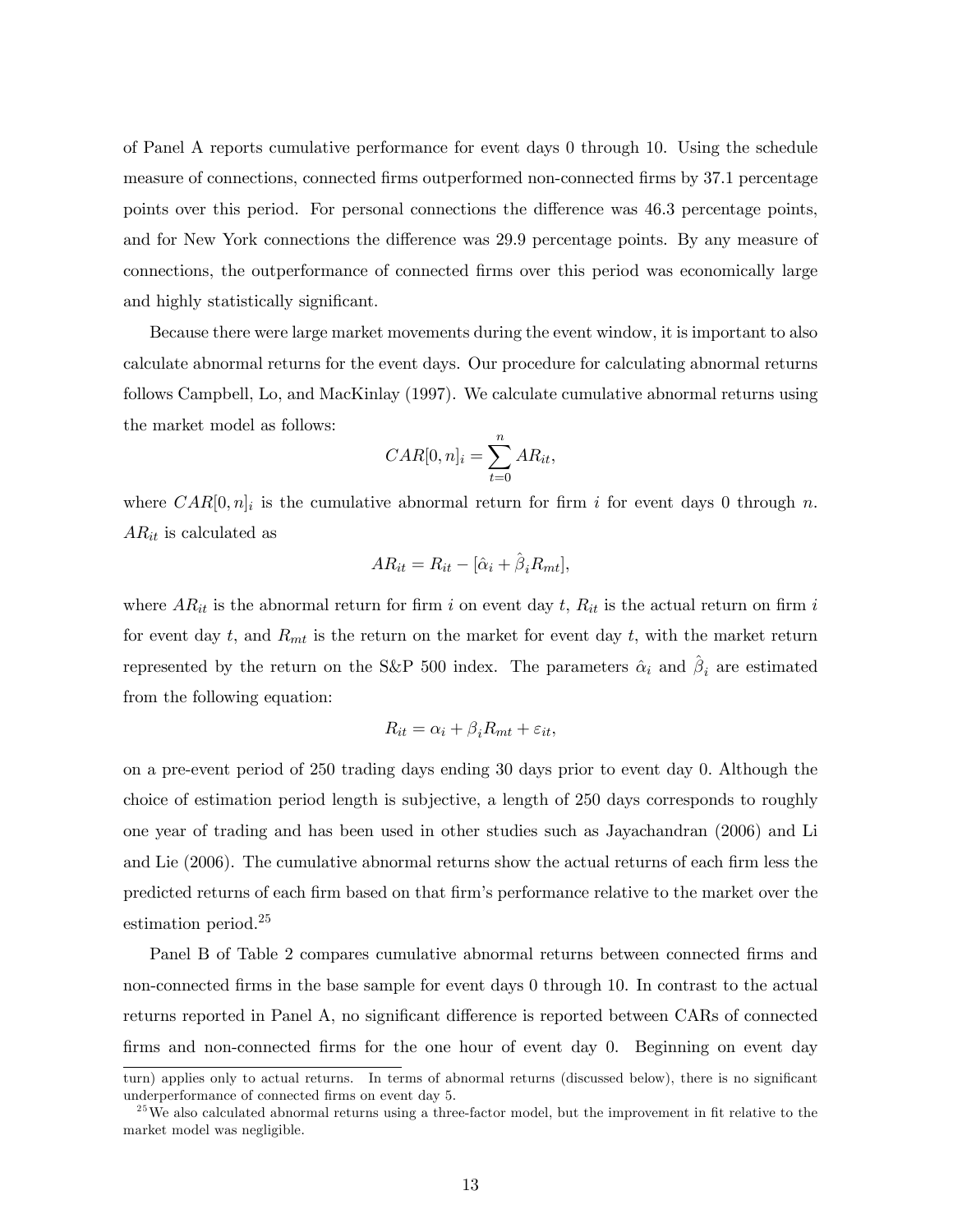1, the differences in CARs between connected firms and non-connected firms are relatively large, but not statistically significant. Significant differences in CARs increase on subsequent event days. The final row of Panel B shows that using the schedule measure,  $CAR[0, 10]$  for connected firms is higher than  $CAR[0, 10]$  for non-connected firms by 15.7 percentage points. The corresponding differences for the other measures are 15.8 percentage points and 11.0 percentage points, and in all cases the difference between the CARs is significant at the 1% or 5% level. We repeat the analysis of Table 2 for the full sample and report those results in Appendix Table A5. The results are fairly similar to those reported for the base sample.

Table 2 shows strong performance of connected firms relative to non-connected firms in response to Geithner's nomination as Treasury Secretary. In the tests that follow, we assess whether these results hold when controlling for other firm characteristics in a multivariate setting.

## 4.2 OLS Regression Results

To control for additional characteristics of the sample firms, we first test the relationship between connections to Geithner and cumulative abnormal returns in a regression framework. We estimate the following equation:

$$
CAR_i = \alpha + \beta x_i + \mathbf{z}'_i \phi + \varepsilon_i,
$$
\n(1)

where  $CAR_i$  is either  $CAR[0, \text{ }CAR[0, 1]$ , or  $CAR[0, 10]$  for firm i,  $x_i$  is a measure of connections for firm i, and  $z_i$  is a set of firm-level covariates for firm i (such as firm size, profitability, and leverage).

The firm-level covariates are included to control for other basic firm characteristics that could have some effect on the observed relationship between connectedness and returns. A common practice in regressions of this type in previous literature is to not control for firmlevel characteristics (see, e.g., Fisman (2001), Jayachandran (2006), Fisman et al. (2012)), although Johnson and Mitton (2003) control for firm size and leverage and Jayachandran (2006) controls for firm size in robustness checks.

Results from such regressions could be confounded, however, by the differential effects of events following Geithner's nomination on firms with different characteristics. For this reason, in the regressions that follow we control flexibly for a range of firm-level characteristics  $$ and, as a further step in this direction, we will also report results from various matching estimators. In particular, firm size is included as a control because if Geithner had more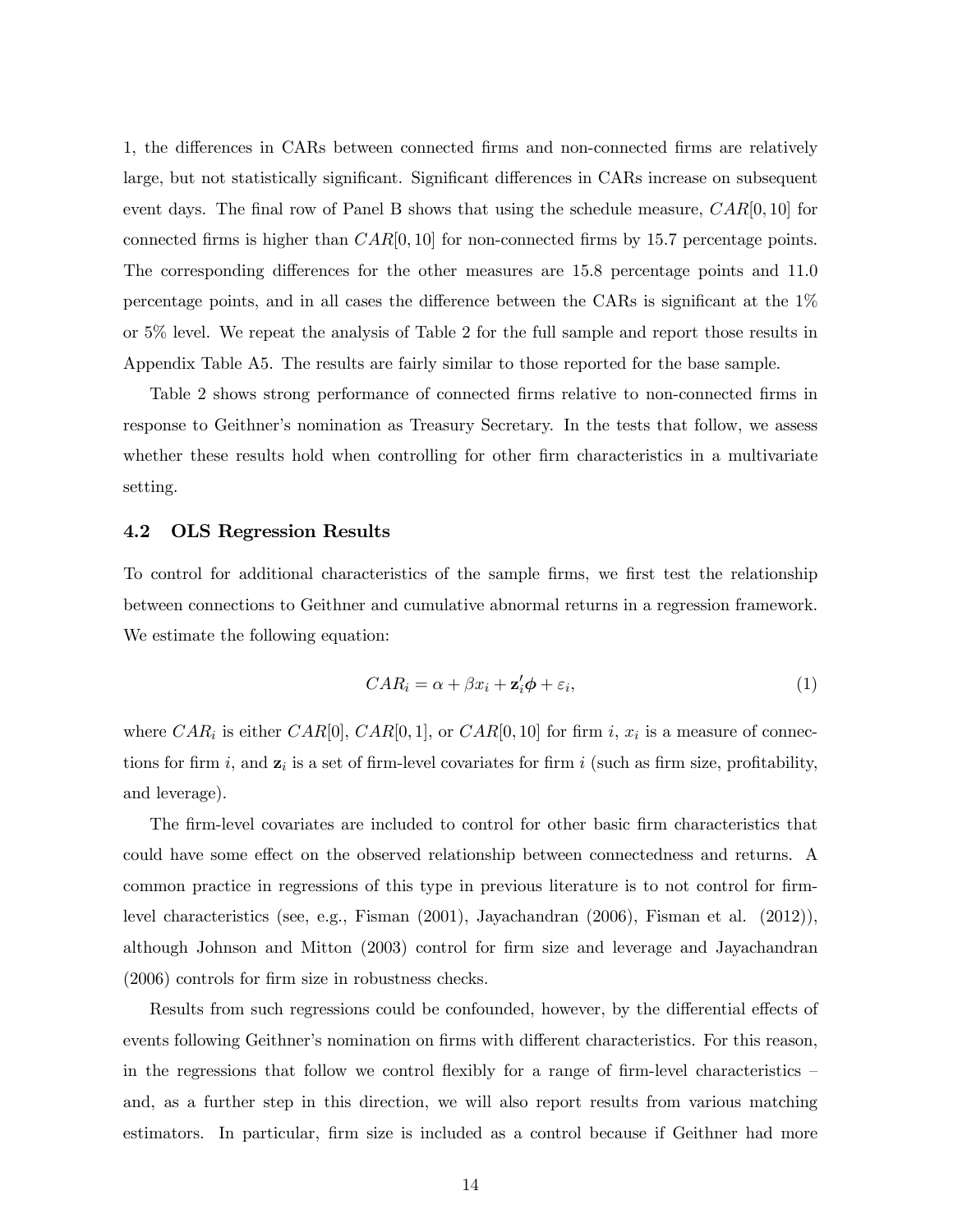interaction with larger firms — and Panel B of Table 1 indicates that this is the case — then the observed performance of Geithner-connected firms could be due to their size rather than to their connections. Profitability is also an important control because it is an indicator of how hard each firm had been impacted by the crisis, and it is possible that the firms that had been hit the hardest also had the most to gain from Geithner's appointment. Finally, leverage is included as an additional indicator of the vulnerability of each firm during the crisis. For all of these variables, we include cubics  $-$  i.e., the level, square, and cubed value  $-$  so as to account for potential non-linear effects.

There might be other factors causing correlation of error terms (residual returns) across firms. Unadjusted OLS standard errors would be biased in this case and could be too low. To adjust for this possibility, we estimate adjusted standard errors that account for potential cross-firm correlation of residual returns. We estimate the covariance matrix of returns using pre-event return data on a window of 250 trading days ending 30 days prior to event day 0. This estimated covariance matrix is then used to calculate our standard errors, under the assumption that the pre-event covariance matrix is an appropriate estimate of the covariance matrix during the event. These adjusted standard errors should account for observed crosssectional correlation of returns between firms in our sample (see Greenwood (2005); Becker, Bergstresser, and Subramanian (2013)). We use these adjusted standard errors below.

Table 3 reports results of the estimation of equation (1). The adjusted standard errors are reported below coefficients in parentheses. The three measures of Geithner connections (schedule, personal, and New York) are tested in turn. Although there is no established standard in the literature for the appropriate length of the event window, we follow the practice of first reporting results for shorter event windows  $(CAR[0]$  and  $CAR[0, 1]$  and then a longer event window  $(CAR[0, 10])$ . The first three columns of the table report results for the full sample with  $CAR[0]$  as the dependent variable – the Citigroup bailout occurred after the first trading day and thus correlation with Citigroup is not a concern when we use  $CAR[0]$ . In Column 1 the coefficient on schedule connections is 0.0033, which indicates an abnormal return of over 0.3% for each additional connection and is statistically significant at the 1% level. So, for example, a firm with a number of connections equal to the sample average, conditional on being connected (4.96 connections in the full sample), would have had an abnormal return of roughly 1.6% on average, relative to non-connected firms during the last hour of trading on November 21. The coefficient on personal connections is significant at the 5% level and indicates an abnormal return of over 0.7% for each additional personal connection, which also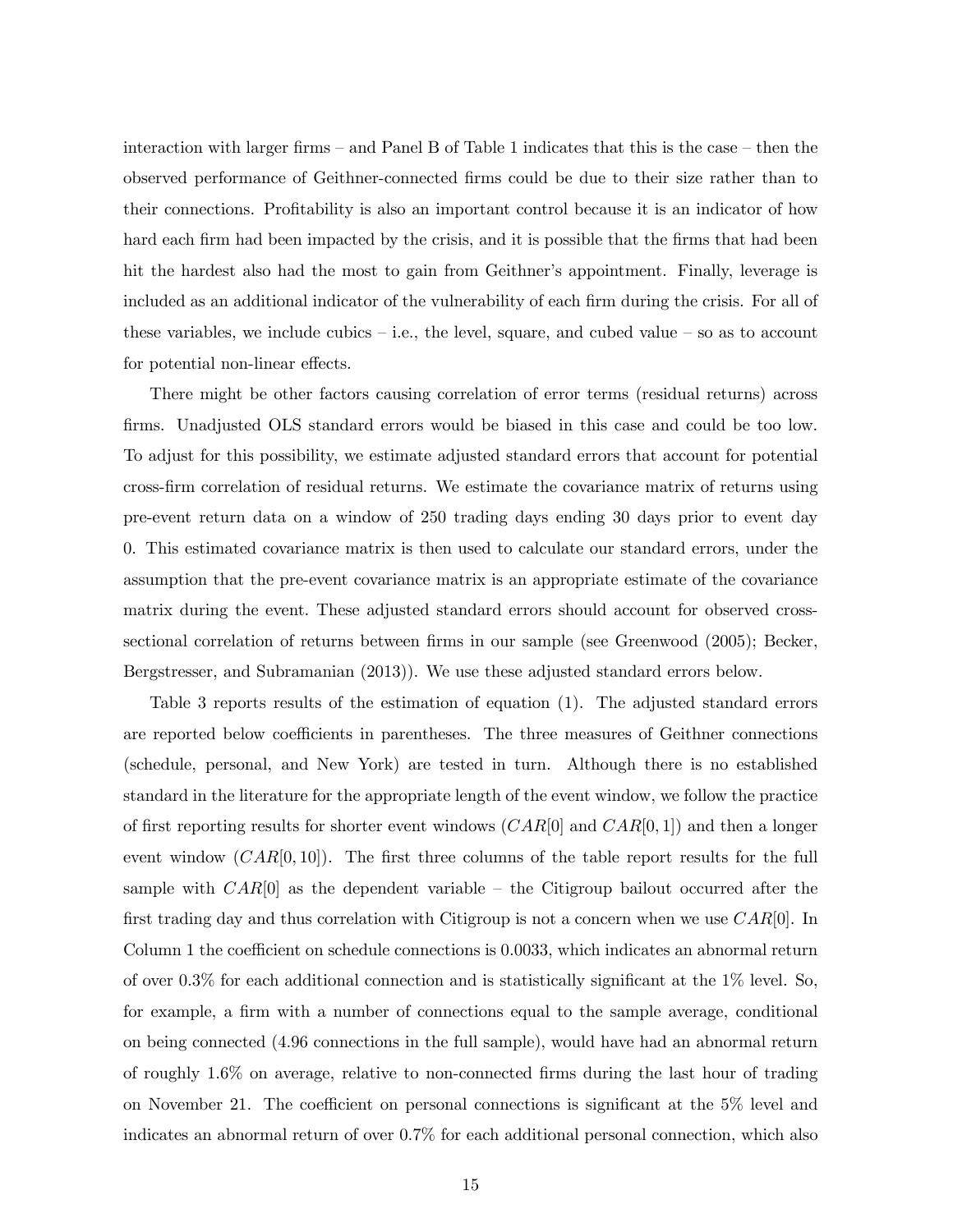implies a similar average abnormal return of about 1.6% for the average connected firm (which has 2.24 personal connections in the full sample). The coefficient on New York connections is significant at the 10% level and indicates that firms with New York connections had abnormal returns of  $1.3\%$  relative to non-connected firms.<sup>26</sup>

Columns 4 through 6 of Table 3 report results for  $CAR[0, 1]$ , focusing on the base sample. The coefficients on schedule connections and personal connections are both positive and significant at the 1% level. The magnitude of the coefficient on schedule connections indicates that each additional interaction with Geithner during his tenure at the New York Fed is associated with an abnormal return of  $1.1\%$  for event days 0 and 1 combined. This implies an abnormal return of about 3.5% for the average connected firm (which has 3.16 schedule connections in the base sample). The coefficient on personal connections indicates an abnormal return of 5.0% for each additional personal connection between Geithner and the firm, and thus an abnormal return of about 8.8% for the average connected firm (which has 1.75 personal connections in the base sample). The coefficient on New York connections is not statistically significant.

The last three columns of Table 3 report results for the estimation of equation (1) on the base sample with  $CAR[0, 10]$  as the dependent variable. In these three columns the coefficient on Geithner connections is positive for all measures and significant at the 1% level for the personal and New York measures. Compared to the quantitative magnitudes for  $CAR[0, 1]$ , the coefficients on the personal and schedule measures are similar, but the coefficient on the New York measure is much larger, showing an abnormal return of 10.8% for connected firms.

In summary, Table 3 reports economically meaningful and statistically significant cumulative abnormal returns for Geithner-connected firms following the announcement of his nomination as Treasury Secretary, for both short and long event windows.27

## 4.2.1 Robustness Checks for OLS Results

We perform additional tests to assess the robustness of our baseline results reported in Table 3, and these are presented in Table 4. In this table and in others that follow, we suppress reporting of the coefficients of control variables for brevity, although we always include the control variables (up to cubics in size, profitability, and leverage) in all specifications. To save space we do not report results for New York connections in this table.

<sup>&</sup>lt;sup>26</sup>We do not report results for the base sample for  $CAR[0]$ , but the corresponding coefficients in the base sample are positive for all three measures and statistically significant for the New York measure.

<sup>&</sup>lt;sup>27</sup> We do not report results for the full sample for  $CAR[0, 1]$  and  $CAR[0, 10]$ , but the corresponding coefficients in the full sample are generally larger and more precisely estimated than those reported for the base sample.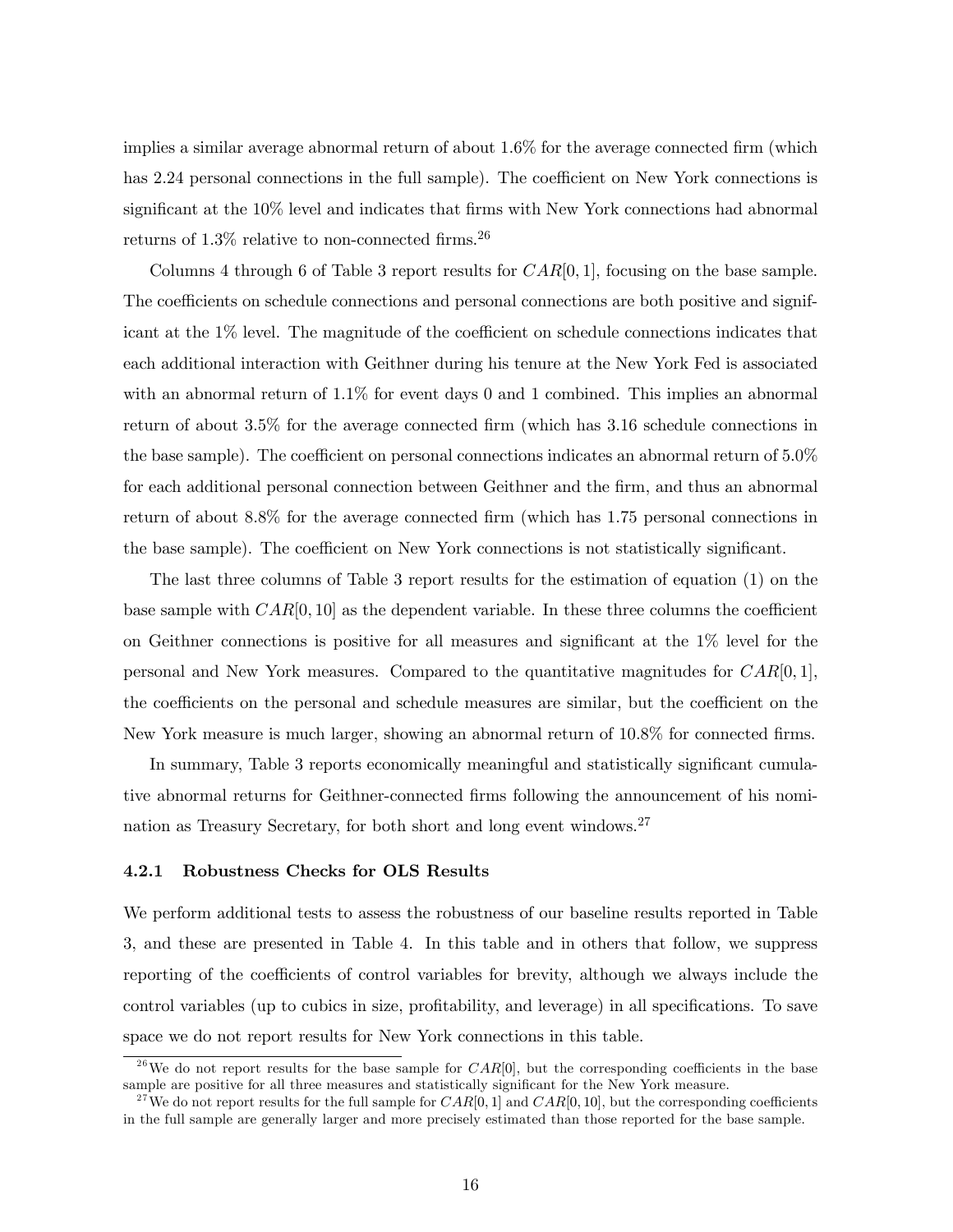We first address the question of whether Geithner-connected firms performed well after the announcement of his nomination because of their personal connections to Geithner or because Geithner's appointment represented a signal that economic policy would be sensible. We get at this question in four ways.

Our first set of robustness checks controls for the vulnerability of firms to the macroeconomic conditions prevailing at the time. These include the extent to which firms' stock prices declined in the immediate aftermath of the collapse of Lehman Brothers in September 2008 as a measure of how badly a firm might have suffered from the uncertainty or the fire sales that a further collapse could have triggered (and that Geithner's policies might have been anticipated to mitigate). Specifically, we calculate the cumulative abnormal return starting on the day of Lehman's bankruptcy (Monday, September 15, 2008, is day 0 for this event) and for the following four days, which comprises the entire trading week.

As a second way to measure crisis vulnerability, we control for whether the firm is a deposittaking institution, as such institutions may have differed in vulnerability to the crisis from other financial firms. Using Worldscope data, we create a dummy variable for positive deposits. Finally, we also control for whether firms had already received TARP funding prior to the announcement of Geithner's nomination, which can act as another proxy for the systemic importance of a firm. TARP-approved firms were unlikely to collapse.

Columns 1 and 2 of Table 4 report results controlling for all three of these proxies for crisis vulnerability. The results are similar to our baseline results, with the exception that results for  $CAR[0, 10]$  are somewhat weaker (Panel C). The coefficients on the proxies for crisis vulnerability (not reported in the table) are not always statistically significant in the regressions, but the coefficients on the Lehman bankruptcy CAR and the deposit-taking dummy are generally negative, and the coefficient on the TARP-funding dummy is generally positive.

In Columns 3 and 4 we control for how firms responded to the announcement in early October that TARP funds would be used to recapitalize large banks. This decision was generally regarded as the best of the available alternatives — so the response to this announcement offers another plausible way to control for how firms were affected by sound policy decisions. This decision was made public on Monday, October 13, with the announcement just after the stock market closed — although it followed a meeting of top bankers at the Treasury Department that was public knowledge. Similar European recapitalization plans had been unveiled over the weekend, and this further contributed to the expectation that something similar would happen in the United States. We calculate  $CAR[0, 1]$  for this event with October 13 as day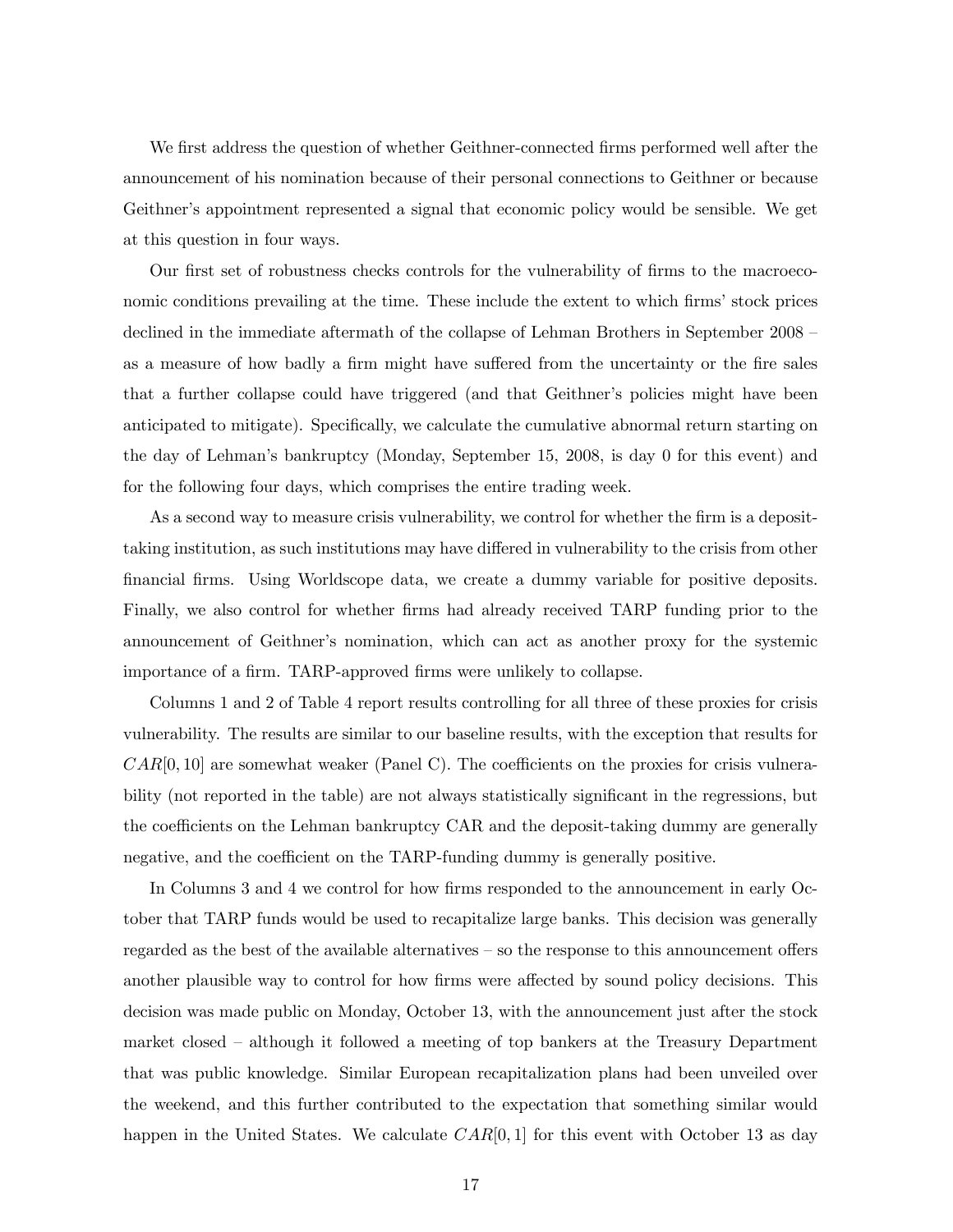0 and October 14 as day 1. Columns 3 and 4 show that controlling for this variable in our regressions does not alter the main results. The effect of being connected to Geithner remains statistically significant.

As a third approach we recalculate abnormal returns using an estimation window that is focused on the turbulent period surrounding Lehman's collapse — so our measure of expected returns uses betas that reflect the response of each firm to market movements during this particular period. We calculate abnormal returns as described above, except that the estimation period begins two weeks prior to the Lehman collapse (Monday, September 1, 2008) and ends three weeks after the Lehman collapse (Friday, October 3, 2008), when Congress ultimately approved EESA (which included TARP). Results using this measure of abnormal returns are reported in Columns 5 and 6. The results show that the coefficients on Geithner connections are significant across all three panels in this specification and are all larger in magnitude than the coefficients in our baseline results.

As a fourth approach, in Columns 7 and 8, we control more directly for the exposure of financial firms to "toxic assets". We measure exposure to toxic assets using data from Erel, Nadauld, and Stulz (2013). We use their measure of holdings of mortgage-backed and assetbacked securities (scaled by total assets) compiled from the Consolidated Financial Statements for bank holding companies, as reported by the Federal Reserve Board of Governors. We use data as of December 2008, and the variable is available for only 196 insured banks in our sample. When controlling for this variable, the coefficient on Geithner connections is highly significant in all three panels. The coefficient on "toxic assets" (not reported in the table) is always positive and usually significant.28

In our next robustness checks we test for the influence of the largest firms and extreme observations on our results. Although we control flexibly for firm size throughout our analysis, in Columns 9 and 10 we take another approach by limiting the sample to only the top size decile of sample firms, thereby creating a subsample that is more homogenous in terms of size. The coefficient on Geithner connections is positive and statistically significant in four out of six cases in this subsample.

In Columns 11 and 12 we exclude firms that the administration deemed to be of systemic importance, in that they were later included in the government-administered stress tests. The

<sup>&</sup>lt;sup>28</sup>We have also examined the effect of including interactions between our various measures of exposure to a further decline in asset prices (i.e., the control variables in Columns 1 through 4 and Columns 7 and 8) with the Geithner connection variable. There are in general no robust and consistent interaction effects between these exposure variables and connections to Geithner.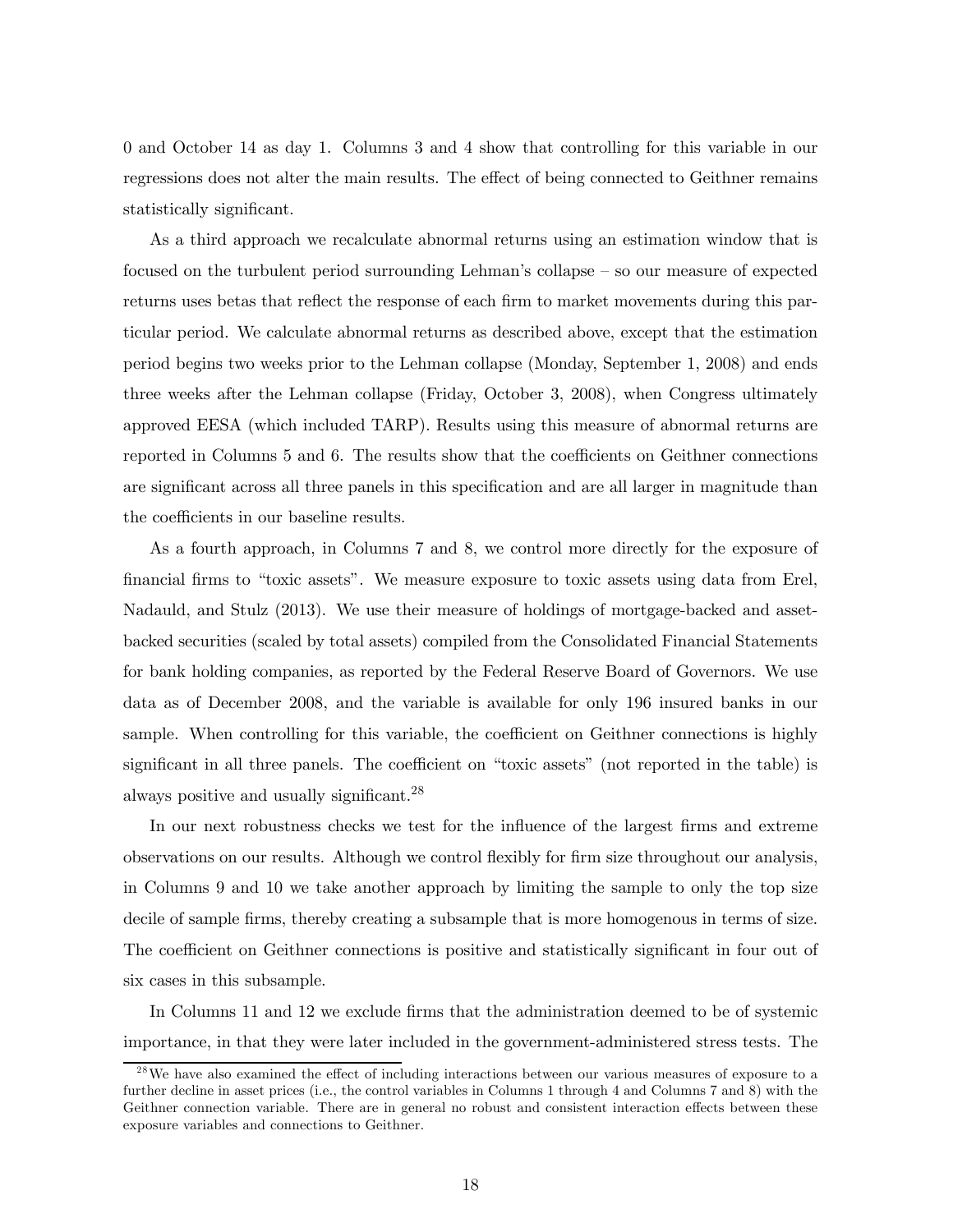firms that the government included in the stress tests (i.e., the Supervisory Capital Assessment Program, SCAP) were those viewed in early 2009 as systemically important by the administration — and thus may have been more likely to benefit from bailouts similar to the one provided to Citigroup or from other policies.<sup>29</sup> These estimates are positive and significant in all but one case. In Columns 13 and 14 we check for the influence of outliers by excluding firms with extreme CARs, defined as those larger than the 99th percentile or smaller than the 1st percentile. The Geithner coefficient is significant in all but one case in this specification.

As an additional robustness test, we consider whether results obtained for the schedule measure of connections are robust when we calculate the number of connections using only Geithner's appointments from the year 2007. By 2008, the initial stages of the crisis were underway, so Geithner may have had an increased number of meetings during this time with firms affected by the crisis. Using only 2007 appointments as the schedule measure of connections puts the focus on pre-crisis relationships. The results using the 2007 measure are reported in Column 15. As with our baseline results, the coefficient on schedule connections is significant at the 1% level for  $CAR[0]$  and  $CAR[0, 1]$ , but not for  $CAR[0, 10]$ .

To summarize, in the robustness checks in Table 4 the Geithner connection coefficients generally retain statistical significance, although there are some exceptions. The magnitudes of the coefficients vary but are often larger than those reported in the corresponding baseline results in Table 3. Table 4 indicates the positive relation between Geithner connections and abnormal returns surrounding his nomination announcement is fairly robust in OLS specifications.<sup>30</sup>

We also estimate similar results using various matching estimators. This includes propensity score matching estimators in which firms were matched just on size; on primary control variables (size, profitability and leverage); and on primary control variables plus other control variables (TARP participation dummy, deposit-taking dummy, and the CAR surrounding the Lehman collapse). It also includes a nonparametric matching estimator, which estimates the impact of connections on cumulative abnormal returns separately across 64 cells created according to the covariates values and then combines them using the inverse standard errors

 $^{29}$ This excludes the following 17 firms from our sample: American Express, Bank of America, BB&T, Bank of New York Mellon, Capital One, Citigroup, Fifth Third Bank, Goldman Sachs, JPMorgan Chase, Key Corp., Morgan Stanley, PNC Financial Services, Regions Financial, State Street, SunTrust, U.S. Bancorp, and Wells Fargo. The other two SCAP participants, GMAC and MetLife, are not part of our sample.

 $30$ To briefly summarize the results for the unreported New York measure of connections, it is statistically significant (with the expected sign) in the following specifications: in Panels A and C when controlling for crisis vulnerability, in Panels A and C when controlling for the TARP capital injections, in all three panels when using the Lehman collapse beta, in Panel B when controlling for toxic assets, in Panel C when using the top size decile only, in Panels A and C when excluding systemically important firms, and in Panels A and C when excluding outliers.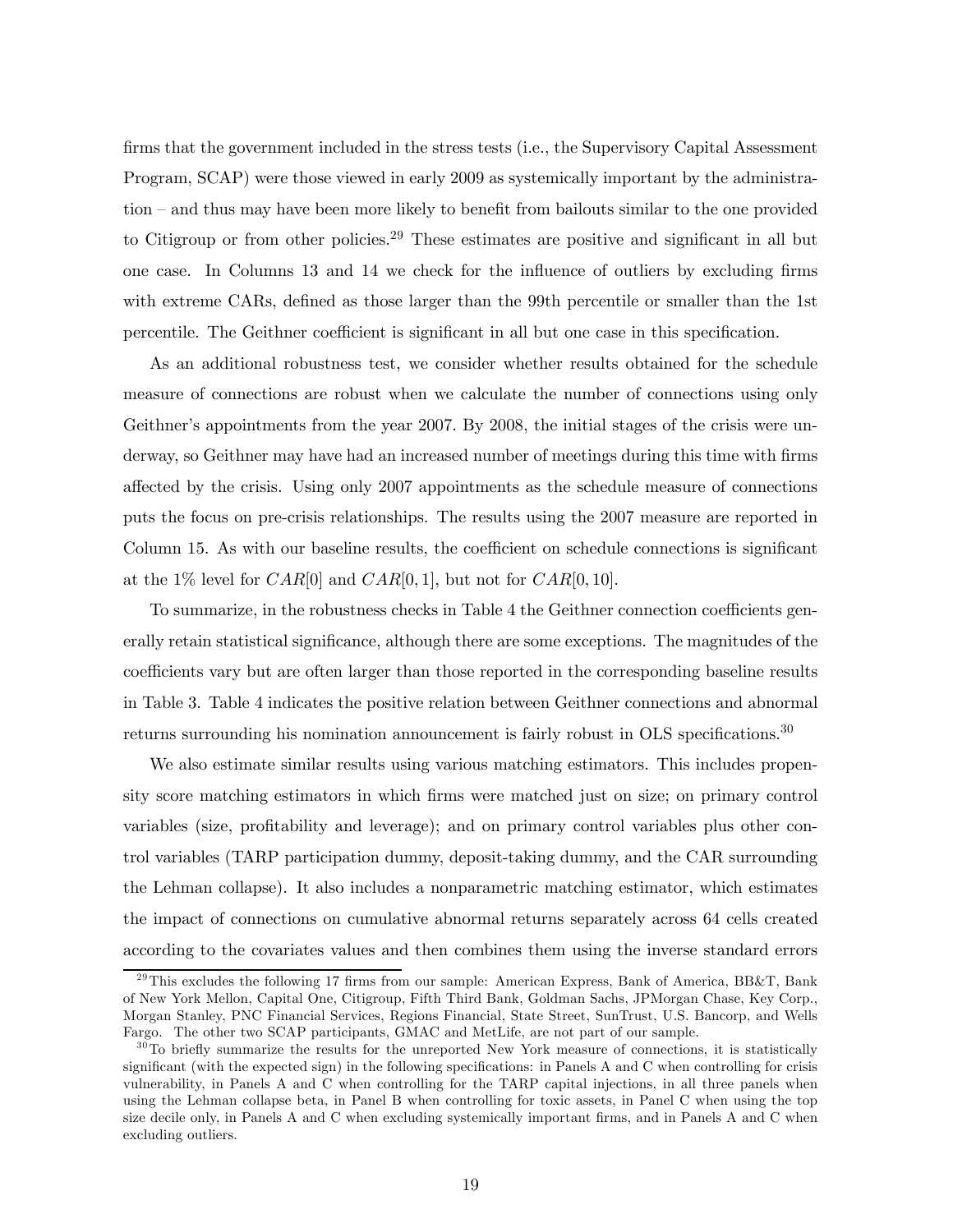of the estimates as weights. These results, which are reported in Appendix Table A6, show a similar pattern to that found in our other robustness checks.

## 4.3 Synthetic Matching Methodology

The results presented so far – and most event studies of this type – implicitly assume that the differences between the treatment group (Geithner-connected firms) and the control group (non-connected firms) can be captured by a combination of the excess return calculation and the covariates included in the regression model. But connected and non-connected firms may be different in other ways, which might be, at least partially, responsible for our results.

As a complementary approach to address these concerns, we turn to the method of synthetic matching developed in Abadie and Gardeazabal (2003) and Abadie, Diamond, and Hainmueller (2009). The main idea of this method is to construct a synthetic match for each firm in the treatment group (i.e., firms connected to Geithner) by using the firms in the control group in such a way that the synthetic firm has similar behavior to the actual firm before the event of interest. In contrast to the OLS results with flexible controls and the propensity score matching and nonparametric estimates discussed above, which compare firms that are similar in terms of the covariates, this approach compares firms that are similar in terms of the behavior of their pre-event abnormal returns.

The effect of the event can be measured as a function of the difference between the behavior of the firm and its synthetic match after the event. Abadie, Diamond, and Hainmueller (2009) show that a primary reason to use this method is to control for the effect of unobservable factors that have an impact on the common time trend in the treatment and control groups.

Most previous papers employ synthetic matching for the case of one entity in the treatment group and one intervention. Since our sample includes many connected firms, we extend this method for the case of many firms in the treatment group. As we explain below, inference is based on confidence intervals we construct from the distribution of the "Geithner effect" for placebo treatment groups on Geithner's nomination.<sup>31</sup>

More formally, our synthetic matching procedure is as follows. First, we divide the firms into treatment and control groups according to our measures of connections to Geithner. Then we construct a synthetic match for each firm in the treatment group by solving the following

<sup>&</sup>lt;sup>31</sup>These intervals are constructed for testing the hypothesis of whether the effect of Geithner connections is zero or not — and are thus not standard confidence intervals.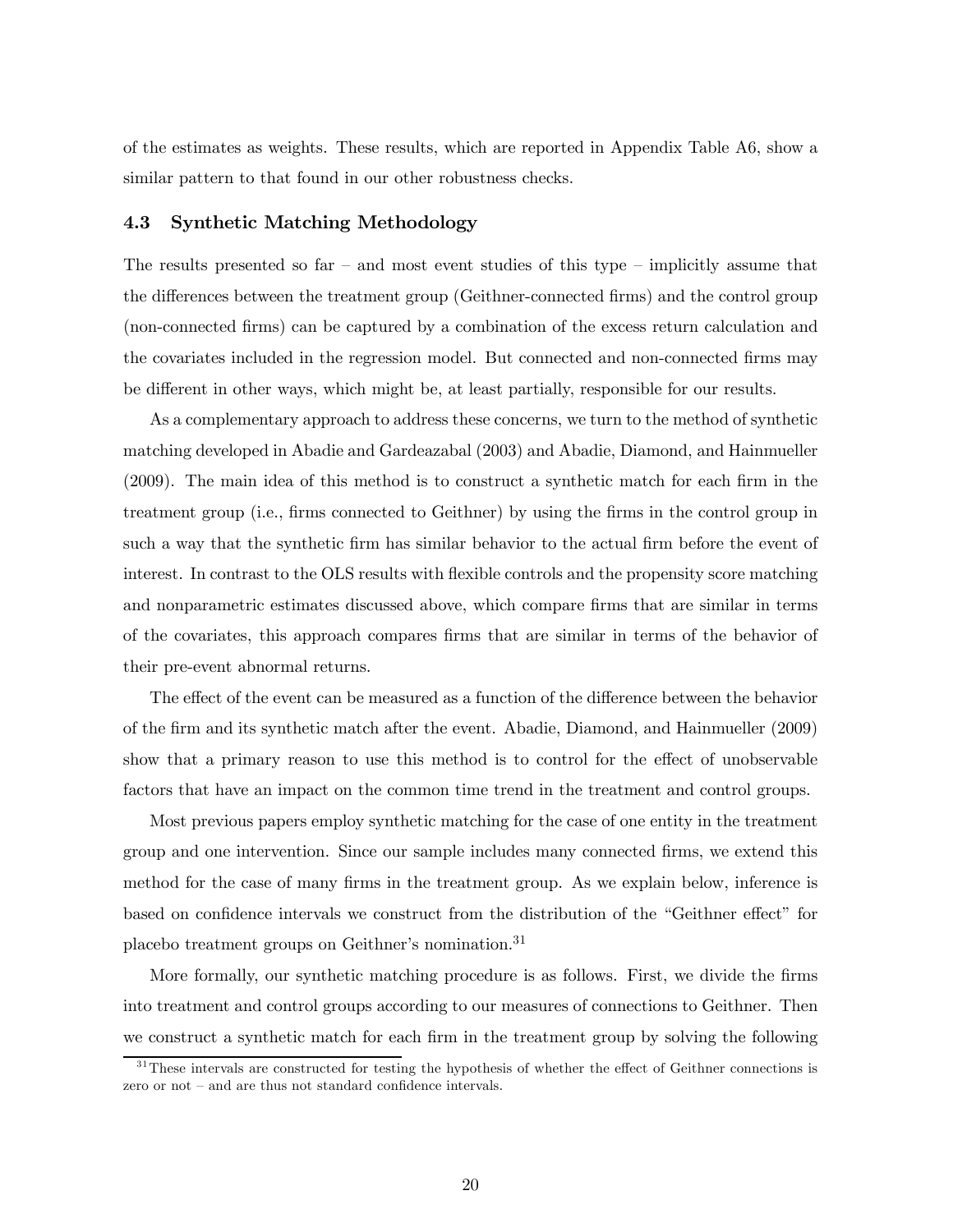optimization problem:

$$
\forall i \in treatment \ group, \{w_j^{i*}\}_{j \in Control \ Group} = \underset{\{w_j^{i}\}_{j \in Control \ Group}}{\arg \ min} \sum_{\{w_j^{i}\}_{j \in Control \ Group} \ E \in Estimation \ Window}
$$

s.t. 
$$
\sum_{j \in Control\ Group} w_j^i = 1 \quad \text{and} \quad \forall j \in Control\ Group, \forall i \in Treatment\ Group \quad w_j^i \ge 0,
$$

where  $R_{it}$  is the daily return on date t and  $w_j^i$  is the weight of control firm j employed in the optimal weighting for firm  $i$ . It is important that the estimation window not include the period of intervention and it is typically selected as some period prior to the intervention. As before, we use 250 trading days ending 30 days prior to the Geithner nomination announcement as our estimation window.<sup>32</sup> The two criteria  $(\sum)$ j  $w_j^i = 1$  and  $w_j^i \geq 0$ ) imply the return for firms in the treatment group belong to convex combinations of returns for firms in the control group.

After finding the optimal weights through iteration for each firm in the treatment group, the return for the synthetic firm is constructed as:

$$
\widehat{R_{it}} = \sum_{j \in Control\ Group},
$$

and the abnormal return is computed as the difference between the actual return and the synthetic firm return  $(R_{it})$ .

To estimate the effect of intervention, we compute:

$$
\widehat{\phi}(\tau,k) = \frac{\sum\limits_{i \in Treatment \; Group}^{k} \frac{R_{it} - \widehat{R_{it}}}{\widehat{\sigma_i}}}{\sum\limits_{i \in Treatment \; Group} \frac{1}{\widehat{\sigma_i}}},
$$

where

$$
\widehat{\sigma_i} = \sqrt{\frac{\sum\limits_{t \in Estimation \; Window} [R_{it} - \widehat{R_{it}}]^2}{T}}.
$$

In the above formula,  $\hat{\phi}(\tau, k)$  is the effect of intervention at date  $\tau$  computed using cumulative abnormal returns of dates  $[\tau, \tau + k]$ ,  $1/\hat{\sigma_i}$  is a measure of goodness of the match in the estimation window, and  $T$  is the length of the estimation window. This formula for the average effect of intervention on the treatment group is thus a weighted average formula, with greater weight given to better matches. This is because the difference between actual returns

 $3<sup>32</sup>$  We find that the main results are robust to using other estimation windows. The results are somewhat stronger when we use estimation windows closer to Geithner's nomination starting from September 2008.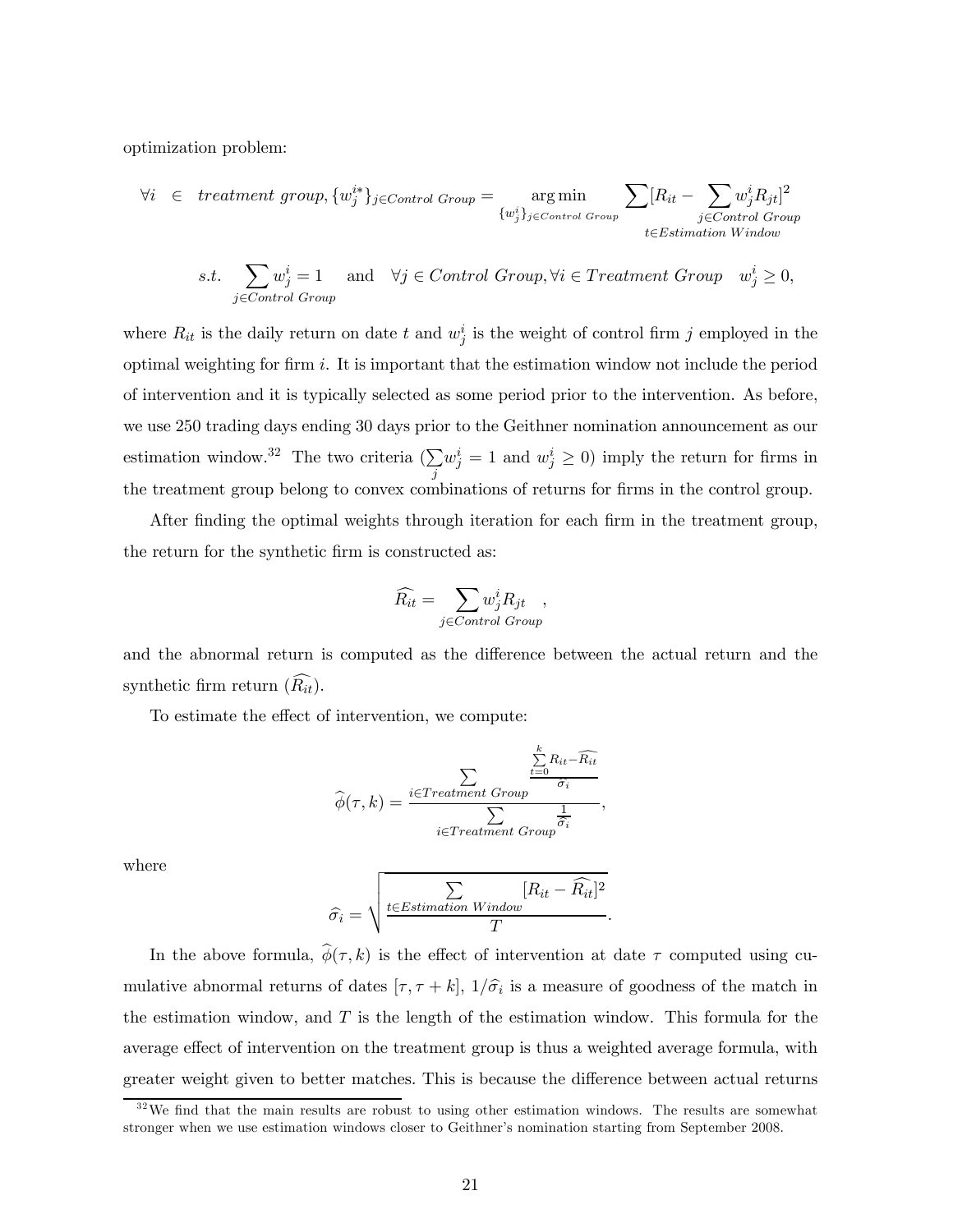and synthetic firm returns should contain more information about the intervention when we are better able to predict the return of the firms during the estimation window.

To construct the confidence intervals, we randomly draw 5,000 placebo treatment groups from the control group — with each group having the same size as the real treatment group. We compute the Geithner-connection effect for these placebo treatment groups on event days, and construct the confidence intervals for hypothesis testing of whether the coefficient is significantly different from zero. The effect of Geithner connections is significant at 5% if it does not belong to the interval that contains the [2.5, 97.5] percentiles of the effect of the Geithner connection for placebo treatment groups.

Table 5 presents the results from the synthetic matching estimation. Because synthetic matching requires a dichotomous definition of the treatment and control groups, we also consider two additional definitions of connections: "highly connected" firms, which are defined as those with more than two identified meetings with Geithner, and "mildly connected" firms, which are those with one or two identified meetings.<sup>33</sup>

Panel A of Table 5 presents results for the full sample in  $CAR[0]$ , and Columns 1 through 3 present results for all Geithner schedule connections (highly and mildly connected). Column 1 reports standard OLS results. In order to be comparable to the synthetic matching results, the connections variable is a dummy (equal to one for firms with any number of connections). We continue to adjust the OLS standard errors for pre-event correlations between firms, and the OLS regressions include cubics in size, profitability, and leverage as before. Column 1 shows that Geithner connections are associated with an abnormal return of 1.4% for the one-hour return on day 0, and that this coefficient is statistically insignificant. Below the coefficient we report the number of significant coefficients obtained at each significance level when we test the effect of Geithner connections on 100 trading days between October 31, 2008, and April 7, 2009 (excluding key event dates), a period that does not overlap with our estimation period. The number of significant coefficients on non-event days indicates the drawback of using OLS — i.e., the Geithner connections coefficient is significant more often than would be expected. Column 2 presents the synthetic matching results as outlined above. The coefficient on

<sup>&</sup>lt;sup>33</sup> Appendix Table A7 reports the weights on firms in our control group for each firm in our treatment group. Our control group includes synthetic matches based on the characteristics of over 70 firms. For example, in the synthetic match for Bank of America, Wells Fargo contributes a weight of 0.30. But Wells Fargo is not a particularly good match for other firms in our treatment group — it contributes a weight of 0.19 for JPMorgan Chase but not more than a 0.06 weight for any other firm. U.S. Bancorp contributes a weight of 0.41 for PNC, but this is unusually high. The pattern for Citigroup is more common — one firm contributes a weight of 0.21 to the synthetic match, another eight firms contribute weights of between 0.08 and 0.13, and one other firm has a weight of 0.01.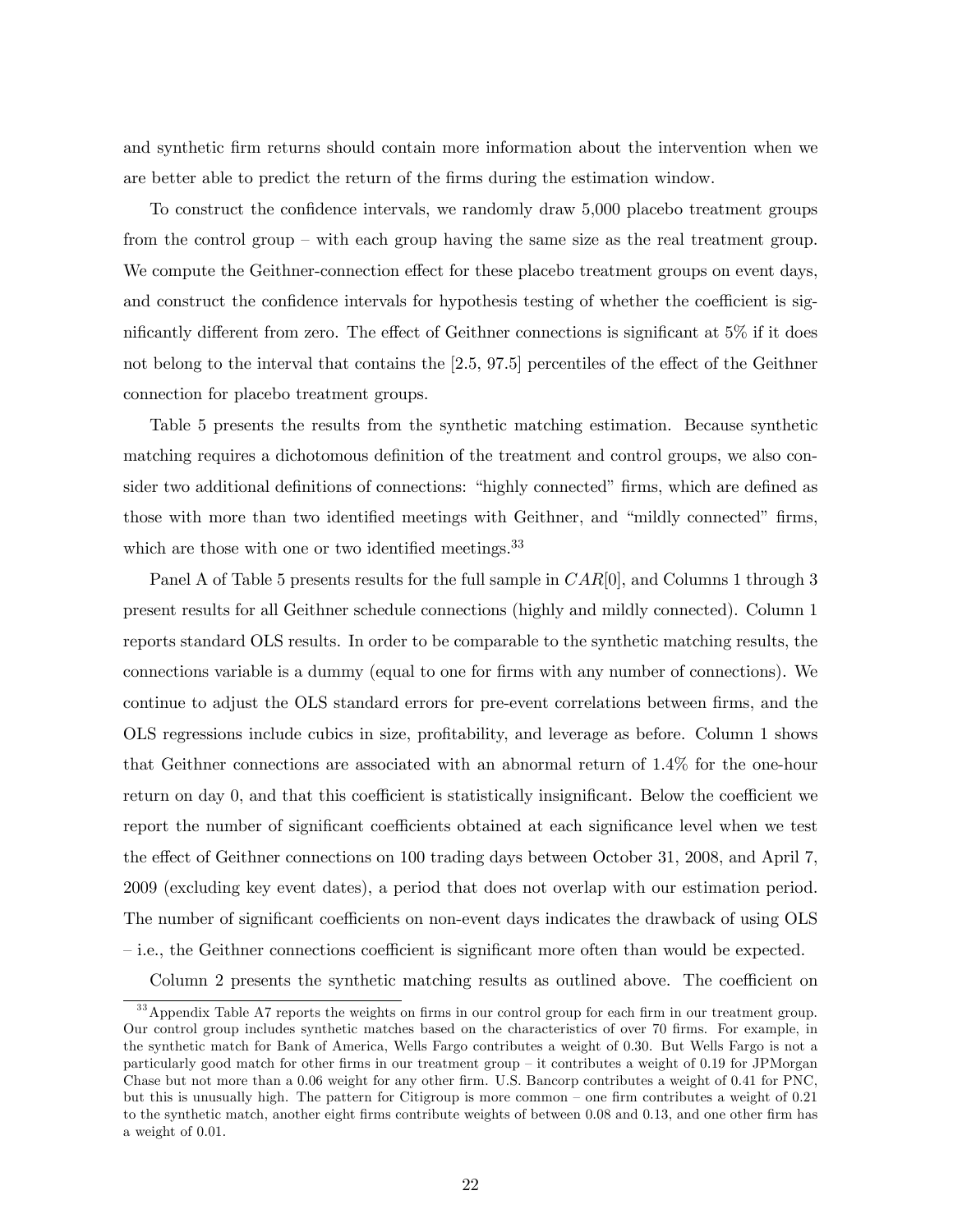Geithner connections is smaller than in the OLS results and is not statistically significant. The number of significant coefficients shows that in the non-event-day tests, the Geithner connections coefficient is significant with a frequency that is much closer to what would be expected in theory (e.g., at the 5% level, four times in a test window of 100 trading days). This makes us more confident that in the synthetic matching method we are isolating the true effect of Geithner connections rather than the effect of some other correlation among Geithnerconnected firms (which would have led to more frequent rejections on non-event days).

Column 3 presents "corrected" synthetic matching results in which for our inference procedure we eliminate firms for which we do not have a good synthetic match, defined as the firms in the control group with  $\hat{\sigma}$  more than  $\sqrt{3}$  times the average  $\hat{\sigma}$  for the real treatment group firms.<sup>34</sup> Although the formula used in the synthetic matching method already gives greater weight to firms with better matches, we present the corrected results as a robustness check to ensure that our confidence intervals are appropriate. The corrected results are similar to the uncorrected results in Column 2. Columns 4 through 6 present a similar set of results for the "highly connected" indicator, and Columns 7 through 9 for the "mildly connected" indicator. As expected, the results are stronger for highly connected firms. Overall, Panel A suggests that the effect of Geithner connections on the one-hour day 0 returns is positive but not statistically significant once the synthetic matching adjustments are made.

Panel B of Table 5 repeats the tests of Panel A but for our base sample in  $CAR[0, 1]$ . These tests show a much stronger effect of Geithner connections, even in the synthetic matching results. Column 2 shows that Geithner connections are associated with an abnormal return of  $6.0\%$ , which is economically sizable and statistically significant at the  $1\%$  level. As expected, the results are even stronger for highly connected firms relative to mildly connected firms.

Finally, Panel C repeats the results for  $CAR[0, 10]$ . The coefficients in Columns 2 and 3 indicate a 12.4% abnormal return associated with Geithner connections. Once again the matching estimate for highly connected firms is larger than for mildly connected firms.<sup>35</sup> Taken as a whole, Panels B and C show that the synthetic matching methodology confirms the presence of a positive and significant effect of Geithner connections at horizons longer than the

 $34$  For both the schedule and personal measures, all connected firms have a relatively good synthetic match, so the main effect of changing the cutoff is to change the estimated confidence intervals and not the estimated coefficient. We have tried various values for this parameter, including 1 (which eliminates all the firms with  $\hat{\sigma}$  larger than the average of  $\hat{\sigma}$  for firms in the treatment group),  $\sqrt{3}$ , and values larger than  $\sqrt{3}$ . The larger the cutoff, the closer the estimates are to uncorrected synthetic matching. Our results are not sensitive to this range of cutoff values.

 $35$  In Panel C, the Geithner connections coefficient tends to have more significant coefficients in the non-eventday tests, relative to the shorter-horizon CARs.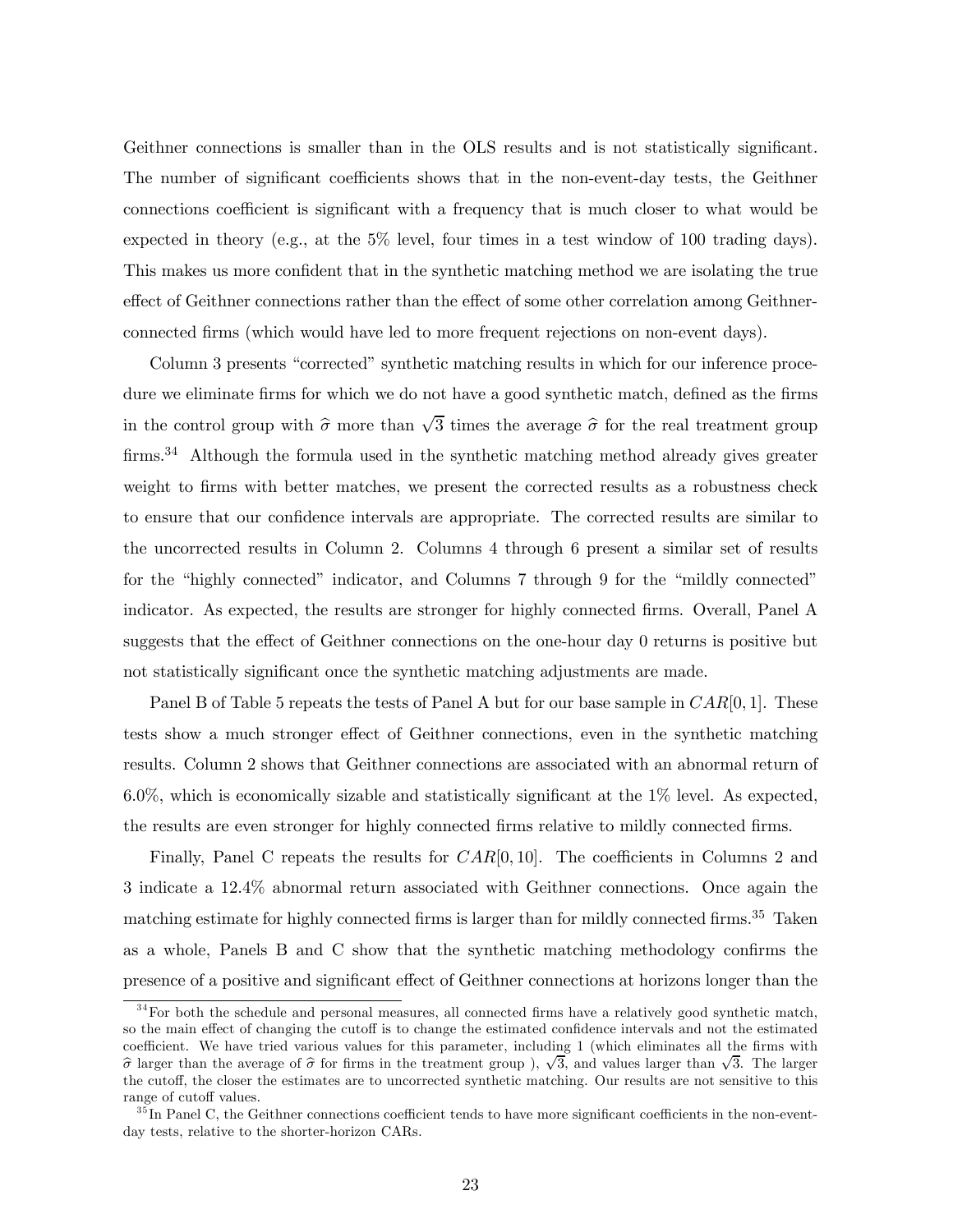one-hour day 0 returns.

### 4.3.1 Robustness Checks for Synthetic Matching

Table 6 presents robustness checks for the synthetic matching results, focusing on  $CAR[0, 1]$ . In Panel A, we use the financial crisis estimation window (from September 1, 2008 to October 3, 2008) as reported above in the OLS robustness checks (see Columns 5 and 6 in Table 4). The main results are similar to those presented in Panel B of Table 5. The primary difference is that the effect is stronger for highly connected firms while it is no longer significant for mildly connected firms. Panel B uses the personal measure of connections. In these regressions the coefficient on Geithner connections is significant at the 5% level for highly connected firms. (In Panels B and D, "highly connected" is defined as more than one connection because there are fewer connections per firm using these definitions of connections.)

In Panel C, we use the New York measure of connections to Geithner. Again the results show the estimated Geithner connection coefficient is statistically significant, although the size of the coefficient is smaller than with the other measures. This could be due to attenuation bias since having headquarters in New York is a noisier measure of connections to Geithner.<sup>36</sup> In Panel D we use just information from Geithner's 2007 schedule to create the connections variable and find that the synthetic matching results are robust to this change.

In robustness checks not reported in the table, we have also examined whether our results (OLS or synthetic matching) are dependent upon any single Geithner-connected firm. As the number of Geithner-connected firms is relatively small, particularly in the base sample, it is not surprising that in some specifications the significance of the results is altered when one observation is excluded from the sample. We find that the connected firm that has the most impact when dropped from the sample is Blackstone Group. Geithner's connections to Blackstone were strong, as evidenced by his personal and schedule connections (see Appendix Table A1) and by the fact that Peter G. Peterson (co-founder and Senior Chairman of Blackstone until December 31, 2008) was chairman of the board of directors of the New York Fed when Geithner was picked to head that institution. Excluding Blackstone Group from the sample negatively impacts the significance of the OLS results (but not the synthetic matching results) for CAR[0,1] in the base sample, both because the point estimates change somewhat and because confidence intervals also widen when a connected firm is excluded from the sample.

<sup>&</sup>lt;sup>36</sup>In an additional robustness check, we repeated our analysis just within the sample of New York firms. In this case again, Geithner-connected firms had significantly higher abnormal returns.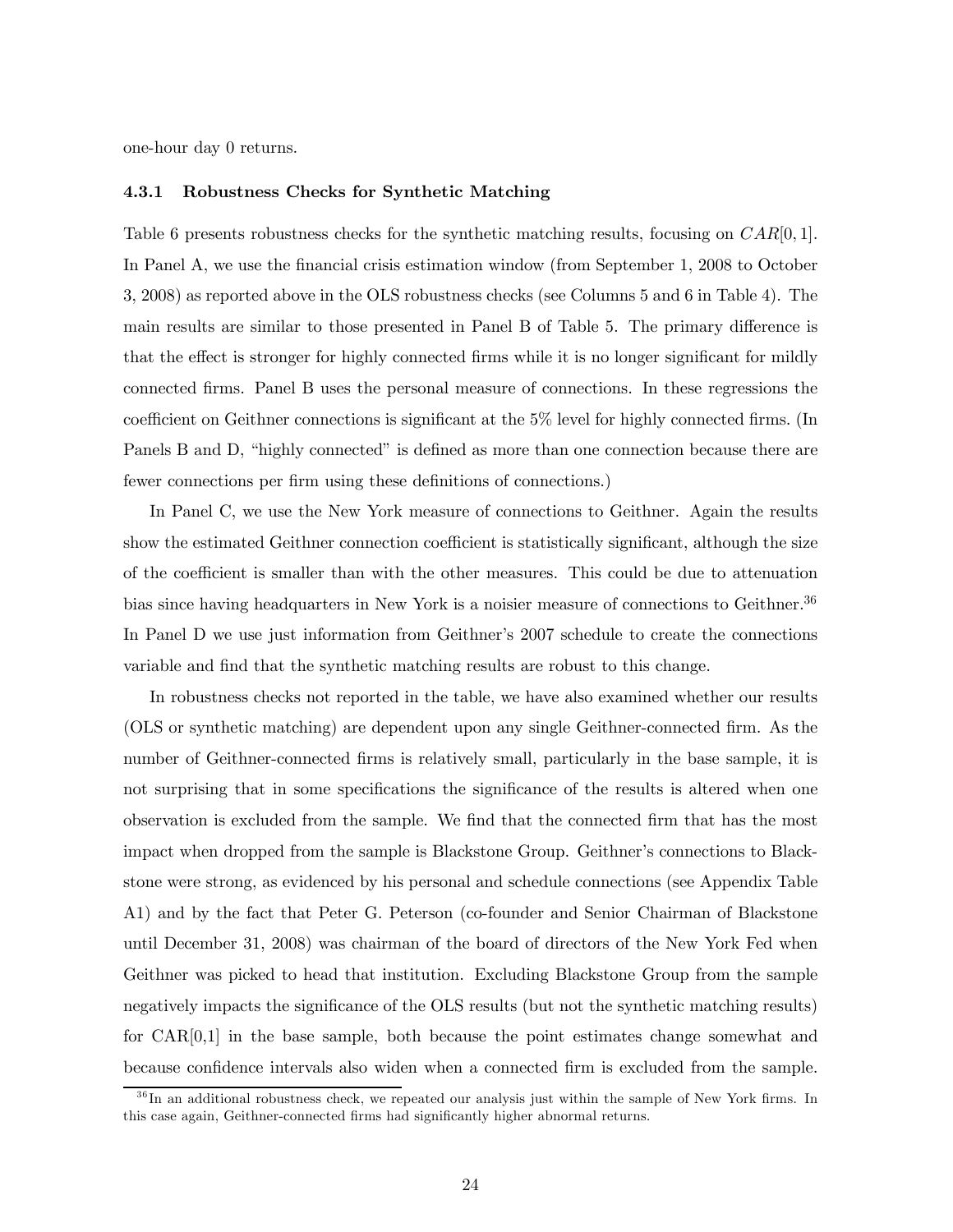Excluding Blackstone has less impact on the CAR[0,10] results, and no impact on whether coefficients are significant in the CAR[0] results or in the CDS results (reported in the next section). Our robustness checks also show that there are occasions when excluding a particular firm from the sample strengthens the results by making coefficients that are otherwise insignificant become significant. Across all specifications, the balance of the effect from dropping individual firms is roughly equal  $-$  i.e., a handful of results become insignificant and a handful become significant. Our CDS results are not affected by dropping any individual firm.<sup>37</sup>

Table 7 provides our first falsification exercise. It investigates whether the positive response of Geithner-connected firms is due to mean reversion of returns prior to the nomination announcement, perhaps due to a Citigroup downturn preceding its November 2008 bailout. We test whether Geithner connections were significant in the days before the announcement using, in turn,  $CAR[-1, 0]$  in Panel A,  $CAR[-5, 0]$  in Panel B, and  $CAR[-10, 0]$  in Panel C. In Columns 1 through 3 of Table 7 we present results for schedule connections. These columns show that there is a negative trend for Geithner-connected firms prior to the announcement, but none of the estimates is statistically significant. In Columns 4 and 5 we present results comparable to Column 1, but for personal and New York connections. Again, the pre-trend is negative, but not statistically significant except for  $CAR[-10, 0]$  for New York connections.

In Figure 1 we show the pre-trend of the effect of Geithner connections graphically. The figure shows the coefficient on Geithner connections for  $CAR[x, x + 1]$  for each trading day x in the month of November 2008. The coefficients reported are synthetic matching results for the base sample. Panel A shows results for all connected firms, and Panel B shows results for highly connected firms. Each panel also reports confidence intervals for hypothesis testing for  $CAR[x, x + 1]$  at 1%, 5%, and 10% levels. Visually, the figures do not demonstrate any consistent pattern of negative coefficients prior to the nomination event, particularly in Panel B. The figures also show that the nomination event stands out as the most statistically significant event during the period, being the only day with significance at the 1% level. Panel B in particular shows no pre-trend as the Geithner connection coefficient lies inside the confidence intervals for the entire period before the nomination. Together, Table 7 and Figure 1 suggest that the positive reaction of Geithner-connected firms to the nomination announcement was not just a reversal of previous trends.

 $37$ As a robustness check, we also performed synthetic matching for  $CAR[0,1]$  for the sample of deposit-taking firms and for the sample of non-deposit-taking firms separately. The resulting estimated coefficients for the Getihner connection are 6.7% and 6.0%; both are significant at the 5% level.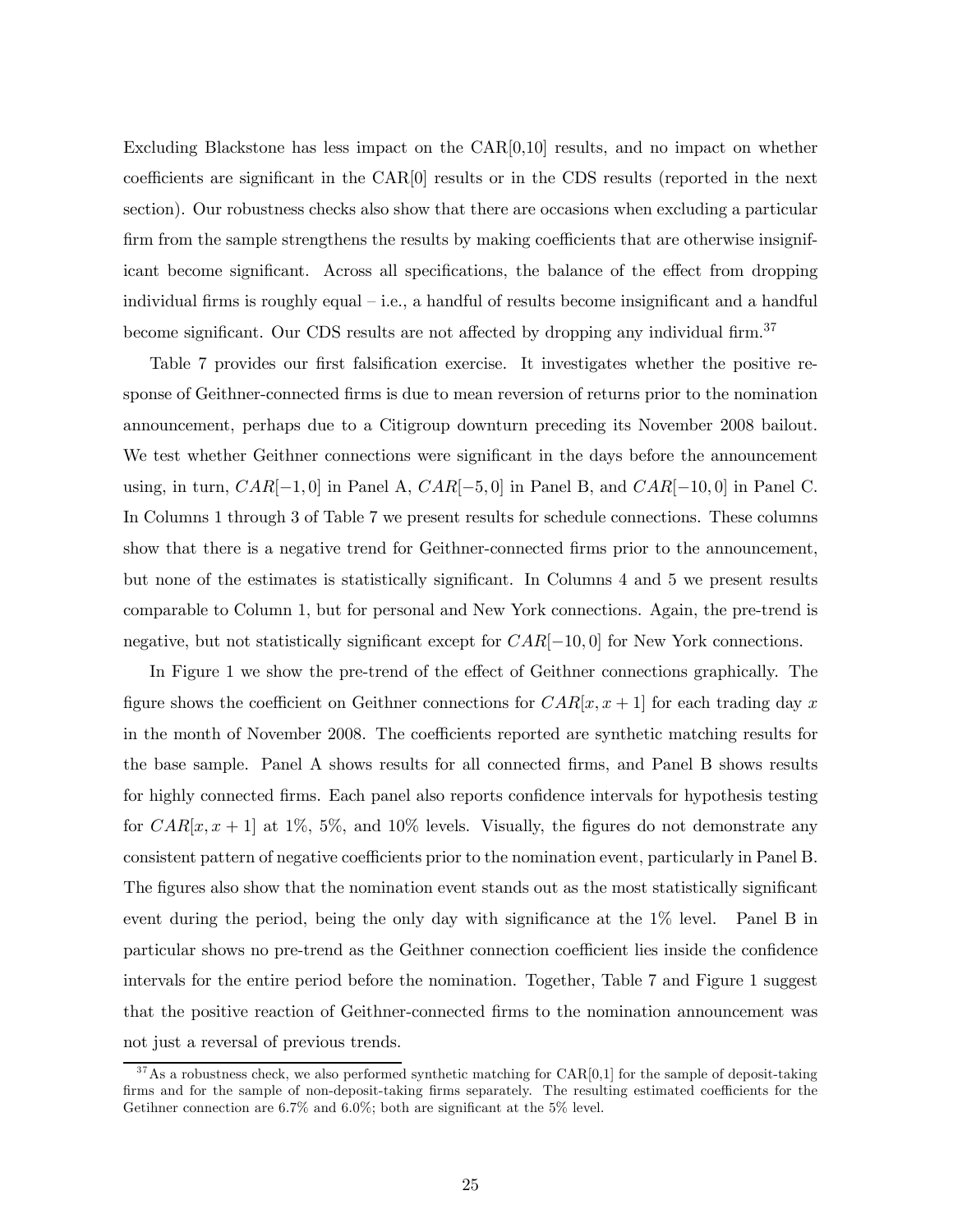## 4.4 CDS Spreads

If the market perceived that benefits would accrue to Geithner-connected firms from his appointment as Treasury Secretary, then the news of his nomination should have impacted not just stock returns of connected firms but also the probability of default for connected firms as reflected in their credit default swap spreads. If market participants expected that Geithner or his associates could protect connected firms from bankruptcy or other trigger events, then one would expect CDS spreads on the debt of connected firms to fall relative to non-connected firms upon the Geithner nomination announcement.

Because data on CDS spreads are available for relatively few firms, we view CDS spreads as a secondary measure of firm performance. We obtain CDS data from the data provider Markit for every firm in the full sample with available data, which gives us a sample of 27 firms for our CDS tests. Each firm has multiple CDS listings for various maturities and contract specifications. For our tests we use CDS contracts of five-year maturities (the most common tenor) on senior unsecured debt (the most common priority level) with modified restructuring provisions (the most common provision). Summary statistics for CDS spreads are reported in row 10 of Table 1. At the time of the Geithner nomination announcement, the average spread among sample firms was 465 basis points, with a median spread of 233 basis points.

Table 8 reports estimations of equation (1) in which the dependent variable is the percentage change in the CDS spread rather than the CAR in stock prices.38 (Summary statistics for CDS spread changes are reported in rows 11 and 12 of Table 1). We report results only for the full sample, with and without Citigroup, because there are not enough firms with CDS data in the base sample to estimate the model. Panel A reports OLS results, first for the percentage change in CDS spreads on day 1, and then for the percentage change in CDS spreads from day 1 to day 10. Results are not reported for day 0 because of the unavailability of intraday quotes on CDS spreads. Included but not reported in the regressions are the same control variables from previous regressions. As in the CAR results, the standard errors in these regressions are adjusted for pre-event correlations between firms. Panel A shows that for all three measures of connections the coefficient on Geithner connections is negative whether Citigroup is included or not and for both return horizons. In the first five columns, the coefficient is statistically significant. The negative coefficient is as predicted, in that the Geithner nomination is associated with a reduction in the premium required for insurance on

<sup>&</sup>lt;sup>38</sup> Percentage changes in spreads are more appropriate as the dependent variable than are raw changes in spreads because the magnitude of spreads varies widely among firms, particularly during the crisis period.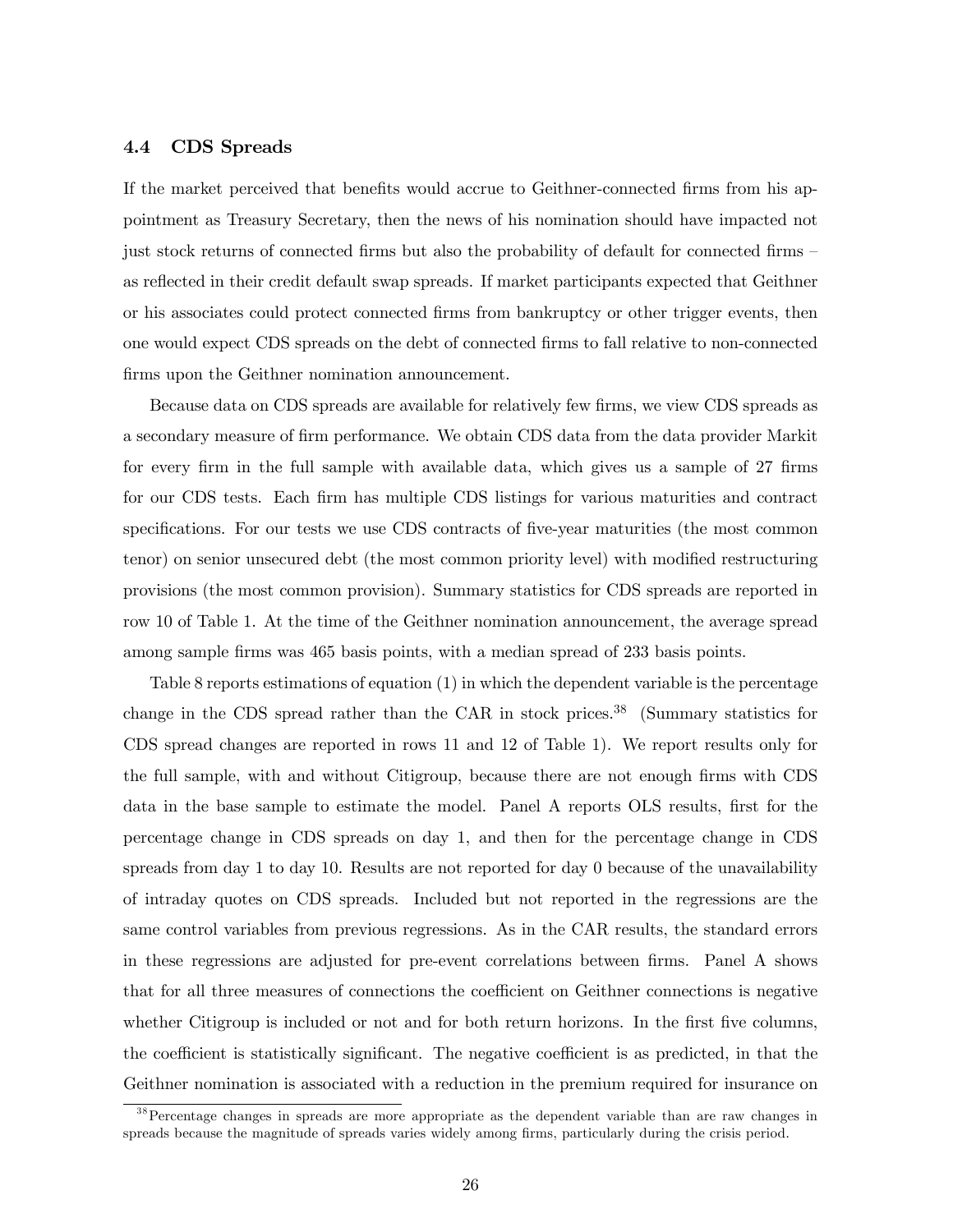the debt of Geithner-connected firms. As an example of interpretation of the magnitude of these effects, the coefficient of -0.014 in Column 1 indicates that each additional schedule connection is associated with a 1.4% drop in a firm's CDS spread on day 1. For an average-spread firm with five schedule connections, this would imply a fall of 33 basis points.

Panel B of Table 8 reports synthetic matching results. Again the coefficient on Geithner connections is negative in all cases, and it is statistically significant in all but two cases. In some specifications the estimated effects are particularly large. For example, in Column 9, the coefficient of -0.203 indicates that New York connections are associated with a 20.3% drop in a firm's CDS spread from day 1 to day 10 (about 99 basis points for an average-spread firm). In short, the results in Table 8 are complementary to the results for stock returns and are supportive of the hypothesis that the market expected benefits for Geithner-connected firms when the Geithner nomination was announced.

## 4.5 Additional Falsification Checks

As additional falsification checks, we investigate the effect of significant positive — and negative — news about economic policy on Geithner-connected firms at moments when Geithner did not have the same amount of influence as he could have been presumed to have as Treasury Secretary. We also look at the implications of Henry Paulson's earlier nomination as Treasury Secretary, and the value of connections to other candidates at the time of Geithner's nomination event.

First, we perform the same procedure as we do for the Geithner nomination event, but for other event windows. Specifically, we examine the effect of the Bear Stearns rescue and purchase by JPMorgan Chase in March 2008. If Geithner-connected firms are different from others and tend to respond more to certain types of financial or macroeconomic policy, we may expect them to outperform others during this event window also. In particular, in this instance, there was market concern that the failure of Bear Stearns would cause market disruption or some form of contagion. The Federal Reserve became involved in helping JPMorgan acquire Bear Stearns, including by providing some insurance against losses that might occur on mortgage-related securities.<sup>39</sup>

However, we find no bump up for Geithner-connected firms on or after Monday, March 17, 2008 (the purchase was announced on March 16). This is consistent with the notion that even

<sup>&</sup>lt;sup>39</sup>As president of the Federal Reserve Bank of New York, Geithner was closely involved in the details of this deal — and the presence of Jamie Dimon, CEO of JPMorgan, on the board of the New York Fed raised some eyebrows at the time.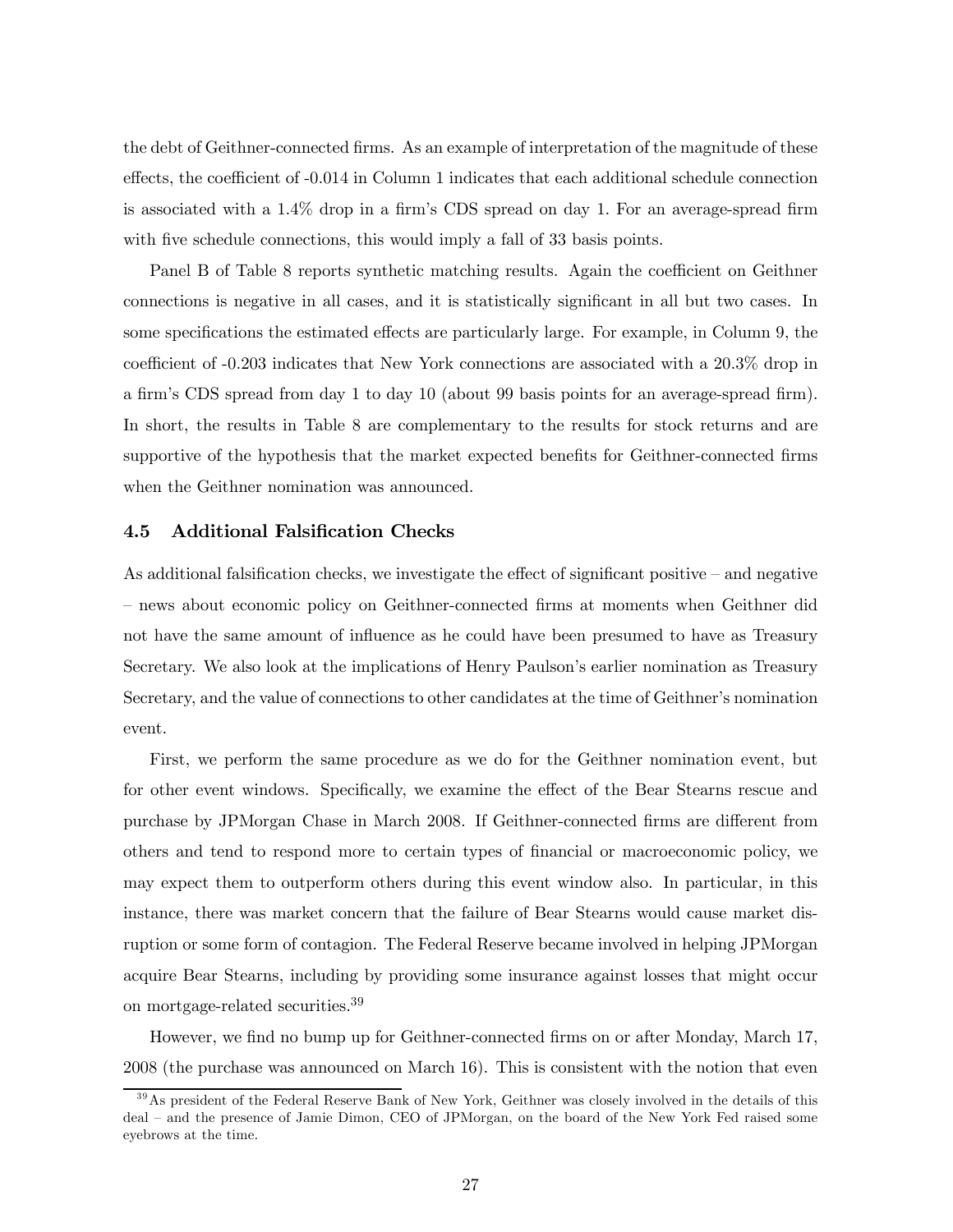as head of the New York Fed, Geithner was operating within a constrained environment with strong oversight — including by the Board of Governors in Washington, D.C. In addition, the overall macroeconomic situation was not viewed as dire as it became in fall 2008. There was little sense that a major crisis was approaching.

In a similar vein, we also look for a statistically significant gain in value for Geithnerconnected firms when AIG received support in September 2008, when Congress struggled to pass emergency economic legislation in late September and early October 2008, and when capital injections to big firms were announced shortly afterwards. In none of these instances did Geithner-connected firms show significant differential gains relative to other firms using the synthetic matching methodology.<sup>40</sup>

We also examine the connections of Henry Paulson, the previous Treasury Secretary, applying the same method of identifying personal connections. His only identifiable connection on muckety.com is with Goldman Sachs — where Mr. Paulson spent most of his career. On the day of Paulson's announcement (May 30, 2006), Goldman Sachs stock fell by 2.0% (the  $S\&P$  500 fell by 1.6% that day), and in the 10 days following the announcement, Goldman fell by 5.2% (the S&P fell by 3.3%). Clearly this is only one observation, but Paulson's appointment (during an economic boom) did not appear to have a positive effect on his connections, consistent with the idea that connections matter more during crisis periods.

Finally, we study the reaction of firms linked to other leading candidates for the position of Treasury Secretary. If some unobservable characteristic makes some firms both more likely to be connected to Geithner and also more likely to perform well during our event window, then we might expect the same characteristic to lead to greater connections to other candidates. If connections to other candidates also matter during the event window, this would raise questions about our interpretation. Our results in this section do not indicate such a pattern.

After Geithner, the next leading candidates in the week prior to the announcement were Lawrence Summers, Jon Corzine, Paul Volcker, and Sheila Bair.<sup>41</sup> As of November 15, 2008,

 $^{40}$ There was no stock market rally on the day EESA/TARP passed Congress (October 3, 2008); the S&P return was -1.4% that day. There was a large decline on the day that TARP did not pass the House (September 29, 2008), with the S&P down -8.8%. In calculating the response to capital injections, we exclude firms that received direct injections of capital.

<sup>&</sup>lt;sup>41</sup>There are reasons why people might have expected some other candidates to follow different policies as Treasury Secretary — policies that might have been less favorable to the types of financial firms with which Geithner was connected. For example, Corzine, despite having served as chair of Goldman Sachs in the 1990s, was now the favored candidate for at least part of the labor movement. Bair favored a narrower loan guarantee program than Geithner in October, and also eventually supported the sale of Wachovia to Wells Fargo — while Geithner preferred Citigroup as a buyer. Bair also advocated for relatively more assistance for homeowners and relatively less for financial institutions. Volcker's primary reputational attribute was the idea that he was willing to make hard choices for the good of the country, including inflicting pain when necessary, a reputation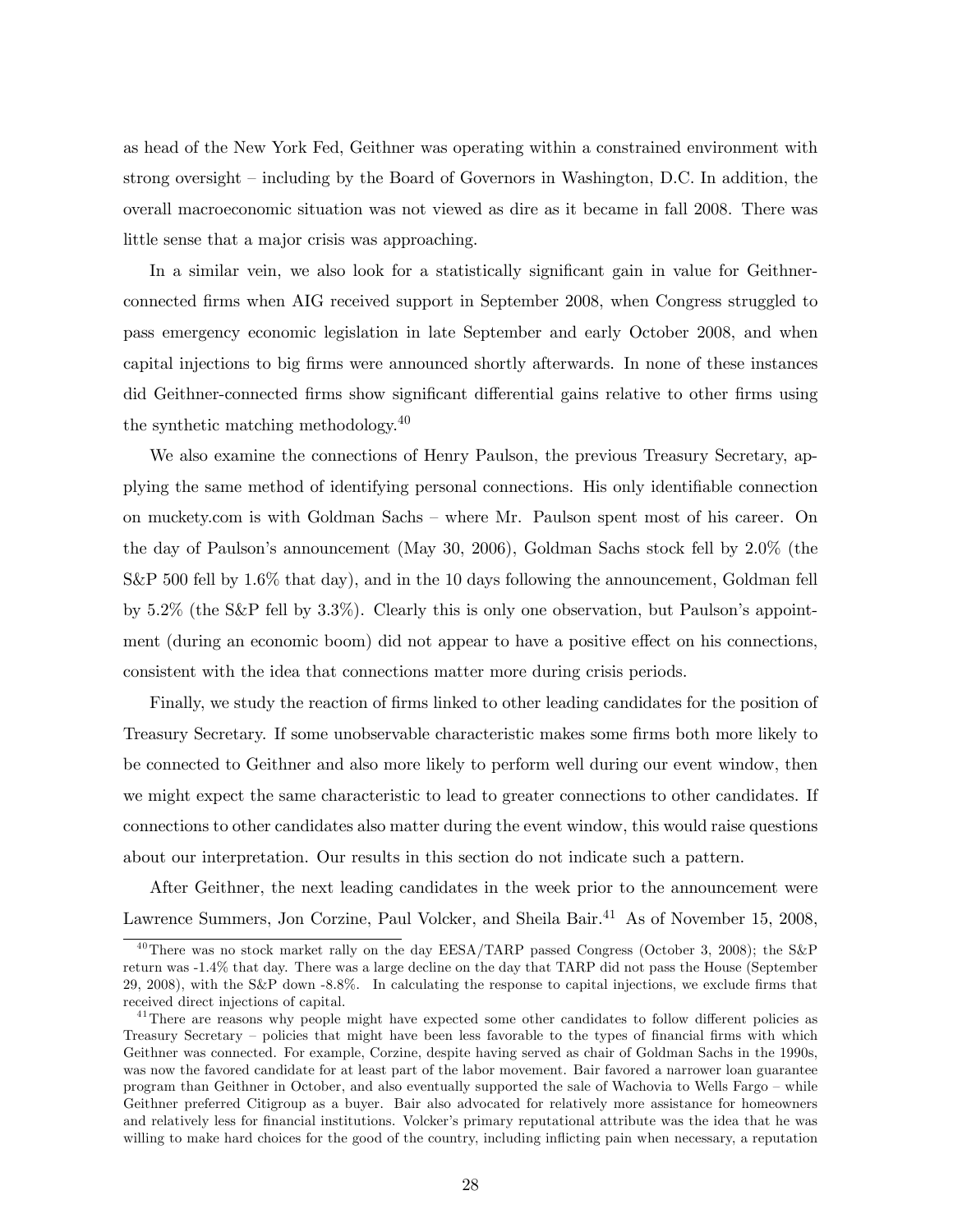the probabilities of each candidate obtaining the job, according to Intrade's prediction market, were  $45\%$  for Geithner,  $26\%$  for Summers,  $10\%$  for Corzine,  $9\%$  for Volcker, and  $8\%$  for Bair.<sup>42</sup> We follow the procedure discussed above, using data from muckety.com, to find personal connections to firms for these candidates. We list the firms connected to the other candidates and the nature of those connections in Appendix Table A8.

We conduct OLS regressions to test the effect of connections to all candidates on cumulative abnormal returns following the Geithner announcement.<sup>43</sup> We employ the full sample in these tests in order to retain a reasonable number of connections to the other candidates (although we continue to exclude Citigroup from the regressions). Results of these tests are reported in Table 9. The first three columns report results with  $CAR[0, 1]$  as the dependent variable. For purposes of comparison, Column 1 reports coefficients for Geithner connections alone. Column 2 reports the result with the measures of Summers, Corzine, Volcker, and Bair connections included. The coefficient on Geithner connections remains significant — the coefficient increases from 0.020 to 0.023 and the standard error increases from 0.005 to 0.010. The coefficients on connections for Summers and Corzine are positive but not significant.<sup>44</sup> The coefficients are negative for the other two candidates.

In Column 3, we create a combined connections variable  $-$  this is a dummy variable equal to one if a firm is connected to either Summers, Corzine, Volcker, or Bair. When included in a regression with the Geithner connection variable, this variable is small and positive but far from significant (coefficient of 0.002 with a standard error of 0.007). The Geithner connections coefficient remains significant: a coefficient of  $0.017$  with a standard error of  $0.010^{45}$ 

In the final three columns of Table 9 we repeat the same structure of regressions but with the percentage change in CDS spreads as the dependent variable (this is a small sample and we do not have data on any Bair-connected firms). The coefficient on Geithner connections

earned in combating high inflation during the early 1980s. Although he had worked for Chase Manhattan in the 1950s and 1960s, and had been president of the New York Fed in the 1970s, by 2008 he was considered highly independent of any influence.

 $^{42}$ James Pethokoukis, "Geithner Tops Odds for Next Treasury Secretary," U.S. News & World Report, November 15, 2008.

<sup>&</sup>lt;sup>43</sup>There is no straightforward equivalent of the synthetic matching approach in this case because there are multiple connections ("treatments").

<sup>&</sup>lt;sup>44</sup> One might expect a negative reaction of Summers-connected firms because these firms did not get a Treasury Secretary with which they had connections. But this expectation is clouded by two factors. First, because Geithner and Summers have interacted with people in similar circles, there is a large overlap between Geithner connections and Summers connections (correlation  $= 0.87$ ). Second, on the day of Geithner's announcement as Treasury Secretary, Barack Obama also announced Summers as his choice for director of the National Economic Council. Summers would still have been expected to have major influence over economic decisions.

<sup>&</sup>lt;sup>45</sup>We find similar results when we include connections to other potential candidates one by one, but this is a less compelling specification from a theoretical perspective, and we do not report the details here.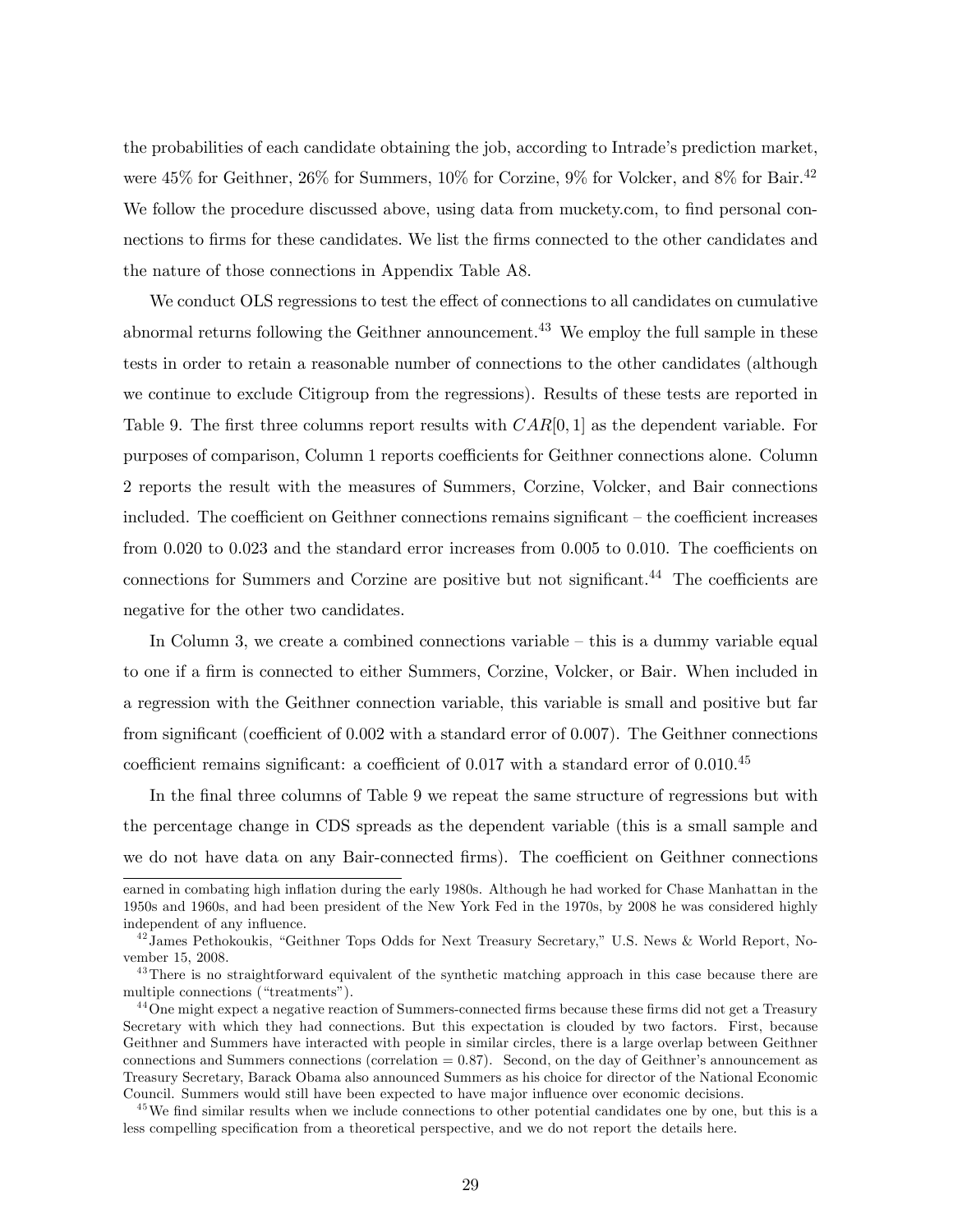is negative and significant in Columns 4, 5, and 6, again indicating that the market expected benefits specifically for Geithner-connected firms.

When included separately, the coefficients are positive and significant for Corzine- and Volcker-connected firms; the coefficient on Summers-connected firms is negative but not significant.46 When we combine all non-Geithner connections in Column 6, this variable is positive (and thus opposite-signed) and significant. In this case, the Geithner effect is twice the magnitude as in Column 4 (-0.070 compared with -0.035), although the standard error also doubles, reflecting some degree of multicollinearity in the smaller CDS sample.

Overall, the falsification exercises reported in this subsection do not suggest that we are spuriously capturing the reaction of Geithner-connected firms to major events (unrelated to the nomination of Timothy Geithner). Nor are we picking up the response of a certain type of firm that tends to be both highly connected to leading figures and more likely to benefit from certain kinds of (potentially) sound macroeconomic policies that Timothy Geithner may have been expected to pursue. Our results also suggest that the timing of Geithner's appointment, in the midst of the crisis, was crucial to our finding that connections matter  $-$  as we do not find similar reactions to the announcement of Henry Paulson as Treasury Secretary.

# 5 Geithner's Tax Problems

A secondary event related to Geithner's nomination as Treasury Secretary allows us to further test the relation between Geithner connections and firm value. On Tuesday, January 13, 2009, the Senate Finance Committee publicly disclosed that Geithner had failed to pay over \$34,000 in taxes while an employee of the International Monetary Fund. This disclosure cast doubt on whether Geithner would be confirmed by the Senate. If the market expected Geithnerconnected firms to derive value from his position as Treasury Secretary, then this event should have been associated with negative stock returns for Geithner-connected firms, at least to the extent that the market believed that Geithner's confirmation was truly in jeopardy.

To measure the impact of this news on Geithner-connected firms, we define event day 0 as January 14, 2009, because the Senate Finance Committee announcement was made after the market closed on January 13, 2009. As for the end of the event period, it is impossible to determine exactly when it became clear to most market participants that Geithner would be confirmed, despite the tax issue. We examined all articles concerning Geithner and his taxes

<sup>&</sup>lt;sup>46</sup>The samples for stock prices and for CDS spreads are very different – hence the difference in results between Columns 1 through 3 and 4 through 6, e.g., for Corzine connections.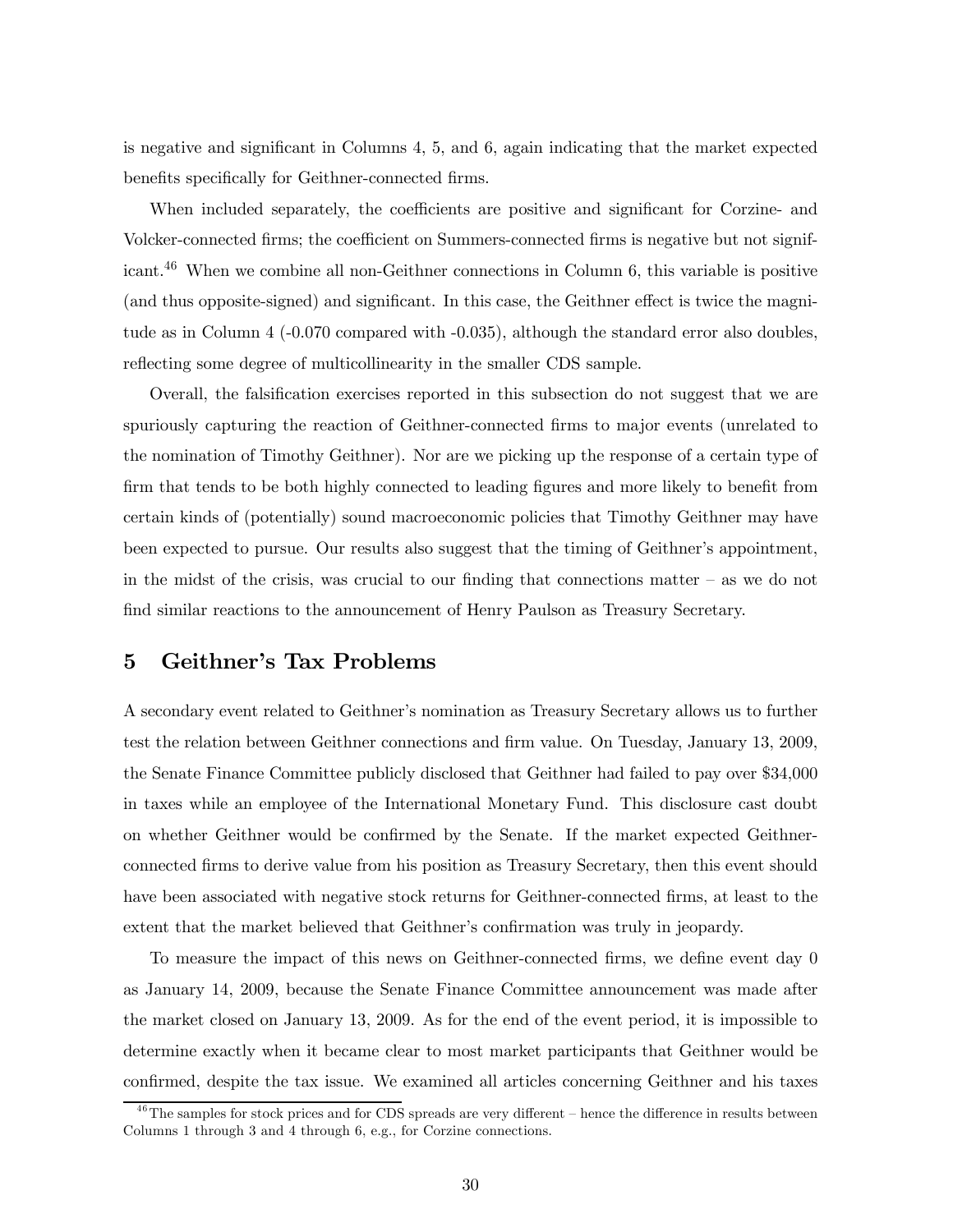appearing in The Wall Street Journal, beginning on January 14. The first article to predict that Geithner would be confirmed appeared on Wednesday, January 21, or event day  $4^{47}$  (The markets were closed on Monday, January 19.)

We first perform univariate tests in which we compare actual returns between connected and non-connected firms for event days 0 through 4. In these tests we alter the base sample to also exclude the top 10% of firms based on return correlation with Bank of America, as the Geithner tax event occurred shortly after a new Bank of America bailout was announced. We find that from event day 0 through event day 3, using the schedule measure of connections, connected firms underperformed non-connected firms by 7.9 percentage points, a difference that is significant at the 5% level. This result is consistent with a loss of value for Geithner-connected firms due to his tax issues. Personal connections and New York connections demonstrate this same underperformance, although the results are not statistically significant using these measures of connections. We also find that the fortunes of connected firms reversed on event day 4, when Geithner's confirmation appeared to be solidified, as connected firms outperformed non-connected firms on this day. The positive abnormal returns on event day 4 are statistically significant for two of the three mesaures of connections.

We perform similar univariate tests for actual returns for the full sample, as well as for cumulative abnormal returns for both the base sample and the full sample. These sets of results show a similar pattern of negative and significant returns through day 3 that tend to reverse on day 4, although there are exceptions to this pattern. Generally speaking, the pattern is stronger and more statistically significant when using the full sample rather than the base sample, and the pattern is weaker when using cumulative abnormal returns rather than actual returns. Appendix Table A9 presents all of these results in detail. Overall, the pattern of returns in the univariate results is consistent with the hypothesis that Geithner's tax problems created a negative shock to Geithner connections, and that concern over the news dissipated after a few days, particularly on event day 4.

We also estimate the effect of Geithner connections during his tax problems in a regression framework. We estimate equation (1) for the tax event, including all standard control variables as in our previous regressions. The OLS results show that Geithner connections tend to be associated with negative returns when Geithner's tax problems were disclosed, though these estimates are less precise than our main results and often are not significant. In some cases

<sup>&</sup>lt;sup>47</sup> Deborah Solomon, "The Inauguration: Tax Issue Won't Derail Geithner," The Wall Street Journal, January 21, 2009.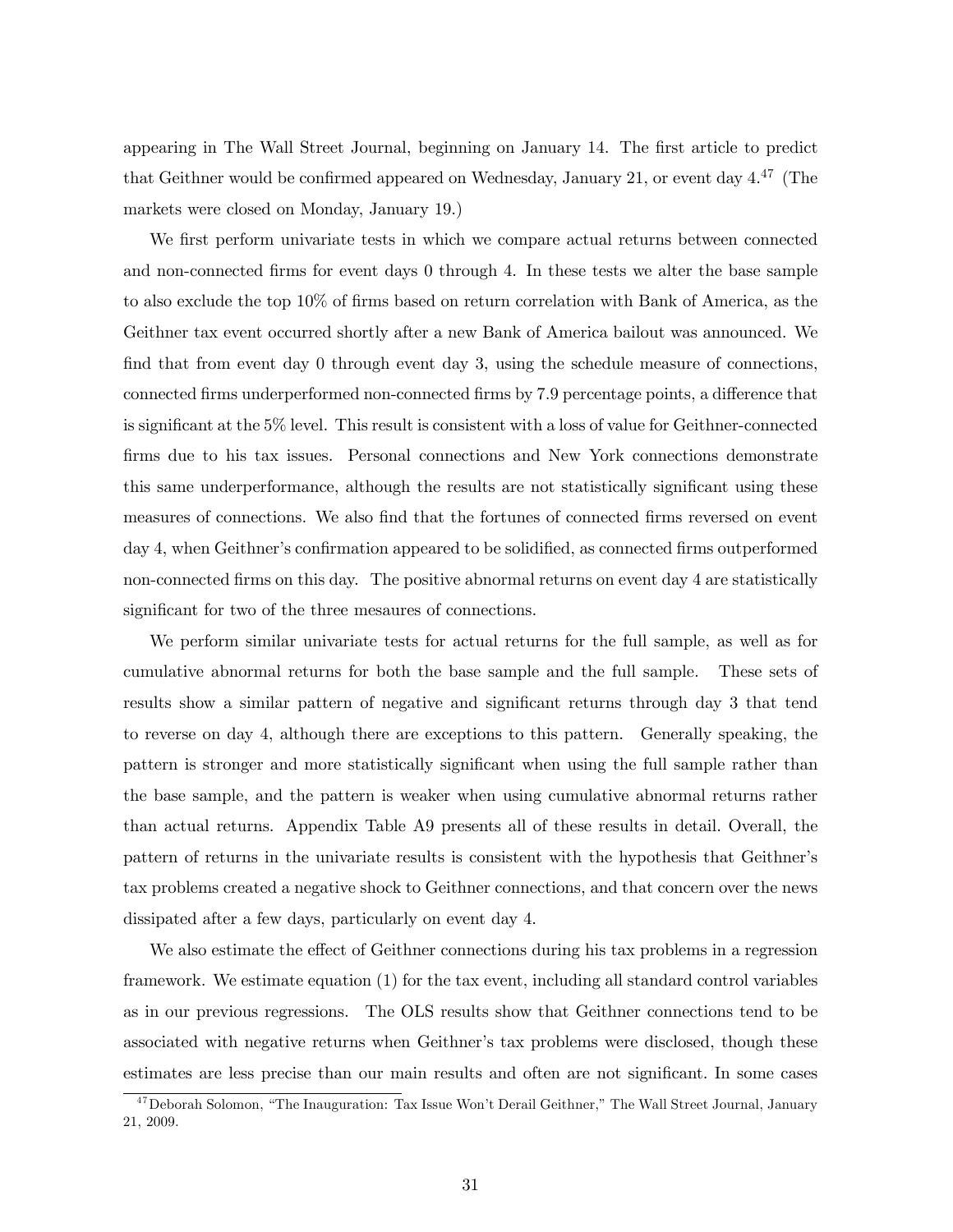the coefficient on Geithner connections is positive, particularly for New York connections. The synthetic matching results are more consistent with the univariate results, as the coefficient on Geithner connections is almost always negative and often significant. Appendix Table A10 presents these regression results in detail. Overall, although the regression results are fairly imprecise, the univariate and regression results together are consistent with the hypothesis that connections to Geithner were a source of value for connected firms, but the market may have correctly anticipated that tax issues would not prevent Geithner's confirmation.

# 6 After the Announcement

The results above imply that market participants expected a Geithner Treasury to benefit financial institutions that had connections to the incoming Secretary. Even without specifying a precise channel of influence, the finding that people — via the markets — thought that connections to the incoming Treasury Secretary would pay off in financial terms is itself noteworthy.

There is a further question that still deserves consideration, however: whether the expectations revealed by this event study were sensible. In particular, did the "social connections meets the crisis" view make sense around the time of Timothy Geithner's nomination as Treasury Secretary? By its nature, this is not a question that can be answered conclusively, but at least some pieces of evidence — which we now discuss — are consistent with this interpretation.

## 6.1 Hiring

Geithner hired a number of key people from prominent Wall Street firms, including from those with which he had a strong connection. Mark Patterson, a former Goldman Sachs lobbyist, became his chief of staff. Lee Sachs, previously with Bear Stearns and Mariner Investment Group, became a senior adviser to Geithner with responsibility for helping to design financial sector policies. Herb Allison, who was brought in to run TARP as assistant secretary, was formerly a senior executive at Merrill Lynch and TIAA-CREF. David Miller, a Goldman Sachs alumnus, became TARP's chief investment officer; as a member of the Paulson Treasury, he had been involved in the bailouts of late 2008 and early 2009.<sup>48</sup>

Not all of Geithner's staff came from Wall Street. For example, Neal Wolin, whose private sector experience was at The Hartford, an insurance company, became Deputy Treasury Secretary. However, Wolin had previously worked in the Rubin-Summers Treasury, so this is

<sup>&</sup>lt;sup>48</sup> Michael J. De La Merced, "Treasury's Warrior at the Negotiating Table," The New York Times, January 31, 2011.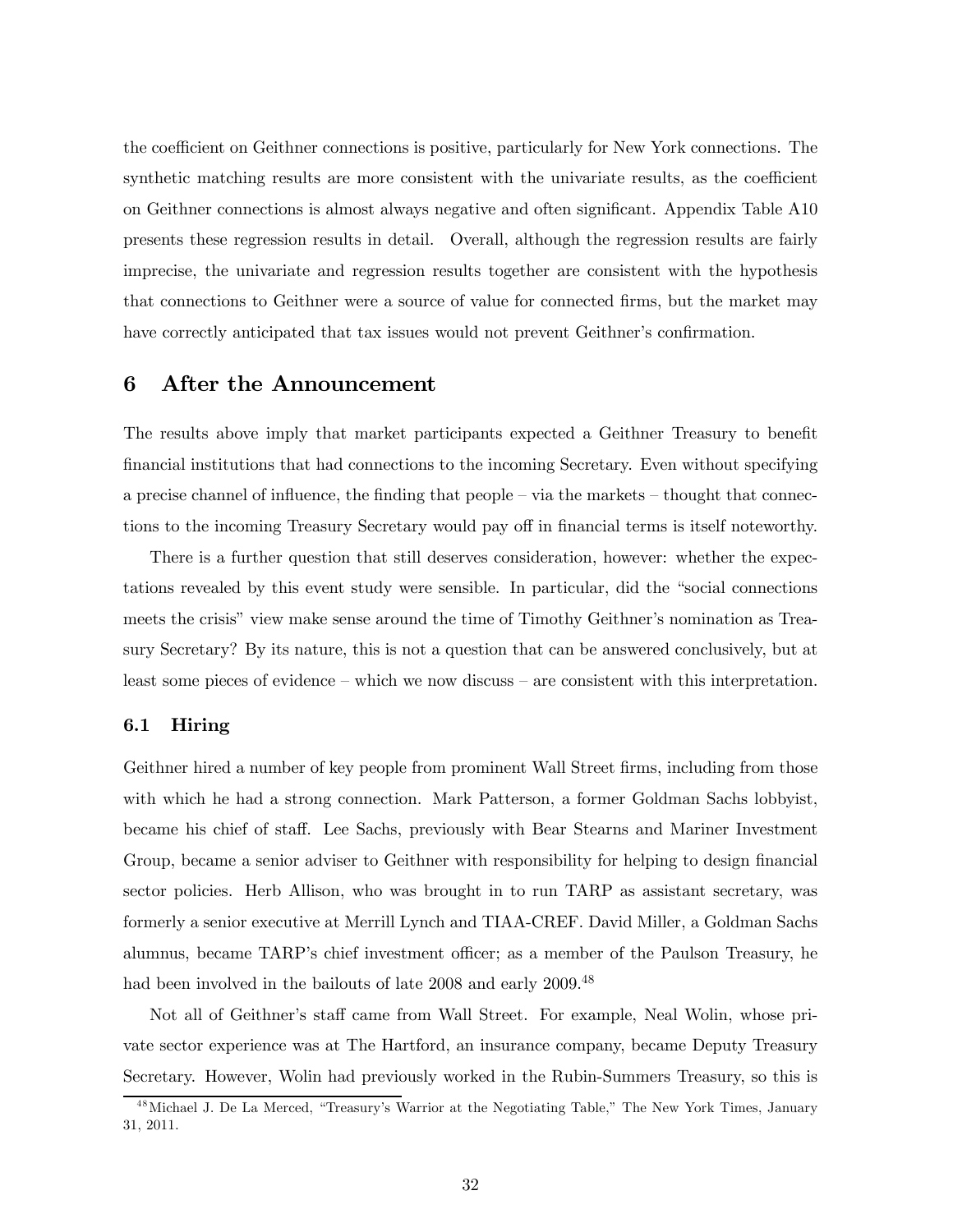consistent with Geithner hiring people from within his personal network.

## 6.2 From Nomination to Confirmation

Geithner's nomination was leaked to the press on November 21, 2008, but he was not confirmed by the Senate until January 26, 2009. In the interim, he undoubtedly had influence on policymaking within Treasury, both as president of the New York Fed and the likely incoming Treasury Secretary. This period was marked by two high-profile interventions: the bailout of Citigroup in late November and the bailout of Bank of America in January. These bailouts represented major emergency subsidies from the Treasury Department. In each case, the bank received additional TARP capital, but the government also agreed to guarantee a pool of assets against declines in value. These guarantees were effectively a non-transparent and underpriced form of insurance (compared with what such guarantees would have cost in the free market).<sup>49</sup>

While the Citigroup bailout (November 2008 edition) was always understood as a means of saving the bank, it was reported in January 2009 that the Bank of America bailout had been promised in exchange for the bank agreeing to complete its acquisition of Merrill Lynch, then the third-largest investment bank on Wall Street. In April 2009, an investigation by New York Attorney General Andrew Cuomo further revealed that then-Treasury Secretary Henry Paulson had threatened to replace Ken Lewis as CEO of Bank of America if he refused to complete the Merrill acquisition. These interventions clearly benefited Citigroup, which otherwise might have failed, and Merrill Lynch, which otherwise would almost certainly have failed. Whether they benefited Bank of America is another question that is difficult to answer. As losses mounted at Merrill in December 2008, it may have become rational for Bank of America to walk away from the planned acquisition; the subsidy provided by the government in the form of the January bailout may or may not have compensated it for those additional losses. The net effect was to press a North Carolina-based bank (with relatively small investment banking operations) to complete its acquisition of a New York-based investment bank.

# 6.3 Rescue Programs Under Geithner

Geithner's Capital Assistance Program (CAP) was one mechanism for providing capital to banks that needed it. The terms of the CAP were generally favorable to the recipients of capital, but it is not obvious whether the program was more or less favorable than the Capital

<sup>&</sup>lt;sup>49</sup> According to the TARP Congressional Oversight Panel, the Citigroup bailout contained an implicit subsidy of 50%, as compared to a subsidy of 22% in the TARP Capital Purchase Program. Congressional Oversight Panel, "February Oversight Report: Valuing Treasury's Acquisitions," February 6, 2009.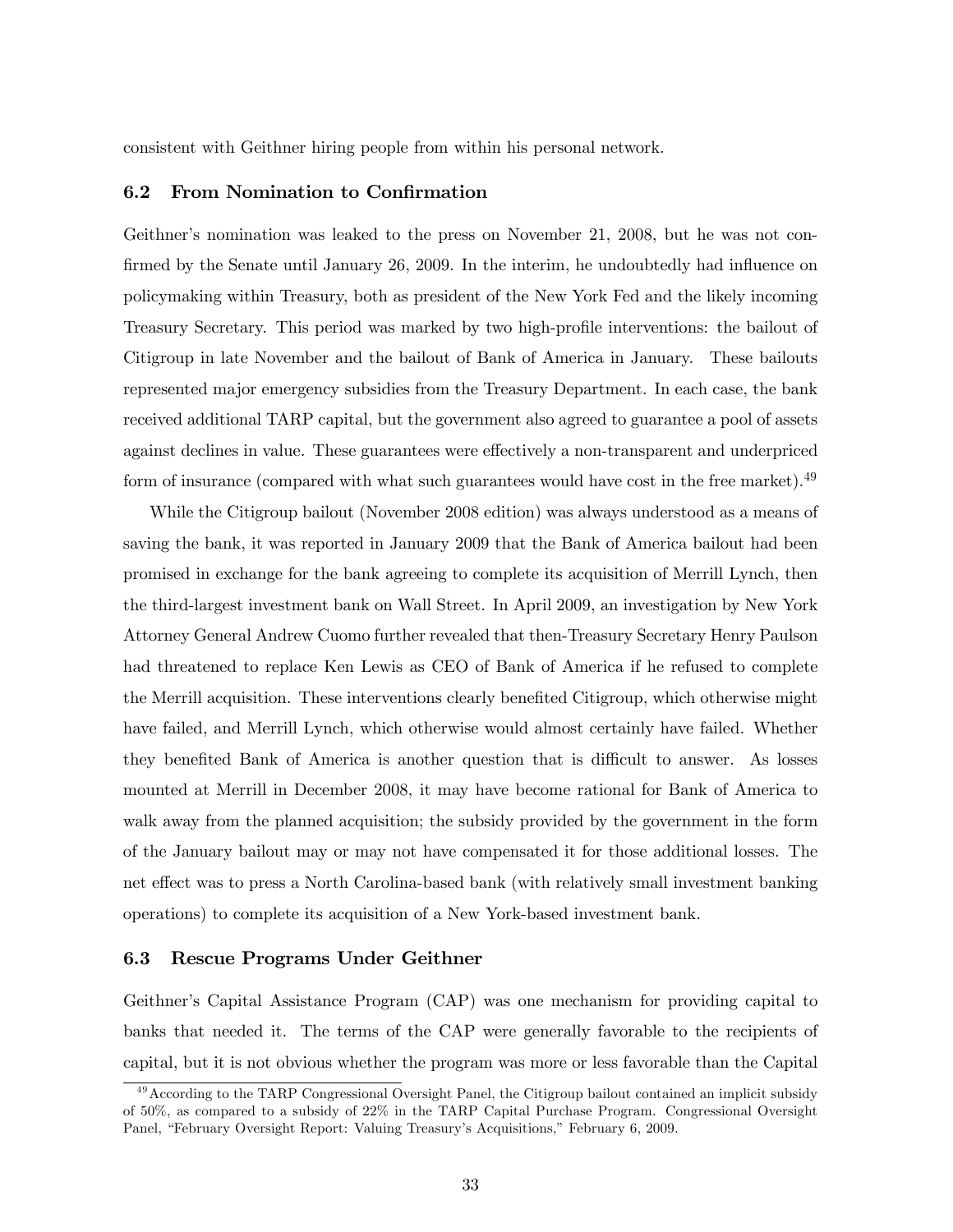Purchase Program that was created by Paulson in October 2008. Investments under the CAP were in convertible preferred stock, which has the potential to dilute existing bank shareholders. However, the conversion option was held by the bank, not by Treasury.<sup>50</sup>

At the same time, the CAP was coupled with bank stress tests that were conducted in March and April 2009 on 19 major financial institutions. Of the 19 institutions, ten were found to need additional capital. The complexity of bank balance sheets, and the process by which the test results were released, left significant room for firm-specific negotiation. At least Citigroup, Bank of America, PNC Financial, and Wells Fargo negotiated with the government over the final stress test results. According to The Wall Street Journal, "The Federal Reserve significantly scaled back the size of the capital hole facing some of the nation's biggest banks shortly before concluding its stress tests, following two weeks of intense bargaining."<sup>51</sup> This created latitude for regulators to take actions that might favor some banks over others.<sup>52</sup>

The Public-Private Investment Program (PPIP) delivered on the expectation that Geithner would revive Paulson's original plan to purchase banks' troubled assets. The PPIP offered non-recourse government loans and FDIC loan guarantees to private sector investors willing to acquire troubled assets. This plan effectively provided a subsidy to these investors in order to increase their willingness to pay for the assets and help close the gap that separated bids and asks in the open market. Therefore, the plan aimed to benefit banks holding large amounts of troubled assets, but it also benefited buy-side institutions such as hedge funds, private equity firms, and asset management firms that could participate in the program. According to Neil Barofsky, then Special Inspector General for TARP, "PPIP had been designed by Wall Street, for Wall Street" — in particular, by BlackRock, the Trust Company of the West Group, and PIMCO, suggesting that there was some potential for well-connected financial institutions to influence government policy at key moments during the financial crisis.<sup>53</sup>

Following Geithner's confirmation, Treasury engaged in fewer firm-specific interventions than in the November 2008—January 2009 period. The two big exceptions were the Citigroup bailout on February 27, 2009, and the AIG bailout on March 2, 2009.

<sup>&</sup>lt;sup>50</sup> "Capital Assistance Program, Summary of Mandatorily Convertible Preferred Stock ('Convertible Preferred') Terms," Treasury Department fact sheet, February 25, 2009, available at www.treasury.gov/presscenter/press-releases/Documents/tg40\_captermsheet.pdf.

<sup>&</sup>lt;sup>51</sup> David Enrich, Dan Fitzpatrick, and Marshall Eckblad, "Banks Won Concessions on Tests," The Wall Street Journal, May 9, 2009.

 $5<sup>2</sup>$  For example, the decision to base capital requirements on Tier 1 common capital rather than tangible common equity affected different banks differently, arguably hurting Wells Fargo the most. Ibid.; Felix Salmon, "Chart of the Day: Common Capital vs. TCE," Reuters, May 9, 2009.

 $53$ Barofsky (2012), p. 129. Bloomberg reports that BlackRock did very well on its TTIP-related investments, http://www.bloomberg.com/news/2012-12-05/blackrock-liquidates-ppip-fund-earning-u-s-treasury-24-.html.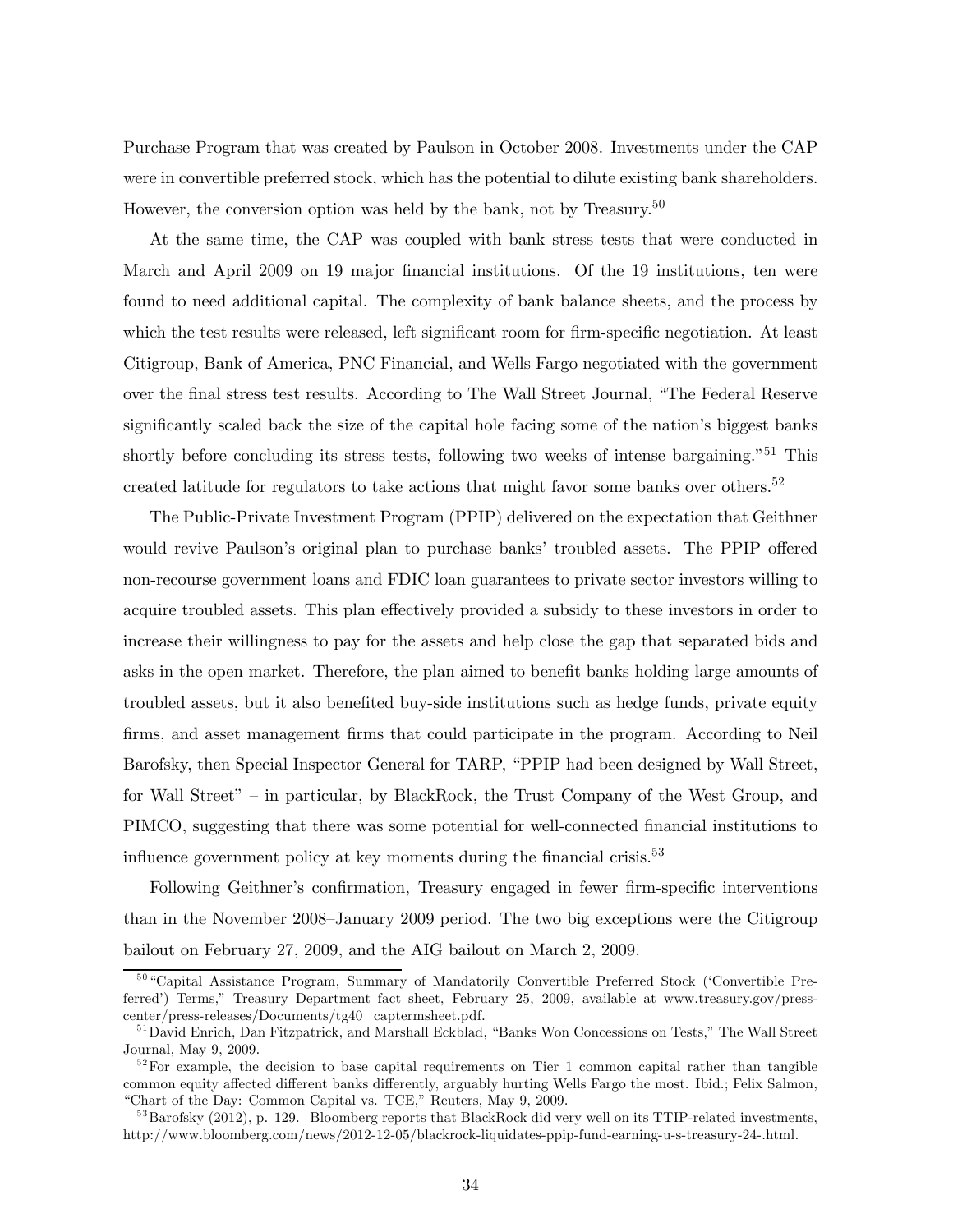In late February 2009, there were signs that Citigroup was facing another wholesale bank run, most evident in its declining stock price, the falling price of its subordinated bonds, and the rising price of credit default swap protection on its senior bonds. Geithner's initial proposal was to split Citigroup into a "good bank" and a "bad bank". According to Sheila Bair, this would have transferred all of the bank's losses to the FDIC, "without imposing any loss absorption on shareholders and bondholders," and letting "Citi's private stakeholders take all of the upside" (Bair (2012), p. 167). The government's eventual response was to engineer a preferred-forcommon swap including both the Treasury Department and several large investors in Citigroup; however, many of the preferred shareholders and subordinated debt investors were not required to convert their investments into common stock.<sup>54</sup> The bank's common stock price fell on the news, so presumably the market was expecting an even more generous bailout.<sup>55</sup>

After a disastrous fourth quarter of 2008 that threatened AIG's viability as a going concern, the government improved the terms on its existing preferred stock and AIG's credit line, and invested more cash in exchange for more preferred stock.<sup>56</sup> By this point, AIG was largely owned by the U.S. government, so the bailout was not intended to benefit AIG's shareholders; instead, its goal was to keep AIG afloat in order to minimize collateral damage to other firms. Because it was still considered solvent, AIG was able to honor its commitments to its counterparties, largely credit default swap protection it had sold to other financial institutions such as Goldman Sachs, Merrill Lynch, Bank of America, Citigroup, Wachovia, Morgan Stanley, and JPMorgan Chase. As a result of AIG being able to make its counterparties whole, these banks received more cash than they would have if AIG had failed.<sup>57</sup>

# 7 Conclusion

The announcement of Timothy Geithner as President-elect Obama's nominee for Treasury Secretary in November 2008 produced a cumulative abnormal return for financial firms with

<sup>5 4</sup> "Transaction Outline," Treasury Department fact sheet, February 27, 2009, available at www.treasury.gov/press-center/press-releases/Documents/transaction\_outline.pdf.

<sup>&</sup>lt;sup>55</sup>Citigroup (along with GM and AIG) also benefited from "Notices" issued by the Treasury Department allowing the company to keep the tax benefits provided by its past net operating losses — a policy that has been contested by a number of commentators and legal scholars. See, for example, Ramseyer and Rasmussen (2011).

<sup>&</sup>lt;sup>56</sup> "U.S. Treasury and Federal Reserve Board Announce Participation in AIG Restructuring Plan," Treasury Department press release, March 2, 2009, available at www.federalreserve.gov/newsevents/press/other/20090302a.htm

<sup>&</sup>lt;sup>57</sup> Goldman Sachs claimed that even if AIG had collapsed, its positions with AIG were fully hedged. Peter Edmonston, "Goldman Insists It Would Have Lost Little If A.I.G. Had Failed," The New York Times, March 20, 2009. Barofsky argues that AIG did not need to pay 100 cents on the dollar, but there was no serious attempt to negotiate a reduction in payments (Barofsky (2012), pp. 186-187).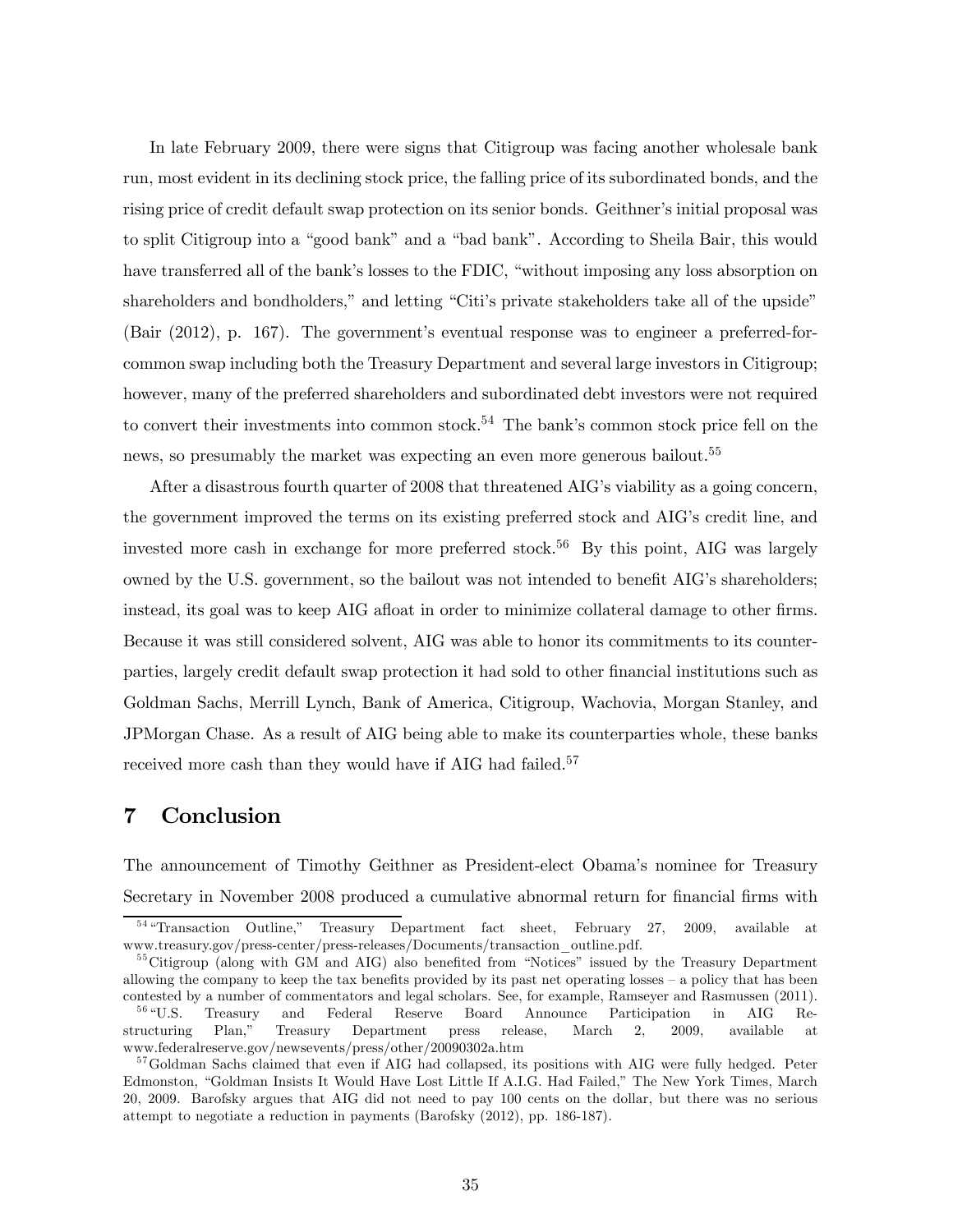which he had a connection relative to other comparable, non-connected firms. According to our estimates, this excess return was about 6% at the close of the first full day of trading after the announcement and about 12% after ten trading days. Our findings are fairly robust and similar using different measures of connections, with flexible controls for firm size and other characteristics, and also with a synthetic matching methodology. There were subsequently abnormal negative returns for connected firms when news broke that Geithner's confirmation might be derailed by tax issues, although these returns are less precisely estimated.

It is implausible to interpret these results as evidence of Geithner being corrupted or seeking material gain. Instead, in our view, the excess returns for being connected to Geithner reflect the market's expectation that, during a period of turbulence and unusually high policy discretion, the new Treasury Secretary would need to rely on a core group of employees and a small social network for real-time advice — and that these employees were likely to be hired from financial institutions with which Geithner had connections. This motivates the "social connections meets the crisis" interpretation.

We lean towards this interpretation because our results cannot be explained by the idea that Geithner just brought a safe pair of hands to the management of the economy, or by the notion that Geithner and his advisors solely favored large, complex Wall Street firms at the expense of other financial institutions. Our results control flexibly for firm size, profitability, and leverage, and are based, therefore, on differences between connected and non-connected financial institutions of roughly the same size. Consistent with this interpretation, Geithner's Treasury initially hired key personnel from financial institutions with which he was connected, and some of the decisions of his department can be interpreted as being, at the margin, favorable to connected firms (in particular for Citigroup, on which we have the most detailed anecdotal evidence).

If our interpretation is correct, benefits to connected firms are temporary — and very much related to the crisis atmosphere of November 2008. Once policy discretion declines and the speed with which important decisions have to be taken slows down, these connections should become less important. This is consistent with Querubín and Snyder's (2013) findings from the Civil War era, where the excess wealth gains of congressmen disappear after the end of the large government expenditures and discretion. Whether this is in fact the case in the modern U.S. context remains an area for further research.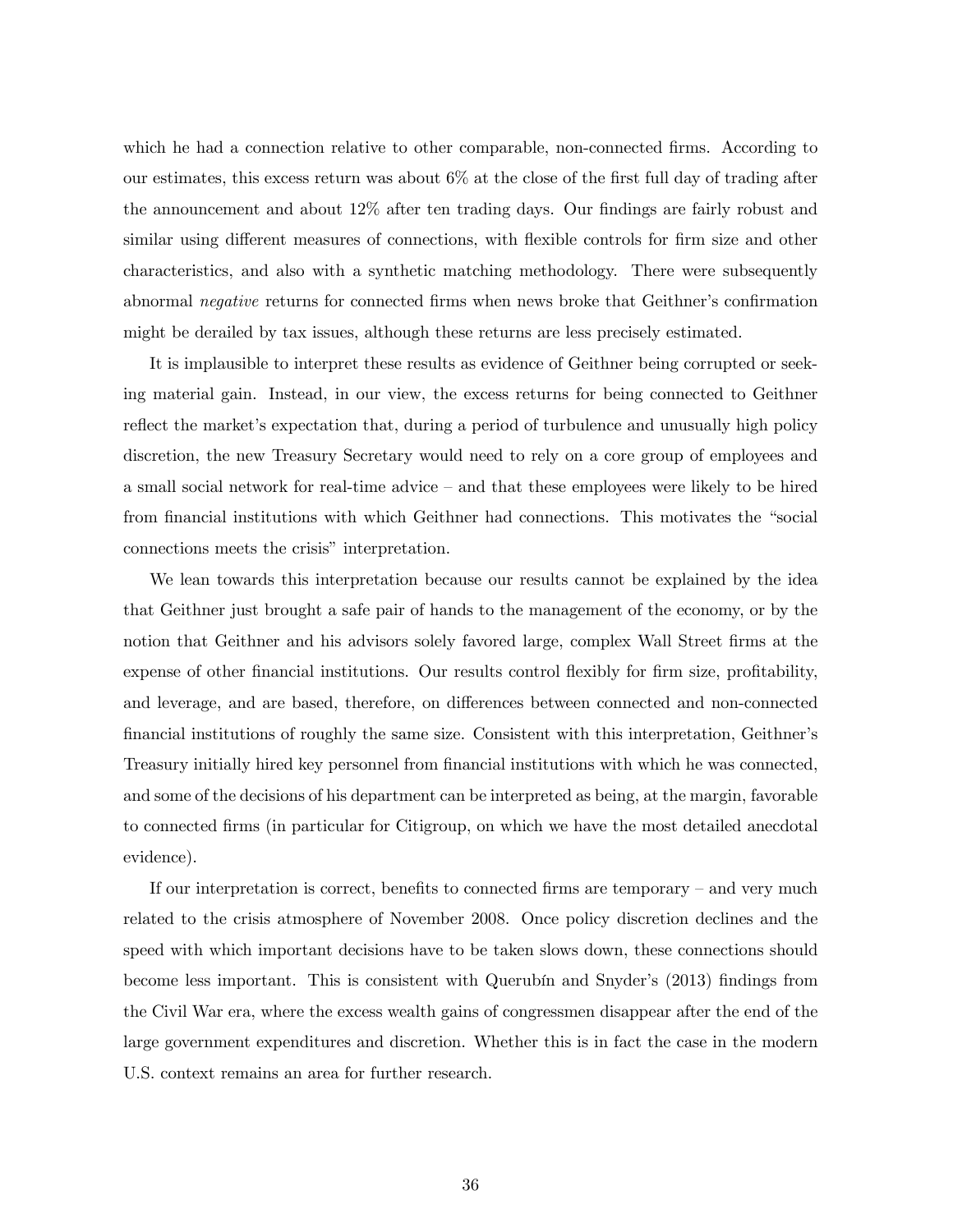# References

Abadie, A., and J. Gardeazabal, 2003. The economic costs of conflict: a case study of the Basque country. American Economic Review 93, 113-132.

Abadie, A., A. Diamond, and J. Hainmueller, 2010. Synthetic control methods for comparative case studies: estimating the effect of California's tobacco control program. Journal of the American Statistical Association, 105, 493-505.

Akey, P., 2013. Valuing changes in political networks: evidence from campaign contributions to close congressional elections. Unpublished working paper, January.

Bair, S., 2012. Bull by the horns: fighting to save Main Street from Wall Street and Wall Street from itself. Free Press, New York.

Barofsky, N., 2012. Bailout: an inside account of how Washington abandoned Main Street while rescuing Wall Street. Free Press, New York.

Becker, B., G. Subramanian, and D.B. Bergstresser, 2013. Does shareholder proxy access improve firm value? Evidence from the Business Roundtable challenge. Journal of Law & Economics, 56(1), 127-160.

Bertrand, M., M. Bombardini, and F. Trebbi, 2011. Is it whom you know or what you know? An empirical assessment of the lobbying process. NBER Working Paper 16765.

Bhagwati, J., 1998. The capital myth. Foreign Affairs, May.

Blanes-i-Vidal, J., M. Draca, C. Fons-Rosen, 2012. Revolving door lobbyists. American Economic Review, 102(7), 3731-48.

Campbell, J.Y., A.W. Lo, and A.C. MacKinlay, 1997. The econometrics of financial markets. Princeton University Press: Princeton, New Jersey.

Chiu, M.M., and S.W. Joh, 2004. Loans to distressed firms: political connections, related lending, business group affiliations, and bank governance. The Chinese University of Hong Kong working paper.

Dinç, I.S., 2005. Politicians and banks: political influences on government-owned banks in emerging countries. Journal of Financial Economics 77, 453-479.

Dube, A., E. Kaplan and S. Naidu, 2011. Coups, corporations, and classified information. Quarterly Journal of Economics, 126(3), 1375-1409.

Duchin, R. and D. Sosyura, 2012. The politics of government investment, Journal of Financial Economics 106, 24-48.

Erel, I., T. Nadauld, and R. Stulz, 2013. Why did holdings of highly-rated securitization tranches differ so much across banks? Review of Financial Studies, forthcoming.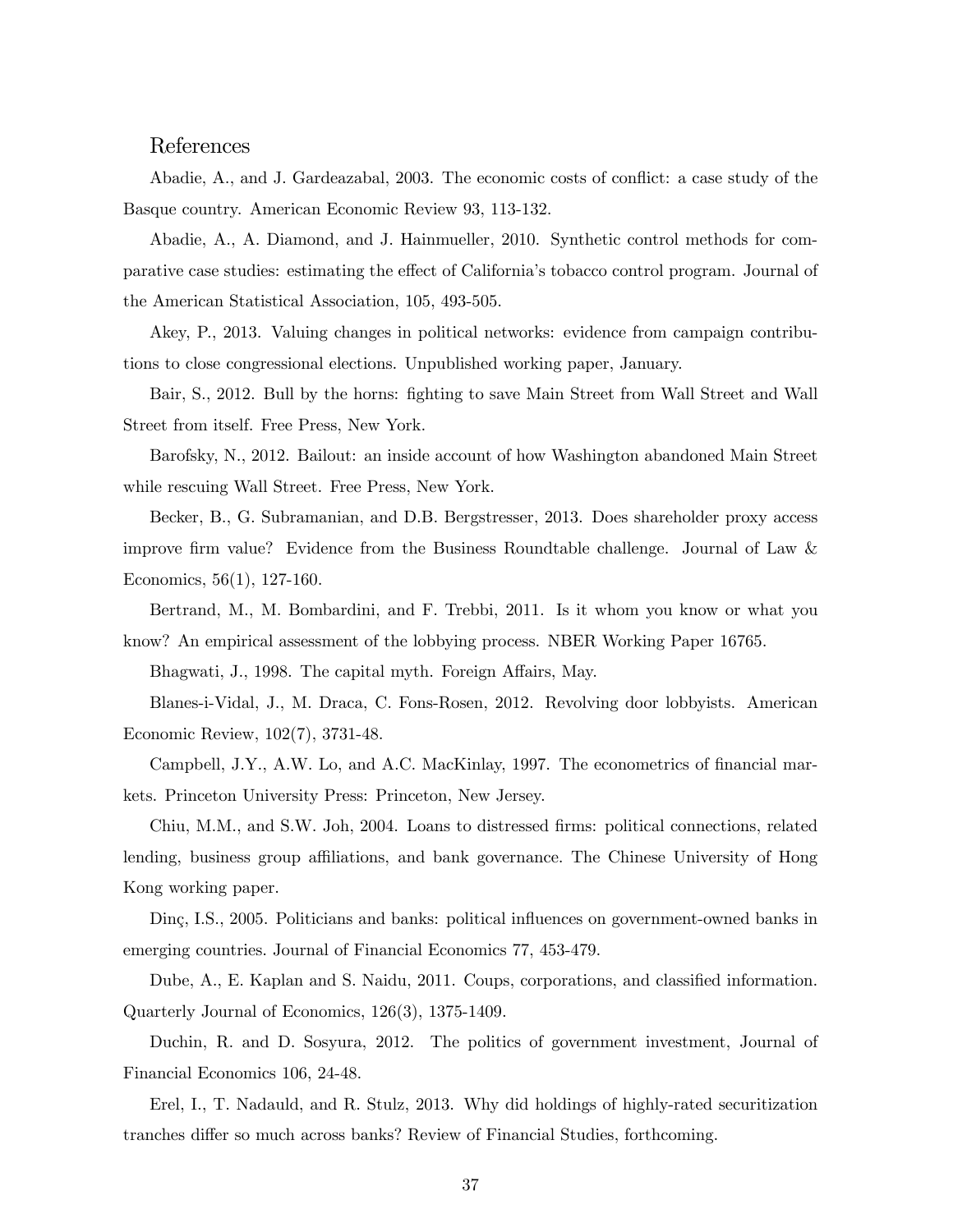Faccio, M., 2006. Politically connected firms. American Economic Review 96, 369-386.

Faccio, M., R. Masulis, and J. McConnell, 2006. Political connections and government bailouts. Journal of Finance 61, 2597-2635.

Ferguson, T. and H.-J. Voth, 2008. Betting on Hitler — the value of political connections in Nazi Germany. Quarterly Journal of Economics 123, 101—137.

Fisman, R., 2001. Estimating the value of political connections. American Economic Review 91, 1095-1102.

Fisman, D., R. Fisman, J. Galef, R. Khurana, and Y. Wang, 2012. Estimating the value of connections to Vice-President Cheney. B.E. Journal of Economic Analysis and Policy 13, 1-18.

Goldman, E., J. Rocholl, and J. So 2009. Do politically connected boards add firm value? Review of Financial Studies, 22, 2331-2360.

Gomez, E.T. and Jomo K.S., 1997. Malaysia's political economy: politics, patronage and profits. Cambridge University Press, First Edition.

Gomez, E.T. and Jomo K.S., 1998. Malaysia's political economy: politics, patronage and profits. Cambridge University Press, Second Edition.

Greenwood, R., 2005. Short-and long-term demand curves for stocks: theory and evidence on the dynamics of arbitrage. Journal of Financial Economics 75(3), 607-649.

Igan, D., P. Mishra, and T. Tressel, 2011. A fistful of dollars: lobbying and the financial crisis, NBER Macro Annual, Volume 26, 195-230.

Igan, D. and P. Mishra, 2012. Three's company: Wall Street, Capitol Hill, and K Street, unpublished, August.

Jayachandran, S., 2006. The Jeffords effect. Journal of Law and Economics 49, 397-425.

Johnson, S. and J. Kwak, 2011. 13 bankers: the Wall Street takeover and the next financial meltdown, Vintage Books: New York.

Johnson, S. and T. Mitton, 2003. Cronyism and capital controls: evidence from Malaysia. Journal of Financial Economics 67, 351-382.

Khwaja, A.I. and A. Mian, 2005. Do lenders favor politically connected firms? Rent provision in an emerging economy. Quarterly Journal of Economics 120, 1371-1411.

Li, W., and E. Lie, 2006. Dividend changes and catering incentives. Journal of Financial Economics 80, 293-308.

Mian, A., A. Sufi, and F. Trebbi, 2010. The political economy of the U.S. mortgage default crisis, American Economic Review, 100(5), 1967-98.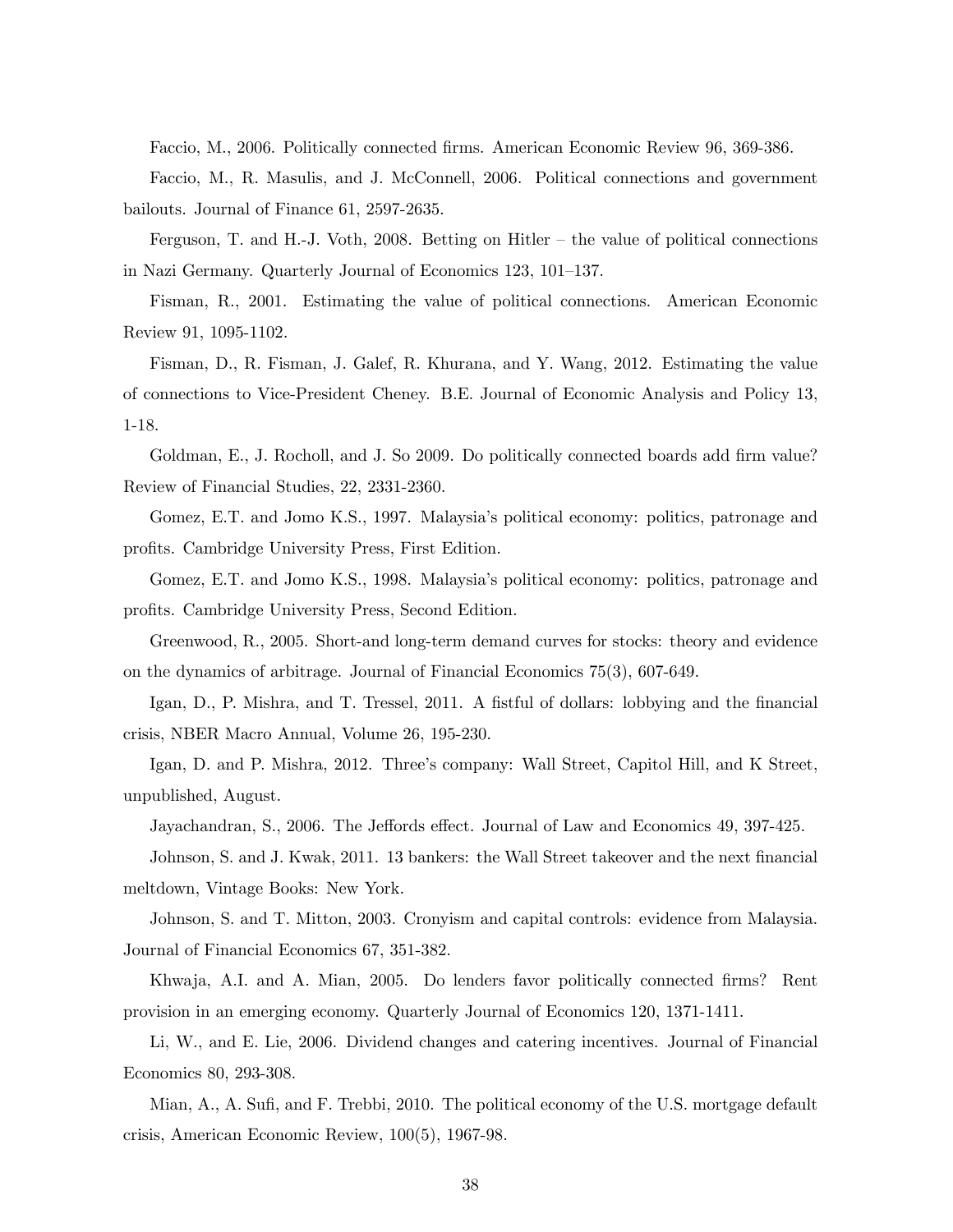Querubín, P. and J.M. Snyder, Jr., 2013. The control of politicians in normal times and times of crisis: Wealth accumulation by U.S. Congressmen, 1850-1880. Quarterly Journal of Political Science 8, 409-450.

Ramseyer, J.M., and E.B. Rasmussen, 2011. Can the Treasury exempt its own companies from tax? The \$45 billion GM NOL carryforward. Cato Papers on Public Policy 1, 1-54.

Roberts, B.E., 1990. A dead senator tells no lies: seniority and the distribution of federal benefits. American Journal of Political Science 34, 31-58.

Scheiber, N., 2011. The escape artists: how Obama's team fumbled the recovery. Simon  $\&$ Schuster, New York.

Suskind, R., 2011. Confidence men: Wall Street, Washington, and the education of a president. Harper, New York.

Tahoun, A., 2013. The role of stock ownership by US members of Congress on the market for political favors. Unpublished working paper, August.

Useem, M., 1984. The inner circle, Oxford University Press: Oxford.

Veronesi, P. and L. Zingales, 2010. Paulson's gift, Journal of Financial Economics 97(3), 339-368.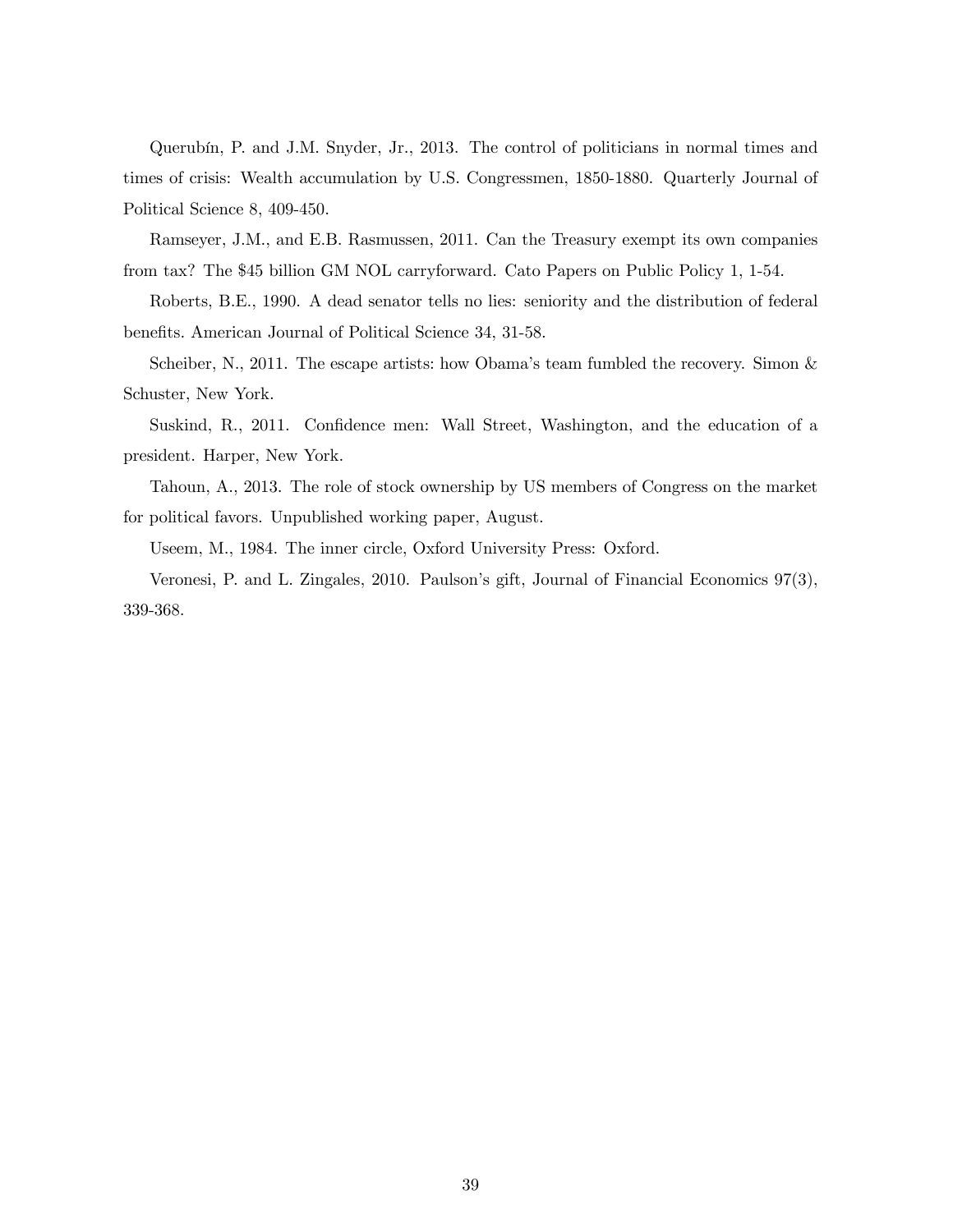

Fig. 1. Time-series plots of the synthetic matching estimate of the coefficient on Geithner connections for cumulative abnormal returns measured over the interval  $[x, x+1]$  for each trading day x in November 2008. Connected firms are represented in Panel A and highly connected firms in Panel B. Confidence intervals at the 1%, 5%, and 10% levels are also shown. Citigroup-correlated firms are excluded. November 21, 2008 is the day of the Geithner nomination announcement.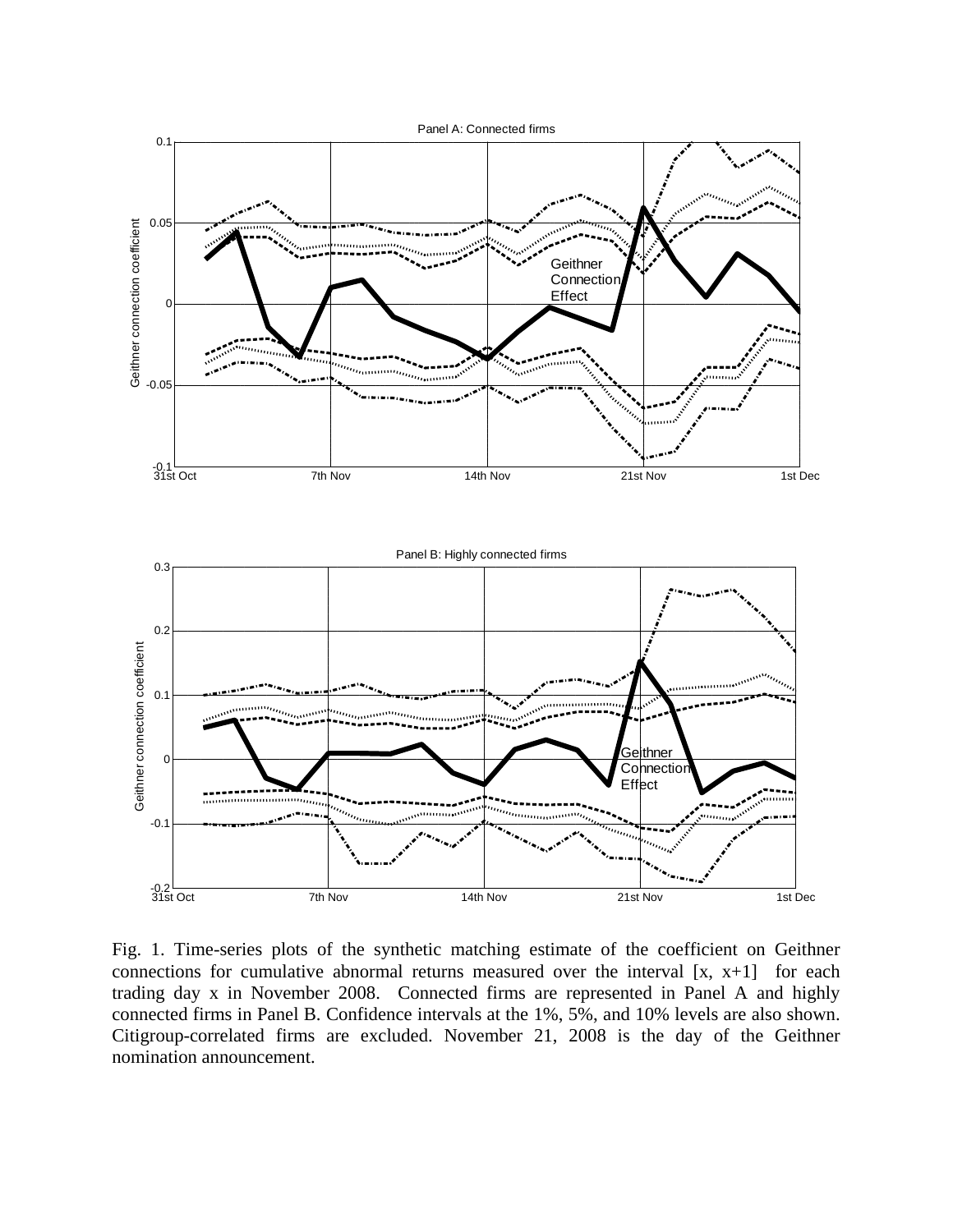### Descriptive Statistics

The table presents descriptive statistics of firm-level data used in subsequent tables. The sample includes firms listed on NYSE or NASDAQ and classified as banks or financial services firms in the Datastream database. The base sample excludes firms with returns highly correlated to Citigroup. Schedule connections denote the number of meetings between the firm's executives and Geithner during 2007-08; personal connections denote the number of shared board memberships between the firm's executives and Geithner; New York connections indicate firms headquartered in New York City. Size (log of total assets), profitability (return on equity), and leverage (total debt to total capital) are from the Worldscope database as of 2008. CDS spreads are from the Markit database and are for five-year contracts, stated in percents. Asterisks denote significance levels of a two-tailed t-test (\*\*\*=1%, \*\*=5%, \*=10%).

| Panel A: Summary Statistics (Full sample)                   |          |              |             |          |                        |            |          |           |           |
|-------------------------------------------------------------|----------|--------------|-------------|----------|------------------------|------------|----------|-----------|-----------|
|                                                             | Mean     | Min          | 25th Pctile | Median   | 75th Pctile            | Max        | St. Dev. | ${\bf N}$ |           |
| (1) Geithner Connections (Schedule)                         | 0.21     | 0.00         | 0.00        | 0.00     | 0.00                   | 34.00      | 1.74     | 603       |           |
| (2) Geithner Connections (Personal)                         | 0.08     | 0.00         | 0.00        | 0.00     | 0.00                   | 9.00       | 0.60     | 603       |           |
| (3) Geithner Connection (New York)                          | 0.07     | 0.00         | 0.00        | 0.00     | 0.00                   | 1.00       | 0.26     | 603       |           |
| $(4)$ Size                                                  | 21.33    | 16.32        | 20.23       | 21.03    | 22.10                  | 28.41      | 1.72     | 596       |           |
| (5) Profitability                                           | $-0.05$  | $-3.62$      | $-0.06$     | 0.04     | 0.09                   | 0.82       | 0.35     | 585       |           |
| (6) Leverage                                                | 0.57     | 0.00         | 0.43        | 0.61     | 0.71                   | 3.10       | 0.27     | 592       |           |
| $(7)$ CAR $[0]$                                             | $-0.02$  | $-0.24$      | $-0.04$     | $-0.01$  | 0.01                   | 0.35       | 0.06     | 603       |           |
| $(8)$ CAR $[0,1]$                                           | $-0.02$  | $-0.46$      | $-0.07$     | $-0.02$  | 0.03                   | 0.48       | 0.11     | 603       |           |
| $(9)$ CAR $[0,10]$                                          | 0.02     | $-0.69$      | $-0.10$     | $-0.02$  | 0.09                   | 1.38       | 0.21     | 603       |           |
| (10) CDS Spread, Day 1                                      | 4.65     | 0.23         | 1.16        | 2.33     | 5.32                   | 29.29      | 6.15     | 30        |           |
| (11) % Change in CDS Spread[1]                              | $-0.04$  | $-0.49$      | $-0.03$     | $0.00\,$ | 0.00                   | 0.02       | 0.10     | 30        |           |
| (12) % Change in CDS Spread[1,10]                           | $-0.06$  | $-0.49$      | $-0.12$     | $-0.03$  | 0.00                   | 0.15       | 0.13     | 30        |           |
| Panel B: Geithner Connected vs. Non-connected (Full sample) |          |              |             |          |                        |            |          |           |           |
|                                                             | Schedule | Non          | Diff.       | Personal | Non                    | Diff.      | New York | Non       | Diff.     |
| $(13)$ Size                                                 | 24.40    | 21.20        | $3.20***$   | 25.00    | 21.20                  | 3.80***    | 21.78    | 21.30     | $0.48*$   |
| (14) Profitability                                          | 0.04     | $-0.06$      | 0.10        | $-0.15$  | $-0.05$                | $-0.10$    | $-0.17$  | $-0.04$   | $-0.13**$ |
| $(15)$ Leverage                                             | 0.73     | 0.56         | $0.17***$   | 0.60     | 0.56                   | 0.04       | 0.57     | 0.56      | 0.00      |
| (16) Number of observations in full sample                  | 25       | 578          |             | 21       | 582                    |            | 45       | 558       |           |
| Panel C: Geithner Connected vs. Non-connected (Base sample) |          |              |             |          |                        |            |          |           |           |
|                                                             | Schedule | $\mbox{Non}$ | Diff.       | Personal | Non                    | Diff.      | New York | Non       | Diff.     |
| $(17)$ Size                                                 | 23.13    | 20.98        | $2.16***$   | 23.17    | 21.00                  | $2.17***$  | 20.95    | 21.04     | $-0.09$   |
| (18) Profitability                                          | 0.06     | $-0.07$      | 0.13        | $-0.42$  | $-0.06$                | $-0.36***$ | $-0.20$  | $-0.05$   | $-0.14**$ |
| $(19)$ Leverage                                             | 0.71     | 0.56         | $0.15**$    | 0.52     | 0.57                   | $-0.05$    | 0.54     | 0.57      | $-0.03$   |
| (20) Number of observations in base sample                  | 15       | 530          |             | 9        | 536                    |            | 38       | 507       |           |
| Panel D: Correlation Coefficients (Full sample)             |          |              |             |          |                        |            |          |           |           |
|                                                             | Schedule | Personal     | New York    | Size     | Profitability Leverage |            |          |           |           |
| (21) Geithner Connections (Schedule)                        | 1.00     |              |             |          |                        |            |          |           |           |
| (22) Geithner Connections (Personal)                        | 0.86     | 1.00         |             |          |                        |            |          |           |           |
| (23) Geithner Connection (New York)                         | 0.35     | 0.39         | 1.00        |          |                        |            |          |           |           |
| $(24)$ Size                                                 | 0.35     | 0.37         | 0.10        | 1.00     |                        |            |          |           |           |
| (25) Profitability                                          | 0.00     | $-0.03$      | $-0.11$     | 0.05     | 1.00                   |            |          |           |           |
| (26) Leverage                                               | 0.04     | 0.06         | $-0.15$     | 0.28     | $-0.16$                | 1.00       |          |           |           |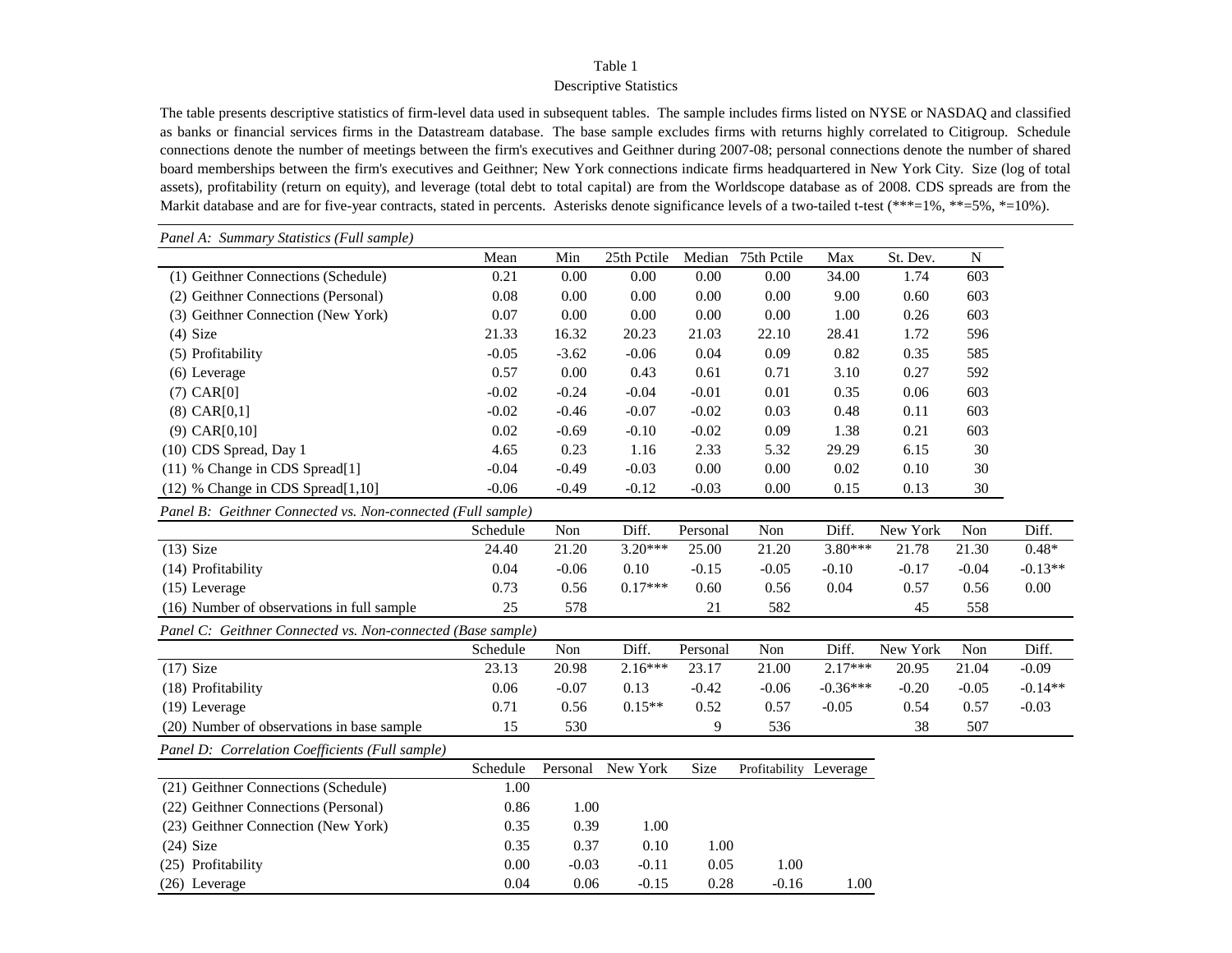# Connections to Geithner and Stock Price Reactions to Treasury Secretary Announcement

The table presents stock returns of financial firms around the announcement of Barack Obama's nomination of Timothy Geithner as Treasury Secretary. Event day 0 is November 21, 2008 from 3pm (when the news leaked) to market closing; the announcement was made on event day 1. Abnormal returns are calculated using the market model with an estimation window of 250 trading days ending 30 days prior to event day 0. The base sample excludes firms with returns highly correlated to Citigroup. Schedule connections indicate meetings between the firm's executives and Geithner during 2007-08; personal connections indicate shared board memberships between the firm's executives and Geithner; New York connections indicate firms headquartered in New York City. Asterisks denote significance levels of a two-tailed t-test (\*\*\*=1%, \*\*=5%, \*=10%).

|                | Panel A: Actual returns, Base sample |          |                             |                |          |                      |             |          |                             |             |  |  |
|----------------|--------------------------------------|----------|-----------------------------|----------------|----------|----------------------|-------------|----------|-----------------------------|-------------|--|--|
|                |                                      |          | <b>Schedule Connections</b> |                |          | Personal Connections |             |          | <b>New York Connections</b> |             |  |  |
| Event Day      | Date                                 | Conn.    | Non-Conn.                   | Difference     | Conn.    | Non-Conn.            | Difference  | Conn.    | Non-Conn.                   | Difference  |  |  |
| $\theta$       | 11/21/2008                           | 0.086    | 0.042                       | $0.043$ **     | 0.075    | 0.043                | 0.033       | 0.085    | 0.040                       | $0.044$ *** |  |  |
|                | 11/24/2008                           | 0.130    | 0.046                       | $0.084$ ***    | 0.143    | 0.047                | $0.096$ *** | 0.078    | 0.046                       | $0.031$ *   |  |  |
| 2              | 11/25/2008                           | 0.026    | 0.015                       | 0.011          | 0.057    | 0.014                | 0.043       | 0.032    | 0.014                       | 0.018       |  |  |
| 3              | 11/26/2008                           | 0.112    | 0.041                       | $0.071$ ***    | 0.112    | 0.042                | $0.071$ **  | 0.087    | 0.040                       | $0.048$ *** |  |  |
| 4              | 11/28/2008                           | 0.056    | 0.018                       | $0.038*$       | 0.085    | 0.018                | $0.067**$   | 0.016    | 0.019                       | $-0.003$    |  |  |
| 5              | 12/1/2008                            | $-0.131$ | $-0.076$                    | $-0.056$ **    | $-0.144$ | $-0.076$             | $-0.067$ ** | $-0.105$ | $-0.075$                    | $-0.030*$   |  |  |
| 6              | 12/2/2008                            | 0.046    | 0.043                       | 0.003          | 0.044    | 0.043                | 0.001       | 0.090    | 0.040                       | $0.050$ *** |  |  |
| $\overline{7}$ | 12/3/2008                            | 0.034    | 0.018                       | 0.016          | 0.043    | 0.018                | 0.024       | 0.031    | 0.018                       | 0.013       |  |  |
| 8              | 12/4/2008                            | $-0.009$ | $-0.013$                    | 0.005          | 0.005    | $-0.014$             | 0.019       | $-0.020$ | $-0.013$                    | $-0.008$    |  |  |
| 9              | 12/5/2008                            | 0.063    | 0.024                       | $0.038$ **     | 0.042    | 0.025                | 0.017       | 0.050    | 0.024                       | $0.026$ **  |  |  |
| 10             | 12/8/2008                            | 0.064    | 0.027                       | 0.037          | 0.072    | 0.028                | $0.045$ **  | 0.050    | 0.027                       | 0.023       |  |  |
| $0 - 10$       | (Cumulative)                         | 0.551    | 0.180                       | 0.371<br>$***$ | 0.645    | 0.183                | $0.463$ *** | 0.468    | 0.169                       | $0.299$ *** |  |  |

# *Panel B: Cumulative abnormal returns, Base sample*

|           |            |          | <b>Schedule Connections</b> |             |          | <b>Personal Connections</b> |             |          | New York Connections |             |
|-----------|------------|----------|-----------------------------|-------------|----------|-----------------------------|-------------|----------|----------------------|-------------|
| Event Day | Date       | Conn.    | Non-Conn.                   | Difference  | Conn.    | Non-Conn.                   | Difference  | Conn.    | Non-Conn.            | Difference  |
| 0         | 11/21/2008 | $-0.013$ | $-0.015$                    | 0.001       | $-0.034$ | $-0.014$                    | $-0.020$    | $-0.005$ | $-0.015$             | 0.010       |
|           | 11/24/2008 | 0.024    | $-0.022$                    | 0.046       | 0.005    | $-0.021$                    | 0.026       | $-0.011$ | $-0.021$             | 0.010       |
| 2         | 11/25/2008 | 0.039    | $-0.013$                    | 0.052       | 0.052    | $-0.012$                    | 0.064       | 0.012    | $-0.013$             | 0.025       |
| 3         | 11/26/2008 | 0.099    | $-0.001$                    | $0.101$ **  | 0.107    | 0.000                       | $0.108*$    | 0.053    | $-0.002$             | $0.055*$    |
| 4         | 11/28/2008 | 0.141    | 0.009                       | $0.132$ *** | 0.177    | 0.009                       | $0.167$ *** | 0.056    | 0.009                | 0.048       |
|           | 12/1/2008  | 0.136    | 0.006                       | $0.129$ *** | 0.175    | 0.007                       | $0.168$ *** | 0.067    | 0.006                | $0.061$ **  |
| 6         | 12/2/2008  | 0.124    | 0.017                       | $0.107$ **  | 0.156    | 0.017                       | $0.138**$   | 0.105    | 0.013                | $0.092$ *** |
| 7         | 12/3/2008  | 0.120    | 0.013                       | $0.107$ **  | 0.156    | 0.014                       | $0.142**$   | 0.101    | 0.010                | $0.091$ *** |
| 8         | 12/4/2008  | 0.152    | 0.024                       | $0.129$ **  | 0.208    | 0.024                       | $0.184$ *** | 0.118    | 0.021                | $0.098$ *** |
| 9         | 12/5/2008  | 0.162    | 0.018                       | $0.144$ *** | 0.192    | 0.019                       | $0.172$ *** | 0.121    | 0.015                | $0.106$ *** |
| 10        | 12/8/2008  | 0.171    | 0.014                       | $0.157$ *** | 0.173    | 0.015                       | $0.158$ **  | 0.120    | 0.010                | $0.110$ *** |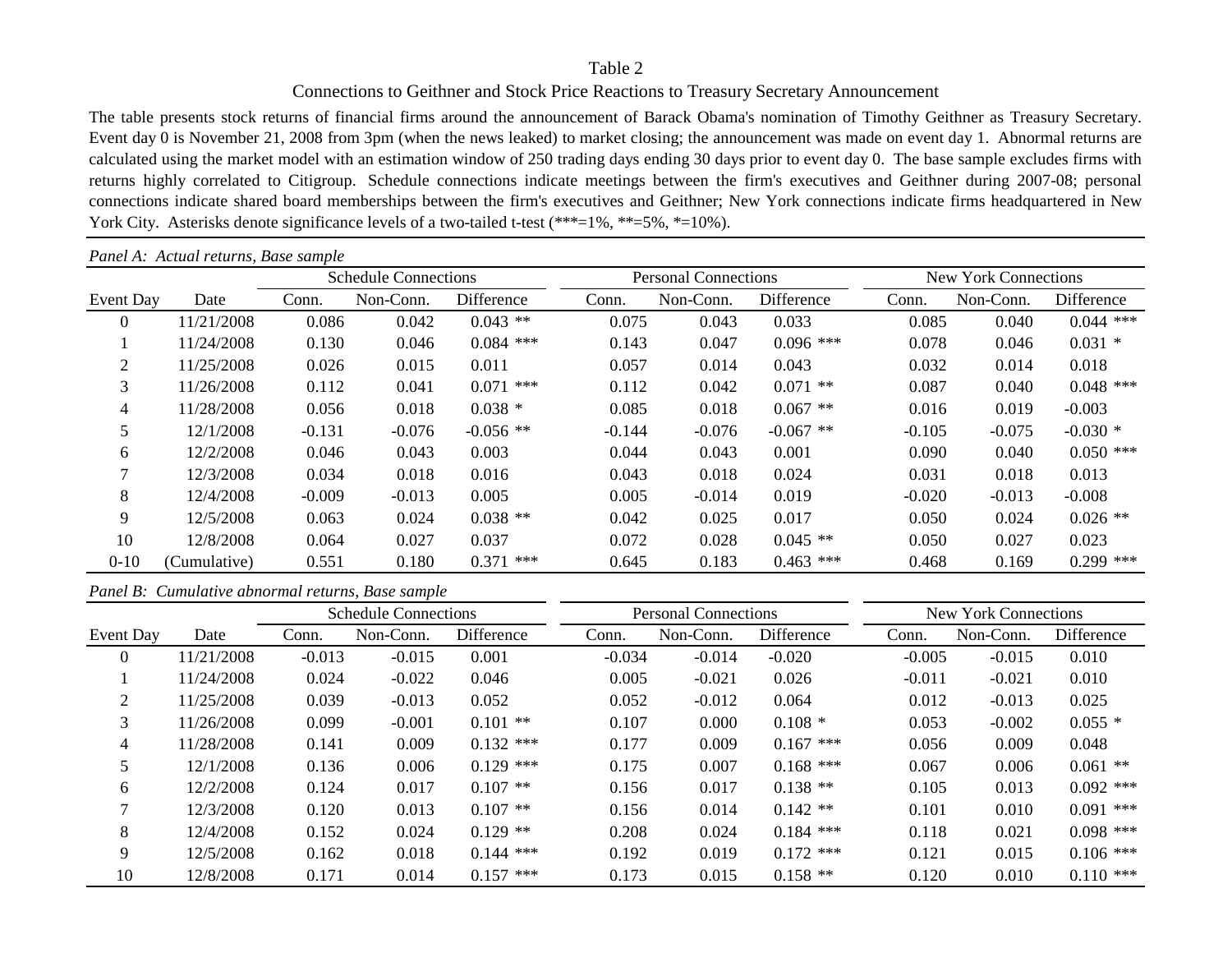Connections to Geithner and Reactions to Treasury Secretary Announcement, OLS Regression Results

The table reports coefficient estimates of OLS regressions of cumulative abnormal returns (CARs) surrounding the announcement of Geithner as Treasury Secretary on measures of connections to Geithner. Event day 0 is November 21, 2008 from 3pm (when the news leaked) to market closing; the announcement was made on event day 1. The CAR is measured as day 0 only, from day 0 to day 1, or from day 0 to day 10, as indicated. Abnormal returns are calculated using the market model with an estimation window of 250 trading days ending 30 days prior to event day 0. The base sample excludes firms with returns highly correlated to Citigroup. Schedule connections denote the number of meetings between the firm's executives and Geithner during 2007-08; personal connections denote the number of shared board memberships between the firm's executives and Geithner; New York connections indicate firms headquartered in New York City. Control variables include cubics in size (log of total assets), profitability (return on equity), and leverage (total debt to total capital) as of 2008. Robust standard errors, adjusted for pre-event correlations between firms, are below coefficients in parentheses. Asterisks denote significance levels (\*\*\*=1%, \*\*=5%, \*=10%).

|                            | (1)          | (2)                           | (3)         | (4)         | (5)                             | (6)      | (7)          | (8)                              | (9)          |
|----------------------------|--------------|-------------------------------|-------------|-------------|---------------------------------|----------|--------------|----------------------------------|--------------|
|                            |              | Dependent variable is CAR [0] |             |             | Dependent variable is CAR [0,1] |          |              | Dependent variable is CAR [0,10] |              |
|                            |              | $(Full \, sample)$            |             |             | (Base sample)                   |          |              | (Base sample)                    |              |
|                            | Schedule     | Personal                      | New York    | Schedule    | Personal                        | New York | Schedule     | Personal                         | New York     |
| Geithner Connections       | $0.0033$ *** | $0.0073$ **                   | $0.0132$ *  | $0.011$ *** | $0.050$ ***                     | 0.005    | 0.009        | $0.070$ ***                      | $0.108$ ***  |
|                            | (0.0009)     | (0.0031)                      | (0.0072)    | (0.003)     | (0.010)                         | (0.011)  | (0.007)      | (0.023)                          | (0.023)      |
| Size                       | $-0.146$     | $-0.109$                      | $-0.004$    | 0.789       | 0.882                           | 0.963    | 2.640        | 2.663                            | 2.387        |
|                            | (0.204)      | (0.208)                       | (0.203)     | (0.668)     | (0.685)                         | (0.687)  | (1.636)      | (1.664)                          | (1.657)      |
| Size <sup>2</sup>          | 0.007        | 0.005                         | 0.000       | $-0.039$    | $-0.044$                        | $-0.048$ | $-0.129$     | $-0.131$                         | $-0.117$     |
|                            | (0.009)      | (0.010)                       | (0.009)     | (0.032)     | (0.033)                         | (0.033)  | (0.078)      | (0.080)                          | (0.079)      |
| Size <sup>3</sup>          | 0.000        | 0.000                         | 0.000       | 0.001       | 0.001                           | 0.001    | $0.002$ *    | $0.002$ *                        | 0.002        |
|                            | (0.000)      | (0.000)                       | (0.000)     | (0.001)     | (0.001)                         | (0.001)  | (0.001)      | (0.001)                          | (0.001)      |
| Profitability              | $0.039$ ***  | $0.039$ ***                   | $0.038$ *** | 0.029       | 0.033                           | 0.029    | $-0.156$ **  | $-0.150$ **                      | $-0.164$ **  |
|                            | (0.014)      | (0.014)                       | (0.014)     | (0.024)     | (0.024)                         | (0.024)  | (0.064)      | (0.065)                          | (0.064)      |
| Profitability <sup>2</sup> | 0.011        | 0.010                         | 0.008       | 0.005       | 0.003                           | 0.004    | $-0.175$ *   | $-0.178$ *                       | $-0.205$ **  |
|                            | (0.020)      | (0.020)                       | (0.020)     | (0.035)     | (0.035)                         | (0.035)  | (0.091)      | (0.091)                          | (0.090)      |
| Profitability <sup>3</sup> | $-0.001$     | $-0.001$                      | $-0.001$    | 0.006       | 0.005                           | 0.005    | $-0.034$     | $-0.035$                         | $-0.040$ *   |
|                            | (0.006)      | (0.006)                       | (0.006)     | (0.010)     | (0.010)                         | (0.010)  | (0.023)      | (0.023)                          | (0.023)      |
| Leverage                   | $-0.012$     | $-0.013$                      | $-0.011$    | $-0.075$    | $-0.063$                        | $-0.096$ | $0.567$ ***  | $0.599$ ***                      | $0.670$ ***  |
|                            | (0.061)      | (0.062)                       | (0.063)     | (0.079)     | (0.079)                         | (0.082)  | (0.146)      | (0.147)                          | (0.153)      |
| Leverage <sup>2</sup>      | 0.087        | 0.088                         | 0.088       | 0.091       | 0.078                           | 0.128    | $-1.872$ *** | $-1.916$ ***                     | $-0.203$ *** |
|                            | (0.181)      | (0.181)                       | (0.182)     | (0.226)     | (0.226)                         | (0.229)  | (0.463)      | (0.464)                          | (0.476)      |
| Leverage <sup>3</sup>      | $-0.095$     | $-0.096$                      | $-0.096$    | $-0.008$    | $-0.007$                        | $-0.033$ | 1.449 ***    | $1.467$ ***                      | $1.539$ ***  |
|                            | (0.142)      | (0.142)                       | (0.142)     | (0.177)     | (0.177)                         | (0.179)  | (0.388)      | (0.387)                          | (0.395)      |
| Number of firms            | 583          | 583                           | 583         | 525         | 525                             | 525      | 525          | 525                              | 525          |
| R-squared                  | 0.038        | 0.036                         | 0.036       | 0.043       | 0.049                           | 0.038    | 0.065        | 0.070                            | 0.078        |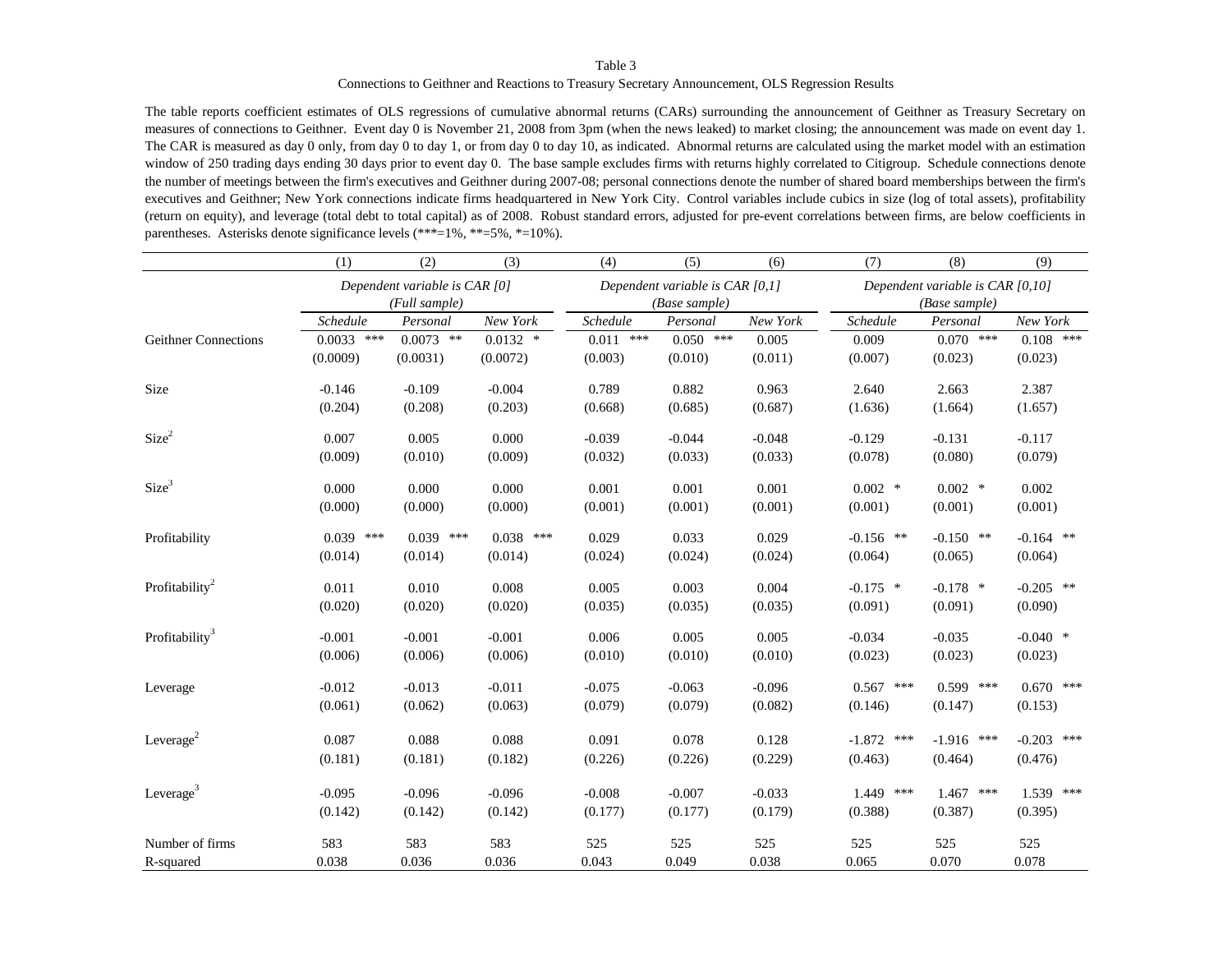Connections to Geithner and Reactions to Treasury Secretary Announcement, OLS Robustness Checks

The table reports coefficient estimates of OLS regressions of cumulative abnormal returns (CARs) surrounding the announcement of Geithner as Treasury Secretary on measures of connections to Geithner. Event day 0 is Novembe 21, 2008 from 3pm (when the news leaked) to market closing; the announcement was made on event day 1. The CAR is measured as day 0 only, from day 0 to day 1, or from day 0 to day 10, as indicated. Abnormal returns are calculated using the market model with an estimation window of 250 trading days ending 30 days prior to event day 0. The base sample excludes firms with returns highly correlated to Citigroup. Schedule connections denote the number of meetings between the firm's executives and Geithner during 2007-08 (only 2007 in Column 15); personal connections denote the number of shared board memberships between the firm's executives and Geithner. Control variables (not reported) include cubics in size (log of total assets), profitability (return on equity), and leverage (total debt to total capital) as of 2008. In Columns 1 and 2, other controls (not reported) include the upon the collapse of Lehman Brothers, a dummy variable equal to one if the firm takes deposits, and a dummy variable equal to one if the firm had accepted TARP funding prior to the announcement. In Columns 3 and 4, a contr the CAR[0,1] surrounding the announcement that TARP would be used for capital injections is included. In Columns 5 and 6, the estimation window is a five-week window surrounding the collapse of Lehman Brothers. In Columns 7 and 8, toxic asset exposure is a measure of mortgage/asset-backed security holdings scaled by total assets, and the full sample is used in all panels. In Columns 11 and 12, "systemic importance" firms are those that were evaluated in government-administered stress tests. Robust standard errors, adjusted for pre-event correlations between firms, are below coefficients in parentheses. Asterisks denote significance levels (\*\*\*=1%, \*\*=5%, \*=10

|                                                         | (1)             | (2)                | (3)             | (4)                            | (5)             | (6)           | (7)                     | (8)           | (9)           | (10)                 | (11)         | (12)                     | (13)          | (14)                 | (15)          |
|---------------------------------------------------------|-----------------|--------------------|-----------------|--------------------------------|-----------------|---------------|-------------------------|---------------|---------------|----------------------|--------------|--------------------------|---------------|----------------------|---------------|
|                                                         |                 | Control for crisis |                 | Control for response to        | Lehman collapse |               | Control for toxic asset |               |               |                      |              | Exclude "systemic        |               | Exclude extreme CARs | 2007 appts.   |
|                                                         |                 | vulnerability      |                 | <b>TARP</b> capital injections | estimation beta |               | exposure                |               |               | Top size decile only |              | <i>importance"</i> firms |               | $(1\%/99\%)$         | only          |
|                                                         | <i>Schedule</i> | Personal           | <i>Schedule</i> | Personal                       | Schedule        | Personal      | Schedule                | Personal      | Schedule      | Personal             | Schedule     | Personal                 | Schedule      | Personal             | Schedule      |
| Panel A: Dependent variable is CAR [0] (Full sample)    |                 |                    |                 |                                |                 |               |                         |               |               |                      |              |                          |               |                      |               |
| <b>Geithner Connections</b>                             | ***<br>0.0034   | 0.0079<br>***      | 0.0032<br>***   | 0.0075                         | 0.0046<br>***   | 0.0144<br>*** | 0.0030<br>***           | 0.0108<br>*** | 0.0029<br>*** | 0.0058               | 0.0037       | 0.0052                   | 0.0032<br>*** | 0.0070<br>**         | ***<br>0.0043 |
|                                                         | (0.0010)        | (0.0029)           | (0.0009)        | (0.0031)                       | (0.0009)        | (0.0031)      | (0.0010)                | (0.0037)      | (0.0009)      | (0.0033)             | (0.0022)     | (0.0065)                 | (0.0009)      | (0.0031)             | (0.0013)      |
| Number of firms                                         | 576             | 576                | 579             | 579                            | 583             | 583           | 196                     | 196           | 58            | 58                   | 566          | 566                      | 571           | 571                  | 583           |
| R-squared                                               | 0.040           | 0.037              | 0.049           | 0.047                          | 0.063           | 0.064         | 0.063                   | 0.061         | 0.358         | 0.303                | 0.036        | 0.035                    | 0.043         | 0.039                | 0.037         |
| Panel B: Dependent variable is CAR [0,1] (Base sample)  |                 |                    |                 |                                |                 |               |                         |               |               |                      |              |                          |               |                      |               |
| Geithner Connections                                    | $0.011$ ***     | 0.051<br>***       | ***<br>0.011    | $0.048$ ***                    | $0.015$ ***     | $0.065$ ***   | ***<br>0.014            | 0.051<br>***  | $-0.002$      | $0.039$ ***          | 0.012<br>*** | $0.051$ ***              | $0.009$ ***   | $0.048$ ***          | $0.030$ ***   |
|                                                         | (0.003)         | (0.010)            | (0.003)         | (0.010)                        | (0.003)         | (0.010)       | (0.001)                 | (0.006)       | (0.003)       | (0.013)              | (0.003)      | (0.010)                  | (0.003)       | (0.011)              | (0.005)       |
| Number of firms                                         | 518             | 518                | 521             | 521                            | 525             | 525           | 196                     | 196           | 52            | 52                   | 523          | 523                      | 517           | 517                  | 525           |
| R-squared                                               | 0.042           | 0.050              | 0.039           | 0.045                          | 0.057           | 0.065         | 0.232                   | 0.217         | 0.217         | 0.250                | 0.040        | 0.048                    | 0.056         | 0.065                | 0.048         |
| Panel C: Dependent variable is CAR [0,10] (Base sample) |                 |                    |                 |                                |                 |               |                         |               |               |                      |              |                          |               |                      |               |
| <b>Geithner Connections</b>                             | 0.004           | 0.045<br>**        | 0.008           | ***<br>0.064                   | ***<br>0.023    | 0.120<br>***  | $0.020$ ***             | $0.076$ ***   | 0.002         | $0.140$ ***          | 0.018<br>**  | ***<br>0.065             | 0.010         | $0.072$ ***          | $-0.003$      |
|                                                         | (0.006)         | (0.021)            | (0.006)         | (0.021)                        | (0.007)         | (0.023)       | (0.004)                 | (0.014)       | (0.008)       | (0.032)              | (0.007)      | (0.022)                  | (0.007)       | (0.023)              | (0.010)       |
| Number of firms                                         | 518             | 518                | 521             | 521                            | 525             | 525           | 196                     | 196           | 52            | 52                   | 523          | 523                      | 516           | 516                  | 525           |
| R-squared                                               | 0.120           | 0.122              | 0.074           | 0.078                          | 0.073           | 0.080         | 0.246                   | 0.240         | 0.117         | 0.229                | 0.071        | 0.073                    | 0.067         | 0.074                | 0.064         |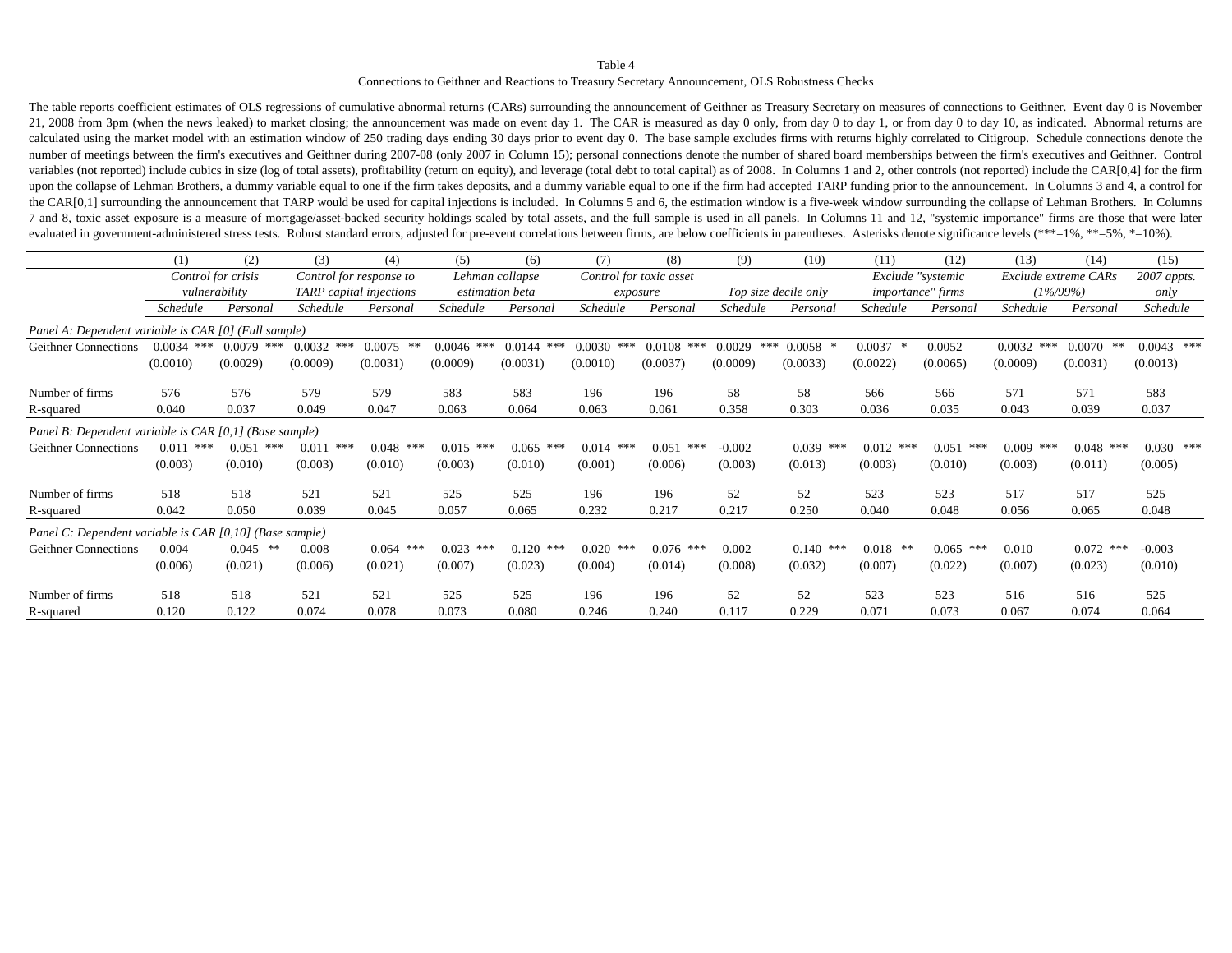### Connections to Geithner and Reactions to Treasury Secretary Announcement, Synthetic Matching Estimation

The table reports synthetic matching estimates of the effect of connections to Geithner on cumulative abnormal returns (CARs) surrounding the announcement of Geithner as Treasury Secretary. Event day 0 is November 21, 2008 from 3pm (when the news leaked) to market closing; the announcement was made on event day 1. The CAR is measured as day 0 only, from day 0 to day 1, or from day 0 to day 10, as indicated. Abnormal returns are calculated using the market model with an estimation window of 250 trading days ending 30 days prior to event day 0. The base sample excludes firms with returns highly correlated to Citigroup. Schedule connections indicate meetings between the firm's executives and Geithner during 2007-08; "Highly connected" indicates more than two meetings; "Mildly connected" indicates one or two meetings. The matching window is the 250 trading days ending 30 days prior to event day 0. Confidence intervals for hypothesis testing of the effect of Geithner connections being equal to zero are computed according to 5,000 placebo simulations. The number of times in which the Geithner coefficient is significant for a test window of 100 trading days is also reported. OLS results (on a dummy for connections) are reported for comparison, and include control variables (not reported) for cubics in size (log of total assets), profitability (return on equity), and leverage (total debt to total capital) as of 2008. Asterisks denote significance levels  $(***=1\%, **=5\%, *=10\%).$ 

|                                                         | (1)         | (2)                      | (3)            | (4)         | (5)              | (6)              | (7)          | (8)              | (9)            |
|---------------------------------------------------------|-------------|--------------------------|----------------|-------------|------------------|------------------|--------------|------------------|----------------|
|                                                         |             | All Geithner connections |                |             | Highly connected |                  |              | Mildly connected |                |
|                                                         | <b>OLS</b>  | <b>Matching</b>          | Corrected      | <b>OLS</b>  | <b>Matching</b>  | Corrected        | <b>OLS</b>   | <b>Matching</b>  | Corrected      |
| Panel A: Dependent variable is CAR [0] (Full sample)    |             |                          |                |             |                  |                  |              |                  |                |
| Geithner Connections (Schedule)                         | 0.014       | 0.005                    | 0.005          | $0.029$ *   | 0.011            | 0.011            | 0.009        | 0.000            | 0.000          |
| Confidence interval (2.5%)                              |             | $-0.029$                 | $-0.027$       |             | $-0.043$         | $-0.039$         |              | $-0.037$         | $-0.034$       |
| Confidence interval (97.5%)                             |             | 0.014                    | 0.012          |             | 0.029            | 0.026            |              | 0.021            | 0.019          |
| Number of sig. coefficients (10%)                       | 29          | 8                        | 14             | 27          | 13               | 16               | 25           | $\Omega$         | 6              |
| Number of sig. coefficients (5%)                        | 19          | 4                        | 8              | 25          | 6                | 9                | 17           | $\boldsymbol{0}$ | $\mathbf{0}$   |
| Number of sig. coefficients (1%)                        | 11          | $\Omega$                 | $\overline{0}$ | 17          |                  |                  | 5            | $\Omega$         | $\overline{0}$ |
| Number of firms                                         | 583         | 583                      | 466            | 570         | 570              | 462              | 574          | 574              | 453            |
| Number in treatment group                               | 22          | 22                       | 22             | 9           | 9                | 9                | 13           | 13               | 13             |
| Panel B: Dependent variable is CAR [0,1] (Base sample)  |             |                          |                |             |                  |                  |              |                  |                |
| Geithner Connections (Schedule)                         | $0.059$ *** | 0.060<br>***             | 0.060<br>***   | $0.149$ *** | $0.153$ ***      | $0.153$ ***      | $0.028$ *    | $0.034$ *        | $0.034$ *      |
| Confidence interval (2.5%)                              |             | $-0.068$                 | $-0.066$       |             | $-0.126$         | $-0.113$         |              | $-0.077$         | $-0.074$       |
| Confidence interval (97.5%)                             |             | 0.036                    | 0.029          |             | 0.099            | 0.091            |              | 0.042            | 0.038          |
| Number of sig. coefficients (10%)                       | 23          | 13                       | 17             | 23          | 3                | 5                | 22           | 5                | 11             |
| Number of sig. coefficients (5%)                        | 17          | 5                        | 9              | 11          | $\mathbf{0}$     | $\boldsymbol{2}$ | 18           | $\overline{c}$   |                |
| Number of sig. coefficients (1%)                        | 9           | $\overline{0}$           | $\overline{2}$ | 6           | $\mathbf{0}$     | $\mathbf{0}$     | 9            | $\boldsymbol{0}$ |                |
| Number of firms                                         | 525         | 525                      | 439            | 516         | 516              | 436              | 522          | 522              | 429            |
| Number in treatment group                               | 12          | 12                       | 12             | 3           | 3                | 3                | 9            | 9                | 9              |
| Panel C: Dependent variable is CAR [0,10] (Base sample) |             |                          |                |             |                  |                  |              |                  |                |
| Geithner Connections (Schedule)                         | $0.111$ *** | $0.124$ ***              | $0.124$ ***    | 0.069       | $0.169$ *        | $0.169$ *        | ***<br>0.101 | $0.110$ **       | $0.110$ **     |
| Confidence interval (2.5%)                              |             | $-0.110$                 | $-0.099$       |             | $-0.197$         | $-0.191$         |              | $-0.119$         | $-0.112$       |
| Confidence interval (97.5%)                             |             | 0.079                    | 0.071          |             | 0.217            | 0.194            |              | 0.093            | 0.085          |
| Number of sig. coefficients (10%)                       | 41          | 18                       | 28             | 26          | 16               | 19               | 51           | 13               | 18             |
| Number of sig. coefficients (5%)                        | 32          | 8                        | 11             | 17          | $8\,$            | 10               | 43           | 3                |                |
| Number of sig. coefficients (1%)                        | 21          | $\Omega$                 | 3              | 4           |                  |                  | 26           | $\Omega$         |                |
|                                                         |             |                          |                |             |                  |                  |              |                  |                |
| Number of firms                                         | 525         | 525                      | 439            | 516         | 516              | 436              | 522          | 522              | 429            |
| Number in treatment group                               | 12          | 12                       | 12             | 3           | 3                | 3                | 9            | 9                | 9              |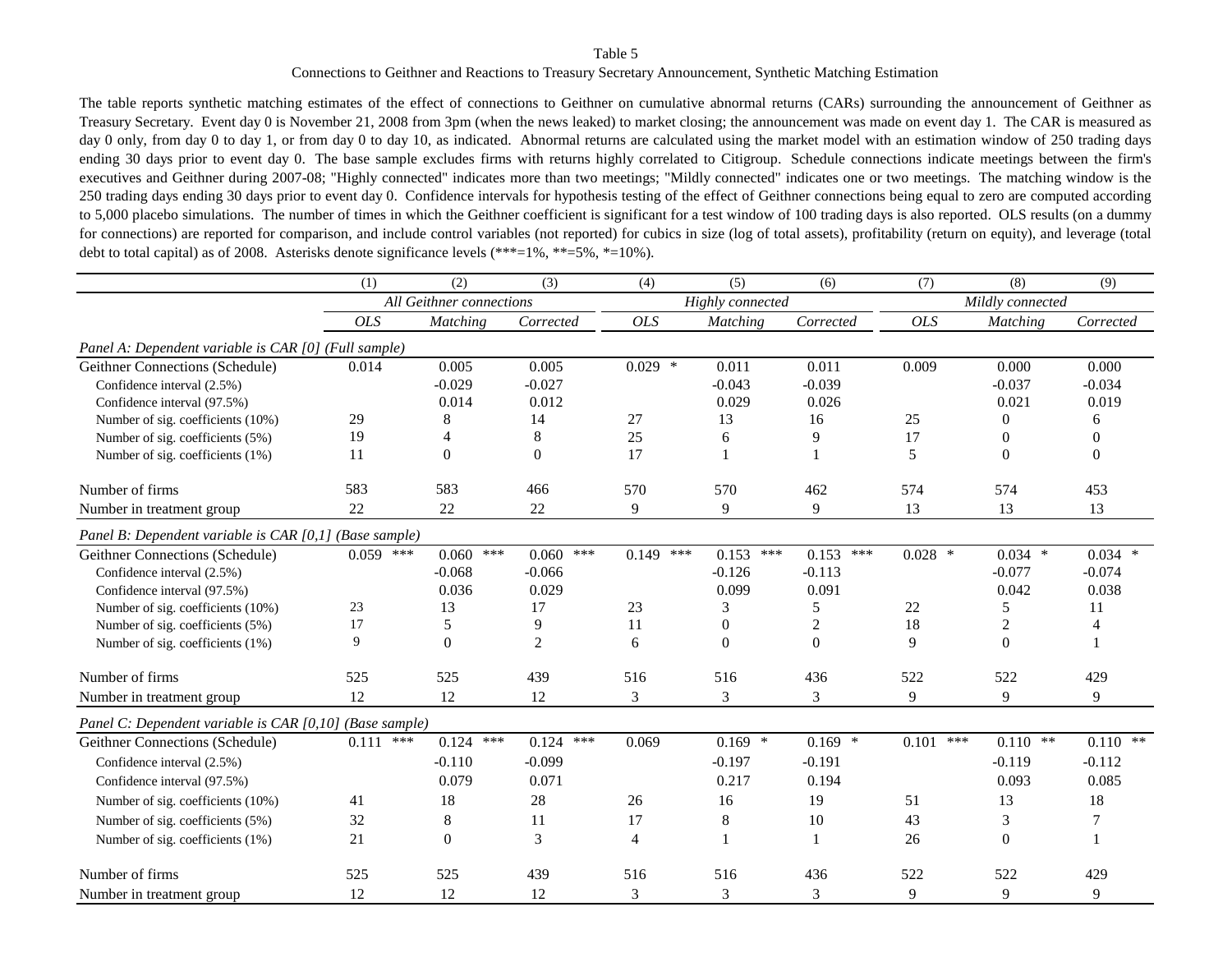Connections to Geithner and Reactions to Treasury Secretary Announcement, Synthetic Matching Robustness Checks

The table reports synthetic matching estimates of the effect of connections to Geithner on cumulative abnormal returns (CARs) surrounding the announcement of Geithner as Treasury Secretary. Event day 0 is November 21, 2008 from 3pm (when the news leaked) to market closing; the announcement was made on event day 1. The CAR is measured from day 0 to day 1. Abnormal returns are calculated using the market model with an estimation window of 250 trading days ending 30 days prior to event day 0 (a five-week window surrounding the collapse of Lehman Brothers in Panel A). The base sample (used throughout the table) excludes firms with returns highly correlated to Citigroup. Schedule connections denote the number of meetings between the firm's executives and Geithner during 2007-08 (only 2007 in Panel D); personal connections denote the number of shared board memberships between the firm's executives and Geithner; New York connections indicate firms headquartered in New York City. "Highly connected" indicates more than one connection (more than two in Panel A); "Mildly connected" indicates one connection (one or two in Panel A). The matching window is the 250 trading days ending 30 days prior to event day 0. Confidence intervals for hypothesis testing of the effect of Geithner connections being equal to zero are computed according to 5,000 placebo simulations. OLS results (on a dummy for connections) are reported for comparison, and include control variables (not reported) for cubics in size (log of total assets), profitability (return on equity), and leverage (total debt to total capital) as of 2008. Asterisks denote significance levels (\*\*\*=1%, \*\*=5%, \*=10%).

|                                                                   | (1)         | (2)                      | (3)        | (4)            | (5)                             | (6)        | (7)        | (8)              | (9)            |
|-------------------------------------------------------------------|-------------|--------------------------|------------|----------------|---------------------------------|------------|------------|------------------|----------------|
|                                                                   |             | All Geithner connections |            |                | Highly connected                |            |            | Mildly connected |                |
|                                                                   | <b>OLS</b>  | <b>Matching</b>          | Corrected  | <b>OLS</b>     | <b>Matching</b>                 | Corrected  | <b>OLS</b> | Matching         | Corrected      |
|                                                                   |             |                          |            |                | Dependent variable is CAR [0,1] |            |            |                  |                |
| Panel A: Financial crisis estimation window, Schedule connections |             |                          |            |                |                                 |            |            |                  |                |
| <b>Geithner Connections</b>                                       | $0.060$ *   | $0.071$ *                | $0.071$ *  | $0.179$ ***    | $0.192$ **                      | $0.192$ ** | 0.018      | 0.043            | 0.043          |
| Confidence interval (2.5%)                                        |             | $-0.064$                 | $-0.062$   |                | $-0.126$                        | $-0.123$   |            | $-0.073$         | $-0.070$       |
| Confidence interval (97.5%)                                       |             | 0.056                    | 0.055      |                | 0.131                           | 0.131      |            | 0.065            | 0.065          |
| Number of firms                                                   | 525         | 525                      | 473        | 516            | 516                             | 476        | 522        | 522              | 463            |
| Number in treatment group                                         | 12          | 12                       | 12         | 3              | 3                               | 3          | 9          | 9                | 9              |
| Panel B: Personal connections                                     |             |                          |            |                |                                 |            |            |                  |                |
| <b>Geithner Connections</b>                                       | $0.059$ *** | 0.032                    | 0.032      | $0.091$ ***    | $0.104$ **                      | $0.104$ ** | 0.037      | $-0.010$         | $-0.010$       |
| Confidence interval (2.5%)                                        |             | $-0.080$                 | $-0.078$   |                | $-0.126$                        | $-0.125$   |            | $-0.100$         | $-0.099$       |
| Confidence interval (97.5%)                                       |             | 0.041                    | 0.044      |                | 0.096                           | 0.099      |            | 0.069            | 0.066          |
| Number of firms                                                   | 525         | 525                      | 501        | 520            | 520                             | 505        | 522        | 522              | 491            |
| Number in treatment group                                         | 8           | 8                        | 8          | 3              | 3                               | 3          | 5          | 5                | 5              |
| Panel C: New York connections                                     |             |                          |            |                |                                 |            |            |                  |                |
| <b>Geithner Connections</b>                                       | 0.005       | $0.009$ *                | $0.014$ ** |                |                                 |            |            |                  |                |
| Confidence interval (2.5%)                                        |             | $-0.049$                 | $-0.048$   |                |                                 |            |            |                  |                |
| Confidence interval (97.5%)                                       |             | 0.010                    | 0.008      |                |                                 |            |            |                  |                |
| Number of firms                                                   | 525         | 525                      | 507        |                |                                 |            |            |                  |                |
| Number in treatment group                                         | 34          | 34                       | 33         |                |                                 |            |            |                  |                |
| Panel D: 2007 Schedule                                            |             |                          |            |                |                                 |            |            |                  |                |
| <b>Geithner Connections</b>                                       | $0.083$ *** | $0.053$ *                | $0.053$ ** | $0.144$ ***    | $0.122$ **                      | $0.122$ ** | 0.027      | $-0.012$         | $-0.012$       |
| Confidence interval (2.5%)                                        |             | $-0.090$                 | $-0.081$   |                | $-0.127$                        | $-0.110$   |            | $-0.123$         | $-0.113$       |
| Confidence interval (97.5%)                                       |             | 0.056                    | 0.049      |                | 0.099                           | 0.078      |            | 0.096            | 0.072          |
| Number of firms                                                   | 525         | 525                      | 382        | 522            | 522                             | 387        | 522        | 522              | 374            |
| Number in treatment group                                         | 6           | 6                        | 6          | $\mathfrak{Z}$ | 3                               | 3          | 3          | 3                | $\mathfrak{Z}$ |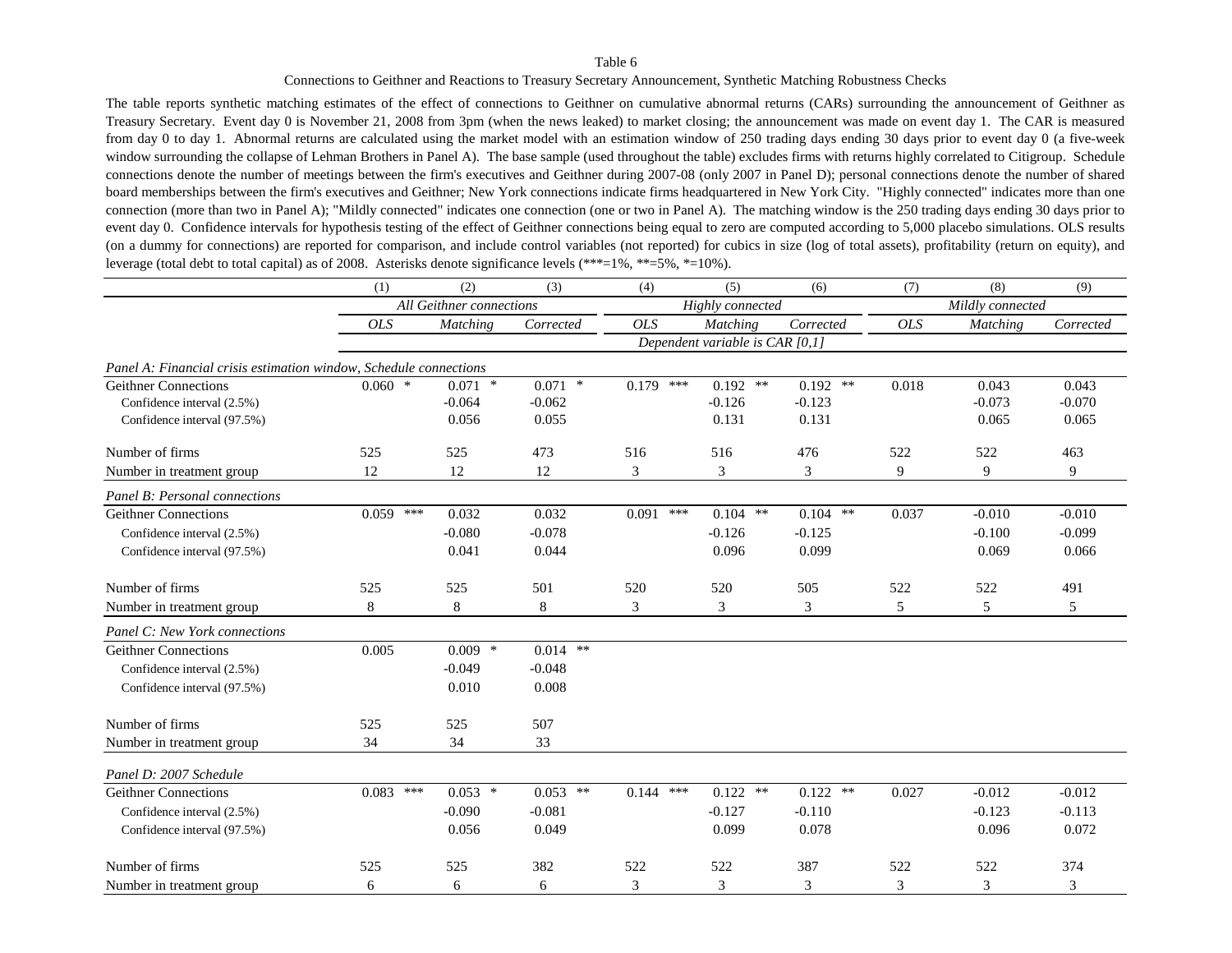#### Connections to Geithner and Returns Prior to Treasury Secretary Announcement

The table reports synthetic matching estimates of the effect of connections to Geithner on cumulative abnormal returns (CARs) surrounding the announcement of Geithner as Treasury Secretary. Event day 0 is November 21, 2008 from 3pm (when the news leaked) to market closing; the announcement was made on event day 1. The CAR is measured from event day -1 to event day 0, day -5 to day 0, or day -10 to day 0 as indicated. Abnormal returns are calculated using the market model with an estimation window of 250 trading days ending 30 days prior to event day 0. The base sample (used throughout the table) excludes firms with returns highly correlated to Citigroup. Schedule connections denote the number of meetings between the firm's executives and Geithner during 2007-08; personal connections denote the number of shared board memberships between the firm's executives and Geithner; New York connections indicate firms headquartered in New York City. "Highly connected" indicates more than two meetings, "Mildly connected" indicates one or two meetings. Confidence intervals for hypothesis testing of the effect of Geithner connections being equal to zero are computed according to 5,000 placebo simulations. Asterisks denote significance levels  $(***=1\%, **=5\%, *=10\%).$ 

|                                           | (1)       | (2)             | (3)          | (4)      | (5)                |
|-------------------------------------------|-----------|-----------------|--------------|----------|--------------------|
|                                           | All Conn. | Highly Conn.    | Mildly Conn. |          | All Conn.          |
|                                           |           | <b>Schedule</b> |              | Personal | New York           |
| Panel A: Dependent variable is CAR[-1,0]  |           |                 |              |          |                    |
| <b>Geithner Connections</b>               | $-0.013$  | $-0.040$        | $-0.005$     | $-0.016$ | $-0.017$           |
| Confidence interval (2.5%)                | $-0.049$  | $-0.119$        | $-0.060$     | $-0.061$ | $-0.026$           |
| Confidence interval (97.5%)               | 0.044     | 0.092           | 0.052        | 0.056    | 0.027              |
| Number of firms                           | 525       | 516             | 522          | 525      | 525                |
| Number in treatment group                 | 12        | 3               | 9            | 8        | 34                 |
| Panel B: Dependent variable is CAR[-5,0]  |           |                 |              |          |                    |
| <b>Geithner Connections</b>               | $-0.053$  | $-0.047$        | $-0.055$     | $-0.040$ | $-0.0143$          |
| Confidence interval (2.5%)                | $-0.060$  | $-0.159$        | $-0.074$     | $-0.082$ | $-0.0272$          |
| Confidence interval (97.5%)               | 0.072     | 0.142           | 0.086        | 0.088    | 0.04866            |
| Number of firms                           | 525       | 516             | 522          | 525      | 525                |
| Number in treatment group                 | 12        | 3               | 9            | 8        | 34                 |
| Panel C: Dependent variable is CAR[-10,0] |           |                 |              |          |                    |
| <b>Geithner Connections</b>               | $-0.064$  | $-0.021$        | $-0.077$     | $-0.090$ | $\ast$<br>$-0.040$ |
| Confidence interval (2.5%)                | $-0.087$  | $-0.216$        | $-0.102$     | $-0.119$ | $-0.041$           |
| Confidence interval (97.5%)               | 0.087     | 0.166           | 0.099        | 0.107    | 0.055              |
| Number of firms                           | 525       | 516             | 522          | 525      | 525                |
| Number in treatment group                 | 12        | 3               | 9            | 8        | 34                 |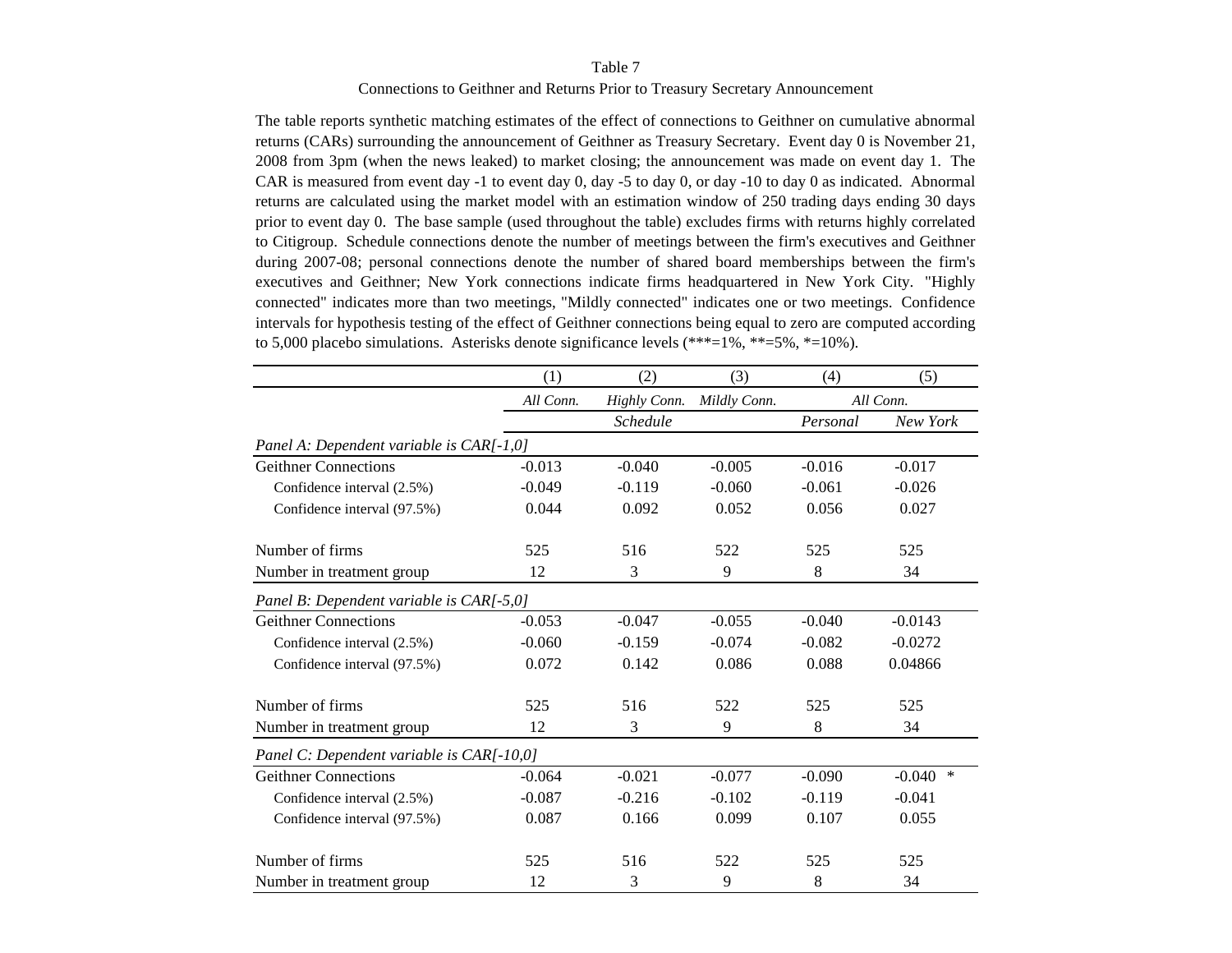Connections to Geithner and Reactions to Treasury Secretary Announcement, CDS Spreads

The table reports estimates of the effect of connections to Geithner on CDS spreads surrounding the announcement of Geithner as Treasury Secretary. Panel A reports OLS estimates and Panel B reports synthetic matching estimates. Event day 0 is November 21, 2008 from 3pm (when the news leaked) to market closing; due to a lack of liquidity and intraday quotes, the changes are measured from day 1, when the announcement was made. The % change in CDS spread is measured as day 1 only, or from day 1 to day 10, as indicated. Schedule connections denote the number of meetings between the firm's executives and Geithner during 2007-08; personal connections denote the number of shared board memberships between the firm's executives and Geithner; New York connections indicate firms headquartered in New York City. In Panel A, control variables (not reported) include cubics in size (log of total assets), profitability (return on equity), and leverage (total debt to total capital) as of 2008; robust standard errors, adjusted for pre-event correlations be firms, are below coefficients in parentheses. In Panel B, the matching window is the 100 days ending 30 days prior to event day 0; confidence intervals for hypothesis testing of the effect of Geithner connections being equal to zero are computed according to 5,000 placebo simulations. Asterisks denote significance levels (\*\*\*=1%, \*\*=5%, \*=10%).

|                                       | (1)             | (2)                | (3)         | (4)                                                 | (5)                | (6)      | (7              | (8)                                      | (9)                                                    | (10)            | (11)     | (12)     |  |
|---------------------------------------|-----------------|--------------------|-------------|-----------------------------------------------------|--------------------|----------|-----------------|------------------------------------------|--------------------------------------------------------|-----------------|----------|----------|--|
| Panel A: OLS estimates                |                 |                    |             |                                                     |                    |          |                 |                                          |                                                        |                 |          |          |  |
|                                       |                 |                    |             | Dependent variable is % change in CDS spread [1]    |                    |          |                 |                                          | Dependent variable is $%$ change in CDS spread [1,10]  |                 |          |          |  |
|                                       |                 | Citigroup included |             |                                                     | Citigroup excluded |          |                 | Citigroup included<br>Citigroup excluded |                                                        |                 |          |          |  |
|                                       | <b>Schedule</b> | Personal           | New York    | <i>Schedule</i>                                     | Personal           | New York | <b>Schedule</b> | Personal                                 | New York                                               | <i>Schedule</i> | Personal | New York |  |
| <b>Geithner Connections</b>           | $-0.014$ ***    | $-0.035$ ***       | $-0.113$ ** | $-0.010$<br>**                                      | $-0.019$ **        | $-0.072$ | $-0.011$        | $-0.030$                                 | $-0.202$                                               | $-0.010$        | $-0.019$ | $-0.176$ |  |
|                                       | (0.002)         | (0.007)            | (0.044)     | (0.005)                                             | (0.010)            | (0.049)  | (0.007)         | (0.028)                                  | (0.150)                                                | (0.022)         | (0.038)  | (0.164)  |  |
| Number of firms                       | 27              | 27                 | 27          | 26                                                  | 26                 | 26       | 27              | 27                                       | 27                                                     | 26              | 26       | 26       |  |
| R-squared                             | 0.941           | 0.795              | 0.615       | 0.772                                               | 0.834              | 0.748    | 0.671           | 0.639                                    | 0.726                                                  | 0.479           | 0.493    | 0.674    |  |
| Panel B: Synthetic matching estimates |                 |                    |             |                                                     |                    |          |                 |                                          |                                                        |                 |          |          |  |
|                                       |                 |                    |             | Dependent variable is $\%$ change in CDS spread [1] |                    |          |                 |                                          | Dependent variable is $\%$ change in CDS spread [1,10] |                 |          |          |  |

|                             |                 |                    |              | Dependent variable is % change in CDS spread [1] |                    |              | Dependent variable is % change in CDS spread [1,10] |                    |              |          |                    |              |  |
|-----------------------------|-----------------|--------------------|--------------|--------------------------------------------------|--------------------|--------------|-----------------------------------------------------|--------------------|--------------|----------|--------------------|--------------|--|
|                             |                 | Citigroup included |              |                                                  | Citigroup excluded |              |                                                     | Citigroup included |              |          | Citigroup excluded |              |  |
|                             | <b>Schedule</b> | Personal           | New York     | <b>Schedule</b>                                  | Personal           | New York     | Schedule                                            | Personal           | New York     | Schedule | Personal           | New York     |  |
| <b>Geithner Connections</b> | -0.087<br>***   | $-0.047$<br>***    | $-0.119$ *** | ***<br>$-0.026$                                  | $-0.024$<br>***    | $-0.044$ *** | $-0.042$                                            | $-0.092$ ***       | $-0.203$ *** | 0.018    | $-0.071$<br>***    | $-0.150$ *** |  |
| Confidence interval (2.5%)  | $-0.003$        | 0.000              | $-0.005$     | $-0.004$                                         | 0.000              | $-0.006$     | $-0.067$                                            | $-0.019$           | $-0.068$     | $-0.072$ | $-0.034$           | $-0.072$     |  |
| Confidence interval (97.5%) | 0.003           | 0.001              | 0.008        | 0.005                                            | 0.001              | 0.011        | 0.040                                               | 0.000              | 0.055        | 0.054    | 0.006              | 0.072        |  |
| Number of firms             |                 |                    | 27           | 26                                               | 26                 | 26           |                                                     | דר                 | 27           | 26       | 26                 | 26           |  |
| Number in treatment group   |                 |                    |              |                                                  | 10                 |              |                                                     |                    |              |          | 10                 |              |  |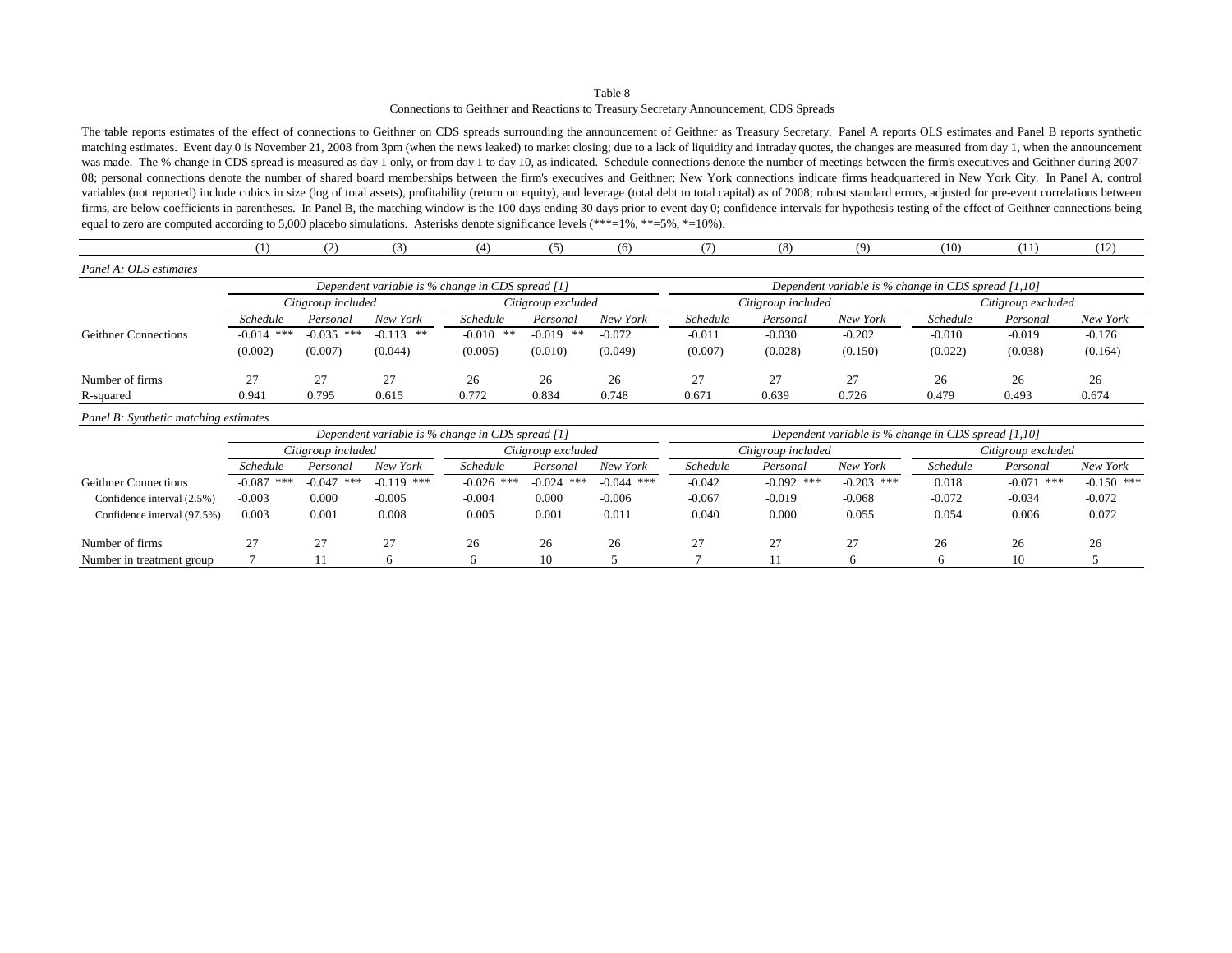## Connections to Other Treasury Secretary Candidates and Reactions to Treasury Secretary Announcement

The table reports coefficient estimates of OLS regressions of cumulative abnormal stock returns (CARs) and percent changes in CDS spreads surrounding the announcement of Geithner as Treasury Secretary on measures of connections to Treasury Secretary candidates. Event day 0 is November 21, 2008 from 3pm (when the news leaked) to market closing; the announcement was made on event day 1. In Columns 1 to 3, the CAR is measured from day 0 to day 1, and in Columns 4 to 6, the percent change in CDS spreads is measured for day 1. Abnormal stock returns are calculated using the market model with an estimation window of 250 trading days ending 30 days prior to event day 0. Estimates for the full sample (excluding Citigroup in CAR results) are reported. Connections denote the number of shared board memberships between the firm's executives and the candidate. Control variables (not reported) include cubics in size (log of total assets), profitability (return on equity), and leverage (total debt to total capital) as of 2008. Robust standard errors, adjusted for pre-event correlations between firms, are below coefficients in parentheses. Asterisks denote significance levels (\*\*\*=1%, \*\*=5%, \*=10%).

|                                  | (1)          | (2)                               | (3)       | (4)          | (5)                                         | (6)            |
|----------------------------------|--------------|-----------------------------------|-----------|--------------|---------------------------------------------|----------------|
|                                  |              | Dependent variable is CAR $[0,1]$ |           |              | Dep. variable is % change in CDS spread [1] |                |
| <b>Geithner Connections</b>      | ***<br>0.020 | $0.023$ **                        | $0.017$ * | $-0.035$ *** | ***<br>$-0.063$                             | $-0.070$ ***   |
|                                  | (0.005)      | (0.010)                           | (0.010)   | (0.007)      | (0.015)                                     | (0.014)        |
| <b>Summers Connections</b>       |              | 0.011                             |           |              | $-0.024$                                    |                |
|                                  |              | (0.016)                           |           |              | (0.034)                                     |                |
| <b>Corzine Connections</b>       |              | 0.020                             |           |              | $0.089$ **                                  |                |
|                                  |              | (0.015)                           |           |              | (0.033)                                     |                |
| <b>Volcker Connections</b>       |              | $-0.018$                          |           |              | $0.052$ **                                  |                |
|                                  |              | (0.019)                           |           |              | (0.021)                                     |                |
| <b>Bair Connections</b>          |              | $-0.022$                          |           |              |                                             |                |
|                                  |              | (0.038)                           |           |              |                                             |                |
| <b>Other Candidates Combined</b> |              |                                   | 0.002     |              |                                             | 0.028<br>$***$ |
|                                  |              |                                   | (0.007)   |              |                                             | (0.010)        |
| Number of firms                  | 582          | 582                               | 582       | 27           | 27                                          | 27             |
| R-squared                        | 0.048        | 0.049                             | 0.048     | 0.795        | 0.941                                       | 0.880          |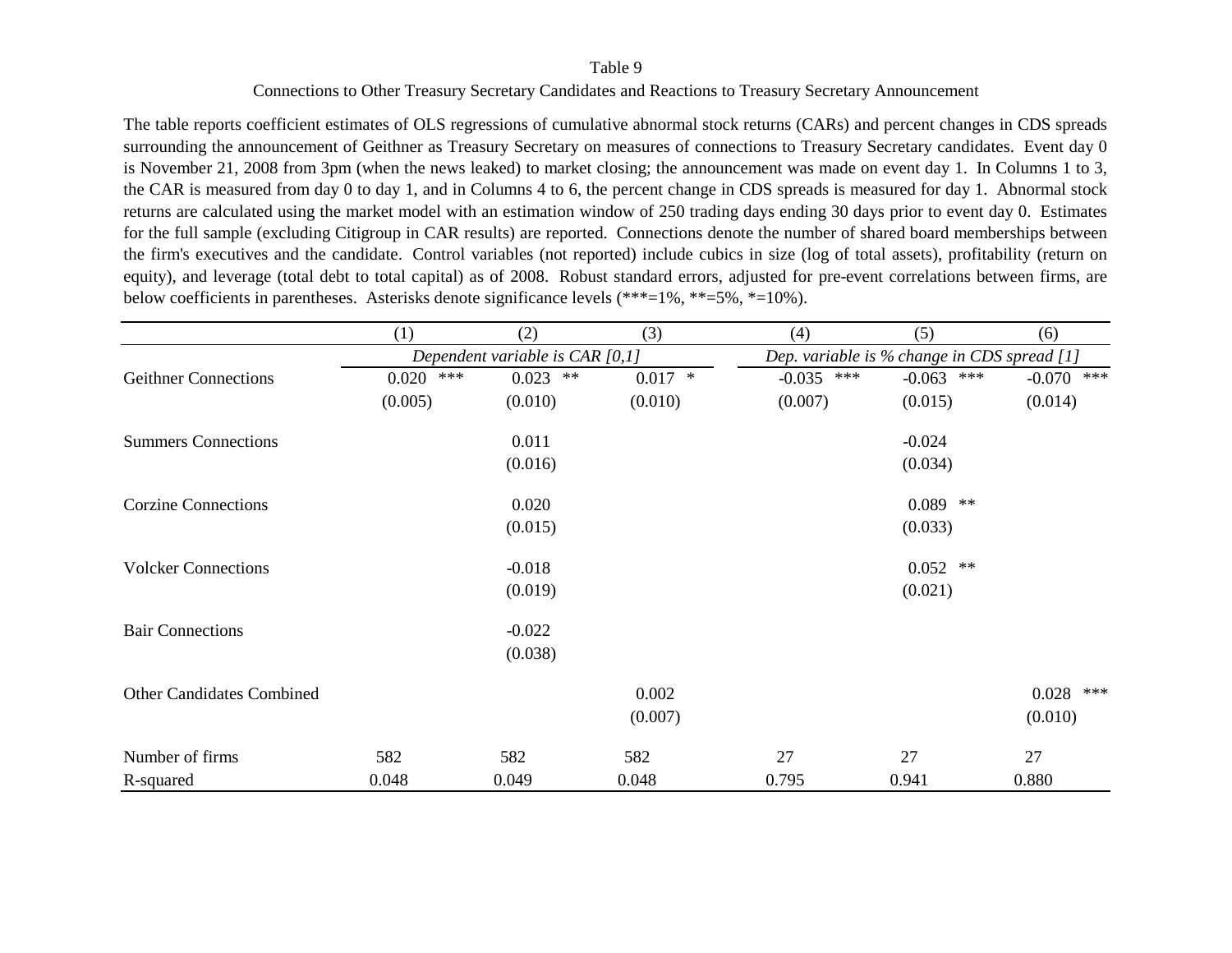ONLINE APPENDIX: ADDITIONAL TABLES (NOT FOR PUBLICATION)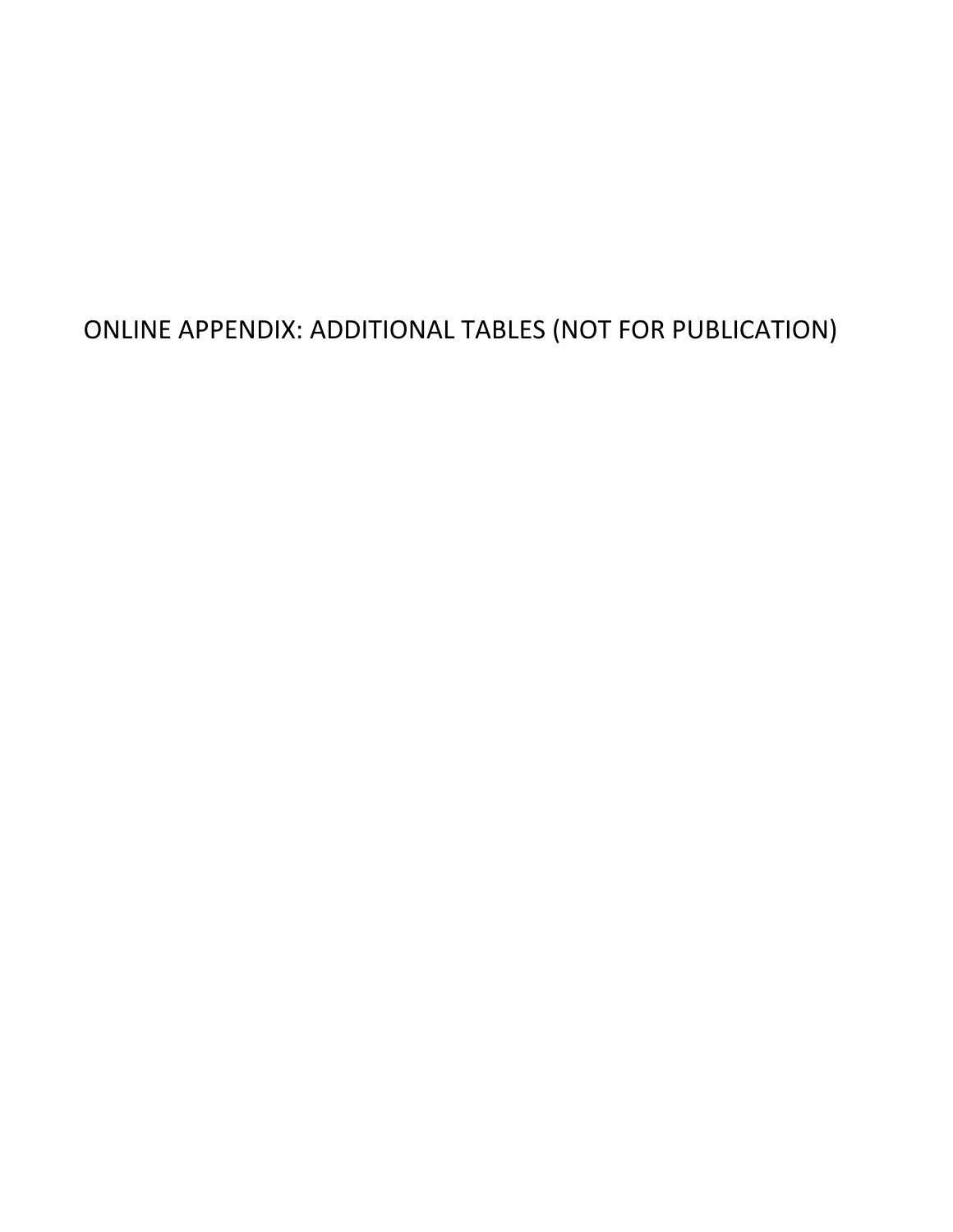## Appendix Table A1

### Comparison of Geithner-Connected Firms to Non-Connected Firms

The table compares firms with identifiable connections to Geithner to those with no connections. Schedule connections (Panel A) denote the number of meetings between the firm's executives and Geithner during 2007-08; personal connections (Panel B) denote the number of shared board memberships between the firm's executives and Geithner. "Base Sample" indicates whether the firm is included in the base sample (by virtue of not being highly correlated to Citigroup). CAR [0,10] is the cumulative abnormal return for the firm surrounding the announcement of Geithner as Treasury Secretary. Total assets are for the year 2008 from Worldscope.

#### *Panel A: Schedule Connections*

|                                | On Geithner's Schedule |      |                               | Not on Geithner's Schedule (25 Largest) |                             |            |                     |  |
|--------------------------------|------------------------|------|-------------------------------|-----------------------------------------|-----------------------------|------------|---------------------|--|
|                                |                        | Base |                               |                                         |                             |            |                     |  |
| Firm                           |                        |      | Occurrences Sample CAR [0,10] | Total Assets (\$Bn)                     | Firm                        | CAR [0,10] | Total Assets (\$Bn) |  |
| JP MORGAN CHASE & CO.          | 14                     | N    | 0.186                         | 2,175.00                                | <b>WELLS FARGO &amp; CO</b> | 0.124      | 1,310.00            |  |
| CITIGROUP INCO.                | 34                     | N    | 0.743                         | 1,938.00                                | <b>FREDDIE MAC</b>          | 0.659      | 835.60              |  |
| <b>BANK OF AMERICA CORP.</b>   | $\overline{4}$         | N    | 0.168                         | 1,818.00                                | <b>US BANCORP</b>           | 0.078      | 265.90              |  |
| <b>FANNIE MAE</b>              | 1                      | N    | 1.008                         | 908.50                                  | SUNTRUST BANKS INCO.        | 0.200      | 189.10              |  |
| THE GOLDMAN SACHS GPIN.        | 10                     | N    | 0.192                         | 876.20                                  | SLM CORP.                   | 0.064      | 168.80              |  |
| <b>MORGAN STANLEY</b>          | 9                      | N    | 0.224                         | 658.80                                  | CAPITAL ONE FINL.CORP.      | $-0.053$   | 165.90              |  |
| PNC FINL.SVS.GP.INCO.          | 3                      | N    | 0.044                         | 291.10                                  | <b>BB&amp;T CORP.</b>       | $-0.131$   | 152.00              |  |
| BANK OF NY.MELLON CORP.        | 7                      | Y    | $-0.095$                      | 237.50                                  | REGIONS FINL.CORP.          | $-0.206$   | 146.20              |  |
| STATE STREET CORP.             |                        | Y    | 0.091                         | 173.60                                  | FIFTH THIRD BANCORP         | $-0.232$   | 119.50              |  |
| AMERICAN EXPRESS CO.           | $\overline{2}$         | N    | 0.029                         | 122.60                                  | <b>KEYCORP</b>              | 0.062      | 104.50              |  |
| NORTHERN TRUST CORP.           |                        | Y    | 0.117                         | 82.05                                   | AMERIPRISE FINL.INCO.       | 0.297      | 94.67               |  |
| CME GROUP INCO.                | $\overline{c}$         | Y    | 0.010                         | 48.16                                   | CIT GROUP INCO.             | 0.500      | 80.45               |  |
| NY.CMTY.BANC.INCO.             | $\overline{2}$         | N    | $-0.078$                      | 32.33                                   | COMERICA INCO.              | 0.037      | 67.55               |  |
| <b>ASTORIA FINL.CORP.</b>      | $\overline{2}$         | N    | $-0.132$                      | 21.98                                   | M&T BK.CORP.                | $-0.045$   | 65.82               |  |
| <b>BLACKROCK INCO.</b>         | 13                     | Y    | 0.082                         | 19.91                                   | MARSHALL & ILSLEY CORP.     | $-0.300$   | 62.34               |  |
| <b>NYSE EURONEXT</b>           | $\overline{2}$         | N    | 0.089                         | 13.28                                   | <b>ZIONS BANCORPORATION</b> | $-0.255$   | 54.61               |  |
| THE NASDAQ OMX GP.INCO.        | $\overline{2}$         | Y    | 0.212                         | 12.05                                   | HUNTINGTON BCSH.INCO.       | $-0.073$   | 54.35               |  |
| THE BLACKSTONE GROUP LP.       | 6                      | Y    | 0.345                         | 8.41                                    | HUDSON CITY BANC.INCO.      | $-0.231$   | 54.09               |  |
| PROVIDENT FINL.SVS.INCO.       | $\overline{c}$         | Y    | $-0.145$                      | 6.51                                    | <b>CHARLES SCHWAB CORP.</b> | $-0.141$   | 51.17               |  |
| <b>LAZARD LTD.</b>             |                        | Y    | 0.126                         | 2.79                                    | MF GLOBAL LTD.              | $-0.180$   | 49.18               |  |
| <b>MOODY'S CORP.</b>           | $\mathfrak{D}$         | N    | 0.114                         | 1.55                                    | E*TRADE FINANCIAL CORP.     | 0.051      | 47.50               |  |
| OCH-ZIFF CAP.MAN.GP.LLC.       |                        | N    | 0.107                         | 1.02                                    | DISCOVER FINANCIAL SVS.     | 0.122      | 39.20               |  |
| BEACON FED.BANC.INCORP.        |                        | Y    | 0.039                         | 1.02                                    | POPULAR INCO.               | $-0.194$   | 38.53               |  |
| FEDERATED INVRS.INCO.          |                        | Y    | 0.065                         | 0.85                                    | <b>SYNOVUS FINL.CORP.</b>   | $-0.031$   | 35.62               |  |
| <b>EVERCORE PARTNERS INCO.</b> |                        | Y    | 0.485                         | 0.68                                    | FIRST HORIZON NAT. CORP.    | $-0.124$   | 31.02               |  |

#### *Panel B: Personal Connections*

|                              | Personal Connection to Geithner |      | No Personal Connection (21 Largest) |                     |                                |            |                     |  |
|------------------------------|---------------------------------|------|-------------------------------------|---------------------|--------------------------------|------------|---------------------|--|
|                              |                                 | Base |                                     |                     |                                |            |                     |  |
| Firm                         | Connections Sample CAR [0,10]   |      |                                     | Total Assets (\$Bn) | Firm                           | CAR [0,10] | Total Assets (\$Bn) |  |
| JP MORGAN CHASE & CO.        | 5                               | N    | 0.186                               | 2,175.00            | <b>FREDDIE MAC</b>             | 0.659      | 835.60              |  |
| CITIGROUP INCO.              | 9                               | N    | 0.743                               | 1,938.00            | <b>US BANCORP</b>              | 0.078      | 265.90              |  |
| <b>BANK OF AMERICA CORP.</b> |                                 | N    | 0.168                               | 1,818.00            | <b>BANK OF NY MELLON CORP.</b> | $-0.095$   | 237.50              |  |
| <b>WELLS FARGO &amp; CO</b>  |                                 | N    | 0.124                               | 1,310.00            | SUNTRUST BANKS INCO.           | 0.200      | 189.10              |  |
| <b>FANNIE MAE</b>            |                                 | N    | 1.008                               | 908.50              | STATE STREET CORP.             | 0.091      | 173.60              |  |
| THE GOLDMAN SACHS GPIN.      | 8                               | N    | 0.192                               | 876.20              | <b>SLM CORP.</b>               | 0.064      | 168.80              |  |
| <b>MORGAN STANLEY</b>        | 3                               | N    | 0.224                               | 658.80              | <b>BB&amp;T CORP.</b>          | $-0.131$   | 152.00              |  |
| PNC FINL SVS GP INCO.        |                                 | N    | 0.044                               | 291.10              | REGIONS FINL.CORP.             | $-0.206$   | 146.20              |  |
| CAPITAL ONE FINL CORP.       |                                 | N    | $-0.053$                            | 165.90              | FIFTH THIRD BANCORP            | $-0.232$   | 119.50              |  |
| AMERICAN EXPRESS CO.         |                                 | N    | 0.029                               | 122.60              | <b>KEYCORP</b>                 | 0.062      | 104.50              |  |
| CIT GROUP INCO.              | 2                               | Y    | 0.500                               | 80.45               | AMERIPRISE FINL.INCO.          | 0.297      | 94.67               |  |
| M&T BK.CORP.                 |                                 | N    | $-0.045$                            | 65.82               | NORTHERN TRUST CORP.           | 0.117      | 82.05               |  |
| POPULAR INCO.                |                                 | Y    | $-0.194$                            | 38.53               | COMERICA INCO.                 | 0.037      | 67.55               |  |
| <b>BLACKROCK INCO.</b>       | 2                               | Y    | 0.082                               | 19.91               | MARSHALL & ILSLEY CORP.        | $-0.300$   | 62.34               |  |
| <b>NYSE EURONEXT</b>         |                                 | N    | 0.089                               | 13.28               | <b>ZIONS BANCORPORATION</b>    | $-0.255$   | 54.61               |  |
| THE NASDAQ OMX GP.INCO.      |                                 | Y    | 0.212                               | 12.05               | HUNTINGTON BCSH.INCO.          | $-0.073$   | 54.35               |  |
| FRANKLIN RESOURCES INCO.     |                                 | N    | 0.046                               | 9.18                | HUDSON CITY BANC.INCO.         | $-0.231$   | 54.09               |  |
| THE BLACKSTONE GROUP LP.     | 4                               | Y    | 0.345                               | 8.41                | <b>CHARLES SCHWAB CORP.</b>    | $-0.141$   | 51.17               |  |
| FORTRESS INV.GP.LLC.         |                                 | Y    | $-0.131$                            | 1.17                | MF GLOBAL LTD.                 | $-0.180$   | 49.18               |  |
| CARVER BANCORP INCO.         |                                 | Y    | $-0.116$                            | 0.79                | <b>CME GROUP INCO.</b>         | 0.010      | 48.16               |  |
| <b>GAMCO INVESTORS INCO.</b> |                                 | Y    | $-0.147$                            | 0.67                | E*TRADE FINANCIAL CORP.        | 0.051      | 47.50               |  |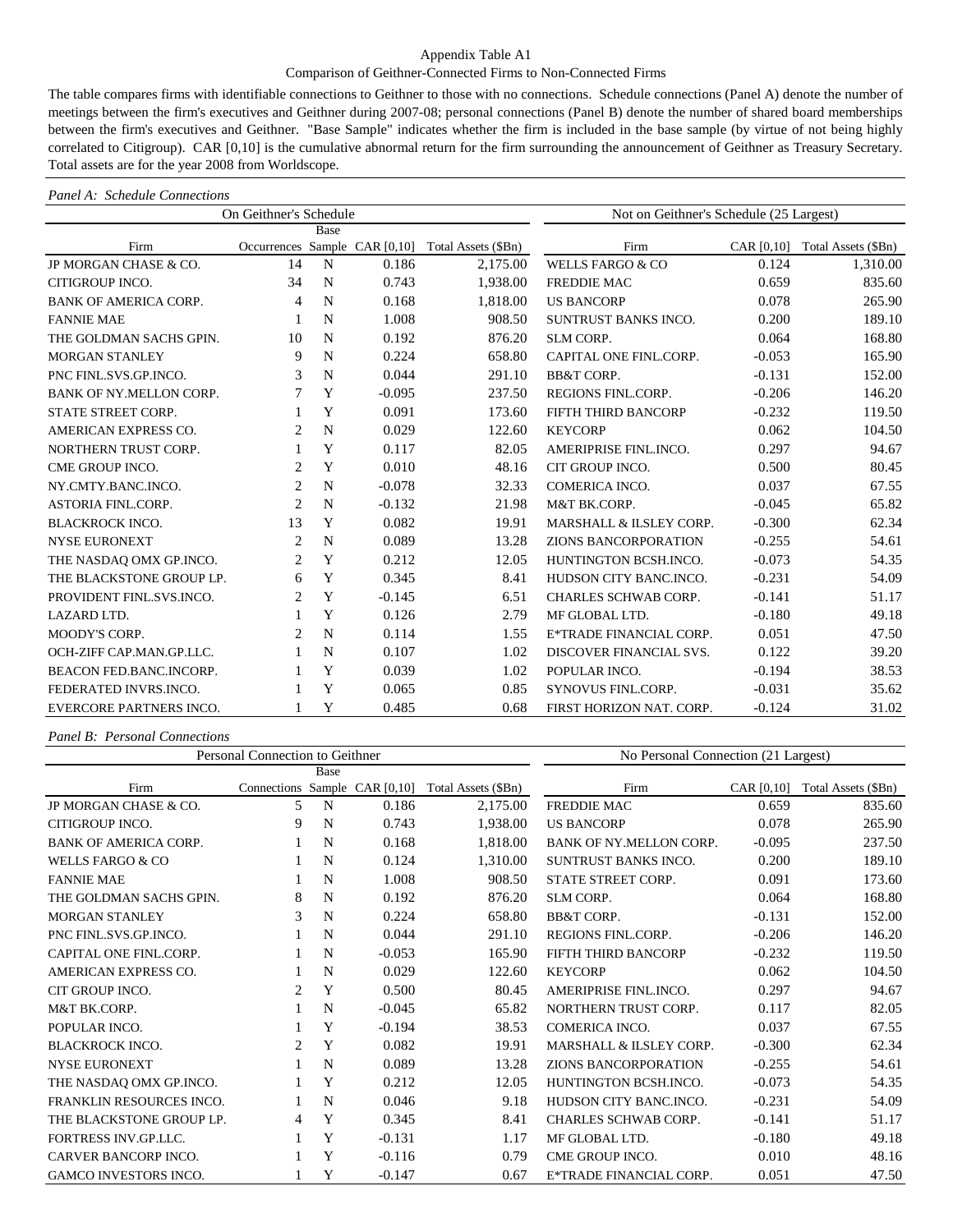# Appendix Table A2

# Personal Connections of Timothy Geithner to Financial Firms

The table lists firms to which Timothy Geithner has connections through one or more individuals. The connections are compiled from March 2009 relationship maps on muckety.com. The connections represent either known connections between Geithner and an individual or potential connections in that Geithner and the individual are associated with the same organization.

|                           |                         |                                   |                                       | Geithner's Position | Connected Person's       |
|---------------------------|-------------------------|-----------------------------------|---------------------------------------|---------------------|--------------------------|
| Firm                      | <b>Connected Person</b> | Position with Firm                | Connection to Geithner                | with Connection     | Position with Connection |
| American Express          | Kenneth I. Chenault     | chairman & CEO                    | National Academy Foundation           | director            | director                 |
| American Express          | Kenneth I. Chenault     | chairman & CEO                    | Partnership for New York City         | board member        | vice chair               |
| <b>Bank of America</b>    | Patricia E. Mitchell    | director                          | Council on Foreign Relations          | member              | member                   |
| <b>BlackRock</b>          | James E. Rohr           | director                          | <b>RAND</b> Corporation               | trustee             | trustee                  |
| <b>BlackRock</b>          | John A. Thain           | director                          | Unofficial Adviser to Geithner        | NA                  | <b>NA</b>                |
| <b>Blackstone Group</b>   | J. Tomilson Hill        | vice chairman                     | Council on Foreign Relations          | member              | director                 |
| <b>Blackstone Group</b>   | Paul H. O'Neill         | special adviser                   | <b>RAND</b> Corporation               | trustee             | trustee                  |
| <b>Blackstone Group</b>   | Peter G. Peterson       | chairman and co-founder           | Unofficial Adviser to Geithner        | NA                  | <b>NA</b>                |
| <b>Blackstone Group</b>   | Richard E. Salomon      | adv. board chair, alt. asset mgt. | Council on Foreign Relations          | member              | vice chairman            |
| Capital One               | Patrick W. Gross        | director                          | Council on Foreign Relations          | member              | member                   |
| Carver Bancorp            | Deborah C. Wright       | chairman & president & CEO        | Partnership for New York City         | board member        | director                 |
| CIT Group                 | Jeffrey M. Peek         | chairman & CEO                    | Partnership for New York City         | board member        | director                 |
| CIT Group                 | Seymour Sternberg       | director                          | Council on Foreign Relations          | member              | member                   |
| CIT Group                 | Seymour Sternberg       | director                          | Partnership for New York City         | board member        | director                 |
| Citigroup                 | Alain J.P. Belda        | director                          | Partnership for New York City         | board member        | director                 |
| Citigroup                 | C. Michael Armstrong    | director                          | Council on Foreign Relations          | member              | member                   |
| Citigroup                 | Judith Rodin            | director                          | Council on Foreign Relations          | member              | member                   |
| Citigroup                 | Kenneth T. Derr         | director                          | Council on Foreign Relations          | member              | member                   |
| Citigroup                 | Michael B.G. Froman     | managing director                 | Council on Foreign Relations          | member              | member                   |
| Citigroup                 | Pamela P. Flaherty      | director, corporate citizenship   | Council on Foreign Relations          | member              | member                   |
| Citigroup                 | Richard D. Parsons      | chairman                          | Partnership for New York City         | board member        | chair emeritus, director |
| Citigroup                 | Robert E. Rubin         | director                          | Geithner is Protégé of Rubin          | NA                  | <b>NA</b>                |
| Citigroup                 | Roberto H. Ramirez      | director                          | Federal Reserve Bank of New York      | president           | int'l advisory board     |
| Fannie Mae                | Herbert M. Allison Jr.  | President & CEO                   | Economic Club of New York             | trustee             | trustee                  |
| Fannie Mae                | Herbert M. Allison Jr.  | President & CEO                   | Partnership for New York City         | board member        | director                 |
|                           | Richard N. Haass        | director                          |                                       | member              |                          |
| Fortress Inv. Group       |                         |                                   | Council on Foreign Relations          |                     | president                |
| <b>Franklin Resources</b> | Anne M. Tatlock         | director                          | Council on Foreign Relations          | member              | member                   |
| <b>GAMCO</b> Investors    | Eugene R. McGrath       | director                          | Economic Club of New York             | trustee             | trustee                  |
| Goldman Sachs             | Ashton B. Carter        | consultant                        | Council on Foreign Relations          | member              | member                   |
| Goldman Sachs             | E. Gerald Corrigan      | managing director                 | Unofficial Adviser to Geithner        | NA                  | <b>NA</b>                |
| Goldman Sachs             | James A. Johnson        | director                          | Council on Foreign Relations          | member              | member                   |
| Goldman Sachs             | John C. Whitehead       | foundation chairman               | <b>International Rescue Committee</b> | trustee             | trustee                  |
| Goldman Sachs             | Lloyd C. Blankfein      | chairman & CEO                    | Partnership for New York City         | board member        | director                 |
| Goldman Sachs             | Robert D. Hormats       | vice chairman, GS International   | Economic Club of New York             | trustee             | trustee, vice chair      |
| Goldman Sachs             | Ruth J. Simmons         | director                          | Council on Foreign Relations          | member              | member                   |
| Goldman Sachs             | Stephen Friedman        | director                          | Council on Foreign Relations          | member              | director                 |
| Goldman Sachs             | Stephen Friedman        | director                          | Federal Reserve Bank of New York      | president           | chair                    |
| JPMorgan Chase            | Andrew D. Crockett      | executive committee member        | Group of Thirty                       | member              | member                   |
| JPMorgan Chase            | Ellen V. Futter         | director                          | Council on Foreign Relations          | member              | member                   |
| JPMorgan Chase            | James Dimon             | chairman & CEO                    | Federal Reserve Bank of New York      | president           | director                 |
| JPMorgan Chase            | James Dimon             | chairman & CEO                    | Partnership for New York City         | board member        | director                 |
| JPMorgan Chase            | Ratan N. Tata           | international advisory board      | <b>RAND</b> Corporation               | trustee             | trustee                  |
| JPMorgan Chase            | William M. Daley        | chairman midwest region           | Council on Foreign Relations          | member              | member                   |
| M&T Bank                  | Robert G. Wilmers       | chairman & CEO                    | Council on Foreign Relations          | member              | member                   |
| <b>Morgan Stanley</b>     | Frederick B. Whittemore | partner & managing director       | Council on Foreign Relations          | member              | trustee                  |
| <b>Morgan Stanley</b>     | John J. Mack            | chairman & CEO                    | Partnership for New York City         | board member        | director                 |
| Morgan Stanley            | Philip Lader            | senior adviser                    | <b>RAND</b> Corporation               | trustee             | trustee                  |
| <b>NASDAQ</b>             | Robert Greifeld         | president & CEO                   | Partnership for New York City         | board member        | director                 |
| <b>NYSE</b>               | Shirley Ann Jackson     | director                          | Council on Foreign Relations          | member              | director                 |
| PNC Fin. Services         | James E. Rohr           | chairman & CEO                    | <b>RAND</b> Corporation               | trustee             | trustee                  |
| Popular                   | Richard L. Carrion      | chairman, president, & CEO        | Federal Reserve Bank of New York      | president           | director                 |
| <b>Wells Fargo</b>        | Donald B. Rice          | director                          | <b>RAND</b> Corporation               | trustee             | trustee                  |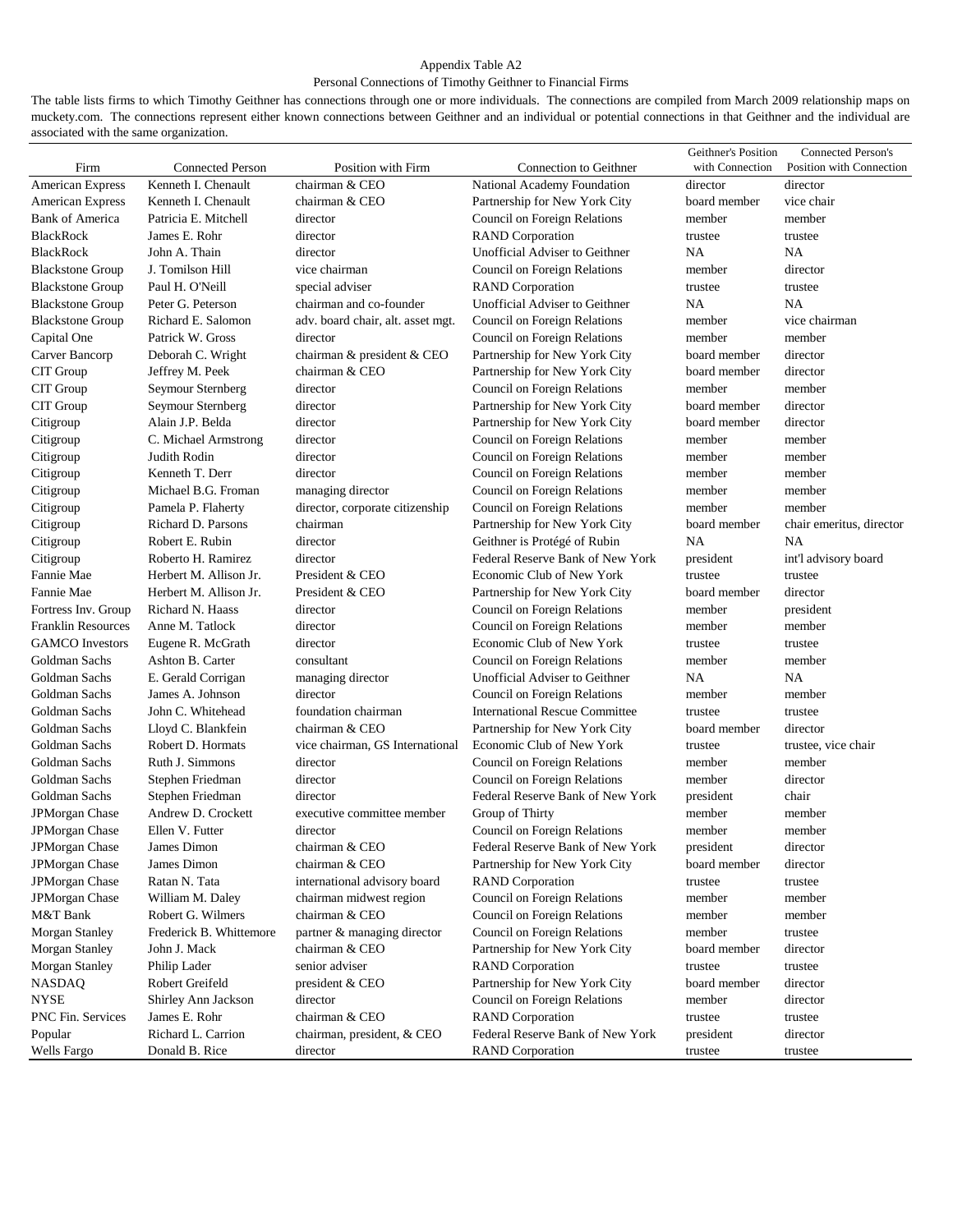## Appendix Table A3 Comparison of New York Firms to Non-New York Firms

The table compares firms in the sample headquartered in New York City with firms in the sample headquartered elsewhere. CAR [0,10] is the cumulative abnormal return for the firm surrounding the announcement of Geithner as treasury secretary. Total assets are for the year 2008 from Worldscope.

|                                 | New York         |                   |                     | Non-New York (Largest 45)    |            |                     |  |  |  |
|---------------------------------|------------------|-------------------|---------------------|------------------------------|------------|---------------------|--|--|--|
|                                 | Base             |                   |                     |                              |            |                     |  |  |  |
| Firm                            | Sample           | CAR [0, 10]       | Total Assets (\$Bn) | Firm                         | CAR [0,10] | Total Assets (\$Bn) |  |  |  |
| JP MORGAN CHASE & CO.           | N                | 0.186             | 2,175.00            | <b>BANK OF AMERICA CORP.</b> | 0.168      | 1,818.00            |  |  |  |
| CITIGROUP INCO.                 | $\mathbf N$      | 0.743             | 1,938.00            | <b>WELLS FARGO &amp; CO</b>  | 0.124      | 1,310.00            |  |  |  |
| THE GOLDMAN SACHS GPIN.         | $\mathbf N$      | 0.192             | 876.20              | <b>FANNIE MAE</b>            | 1.008      | 908.50              |  |  |  |
| <b>MORGAN STANLEY</b>           | N                | 0.224             | 658.80              | <b>FREDDIE MAC</b>           | 0.659      | 835.60              |  |  |  |
| BANK OF NY.MELLON CORP.         | Y                | $-0.095$          | 237.50              | PNC FINL.SVS.GP.INCO.        | 0.044      | 291.10              |  |  |  |
| AMERICAN EXPRESS CO.            | $\mathbf N$      | 0.029             | 122.60              | <b>US BANCORP</b>            | 0.078      | 265.90              |  |  |  |
| CIT GROUP INCO.                 | Y                | 0.500             | 80.45               | SUNTRUST BANKS INCO.         | 0.200      | 189.10              |  |  |  |
| E*TRADE FINANCIAL CORP.         | Y                | 0.051             | 47.50               | STATE STREET CORP.           | 0.091      | 173.60              |  |  |  |
| <b>BLACKROCK INCO.</b>          | Y                | 0.082             | 19.91               | SLM CORP.                    | 0.064      | 168.80              |  |  |  |
| JEFFERIES GP.INCO.              | N                | 0.071             | 19.60               | CAPITAL ONE FINL.CORP.       | $-0.053$   | 165.90              |  |  |  |
| <b>ICAHN ENTERPRISES LP.</b>    | Y                | 0.764             | 18.82               | <b>BB&amp;T CORP.</b>        | $-0.131$   | 152.00              |  |  |  |
| <b>NYSE EURONEXT</b>            | $\mathbf N$      | 0.089             | 13.28               | REGIONS FINL.CORP.           | $-0.206$   | 146.20              |  |  |  |
| THE NASDAQ OMX GP.INCO.         | Y                | 0.212             | 12.05               | FIFTH THIRD BANCORP          | $-0.232$   | 119.50              |  |  |  |
| THE BLACKSTONE GROUP LP.        | Y                | 0.345             | 8.41                | <b>KEYCORP</b>               | 0.062      | 104.50              |  |  |  |
| <b>SIGNATURE BK.</b>            | Y                | $-0.064$          | 7.11                | AMERIPRISE FINL.INCO.        | 0.297      | 94.67               |  |  |  |
| LABRANCHE & CO.INCO.            | Y                | 0.127             | 3.73                | NORTHERN TRUST CORP.         | 0.117      | 82.05               |  |  |  |
| <b>INTERVEST BCSH.CORP.</b>     | Y                | $-0.259$          | 2.26                | COMERICA INCO.               | 0.037      | 67.55               |  |  |  |
| STERLING BANC.                  | Y                | $-0.137$          | 2.19                | M&T BK.CORP.                 | $-0.045$   | 65.82               |  |  |  |
| FINL.FED.CORP.                  | $\mathbf Y$      | 0.277             | 1.94                | MARSHALL & ILSLEY CORP.      | $-0.300$   | 62.34               |  |  |  |
| INV.TECH.GP.                    | $\mathbf Y$      | 0.164             | 1.68                | <b>ZIONS BANCORPORATION</b>  | $-0.255$   | 54.61               |  |  |  |
| ALLBERN.HLDG.LP.                | $\mathbf Y$      | 0.401             | 1.60                | HUNTINGTON BCSH.INCO.        | $-0.073$   | 54.35               |  |  |  |
| <b>MOODY'S CORP.</b>            | Y                | 0.114             | 1.55                | HUDSON CITY BANC.INCO.       | $-0.231$   | 54.09               |  |  |  |
| NAT.FINL.PTNS.CORP.             | Y                | 0.989             | 1.52                | CHARLES SCHWAB CORP.         | $-0.141$   | 51.17               |  |  |  |
| FORTRESS INV.GP.LLC.            | Y                | $-0.131$          | 1.17                | MF GLOBAL LTD.               | $-0.180$   | 49.18               |  |  |  |
| <b>GFI GROUP INCO.</b>          | Y                | $-0.278$          | 1.09                | CME GROUP INCO.              | 0.010      | 48.16               |  |  |  |
| <b>BGC PARTNERS INCO.</b>       | Y                | 0.328             | 1.07                | DISCOVER FINANCIAL SVS.      | 0.122      | 39.20               |  |  |  |
| OCH-ZIFF CAP.MAN.GP.LLC.        | $\mathbf Y$      | 0.107             | 1.02                | POPULAR INCO.                | $-0.194$   | 38.53               |  |  |  |
| MSCI INCO.                      | $\mathbf Y$      | 0.090             | 1.02                | SYNOVUS FINL.CORP.           | $-0.031$   | 35.62               |  |  |  |
| BERKSHIRE BANCORP INCO.         | Y                | $-0.190$          | 0.91                | NY.CMTY.BANC.INCO.           | $-0.078$   | 32.33               |  |  |  |
| CARVER BANCORP INCO.            | Y                | $-0.116$          | 0.79                | FIRST HORIZON NAT.CORP.      | $-0.124$   | 31.02               |  |  |  |
| BROADPOINT SECS.GP.INCO.        | Y                | 0.204             | 0.69                | THE STUDENT LN.CORP.         | 0.321      | 28.14               |  |  |  |
| EVERCORE PARTNERS INCO.         | Y                | 0.485             | 0.68                | INTACT.BCK.GP.INCORP.        | 0.073      | 28.00               |  |  |  |
| MEDALLION FINL.CORP.            | Y                | 0.146             | 0.65                | THE COLO.BANCGROUP INCO.     | 0.020      | 25.50               |  |  |  |
| KBW INCO.                       | Y                | $-0.382$          | 0.57                | ASSOCIATED BANC-CORP         | $-0.056$   | 24.19               |  |  |  |
| <b>GLG PARTNERS INCO.</b>       | $\mathbf Y$      | $-0.012$          | 0.49                | <b>BOK FINL.CORP.</b>        | $-0.065$   | 22.73               |  |  |  |
| DUFF & PHELPS CORP.             | Y                | 0.438             | 0.35                | <b>ASTORIA FINL.CORP.</b>    | $-0.132$   | 21.98               |  |  |  |
| <b>COHEN &amp; STEERS INCO.</b> | Y                | 0.204             | 0.28                | RAYMOND JAMES FINL.INCO.     | $-0.020$   | 20.62               |  |  |  |
| <b>GREENHILL &amp; CO.INCO.</b> | Y                | $-0.064$          | 0.23                | PEOPLES UTD.FINL.INCO.       | $-0.174$   | 20.17               |  |  |  |
| MARKETAXESS HDG.INCO.           | Y                | 0.040             | 0.21                | FIRST BANC.                  | $-0.093$   | 19.49               |  |  |  |
| <b>COWEN GROUP INCORPORATED</b> |                  |                   |                     | CAPITALSOURCE INCO.          | 0.135      |                     |  |  |  |
| CMS BANCORP INCO.               | Y<br>$\mathbf Y$ | 0.057<br>0.100    | 0.20<br>0.20        | COMMERCE BCSH.INCO.          | $-0.106$   | 18.41<br>17.53      |  |  |  |
| PZENA INV.MAN.INCO.             | $\mathbf Y$      |                   | 0.06                |                              |            |                     |  |  |  |
|                                 | Y                | $-0.151$<br>0.030 |                     | WEBSTER FINL.CORP.           | 0.067      | 17.39               |  |  |  |
| EPOCH HOLDING CORP.             |                  |                   | 0.05                | FIRST CTZN.BCSH.INCO.        | $-0.053$   | 16.75<br>16.74      |  |  |  |
| RODMAN & RENSHAW CAP.GP.        | Y                | 0.217             | 0.05                | TCF FINANCIAL CORP.          | $-0.026$   |                     |  |  |  |
| SIEBERT FINANCIAL CORP.         | Y                | $-0.031$          | 0.04                | AMERICREDIT CORP.            | 0.363      | 16.23               |  |  |  |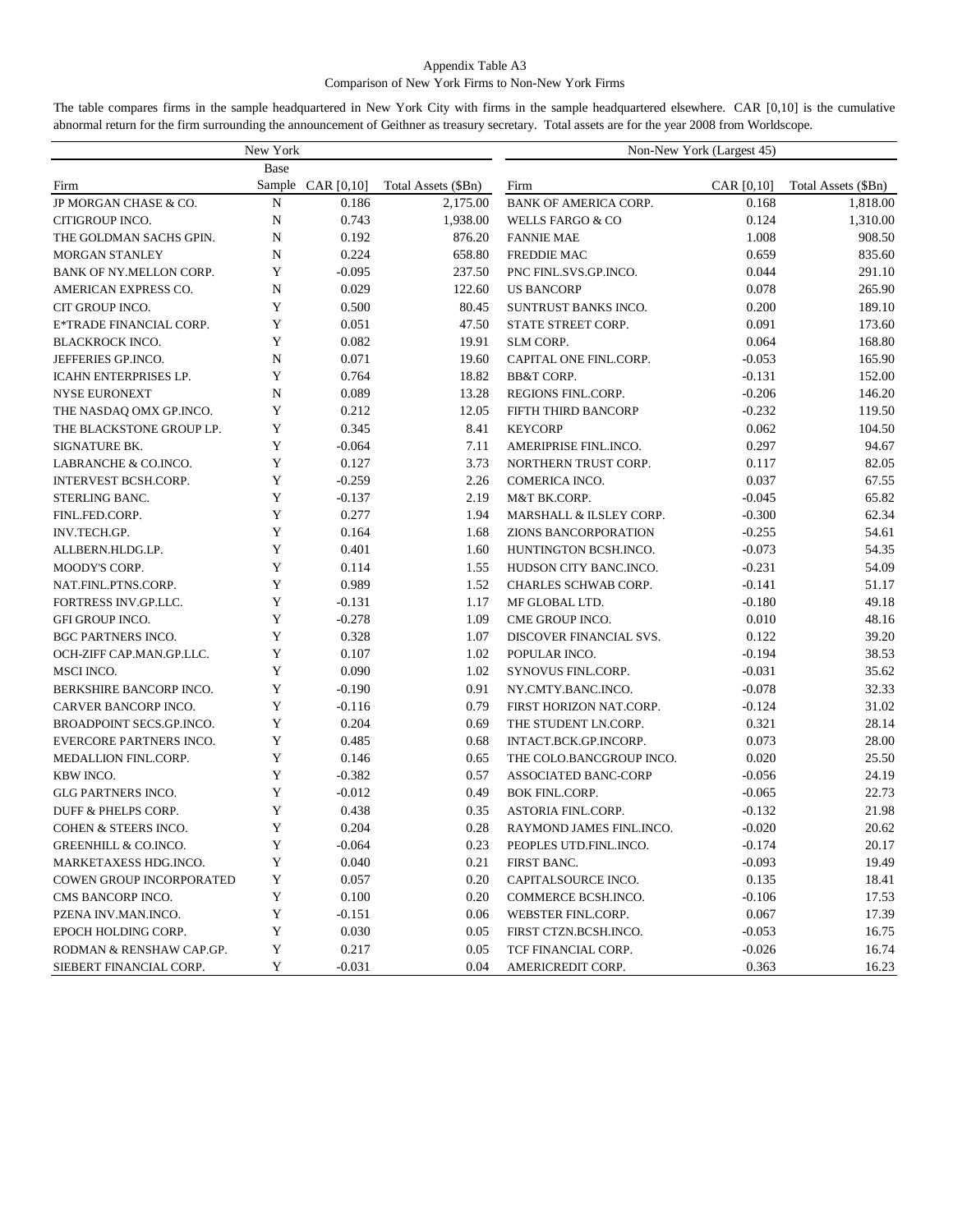#### Appendix Table A4 Other Non-New York Firms

The table lists firms in the sample not listed in Appendix Table A4. The firms are listed in descending order of size (total assets).

Fulton Financial Fed.Agri.Mge. First Regl.Banc. Oritani Financial Legacy Bancorp Landmark Bancorp LSB Finl. TD Ameritrade Irwin Finl. Finstone Group Firstbank Nat.Bankshares Central Jersey Bancorp River Valley Banco<br>Cullen Fo.Bankers First Merchants Ameris Bancorp Centrue Finl. Fox Chase Bancorp Monarch Finl.Hdg. WSB Financial G Cullen Fo.Bankers First Merchants Ameris Bancorp Centrue Finl. Fox Chase Bancorp Monarch Finl.Hdg. WSB Financial Gp. Ictl.Ex. Pncl.Finl.Ptns. Lakeland Finl. Horizon Financial Eaton Vance Parke Bancorp Summit State Bank Valley National Bancorp PMI Group Camden Nat. Mutualfirst Finl. Patriot Nat.BanInc Northeast Bancorp Coml.Nat.Finl. Flagstar Bancorp Banner Seacoast Bkg.Fla. Alliance Finl. Washington Banking Co. Pamrapo Ban Patriot Cap.Fdg. Susquehanna Bcsh. 1st Source First Finl. Peapack-Gladstone Finl. Clifton Svg.Banc. Sun American Bancorp Citizens First First Busev Cascade Bancorp PAB Bankshares Peoples Finl. Capital Southwest Pathfinder Banc. Sun America Sth.Finl.Gp. First Busey Cascade Bancorp PAB Bankshares Peoples Finl. Capital Southwest Pathfinder Banc. UCBH Holdings S & T Bancorp Enter.Finl.Svs. SEI Invs.Co. Unity Bancorp Cmty.Vly.Banc. Liberty Bancorp Bancorpsouth Taylor Cap.Gp. United Wstn.Banc. Mrch.Bcsh. WGNB Cowlitz Bancorporation Rome Bancorp<br>Sterling Finl. Frontier Finl. Viewpoint Financial Gp. Centerstate Bks.of Fla. Riverview Bancorp BCB Bancorp Cheviot Finl. Sterling Finl. Frontier Finl. Viewpoint Financial Gp. Centerstate Bks.of Fla. Riverview Bancorp BCB Bancorp Cheviot Finl. KKR Financial Hdg.Llc Dime Cmty.Bcsh. Mercantile Bk. Sierra Bancorp Cmty.Bk.Shs.of Indna. Alliance Bksh. Glen Burnie Bancorp Whitney Holding Benl.Mut.Banc. Farmers Capital Bk. City Bank 1st.Sth.Banc. Vil.Bk.&.Tst.Finl. Firstcity Finl. East Ws.Banc. Westamerica Ban Macatawa Bank Horizon Banc. North Vly.Ban Central Banc. Louisiana Bancorp Wilmington Tst. Flushing Finl. Penn.Com.Banc. Pulaski Financial 1st.Pactrust Banc. Community Partners Banc. Oak Ridge Finl.Svs. Legg Mason Chemical Finl. First Cmty.Bcsh. Ctzn.& Nthn. PVF Capital Pico Hdg. Old Line Bcsh. Wash.Fed. Bancfirst Banctrust Finl.Gp. First Mariner Ban Ames Nat. American River Bksh. MSB Financial Cathay Gen.Bancorp Hanmi Finl. Univest of Penn. Hawthorn Bcsh. K-Fed Bancorp First Fed.Bksh. Ezcorp Firstmerit First Finl.Banc. Kearny Financial First Security Gp. Federated Invrs. Community Ctl.Bk. Somerset Hills Banc. UMB Finl. Renasant Ocwen Finl. The 1st.of Lng.Isl. C&F Finl. Encore Cap.Gp. Sanders Mos.Har.Gp. TFS Financial Heartland Finl.Usa Newbridge Bancorp Colony Bankcorp SI Finl.Gp. The Bank Holdings Monarch Cmty.Banc. Bank of Hawaii Independent Bk. Fnb United First Financial Nw. Nwh.Thrift Bcsh. 1st Cnt.Ban Thomas Weisel Ptns.Gpin.<br>1st Cnt.Ban Sun Bancorp Center Finl. Piper Jaffray Cos. Bridge Bancorp Hampden Bancorp Amer.Phys.Ser.Gp. Wintrust Financial Sun Bancorp Center Finl. Piper Jaffray Cos. Bridge Bancorp Hampden Bancorp Amer.Phys.Ser.Gp.<br>1997 Doral Financial Advanta Trico Bosh. Tennessee Com.Banc. Tradestation Gp. Oneida Finl. Bav National Doral Financial Advanta Trico Bcsh. Tennessee Com.Banc. Tradestation Gp. Oneida Finl. Bay National Privatebancorp Midwest Banc Hdg. Peoples Banc. 1st.Marblehead Harleysville Svg.Finl. Southcoast Finl. Atlantic Bancgroup SVB Financial Group Trustco Bk.Ny ESB Finl. Bofi Holding Monroe Ban Colonial Bksh. First Csh.Finl.Svs.<br>Trustmark Ampal-Amer.Isr. Cadence Financial German Amer.Banc. Ctzn.Sth.Bkg. Evans Bancorp Optimumbank Hdg. Trustmark Ampal-Amer.Isr. Cadence Financial German Amer.Banc. Ctzn.Sth.Bkg. Evans Bancorp Optimumbank Hdg. Pacific Cap.Banc. Bank Mut. Citizens 1st.Banc. Cash Am.Intl. Rainier Pac.Finl.Gp.Inco Chicopee Bancorp Cmty.Shores Bk. Nat.Penn Bcsh. Wsfs Finl. 1st.Defiance Finl. Appalachian Bcsh. First Nat.Bcsh. NB&T Finl.Gp. Kentucky First Fed.Banc.<br>1st.Niag.Finl.Gp. First Ste.Ban Knight Capital Gp. Abington Bancorp Hingham Instn.For Svg. First Key.Fin 1st.Niag.Finl.Gp. First Ste.Ban Knight Capital Gp. Abington Bancorp Hingham Instn.For Svg. First Key.Finl. 1st.Fed.of Nthn.Mi.Banc.<br>1st.Niag.Finl.Gp. 1st.Fed.of Nthn.Mi.Banc. Magyar Banc. Magyar Bancorp Bank of Soca. Mgic Investment Integra Bank Finl.Institutions Harrington Ws.Fgp. Herit.Oaks Banc. Magyar Bancorp Bank of Soca. Franklin Resources First Pl.Finl. Amer.West Ban First Cal.Finl.Gp. Marlin Bus.Svs. Norwood Finl. Mayflower Bancorp Prosperity Bcsh. Janus Capital Gp. Smithtown Banc. Enterprise Bancorp Primus Guaranty Ltd. Heritage Financial Group FPB Bancorp MB Finl. Tierone Oppenheimer Hdg. Pac.Merc.Ban 1st.Fed.Bcsh.of Ark.Inco 1st.Cmty.Bk.of Am. Safegd.Scientifics Umpqua Hdg. Sandy Spring Banc. Oceanfirst Finl. Royal Bcsh.of Penn. Amer.Nat.Bksh. PSB Holdings GS Financial Utd.Cmty.Bks. Equifax Parkvale Finl. Princeton Nat.Banc. Community Capital Brooklyn Fed.Banc. Park Bancorp First Midwest Banc. Affiliated Mgrs.Gp.Inc Sthn.Cmty.Finl. Bank of Granite Ohio Valley Banc Elmira Svg.Bk.Fsb Triangle Capital FNB Bancorp NY FNB Bank of The Ozarks The Bancorp Bryn Mawr Bank United Panam Finl. Citizens Cmty.Banc. VSB Bancorp NY Corus Bankshares First Finl.Bksh. Northfield Bancorp Credit Accep. Waddell & Reed Finl.Inc Central Va.Bksh. Intersections Townebank Fidelity Sthn. HMN Financial Bank of Commerce Hdg. North Ctl.Bcsh. Oh.Legacy Fid.Nat.Financial Columbia Bkg.Sys. Cardinal Finl. LNB BanInc Citizens Co. First State Finl. Nicholas Financial Capitol Fed.Finl. Hampton Roads Bksh. Ste.Banc. Triad Gty. LSB Asta Funding First Bankshares Utd.Bksh. Old Second Banc. Arrow Finl. Columbia Bancorp United Security Bcsh. World Acceptance Ffd Finl. Santander Bancorp Provident Ny.Banc. Porter Bancorp CFS Bancorp Meta Financial Gp. Ameriana Bancorp Main Street Cap. Old Nat.Banc.(Indiana) Wash.Tst.Banc. Capital Bk. Dearborn Banc. Auburn Nat.BanInc Plumas Banc. Commercefirst Banc. Radian Gp. First Finl.Hdg. Cascade Finl. Westfield Finl. Ctl.Vly.Cmty.Banc. Mackinac Financial Bank of Mckenney Bstn.Priv.Finl.Hdg. Independent Bk. Summit Finl.Gp. Pacific Cont. TF Financial Adv.Am.Csh.Adv.Cntrs. Carolina Trust Bank Northwest Banc. Green Bankshares Sy Bancorp Cmwl.Bksh. Premier Finl.Bancorp Inc Scty.Nat.Finl. Osage Bancshares CVB Financial Simmons First Nat. First Utd. First Ctzn.Banc Home Federal Banc. United Bancorp Oh. QC Holdings Mainsource Finl. Gp. TIB Finl. Wainwright Bk.& Tst.Co. Fidelity Ban Sussex Bancorp JMP Group<br>Southwest Bancorp OCR Hdg. Bank of Marin Bancorp Resource Am. Intl.Assets Investors Ti Provident Bksh. Southwest Bancorp QCR Hdg. Bank of Marin Bancorp Resource Am. Intl.Assets Investors Title Co. Provident Finl.Svs. Security Bank First M & F Shore Bcsh. Tidelands Bcsh. Union Bankshares Microfinancial 1st.Cmwl.Finl. Eurobancshares Consumer Prtf.Svs. Eastern Va.Bksh. Peoples Cmty.Banc. Jacksonvl.Banc.Fla. Cougar Biotech.<br>1991 Investors Bancorp Lazard Ltd. Suffolk Banc. CNB Finl. Access National First Cap.Bancorp Arbinet Investors Bancorp Lazard Ltd. Suffolk Banc. CNB Finl. Access National First Cap.Bancorp Arbinet Thexchange Oriental Finl.Gp. SCBT Financial Encore Bancshares First Finl.Ser. Codorus Vly.Banc. Prvt.Cmty.Bcsh. Westwood Hdg.Gp. Mastercard First Bancorp Bnc Bancorp Beacon Fed.Banc.In Tower Finl. Newport Bancorp US Global Invrs. Bankatlantic Banc. T Rowe Price Gp. Metrocorp Bcsh. Center Banc. Sthn.First Bcsh. Sthn.Nat.Banc.of Va.Inco Dia.Hill Inv.Gp. Capitol Banc.Ltd. Va.Com.Bancorp Bankfinancial Essa Bancorp Timberland Banc. Ntheast.Cmty.Banc. Paulson Cap. Iberiabank Southside Bcsh. Mbt Finl. Northrim Bancorp Ocean Shore Co. WVS Finl. Arrowhead Resh. Western Union Co.(The) Cobiz Financial West Ban Atl.Sthn.Finl.Gp. Gamco Investors All.Banc.of (Penn.) Kent Finl.Svs. Glacier Bancorp Berk.Hills Banc. Bank of Florida Atlantic Cst.Fed. Guaranty Fed.Bcsh. Southern Mo.Banc. Community Bancorp Penson Worldwide Nara Banc. Compucredit Severn Banc. Banc. Bch.First Nat.Bcsh. Abigail Adams Nat.Banc. Bankunited Finl.<br>1991 - Harleysville Nat. Great Sthn.Bancorp Banc.Rhode Isl. Middleburg Finl. Prtf.Rec.Assocs. Britton Central Pac.Finl. Lakeland Bancorp Rockville Finl. Compass Diversified Hdg. Rurban Finl. Asset Accep.Cap. W Holding Company NBT Bancorp United Cmty.Finl. Yadkin Valley Finl. Optionsxpress Hdg. Community West Bcsh. Broadway Financial Vineyard National Banc. Wesbanco Brookline Bancorp Stifel Finl. Hopfed Bancorp First Clover Leaf Finl. Lake Shore Bancorp Cape Fear Bank<br>Western All.Ban Home Bancshares NASB Finl. Crescent Financial Penns Woods Banc. Wayne Svg.Bcsh. Amer.Cmty.Bcs Western All.Ban Home Bancshares NASB Finl. Crescent Financial Penns Woods Banc. Wayne Svg.Bcsh. Amer.Cmty.Bcsh. Cmty.Bk.Sy. Union Bankshares Heritage Com. Ameriserv Finl.Inc First Cmty. Carrollton Banc.

City National Amcore Financial Wilshire Banc. Stewart Info.Svs. Dollar Financial Comm Bancorp Greene County Banc. Anchor Banc.Wi. Newstar Financial Temecula Vly.Banc. Coop.Bankshares Amer.Bancorp of Nj. Jeffersonville Bancorp<br>Texas Capital Bosh. City Co. Eagle Banc. Rep.First Banc.Inco Carolina Bk.Hdg. Calamos Asset Man. Texas Capital Bcsh. City Co. Eagle Banc. Rep.First Banc.Inco Carolina Bk.Hdg. Calamos Asset Man. SWS Gp. West Coast Bancorp Premier West Bancorp Bridge Cap.Hdg. Utd.Bcsh.Ohio Cal.1st.Nat.Bancorp

Sterling Bcsh. Cap.City Bk.Gp. Preferred Bank Heritage Financial New Century Banc. United Community Bancorp

Hancock Holding Co. Community Tst.Banc. Provident Finl.Hdg. Roma Financial Pac.Premier Banc. Wsb Holdings Am.1st.Tax Exem.Invrs.Lp Harleysville Nat. Great Sthn.Bancorp Banc.Rhode Isl. Middleburg Finl. Prtf.Rec.Assocs. Britton & Koontz Cap. Benjamin Frank.Banc.Inco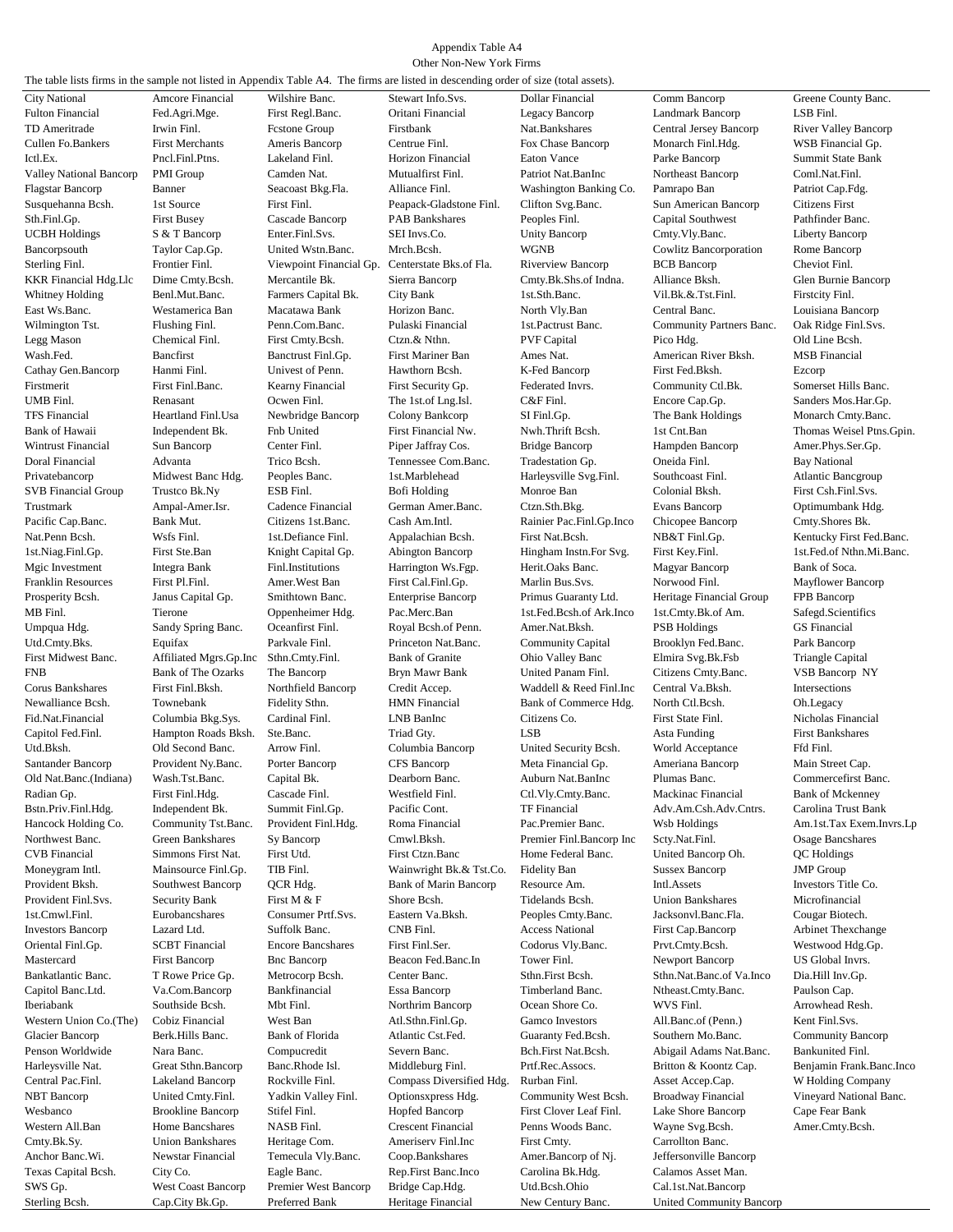# Appendix Table A5

# Connections to Geithner and Stock Price Reactions to Treasury Secretary Announcement, Full Sample

The table presents stock returns of financial firms around the announcement of Barack Obama's nomination of Timothy Geithner as Treasury Secretary. Event day 0 is November 21, 2008 from 3pm (when the news leaked) to market closing; the announcement was made on event day 1. Abnormal returns are calculated using the market model with an estimation window of 250 trading days ending 30 days prior to event day 0. Schedule connections indicate meetings between the firm's executives and Geithner during 2007-08; personal connections indicate shared board memberships between the firm's executives and Geithner; New York connections indicate firms headquartered in New York City. Asterisks denote significance levels of a two-tailed t-test (\*\*\*=1%,  $**=5\%, *=10\%$ ).

|                | Panel A: Actual returns, Full sample |          |                             |              |          |                             |              |                             |           |             |  |  |
|----------------|--------------------------------------|----------|-----------------------------|--------------|----------|-----------------------------|--------------|-----------------------------|-----------|-------------|--|--|
|                |                                      |          | <b>Schedule Connections</b> |              |          | <b>Personal Connections</b> |              | <b>New York Connections</b> |           |             |  |  |
| Event Day      | Date                                 | Conn.    | Non-Conn.                   | Difference   | Conn.    | Non-Conn.                   | Difference   | Conn.                       | Non-Conn. | Difference  |  |  |
| $\overline{0}$ | 11/21/2008                           | 0.093    | 0.047                       | $0.046$ ***  | 0.096    | 0.047                       | $0.049$ ***  | 0.089                       | 0.046     | $0.043$ *** |  |  |
|                | 11/24/2008                           | 0.165    | 0.054                       | $0.111$ ***  | 0.185    | 0.054                       | $0.131$ ***  | 0.107                       | 0.055     | $0.052$ *** |  |  |
| $\overline{2}$ | 11/25/2008                           | 0.032    | 0.015                       | 0.017        | 0.047    | 0.015                       | 0.032        | 0.033                       | 0.014     | 0.019       |  |  |
| 3              | 11/26/2008                           | 0.087    | 0.042                       | $0.045$ **   | 0.076    | 0.043                       | 0.034        | 0.085                       | 0.040     | $0.045$ *** |  |  |
| 4              | 11/28/2008                           | 0.051    | 0.018                       | $0.033$ **   | 0.054    | 0.018                       | $0.036$ **   | 0.021                       | 0.019     | 0.002       |  |  |
| 5              | 12/1/2008                            | $-0.151$ | $-0.083$                    | $-0.068$ *** | $-0.165$ | $-0.083$                    | $-0.082$ *** | $-0.118$                    | $-0.083$  | $-0.034$ ** |  |  |
| 6              | 12/2/2008                            | 0.054    | 0.046                       | 0.008        | 0.058    | 0.046                       | 0.012        | 0.086                       | 0.043     | $0.043$ *** |  |  |
| $\overline{7}$ | 12/3/2008                            | 0.045    | 0.020                       | 0.024        | 0.056    | 0.020                       | $0.036$ **   | 0.035                       | 0.020     | 0.015       |  |  |
| 8              | 12/4/2008                            | $-0.009$ | $-0.014$                    | 0.005        | $-0.003$ | $-0.015$                    | 0.011        | $-0.021$                    | $-0.014$  | $-0.008$    |  |  |
| 9              | 12/5/2008                            | 0.060    | 0.029                       | $0.031$ **   | 0.056    | 0.029                       | $0.027$ *    | 0.054                       | 0.028     | $0.026$ **  |  |  |
| 10             | 12/8/2008                            | 0.073    | 0.027                       | $0.046**$    | 0.072    | 0.028                       | $0.045$ **   | 0.057                       | 0.027     | $0.030**$   |  |  |
| $0 - 10$       | (Cumulative)                         | 0.584    | 0.197                       | $0.387$ ***  | 0.646    | 0.197                       | $0.448$ ***  | 0.512                       | 0.189     | $0.323$ *** |  |  |

# *Panel B: Cumulative abnormal returns, Full sample*

|           |            |          | <b>Schedule Connections</b> |             |          | <b>Personal Connections</b> |             | <b>New York Connections</b> |           |             |  |  |
|-----------|------------|----------|-----------------------------|-------------|----------|-----------------------------|-------------|-----------------------------|-----------|-------------|--|--|
| Event Day | Date       | Conn.    | Non-Conn.                   | Difference  | Conn.    | Non-Conn.                   | Difference  | Conn.                       | Non-Conn. | Difference  |  |  |
| 0         | 11/21/2008 | $-0.016$ | $-0.015$                    | 0.000       | $-0.025$ | $-0.015$                    | $-0.010$    | $-0.007$                    | $-0.016$  | 0.009       |  |  |
|           | 11/24/2008 | 0.046    | $-0.020$                    | $0.066$ *** | 0.046    | $-0.020$                    | $0.065$ *** | 0.010                       | $-0.020$  | $0.029*$    |  |  |
| 2         | 11/25/2008 | 0.067    | $-0.011$                    | $0.079$ *** | 0.080    | $-0.011$                    | $0.091$ *** | 0.033                       | $-0.011$  | $0.045$ **  |  |  |
| 3         | 11/26/2008 | 0.097    | $-0.002$                    | $0.099$ *** | 0.093    | $-0.001$                    | $0.094$ *** | 0.069                       | $-0.003$  | $0.072$ *** |  |  |
| 4         | 11/28/2008 | 0.131    | 0.007                       | $0.124$ *** | 0.130    | 0.008                       | $0.121$ *** | 0.076                       | 0.007     | $0.069$ **  |  |  |
| 5         | 12/1/2008  | 0.120    | 0.005                       | $0.115$ *** | 0.120    | 0.005                       | $0.115$ *** | 0.083                       | 0.003     | $0.079$ *** |  |  |
| 6         | 12/2/2008  | 0.110    | 0.014                       | $0.096$ *** | 0.107    | 0.015                       | $0.092$ **  | 0.113                       | 0.010     | $0.103$ *** |  |  |
| 7         | 12/3/2008  | 0.112    | 0.010                       | $0.102$ *** | 0.116    | 0.011                       | $0.105$ **  | 0.111                       | 0.007     | $0.104$ *** |  |  |
| 8         | 12/4/2008  | 0.149    | 0.022                       | $0.126$ *** | 0.163    | 0.023                       | $0.140$ *** | 0.130                       | 0.019     | $0.111$ *** |  |  |
| 9         | 12/5/2008  | 0.150    | 0.018                       | $0.132$ *** | 0.154    | 0.018                       | $0.135$ *** | 0.133                       | 0.014     | $0.119$ *** |  |  |
| 10        | 12/8/2008  | 0.161    | 0.010                       | $0.151$ *** | 0.157    | 0.011                       | $0.147$ *** | 0.136                       | 0.006     | $0.129$ *** |  |  |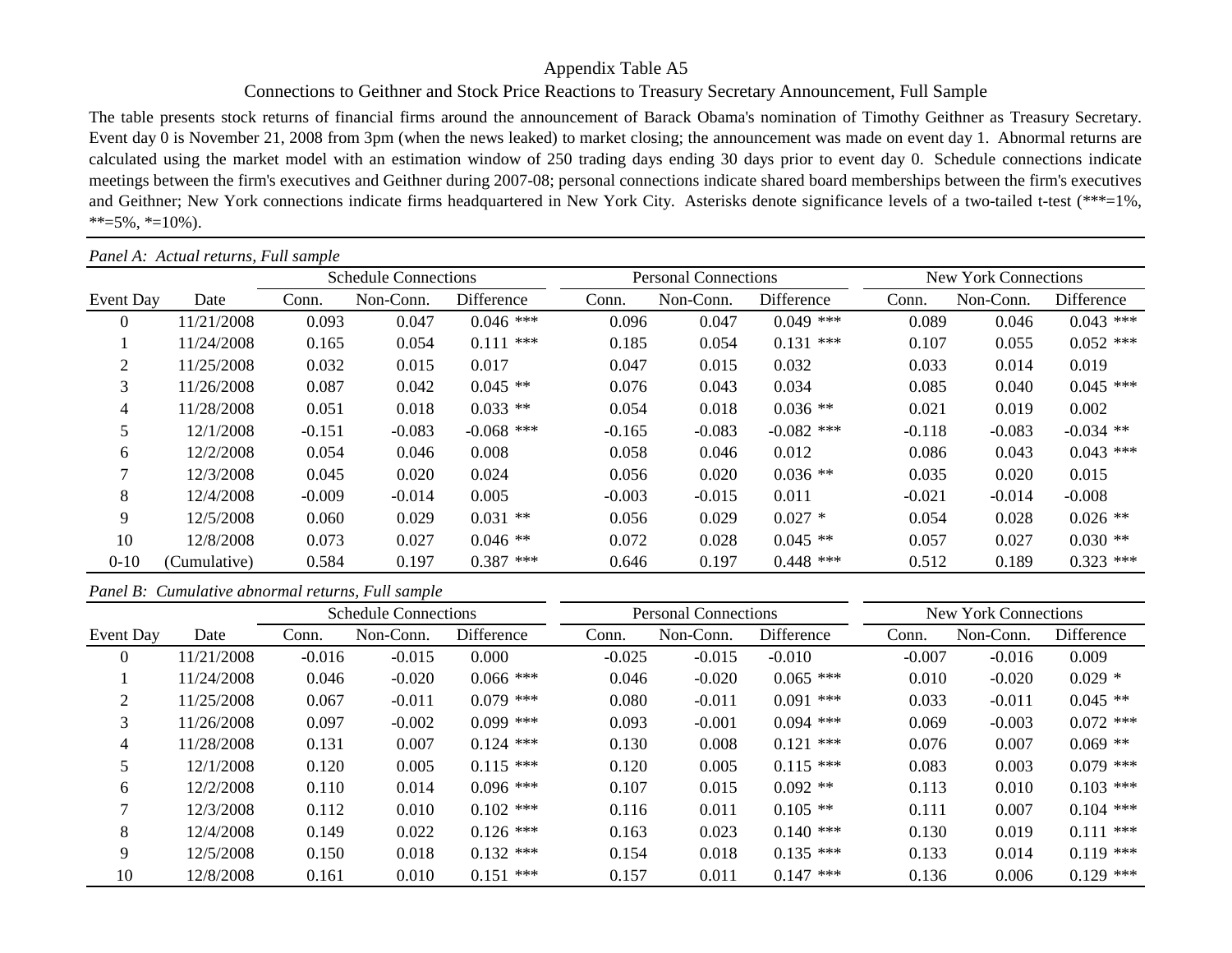# Appendix Table A6 Cumulative Abnormal Returns of Connected Firms, Matching Estimators

The table reports results from various matching estimators. Panels A and B compare cumulative abnormal returns (CARs) of firms connected to Geithner with cumulative abnormal returns of non-connected firms matched by propensity score. The CAR is measured from day 0 to day 1 or from day 0 to day 10, as indicated. Matching is done in one of three ways, as indicated: by firm size, by the primary control variables (size, profitability, and leverage), or by the primary control variables plus other control variables (a TARP participation dummy, a deposit-taking dummy, and the CAR surrounding the Lehman collapse). Matching is performed as one-to-one matching without replacement. Panel C reports the weighted average estimates computed separately for every covariate cell of regressions of cumulative abnormal returns (CARs) surrounding the announcement of Geithner as Treasury Secretary on measures of connections to Geithner. Covariates are quartiles of log of total assets, profitability, and leverage, which results in 64 cells. Controls for log of total assets, profitability, and leverage are included in each regression. Standard errors are in parentheses, and asterisks denote significance levels (\*\*\*=1%, \*\*=5%,  $*$ =10%).

|  |  | $\overline{\phantom{a}}$ | $\sim$ | $\Lambda$ |  | l 6 |  | $\circ$ | $\Omega$ |
|--|--|--------------------------|--------|-----------|--|-----|--|---------|----------|
|--|--|--------------------------|--------|-----------|--|-----|--|---------|----------|

## *Panel A: Propensity-score matched, CAR [0,1]*

|                                        |       | Match on Firm Size |            |       | Match on Primary Control Variables | <b>Primary Controls and Others</b> |       |           |            |
|----------------------------------------|-------|--------------------|------------|-------|------------------------------------|------------------------------------|-------|-----------|------------|
|                                        | Conn. | Non-Conn.          | Difference | Conn. | Non-Conn.                          | <i>Difference</i>                  | Conn. | Non-Conn. | Difference |
| Geithner Connections (Schedule)        | 0.046 | $-0.026$           | $0.072$ ** | 0.060 | 0.006                              | $0.054$ *                          | 0.064 | 0.016     | 0.048      |
|                                        |       |                    | (0.030)    |       |                                    | (0.033)                            |       |           | (0.034)    |
| <b>Geithner Connections (Personal)</b> | 0.046 | 0.006              | 0.039      | 0.054 | $-0.002$                           | 0.057                              | 0.054 | 0.015     | 0.039      |
|                                        |       |                    | (0.033)    |       |                                    | (0.032)                            |       |           | (0.034)    |
| Geithner Connections (New York)        | 0.010 | $-0.015$           | 0.025      | 0.010 | $-0.008$                           | 0.018                              | 0.015 | $-0.014$  | 0.029      |
|                                        |       |                    | (0.022)    |       |                                    | (0.027)                            |       |           | (0.027)    |

### *Panel B: Propensity-score matched, CAR [0,10]*

|                                        |       | Match on Firm Size |            |       | Match on Primary Control Variables |             | <b>Primary Controls and Others</b> |           |            |  |
|----------------------------------------|-------|--------------------|------------|-------|------------------------------------|-------------|------------------------------------|-----------|------------|--|
|                                        | Conn. | Non-Conn.          | Difference | Conn. | Non-Conn.                          | Difference  | Conn.                              | Non-Conn. | Difference |  |
| Geithner Connections (Schedule)        | 0.161 | 0.021              | $0.140**$  | 0.127 | $-0.013$                           | $0.140$ *** | 0.131                              | 0.087     | 0.045      |  |
|                                        |       |                    | (0.066)    |       |                                    | (0.052)     |                                    |           | (0.069)    |  |
| <b>Geithner Connections (Personal)</b> | 0.157 | 0.009              | $0.149*$   | 0.115 | 0.022                              | 0.093       | 0.115                              | 0.021     | 0.094      |  |
|                                        |       |                    | (0.078)    |       |                                    | (0.068)     |                                    |           | (0.068)    |  |
| Geithner Connections (New York)        | 0.136 | 0.098              | 0.038      | 0.139 | 0.026                              | $0.112$ **  | 0.140                              | 0.052     | $0.088*$   |  |
|                                        |       |                    | (0.059)    |       |                                    | (0.054)     |                                    |           | (0.053)    |  |

## *Panel C: Nonparametric matching estimator*

|                             |                                  | Dependent variable is CAR [0] |              |              | Dependent variable is CAR $[0,1]$ |            | Dependent variable is CAR $[0, 10]$ |              |             |  |  |  |
|-----------------------------|----------------------------------|-------------------------------|--------------|--------------|-----------------------------------|------------|-------------------------------------|--------------|-------------|--|--|--|
|                             |                                  | (Full sample)                 |              |              | (Base sample)                     |            | (Base sample)                       |              |             |  |  |  |
|                             | Schedule                         | Personal                      | New York     | Schedule     | Personal                          | New York   | <i>Schedule</i>                     | Personal     | New York    |  |  |  |
| <b>Geithner Connections</b> | ***<br>0.0047                    | 0.0238<br>***                 | $0.0413$ *** | ***<br>0.022 | 0.054<br>***                      | $0.066$ ** | 0.050<br>***                        | 0.098<br>*** | $0.292$ *** |  |  |  |
|                             | (0.0014)<br>(0.0028)<br>(0.0098) |                               |              | (0.005)      | (0.009)                           | (0.026)    | (0.010)                             | (0.021)      | (0.058)     |  |  |  |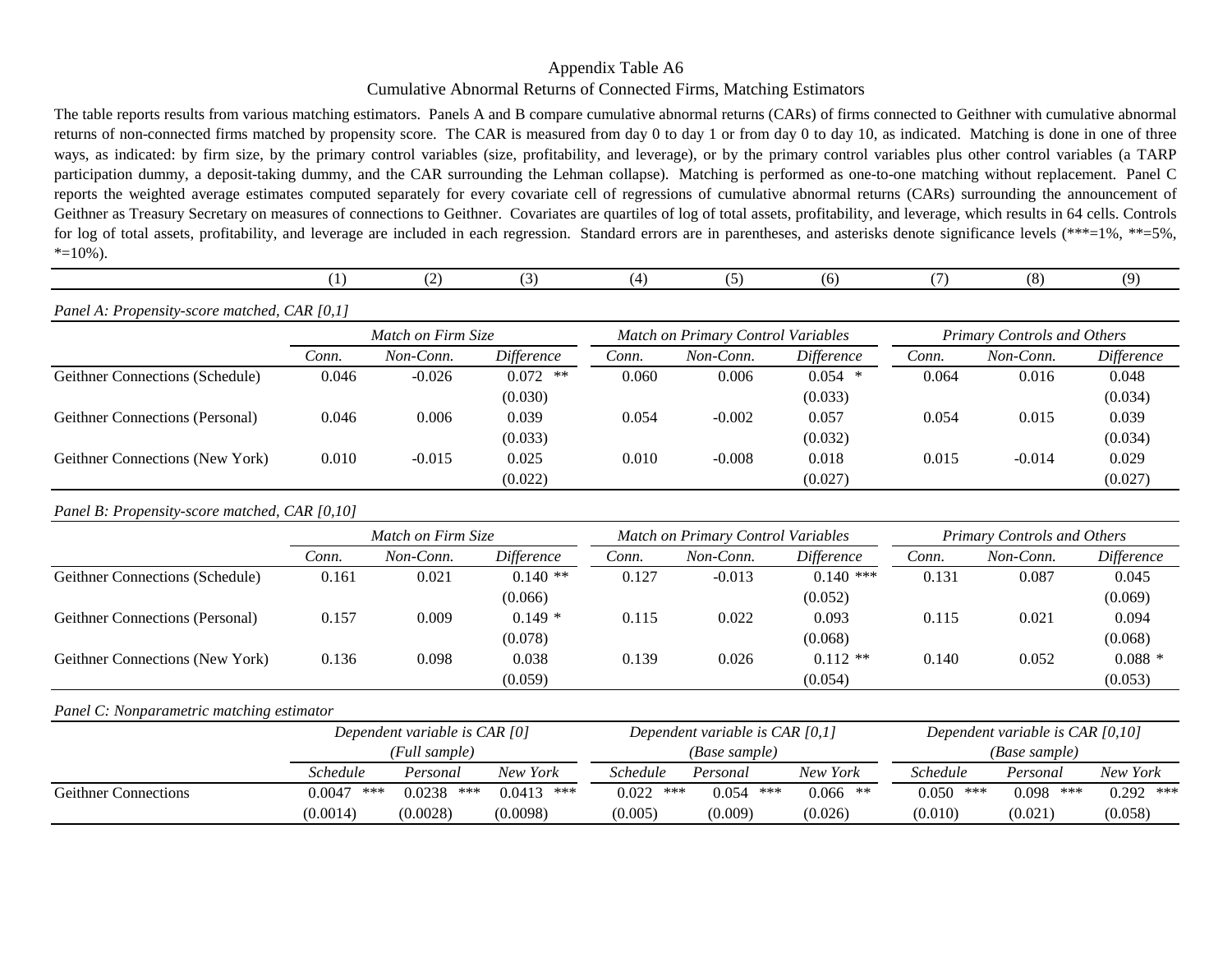# Appendix Table A7

| The table presents the weights used for the control group (non-connected) firms in the synthetic matching estimates. The weights presented are for the full sample where the treatment group<br>is defined as firms connected according to the schedule measure of connections, as in Panel A of Table 5. Weights less than 0.005 are not reported in the table. |                  |                           |                        |                          |                  |                 |                   |                 | Weights for Synthetic Matching |                   |                       |                   | <b>Treatment Group (Connected Firms)</b> |                                    |                       |                   |                             |                           |                      |                       |                             |                   |                                                                                                                                                                                                                                                                                                                     |
|------------------------------------------------------------------------------------------------------------------------------------------------------------------------------------------------------------------------------------------------------------------------------------------------------------------------------------------------------------------|------------------|---------------------------|------------------------|--------------------------|------------------|-----------------|-------------------|-----------------|--------------------------------|-------------------|-----------------------|-------------------|------------------------------------------|------------------------------------|-----------------------|-------------------|-----------------------------|---------------------------|----------------------|-----------------------|-----------------------------|-------------------|---------------------------------------------------------------------------------------------------------------------------------------------------------------------------------------------------------------------------------------------------------------------------------------------------------------------|
| Control Group (Synthetic Matches)<br>1ST.CMWL.FINL.CORP.                                                                                                                                                                                                                                                                                                         | AMERICAN EXPRESS | <b>ASTORIA FINL.CORP.</b> | <b>BANK OF AMERICA</b> | <b>BANK OF NY.MELLON</b> | BEACON FED.BANC. | BLACKROCK INCO. | <b>BLACKSTONE</b> | CITIGROUP INCO. | CME GROUP INCO.                | EVERCORE PARTNERS | FEDERATED INVRS.INCO. | GOLDMAN SACHS     | IP MORGAN CHASE & CO                     | AZARD LTD.                         | <b>MORGAN STANLEY</b> | <b>NASDAQ OMX</b> | <b>VORTHERN TRUST CORP.</b> | <b>VY.CMTY.BANC.INCO.</b> | <b>VYSE EURONEXT</b> | PNC FINL.SVS.GP.INCO. | PROVIDENT FINL.SVS.<br>0.03 | STATE STREET CORP | $\frac{1}{3}$ $\frac{1}{3}$ $\frac{1}{3}$ $\frac{1}{3}$ $\frac{1}{3}$ $\frac{1}{3}$ $\frac{1}{3}$ $\frac{1}{3}$ $\frac{1}{3}$ $\frac{1}{3}$ $\frac{1}{3}$ $\frac{1}{3}$ $\frac{1}{3}$ $\frac{1}{3}$ $\frac{1}{3}$ $\frac{1}{3}$ $\frac{1}{3}$ $\frac{1}{3}$ $\frac{1}{3}$ $\frac{1}{3}$ $\frac{1}{3}$ $\frac{1}{3}$ |
| 1ST.NIAG.FINL.GP.INCO.                                                                                                                                                                                                                                                                                                                                           | 0.05             |                           |                        |                          |                  |                 |                   |                 |                                |                   |                       |                   |                                          |                                    |                       |                   |                             | 0.18                      |                      |                       | 0.29                        |                   | 0.52                                                                                                                                                                                                                                                                                                                |
| ADV.AM.CSH.ADV.CNTRS                                                                                                                                                                                                                                                                                                                                             |                  |                           |                        |                          |                  |                 |                   |                 |                                |                   |                       |                   |                                          |                                    |                       |                   |                             |                           |                      |                       |                             | 0.13              | 0.13                                                                                                                                                                                                                                                                                                                |
| AFFILIATED MGRS.GP.INC<br>ALLBERN.HLDG.LP.                                                                                                                                                                                                                                                                                                                       | 0.09             |                           |                        |                          |                  | 0.16            | 0.13<br>0.08      |                 | 0.04                           |                   |                       |                   |                                          | 0.17                               | 0.23                  | 0.08              |                             |                           | 0.09                 |                       |                             |                   | 0.61<br>0.48                                                                                                                                                                                                                                                                                                        |
| AMERIPRISE FINL.INCO.                                                                                                                                                                                                                                                                                                                                            | 0.07             |                           |                        |                          |                  |                 |                   | 0.01            |                                |                   | 0.15                  | 0.04              |                                          |                                    | 0.19                  |                   | 0.12                        |                           | 0.03                 |                       |                             |                   | 0.61                                                                                                                                                                                                                                                                                                                |
| ASSOCIATED BANC-CORP                                                                                                                                                                                                                                                                                                                                             |                  |                           | 0.01                   |                          |                  |                 |                   | 0.13            |                                |                   |                       |                   | 0.05                                     |                                    |                       |                   |                             |                           |                      |                       |                             |                   | 0.18                                                                                                                                                                                                                                                                                                                |
| <b>BANK MUT.CORP.</b><br><b>BANK OF HAWAII CORP.</b>                                                                                                                                                                                                                                                                                                             |                  |                           |                        |                          | 0.07             |                 |                   |                 |                                |                   |                       |                   |                                          |                                    |                       |                   |                             | 0.05                      |                      |                       |                             |                   | 0.07<br>0.05                                                                                                                                                                                                                                                                                                        |
| <b>BB&amp;T CORP.</b>                                                                                                                                                                                                                                                                                                                                            |                  |                           |                        |                          |                  |                 |                   |                 |                                |                   |                       |                   |                                          |                                    |                       |                   |                             |                           |                      | 0.06                  |                             |                   | 0.06                                                                                                                                                                                                                                                                                                                |
| BROOKLINE BANCORP INCO.                                                                                                                                                                                                                                                                                                                                          |                  |                           |                        |                          |                  |                 |                   |                 |                                |                   |                       |                   |                                          |                                    |                       |                   |                             |                           |                      |                       | 0.16                        |                   | 0.16                                                                                                                                                                                                                                                                                                                |
| CAPITAL ONE FINL.CORP.<br><b>CAPITOL BANC.LTD</b>                                                                                                                                                                                                                                                                                                                | 0.24             | 0.06                      | 0.02                   |                          |                  | 0.04            |                   | 0.10            |                                | 0.16              |                       |                   | 0.03                                     |                                    |                       |                   |                             |                           |                      | 0.03                  |                             |                   | 0.52<br>0.16                                                                                                                                                                                                                                                                                                        |
| CAPITOL FED.FINL.                                                                                                                                                                                                                                                                                                                                                |                  |                           |                        |                          | 0.11             |                 |                   |                 |                                |                   |                       |                   |                                          |                                    |                       |                   |                             |                           |                      |                       |                             |                   | 0.11                                                                                                                                                                                                                                                                                                                |
| <b>CASCADE FINL.CORP</b>                                                                                                                                                                                                                                                                                                                                         |                  |                           |                        |                          | 0.03             |                 |                   |                 |                                |                   |                       |                   |                                          |                                    |                       |                   |                             |                           |                      |                       |                             |                   | 0.03                                                                                                                                                                                                                                                                                                                |
| <b>CHARLES SCHWAB CORP.</b><br>CHICOPEE BANCORP INCO.                                                                                                                                                                                                                                                                                                            | 0.04             |                           |                        | 0.25                     | 0.44             | 0.19            |                   |                 |                                |                   |                       |                   |                                          | 0.12                               |                       |                   | 0.18                        |                           |                      |                       |                             | 0.23              | 1.00<br>0.44                                                                                                                                                                                                                                                                                                        |
| <b>CITY BANK</b>                                                                                                                                                                                                                                                                                                                                                 |                  |                           |                        |                          |                  |                 |                   |                 |                                |                   | 0.05                  |                   |                                          |                                    |                       |                   |                             |                           |                      |                       |                             |                   | 0.05                                                                                                                                                                                                                                                                                                                |
| CITY NATIONAL CORP.                                                                                                                                                                                                                                                                                                                                              |                  |                           |                        |                          |                  |                 | $0.11$ 0.11       |                 |                                |                   |                       |                   |                                          |                                    |                       |                   | 0.05                        |                           |                      |                       |                             |                   | 0.27                                                                                                                                                                                                                                                                                                                |
| CMTY.BK.SHS.OF INDNA.                                                                                                                                                                                                                                                                                                                                            |                  |                           |                        |                          | 0.14             |                 |                   |                 |                                |                   |                       |                   |                                          |                                    |                       |                   |                             |                           |                      |                       |                             |                   | 0.14                                                                                                                                                                                                                                                                                                                |
| COMERICA INCO.<br>COOP.BANKSHARES INCO.                                                                                                                                                                                                                                                                                                                          |                  | 0.13                      |                        |                          | 0.05             |                 |                   |                 |                                |                   |                       |                   |                                          |                                    |                       |                   |                             |                           |                      |                       |                             |                   | 0.13<br>0.05                                                                                                                                                                                                                                                                                                        |
| CULLEN FO.BANKERS INCO.                                                                                                                                                                                                                                                                                                                                          |                  | 0.11                      |                        | 0.06                     |                  |                 |                   |                 |                                |                   |                       |                   |                                          |                                    |                       |                   |                             |                           |                      | 0.07                  | 0.05                        | 0.07              | 0.36                                                                                                                                                                                                                                                                                                                |
| CVB FINANCIAL CORP.                                                                                                                                                                                                                                                                                                                                              |                  |                           |                        |                          |                  | 0.02            |                   |                 |                                |                   |                       |                   |                                          |                                    |                       |                   |                             |                           |                      | 0.08                  |                             |                   | 0.10                                                                                                                                                                                                                                                                                                                |
| DOLLAR FINANCIAL CORP.<br>EATON VANCE CORP.                                                                                                                                                                                                                                                                                                                      |                  |                           |                        | 0.22                     | 0.01             |                 |                   | 0.10            |                                |                   |                       |                   |                                          |                                    | 0.06                  |                   |                             |                           | 0.18                 |                       |                             | 0.08              | 0.01<br>0.64                                                                                                                                                                                                                                                                                                        |
| EQUIFAX INCO.                                                                                                                                                                                                                                                                                                                                                    | 0.23             |                           |                        |                          |                  |                 |                   |                 |                                |                   | 0.26                  | 0.18              |                                          |                                    |                       |                   |                             |                           |                      |                       |                             |                   | 0.67                                                                                                                                                                                                                                                                                                                |
| FIFTH THIRD BANCORP                                                                                                                                                                                                                                                                                                                                              |                  |                           |                        | 0.18                     |                  |                 |                   |                 |                                |                   |                       |                   |                                          |                                    |                       |                   |                             |                           |                      |                       |                             | 0.17              | 0.34                                                                                                                                                                                                                                                                                                                |
| FIRST FINL.HDG.INCO.<br>FIRST HORIZON NAT.CORP.                                                                                                                                                                                                                                                                                                                  | 0.05             |                           |                        |                          |                  |                 |                   |                 |                                |                   |                       |                   |                                          |                                    |                       |                   |                             |                           |                      |                       |                             | 0.02              | 0.05<br>0.02                                                                                                                                                                                                                                                                                                        |
| FIRSTMERIT CORP.                                                                                                                                                                                                                                                                                                                                                 |                  |                           |                        |                          |                  |                 |                   |                 | 0.10                           |                   |                       |                   |                                          |                                    |                       |                   | 0.06                        | 0.06                      | 0.06                 | 0.09                  | 0.04                        |                   | 0.41                                                                                                                                                                                                                                                                                                                |
| FLUSHING FINL.CORP.                                                                                                                                                                                                                                                                                                                                              |                  |                           |                        |                          |                  |                 |                   |                 |                                |                   | 0.08                  |                   |                                          |                                    |                       |                   |                             |                           |                      |                       |                             |                   | 0.08                                                                                                                                                                                                                                                                                                                |
| FPB BANCORP INCO                                                                                                                                                                                                                                                                                                                                                 |                  |                           |                        |                          | 0.06             |                 |                   |                 |                                |                   |                       |                   |                                          |                                    |                       |                   |                             |                           |                      |                       |                             |                   | 0.06                                                                                                                                                                                                                                                                                                                |
| FRANKLIN RESOURCES INCO.<br>FULTON FINANCIAL CORP.                                                                                                                                                                                                                                                                                                               | 0.09             | 0.10                      | 0.08                   |                          |                  |                 | 0.08              | 0.09            | 0.10                           |                   |                       |                   | 0.03                                     |                                    |                       | 0.11              |                             |                           | 0.14                 |                       |                             |                   | 0.73<br>0.08                                                                                                                                                                                                                                                                                                        |
| HARLEYSVILLE NAT.CORP.                                                                                                                                                                                                                                                                                                                                           |                  |                           |                        |                          |                  |                 |                   |                 |                                |                   |                       |                   |                                          |                                    |                       |                   |                             |                           |                      |                       | 0.07                        |                   | 0.07                                                                                                                                                                                                                                                                                                                |
| HUDSON CITY BANC.INCO.                                                                                                                                                                                                                                                                                                                                           |                  |                           |                        |                          |                  |                 |                   |                 |                                |                   |                       |                   |                                          |                                    |                       |                   | 0.27                        | 0.25                      |                      |                       |                             |                   | 0.51                                                                                                                                                                                                                                                                                                                |
| ICTL.EX.INCO.<br><b>INDEPENDENT BK.CORP.</b>                                                                                                                                                                                                                                                                                                                     |                  |                           |                        |                          |                  | 0.01            |                   |                 | 0.39                           |                   |                       |                   |                                          |                                    |                       | 0.19              |                             |                           | 0.19                 |                       |                             |                   | 0.78<br>0.01                                                                                                                                                                                                                                                                                                        |
| <b>INVESTORS BANCORP INCO.</b>                                                                                                                                                                                                                                                                                                                                   |                  |                           |                        |                          | 0.08             |                 |                   |                 |                                |                   |                       |                   |                                          |                                    |                       |                   |                             |                           |                      |                       |                             |                   | 0.08                                                                                                                                                                                                                                                                                                                |
| JANUS CAPITAL GP.INCO.                                                                                                                                                                                                                                                                                                                                           | 0.04             |                           |                        |                          |                  |                 |                   | 0.08            |                                | 0.02              |                       |                   |                                          |                                    |                       |                   |                             |                           | 0.08                 |                       |                             | 0.03              | 0.25                                                                                                                                                                                                                                                                                                                |
| JEFFERIES GP.INCO.<br><b>KEYCORP</b>                                                                                                                                                                                                                                                                                                                             |                  |                           | 0.08                   |                          |                  | 0.02            |                   | 0.08            |                                | 0.07              | 0.01                  |                   |                                          | 0.02                               | 0.12                  | 0.03              | 0.03                        |                           |                      |                       |                             |                   | 0.23<br>0.23                                                                                                                                                                                                                                                                                                        |
| LEGG MASON INCO.                                                                                                                                                                                                                                                                                                                                                 |                  |                           |                        |                          |                  |                 |                   |                 | 0.04                           |                   | 0.14                  |                   |                                          |                                    | 0.05                  |                   |                             |                           |                      |                       |                             |                   | 0.23                                                                                                                                                                                                                                                                                                                |
| M&T BK.CORP.                                                                                                                                                                                                                                                                                                                                                     |                  |                           |                        |                          |                  |                 |                   |                 |                                |                   |                       |                   |                                          |                                    |                       |                   |                             | 0.01                      |                      | 0.08                  |                             |                   | 0.10                                                                                                                                                                                                                                                                                                                |
| MARKETAXESS HDG.INCO.<br>MARSHALL & ILSLEY CORP.                                                                                                                                                                                                                                                                                                                 |                  |                           | 0.04                   |                          |                  |                 |                   | 0.21            |                                | 0.14              |                       |                   | 0.10                                     |                                    | 0.18                  |                   |                             |                           |                      |                       | 0.05                        |                   | 0.32<br>0.40                                                                                                                                                                                                                                                                                                        |
| MB FINL.INCO.                                                                                                                                                                                                                                                                                                                                                    |                  |                           | 0.06                   |                          |                  |                 |                   |                 |                                |                   |                       |                   |                                          |                                    |                       |                   |                             |                           |                      | 0.02                  |                             |                   | 0.08                                                                                                                                                                                                                                                                                                                |
| NAT.PENN BCSH.INCO.                                                                                                                                                                                                                                                                                                                                              |                  |                           |                        |                          |                  |                 |                   |                 |                                |                   |                       |                   |                                          |                                    |                       |                   |                             |                           |                      |                       | 0.07                        |                   | 0.07                                                                                                                                                                                                                                                                                                                |
| NBT BANCORP INCO.<br>NEWALLIANCE BCSH.INCO.                                                                                                                                                                                                                                                                                                                      |                  |                           |                        |                          |                  |                 |                   |                 |                                |                   |                       |                   |                                          | 0.27                               |                       |                   |                             |                           |                      |                       |                             | 0.04              | 0.27<br>0.04                                                                                                                                                                                                                                                                                                        |
| OPTIONSXPRESS HDG.INCO.                                                                                                                                                                                                                                                                                                                                          |                  |                           |                        |                          |                  |                 | 0.27              |                 |                                |                   | 0.04                  |                   |                                          | 0.18                               |                       | 0.20              |                             |                           |                      |                       |                             |                   | 0.70                                                                                                                                                                                                                                                                                                                |
| PEOPLES UTD.FINL.INCO.                                                                                                                                                                                                                                                                                                                                           |                  | 0.27                      |                        |                          |                  |                 |                   |                 |                                |                   |                       |                   |                                          |                                    |                       |                   |                             | 0.21                      |                      |                       |                             |                   | 0.48                                                                                                                                                                                                                                                                                                                |
| PIPER JAFFRAY COS.                                                                                                                                                                                                                                                                                                                                               |                  |                           | 0.17                   |                          |                  |                 |                   | 0.10            |                                |                   |                       | $0.05 \ 0.09$     | 0.10                                     |                                    | 0.15                  |                   |                             |                           | 0.04                 |                       |                             |                   | 0.70                                                                                                                                                                                                                                                                                                                |
| PNCL.FINL.PTNS.INCO.<br>PROSPERITY BCSH.INCO.                                                                                                                                                                                                                                                                                                                    |                  | 0.03                      |                        |                          |                  |                 |                   |                 |                                | 0.18              |                       |                   |                                          |                                    |                       |                   |                             |                           |                      | 0.06                  |                             |                   | 0.18<br>0.09                                                                                                                                                                                                                                                                                                        |
| RAYMOND JAMES FINL.INCO.                                                                                                                                                                                                                                                                                                                                         |                  |                           |                        |                          |                  |                 |                   | 0.10            |                                |                   |                       | 0.04              | 0.11                                     |                                    | 0.01                  |                   | 0.02                        |                           | 0.05                 |                       |                             |                   | 0.33                                                                                                                                                                                                                                                                                                                |
| REGIONS FINL.CORP.                                                                                                                                                                                                                                                                                                                                               |                  | 0.05                      | 0.13                   |                          |                  |                 |                   |                 |                                |                   |                       |                   |                                          |                                    |                       |                   |                             |                           |                      |                       |                             |                   | 0.18                                                                                                                                                                                                                                                                                                                |
| SEI INVS.CO.<br>STIFEL FINL.CORP.                                                                                                                                                                                                                                                                                                                                |                  |                           |                        | 0.25                     |                  |                 |                   |                 | 0.03                           | 0.26              |                       | $0.14 \quad 0.27$ |                                          | 0.11                               |                       |                   | 0.14                        |                           |                      |                       |                             | 0.21              | 1.31<br>0.11                                                                                                                                                                                                                                                                                                        |
| <b>SUN BANCORP INCO.</b>                                                                                                                                                                                                                                                                                                                                         |                  |                           |                        |                          |                  |                 |                   |                 |                                |                   | 0.06                  |                   |                                          |                                    |                       |                   |                             |                           |                      |                       |                             |                   | 0.06                                                                                                                                                                                                                                                                                                                |
| SWS GP.INCO.                                                                                                                                                                                                                                                                                                                                                     |                  |                           |                        |                          |                  |                 |                   |                 |                                |                   |                       | 0.06              |                                          |                                    |                       |                   |                             |                           |                      |                       |                             |                   | 0.06                                                                                                                                                                                                                                                                                                                |
| T ROWE PRICE GP.INCO.<br>TD AMERITRADE HLDG.CORP.                                                                                                                                                                                                                                                                                                                | 0.04             |                           |                        |                          |                  | 0.07<br>0.08    | 0.02              |                 | 0.14                           |                   |                       | 0.07<br>0.09      | 0.06                                     |                                    |                       | 0.07              | 0.08                        |                           |                      |                       |                             |                   | 0.46<br>0.26                                                                                                                                                                                                                                                                                                        |
| TRADESTATION GP.INCO.                                                                                                                                                                                                                                                                                                                                            |                  |                           |                        |                          |                  | 0.27            | 0.21              |                 |                                |                   |                       |                   |                                          |                                    |                       |                   |                             |                           |                      |                       |                             |                   | 0.49                                                                                                                                                                                                                                                                                                                |
| TRICO BCSH.                                                                                                                                                                                                                                                                                                                                                      |                  |                           |                        |                          |                  |                 |                   |                 |                                |                   |                       |                   |                                          |                                    |                       | 0.10              |                             |                           |                      |                       |                             |                   | 0.10                                                                                                                                                                                                                                                                                                                |
| TRUSTCO BK.CORP.NY<br>TRUSTMARK CORP.                                                                                                                                                                                                                                                                                                                            |                  | 0.12                      |                        |                          |                  |                 |                   |                 |                                |                   |                       |                   |                                          |                                    |                       |                   |                             |                           |                      |                       | 0.04                        |                   | 0.12<br>0.04                                                                                                                                                                                                                                                                                                        |
| <b>US BANCORP</b>                                                                                                                                                                                                                                                                                                                                                |                  | 0.07                      |                        |                          |                  |                 |                   |                 | 0.14                           |                   |                       |                   | 0.27                                     |                                    |                       | 0.09              |                             | 0.02                      | 0.11                 | 0.41                  |                             | 0.04              | 1.14                                                                                                                                                                                                                                                                                                                |
| UTD.BKSH.INCO.                                                                                                                                                                                                                                                                                                                                                   |                  |                           |                        |                          |                  |                 |                   |                 |                                |                   |                       |                   |                                          |                                    |                       |                   |                             |                           |                      |                       | 0.21                        |                   | 0.21                                                                                                                                                                                                                                                                                                                |
| WADDELL & REED FINL.INC                                                                                                                                                                                                                                                                                                                                          |                  |                           |                        |                          |                  |                 |                   |                 |                                | 0.04              |                       | 0.04              |                                          |                                    |                       | 0.05              |                             |                           |                      |                       |                             |                   | 0.13                                                                                                                                                                                                                                                                                                                |
| <b>WEBSTER FINL.CORP.</b><br>WELLS FARGO & CO                                                                                                                                                                                                                                                                                                                    |                  |                           |                        | 0.30 0.04                |                  |                 |                   |                 |                                | 0.13              |                       | 0.08              | 0.19                                     |                                    |                       |                   | 0.05                        |                           |                      | 0.06                  |                             |                   | 0.21<br>0.64                                                                                                                                                                                                                                                                                                        |
| <b>WEST COAST BANCORP</b>                                                                                                                                                                                                                                                                                                                                        |                  |                           |                        |                          |                  |                 | 0.10              |                 |                                |                   |                       |                   |                                          |                                    |                       |                   |                             |                           |                      |                       |                             |                   | 0.10                                                                                                                                                                                                                                                                                                                |
| WHITNEY HOLDING CORP.                                                                                                                                                                                                                                                                                                                                            |                  | 0.03                      |                        |                          |                  |                 |                   |                 |                                |                   |                       |                   |                                          |                                    |                       | 0.06              |                             | 0.07                      |                      |                       |                             |                   | 0.16                                                                                                                                                                                                                                                                                                                |
| WILMINGTON TST.CORP.<br>WINTRUST FINANCIAL CORP.                                                                                                                                                                                                                                                                                                                 |                  |                           |                        |                          |                  |                 |                   |                 |                                |                   |                       |                   |                                          |                                    |                       |                   |                             | 0.10<br>0.04              |                      |                       |                             |                   | 0.10<br>0.04                                                                                                                                                                                                                                                                                                        |
| WORLD ACCEPTANCE CORP.                                                                                                                                                                                                                                                                                                                                           |                  |                           |                        |                          |                  |                 |                   |                 |                                |                   |                       |                   |                                          | 0.12                               |                       |                   |                             |                           |                      |                       |                             |                   | 0.12                                                                                                                                                                                                                                                                                                                |
| ZIONS BANCORPORATION                                                                                                                                                                                                                                                                                                                                             |                  |                           | 0.11                   |                          |                  |                 |                   |                 |                                |                   |                       |                   | 0.05                                     |                                    |                       |                   |                             |                           |                      |                       |                             |                   | 0.16                                                                                                                                                                                                                                                                                                                |
| Sum of smaller weights not listed<br>Total weights                                                                                                                                                                                                                                                                                                               | 0.06             | 0.02                      |                        |                          |                  | 0.01            |                   | 0.01            |                                |                   | 0.01                  | 0.04              | 0.02                                     | 1.00 1.00 1.00 1.00 1.00 1.00 1.00 |                       | 0.02              |                             | 0.01                      | 0.03                 | 0.04<br>1.00          | 0.02                        | 1.00 1.00         | 0.28                                                                                                                                                                                                                                                                                                                |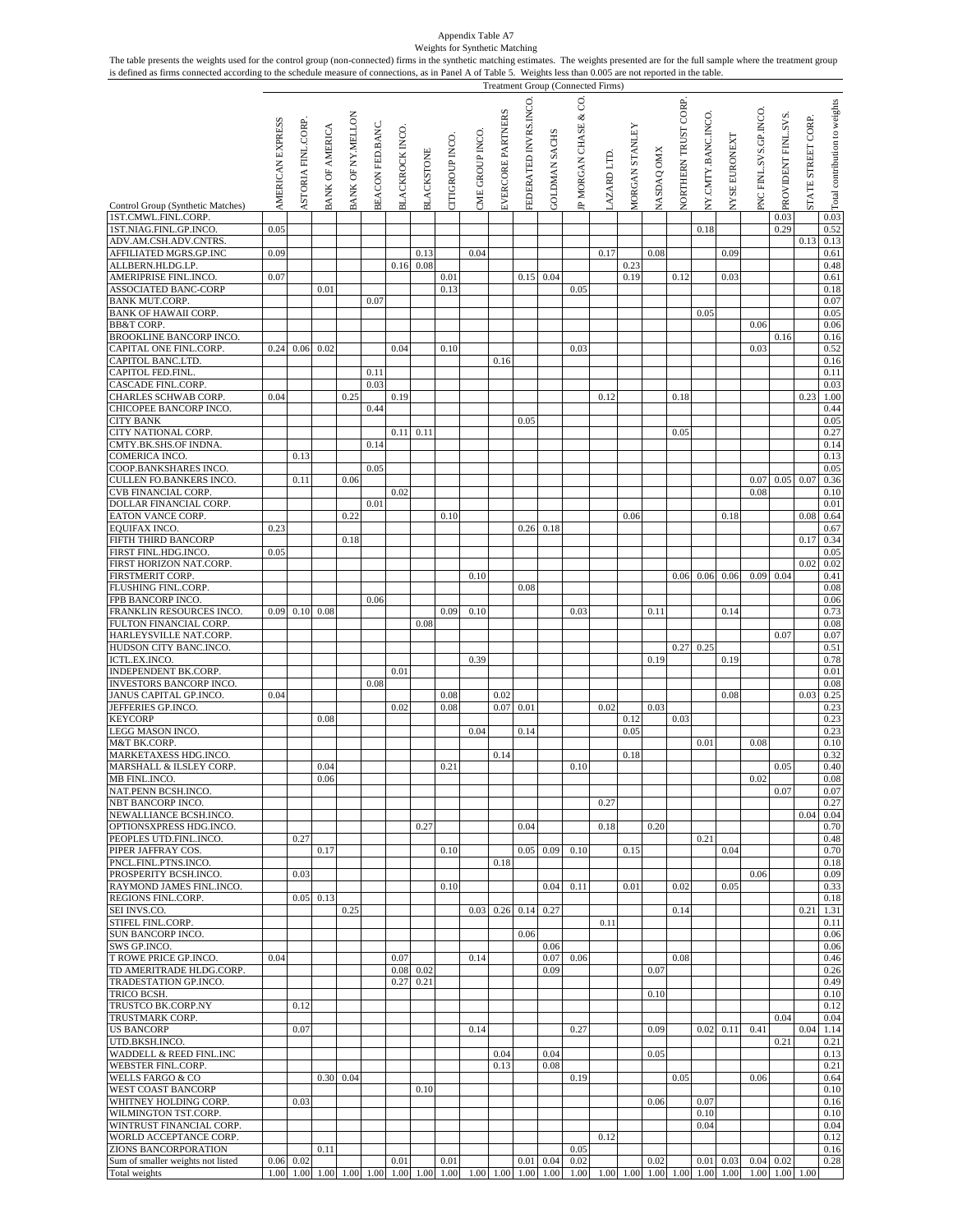#### Appendix Table A8

## Personal Connections of Other Treasury Secretary Candidates to Financial Firms

The table lists firms to which other Treasury Secretary candidates have connections through one or more individuals. The connections are compiled from March 2009 relationship maps on muckety.com. The connections represent either known connections between the candidate and an individual or potential connections in that the candidate and the individual are associated with the same organization.

| Firm                                            | <b>Connected Person</b>               | Position with Firm                | Connection to Candidate                               | Candidates' Position with<br>Connection | Connected Person's<br>Position with Connection |
|-------------------------------------------------|---------------------------------------|-----------------------------------|-------------------------------------------------------|-----------------------------------------|------------------------------------------------|
| Panel A: Lawrence Summers                       |                                       |                                   |                                                       |                                         |                                                |
| <b>BlackRock</b>                                | Laurence D. Fink                      | chairman & CEO                    | <b>Informal Adviser</b>                               | <b>NA</b>                               | <b>NA</b>                                      |
| <b>Blackstone Group</b>                         | Richard E. Salomon                    | adv. board chair, alt. asset mgt. | Peterson Institute for International Economics        | director                                | director                                       |
| <b>Blackstone Group</b>                         | Peter G. Peterson                     | chairman and co-founder           | Peterson Institute for International Economics        | director                                | chairman                                       |
| Charles Schwab                                  | Donald G. Fisher                      | director                          | Teach for America                                     | director                                | director                                       |
| Charles Schwab                                  | Paula A. Sneed                        | director                          | Teach for America                                     | director                                | director                                       |
| Citigroup                                       | Robert E. Rubin                       | director                          | Summers is Protégé of Rubin                           | NA                                      | NA                                             |
| Citigroup                                       | Richard D. Parsons                    | chairman                          | Obama-Biden economic advisory team                    | member                                  | member                                         |
| Citigroup                                       | Judith Rodin                          | director                          | <b>Brookings Institution</b>                          | trustee                                 | honorary trustee                               |
| Citigroup                                       | Anne M. Mulcahy                       | director                          | Obama-Biden economic advisory team                    | member                                  | member                                         |
| Goldman Sachs                                   | James A. Johnson                      | director                          | <b>Brookings Institution</b>                          | trustee                                 | honorary trustee                               |
| Goldman Sachs                                   | John C. Whitehead                     | foundation chairman               | <b>Brookings Institution</b>                          | trustee                                 | honorary trustee                               |
| Goldman Sachs                                   | Richard A. Friedman                   | managing director                 | Mount Sinai Medical Center (New York)                 | trustee                                 | trustee                                        |
| Goldman Sachs                                   | Suzanne Nora Johnson                  | senior director                   | <b>Brookings Institution</b>                          | trustee                                 | trustee                                        |
| Goldman Sachs                                   | Abby Joseph Cohen                     | senior investment strategist      | <b>Brookings Institution</b>                          | trustee                                 | trustee                                        |
| <b>Icahn Enterprises</b>                        | Carl C. Icahn                         | owner                             | Mount Sinai Medical Center (New York)                 | trustee                                 | trustee                                        |
| JP Morgan Chase                                 | George P. Shultz                      | chairman international council    | American Corporate Partners                           | adv. council member                     | adv. council member                            |
| JP Morgan Chase                                 | William M. Daley                      | chairman Midwest division         | Obama-Biden economic advisory team                    | member                                  | member                                         |
| JP Morgan Chase                                 | Ernesto Zedillo                       | int'l advisory board member       | Peterson Institute for International Economics        | director                                | director                                       |
| Lazard                                          | Vernon E. Jordan Jr.                  | director                          | <b>Brookings Institution</b>                          | trustee                                 | honorary trustee                               |
| Morgan Stanley                                  | Laura D'Andrea Tyson                  | director                          | <b>Brookings Institution</b>                          | trustee                                 | trustee                                        |
| Morgan Stanley                                  | Laura D'Andrea Tyson                  | director                          | Obama-Biden economic advisory team                    | member                                  | member                                         |
| Morgan Stanley                                  | Hutham S. Olayan                      | director                          | Peterson Institute for International Economics        | director                                | director                                       |
| Morgan Stanley                                  | Laura D'Andrea Tyson                  | director                          | Peterson Institute for International Economics        | director                                | director                                       |
| <b>NASDAQ</b>                                   | Glenn H. Hutchins                     | director                          | <b>Brookings Institution</b>                          | trustee                                 | trustee                                        |
| <b>NYSE</b>                                     | Shirley Ann Jackson                   | director                          | <b>Brookings Institution</b>                          | trustee                                 | trustee                                        |
| Och-Ziff                                        | David Windreich                       | partner                           | Mount Sinai Medical Center (New York)                 | trustee                                 | trustee                                        |
| Sallie Mae                                      | Barry A. Munitz                       | director                          | <b>Broad Foundations</b>                              | governor                                | governor                                       |
| <b>VISA</b>                                     | Suzanne Nora Johnson                  | director                          | <b>Brookings Institution</b>                          | trustee                                 | trustee                                        |
| Panel B: Paul Volcker                           |                                       |                                   |                                                       |                                         |                                                |
| <b>Blackstone Group</b>                         | Peter G. Peterson                     | chairman & co-founder             | Concord Coalition                                     | director                                | founding president                             |
| <b>Blackstone Group</b>                         | Peter G. Peterson                     | chairman & co-founder             | Japan Society                                         | life director                           | life director                                  |
| <b>Blackstone Group</b>                         | Peter G. Peterson                     | chairman & co-founder             | Peterson Institute for International Economics        | director                                | chairman                                       |
| <b>Blackstone Group</b>                         | Richard E. Salomon                    | adv. board chair, alt. asset mgt. | Peterson Institute for International Economics        | director                                | director                                       |
| Capital One                                     | Patrick W. Gross                      | director                          | Aspen Institute                                       | lifetime trustee                        | trustee                                        |
| CIT Group                                       | James S. McDonald                     | director                          | Japan Society                                         | life director                           | director                                       |
| Citigroup                                       | Richard D. Parsons                    | chairman                          | Obama-Biden economic advisory team                    | member                                  | member                                         |
| Citigroup                                       | Robert E. Rubin                       | director                          | <b>Concord Coalition</b>                              | director<br>member                      | director<br>member                             |
| Citigroup<br>Goldman Sachs                      | Anne M. Mulcahy                       | director<br>director              | Obama-Biden economic advisory team<br>Aspen Institute | lifetime trustee                        | trustee                                        |
| Goldman Sachs                                   | Stephen Friedman<br>John C. Whitehead | foundation chairman               | Financial Services Volunteer Corps                    | honorary chairman                       | co-founder & chairman                          |
| Goldman Sachs                                   | John C. Whitehead                     | foundation chairman               | <b>International House</b>                            | chairman                                | honorary trustee                               |
| Goldman Sachs                                   | Josef Joffe                           | foundation member                 | Aspen Institute                                       | lifetime trustee                        | member                                         |
| Goldman Sachs                                   | E. Gerald Corrigan                    | managing director                 | Group of Thirty                                       | chairman of the board                   | member                                         |
| Goldman Sachs                                   | Henry Cornell                         | managing director                 | Japan Society                                         | life director                           | director                                       |
| JPMorgan Chase                                  | William M. Daley                      | chairman Midwest division         | Obama-Biden economic advisory team                    | member                                  | member                                         |
| JPMorgan Chase                                  | William H. Gray III                   | director                          | <b>Concord Coalition</b>                              | director                                | director                                       |
| <b>JPMorgan Chase</b>                           | Andrew D. Crockett                    | executive committee member        | Group of Thirty                                       | chairman of the board                   | member                                         |
| JPMorgan Chase                                  | Ernesto Zedillo                       | int'l advisory board member       | Peterson Institute for International Economics        | director                                | director                                       |
| Moody's                                         | Henry A. McKinnell Jr.                | director                          | Japan Society                                         | life director                           | life director                                  |
| Morgan Stanley                                  | Laura D'Andrea Tyson                  | director                          | Obama-Biden economic advisory team                    | member                                  | member                                         |
| Morgan Stanley                                  | Hutham S. Olayan                      | director                          | Peterson Institute for International Economics        | director                                | director                                       |
| Morgan Stanley                                  | Laura D'Andrea Tyson                  | director                          | Peterson Institute for International Economics        | director                                | director                                       |
| Morgan Stanley                                  | Frederick B. Whittemore               | partner/managing director         | Aspen Institute                                       | lifetime trustee                        | trustee                                        |
| NASDAQ                                          | Merit E. Janow                        | director                          | Japan Society                                         | life director                           | director                                       |
| <b>NYSE</b>                                     | James S. McDonald                     | director                          | Japan Society                                         | life director                           | director                                       |
| Panel C: Sheila Bair                            |                                       |                                   |                                                       |                                         |                                                |
| <b>NYSE</b>                                     | Self                                  | senior vice president (former)    | NA                                                    | NA                                      | NA                                             |
|                                                 |                                       |                                   |                                                       |                                         |                                                |
| Panel D: Jon Corzine<br><b>Bank of New York</b> | Gerald L. Hassell                     | president                         | New York Philharmonic                                 | director emeritus                       | director                                       |
| Fannie Mae                                      | Philip A. Laskawy                     | chairman                          | New York Philharmonic                                 | director emeritus                       | director                                       |
| Goldman Sachs                                   | Self                                  | chairman & CEO (former)           | NA                                                    | NA                                      | NA                                             |
| Goldman Sachs                                   | John F. W. Rogers                     | partner & foundation trustee      | Corzine's former chief of staff                       | NA                                      | NA                                             |
| Lazard                                          | Philip A. Laskawy                     | director                          | New York Philharmonic                                 | director emeritus                       | director                                       |
| <b>US</b> Bancorp                               | Jerry W. Levin                        | director                          | New York Philharmonic                                 | director emeritus                       | director                                       |
|                                                 |                                       |                                   |                                                       |                                         |                                                |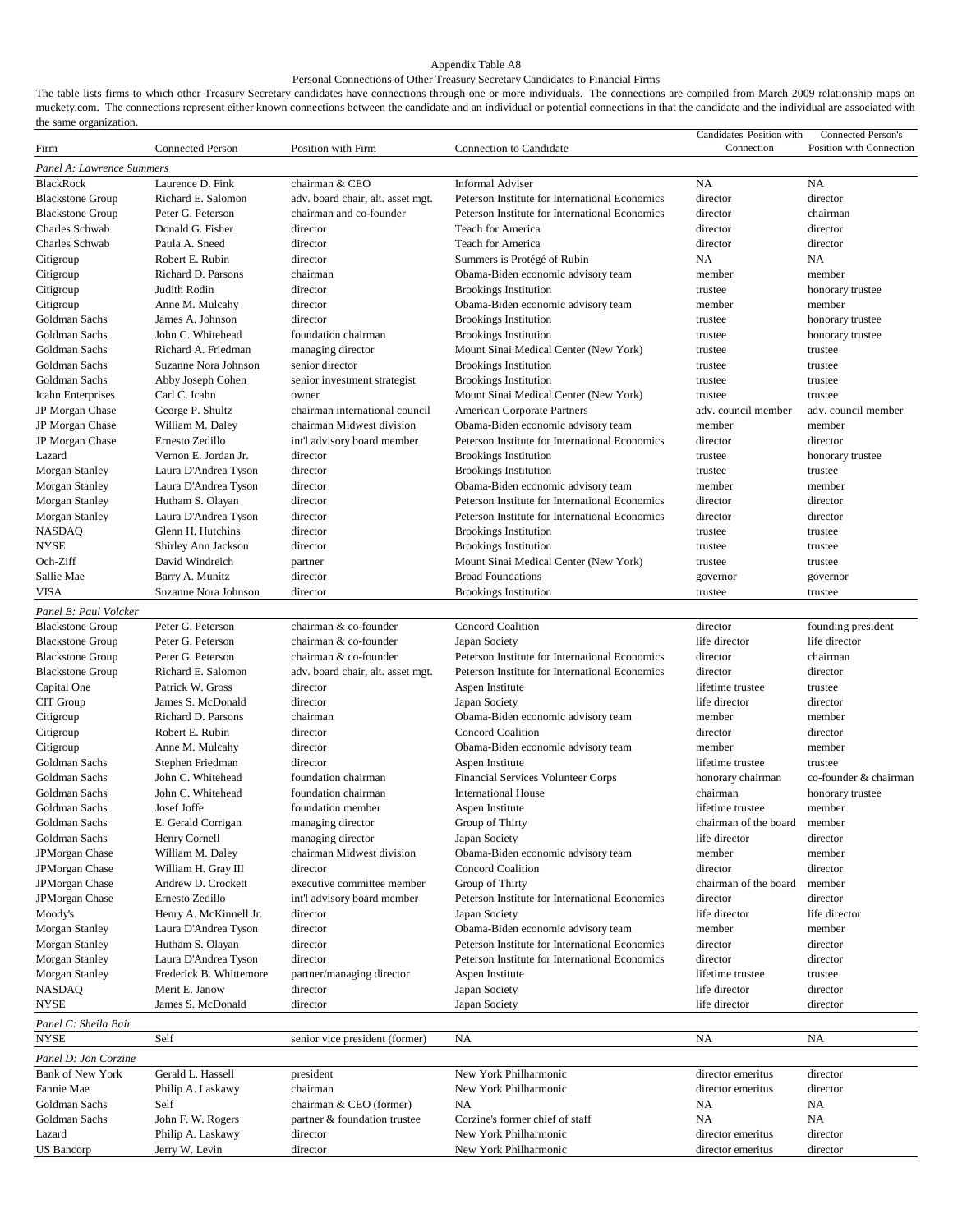## Appendix Table A9 Connections to Geithner and Stock Price Reactions to Tax Problems

The table presents stock returns of financial firms around the announcement of Geithner's tax errors and delayed confirmation hearing. Event day 0 is January 14, 2009; the tax problems were disclosed by the Senate Finance Committee on January 13, 2009 after market closing. Abnormal returns are calculated using the market model with an estimation window of 250 trading days ending 30 days prior to event day 0. The base sample excludes firms with returns highly correlated to Citigroup or Bank of America. Schedule connections denote the number of meetings between the firm's executives and Geithner during 2007-08; personal connections denote the number of shared board memberships between the firm's executives and Geithner; New York connections indicate firms headquartered in New York City. Asterisks denote significance levels of a two-tailed t-test (\*\*\*=1%, \*\*=5%, \*=10%).

|                | Panel A: Actual returns, Base sample |          |                             |                   |                             |                      |                   |          |           |             |
|----------------|--------------------------------------|----------|-----------------------------|-------------------|-----------------------------|----------------------|-------------------|----------|-----------|-------------|
|                |                                      |          | <b>Schedule Connections</b> |                   | <b>Personal Connections</b> | New York Connections |                   |          |           |             |
| Event Day      | Date                                 | Conn.    | Non-Conn.                   | <b>Difference</b> | Conn.                       | Non-Conn.            | <b>Difference</b> | Conn.    | Non-Conn. | Difference  |
| $\theta$       | 1/14/2009                            | $-0.054$ | $-0.029$                    | $-0.025$          | $-0.053$                    | $-0.029$             | $-0.024$          | $-0.054$ | $-0.028$  | $-0.027$ ** |
|                | 1/15/2009                            | $-0.008$ | 0.000                       | $-0.009$          | $-0.024$                    | 0.001                | $-0.025$          | 0.020    | $-0.001$  | $0.021$ **  |
| ◠              | 1/16/2009                            | 0.005    | $-0.002$                    | 0.007             | $-0.011$                    | $-0.002$             | $-0.009$          | $-0.002$ | $-0.002$  | 0.000       |
| 3              | 1/19/2009                            | $-0.119$ | $-0.061$                    | $-0.058$ **       | $-0.070$                    | $-0.062$             | $-0.009$          | $-0.076$ | $-0.061$  | $-0.015$    |
| $0 - 3$        | (Cumulative)                         | $-0.169$ | $-0.090$                    | $-0.079$ **       | $-0.145$                    | $-0.091$             | $-0.054$          | $-0.110$ | $-0.090$  | $-0.020$    |
| $\overline{4}$ | 1/20/2009                            | 0.071    | 0.039                       | 0.032             | 0.101                       | 0.038                | $0.062$ **        | 0.085    | 0.036     | $0.049$ *** |

*Panel B: Cumulative abnormal returns, Base sample*

|           |           |          | <b>Schedule Connections</b> |                   |          | <b>Personal Connections</b> |                   | New York Connections |           |            |  |
|-----------|-----------|----------|-----------------------------|-------------------|----------|-----------------------------|-------------------|----------------------|-----------|------------|--|
| Event Day | Date      | .`onn.   | Non-Conn.                   | <b>Difference</b> | Conn.    | Non-Conn.                   | <b>Difference</b> | Conn.                | Non-Conn. | Difference |  |
|           | 1/14/2009 | $-0.014$ | $-0.006$                    | $-0.008$          | $-0.008$ | $-0.006$                    | $-0.002$          | $-0.018$             | $-0.006$  | $-0.012$   |  |
|           | 1/15/2009 | $-0.024$ | $-0.007$                    | $-0.018$          | $-0.034$ | $-0.007$                    | $-0.028$          | 0.000                | $-0.008$  | 0.008      |  |
|           | 1/16/2009 | $-0.029$ | $-0.014$                    | $-0.015$          | $-0.056$ | $-0.014$                    | $-0.042$          | $-0.010$             | $-0.015$  | 0.005      |  |
|           | 1/19/2009 | $-0.085$ | $-0.039$                    | $-0.046$          | $-0.056$ | $-0.040$                    | $-0.016$          | $-0.028$             | $-0.041$  | 0.013      |  |
| 4         | 1/20/2009 | $-0.066$ | $-0.030$                    | $-0.037$          | $-0.014$ | $-0.031$                    | 0.017             | 0.009                | $-0.034$  | $0.043$ ** |  |

#### *Panel C: Actual returns, Full sample* .

|           |              |          | <b>Schedule Connections</b> |              |          | <b>Personal Connections</b> |                   | New York Connections |           |                   |  |
|-----------|--------------|----------|-----------------------------|--------------|----------|-----------------------------|-------------------|----------------------|-----------|-------------------|--|
| Event Day | Date         | .`onn.   | Non-Conn.                   | Difference   | Conn.    | Non-Conn.                   | <b>Difference</b> | Conn.                | Non-Conn. | <b>Difference</b> |  |
|           | 1/14/2009    | $-0.058$ | $-0.032$                    | $-0.026$ **  | $-0.063$ | $-0.032$                    | $-0.031$ **       | $-0.059$             | $-0.031$  | $-0.028$ ***      |  |
|           | 1/15/2009    | $-0.026$ | $-0.003$                    | $-0.023$ *   | $-0.051$ | $-0.003$                    | $-0.048$ ***      | 0.007                | $-0.005$  | 0.012             |  |
|           | 1/16/2009    | $-0.011$ | $-0.003$                    | $-0.009$     | $-0.031$ | $-0.002$                    | $-0.029$ **       | $-0.006$             | $-0.003$  | $-0.003$          |  |
|           | 1/19/2009    | $-0.145$ | $-0.066$                    | $-0.078$ *** | $-0.132$ | $-0.067$                    | $-0.065$ ***      | $-0.091$             | $-0.068$  | $-0.023$ *        |  |
| $0 - 3$   | (Cumulative) | $-0.217$ | $-0.101$                    | $-0.116$ *** | $-0.243$ | $-0.101$                    | $-0.142$ ***      | $-0.140$             | $-0.103$  | $-0.037$ *        |  |
|           | 1/20/2009    | 0.130    | 0.043                       | $0.087$ ***  | 0.148    | 0.043                       | $0.105$ ***       | 0.104                | 0.042     | $0.063$ ***       |  |

|  | Panel D: Cumulative abnormal returns, Full sample |  |  |  |  |
|--|---------------------------------------------------|--|--|--|--|
|--|---------------------------------------------------|--|--|--|--|

|           |           |          | <b>Schedule Connections</b> |              |          | <b>Personal Connections</b> |                   | New York Connections |           |                   |  |
|-----------|-----------|----------|-----------------------------|--------------|----------|-----------------------------|-------------------|----------------------|-----------|-------------------|--|
| Event Day | Date      | .`onn.   | Non-Conn.                   | Difference   | Conn.    | Non-Conn.                   | <b>Difference</b> | Conn.                | Non-Conn. | <b>Difference</b> |  |
|           | 1/14/2009 | $-0.013$ | $-0.007$                    | $-0.006$     | $-0.015$ | $-0.007$                    | $-0.008$          | $-0.018$             | $-0.006$  | $-0.012$          |  |
|           | 1/15/2009 | $-0.041$ | $-0.011$                    | $-0.030*$    | $-0.068$ | $-0.010$                    | $-0.058$ ***      | $-0.013$             | $-0.012$  | $-0.001$          |  |
|           | 1/16/2009 | $-0.064$ | $-0.020$                    | $-0.044$ **  | $-0.111$ | $-0.018$                    | $-0.093$ ***      | $-0.028$             | $-0.021$  | $-0.007$          |  |
|           | 1/19/2009 | $-0.137$ | $-0.047$                    | $-0.091$ *** | $-0.166$ | $-0.046$                    | $-0.120$ ***      | $-0.055$             | $-0.050$  | $-0.005$          |  |
|           | 1/20/2009 | $-0.067$ | $-0.037$                    | $-0.031$     | $-0.083$ | $-0.036$                    | $-0.047$ *        | $-0.004$             | $-0.041$  | $0.037$ **        |  |